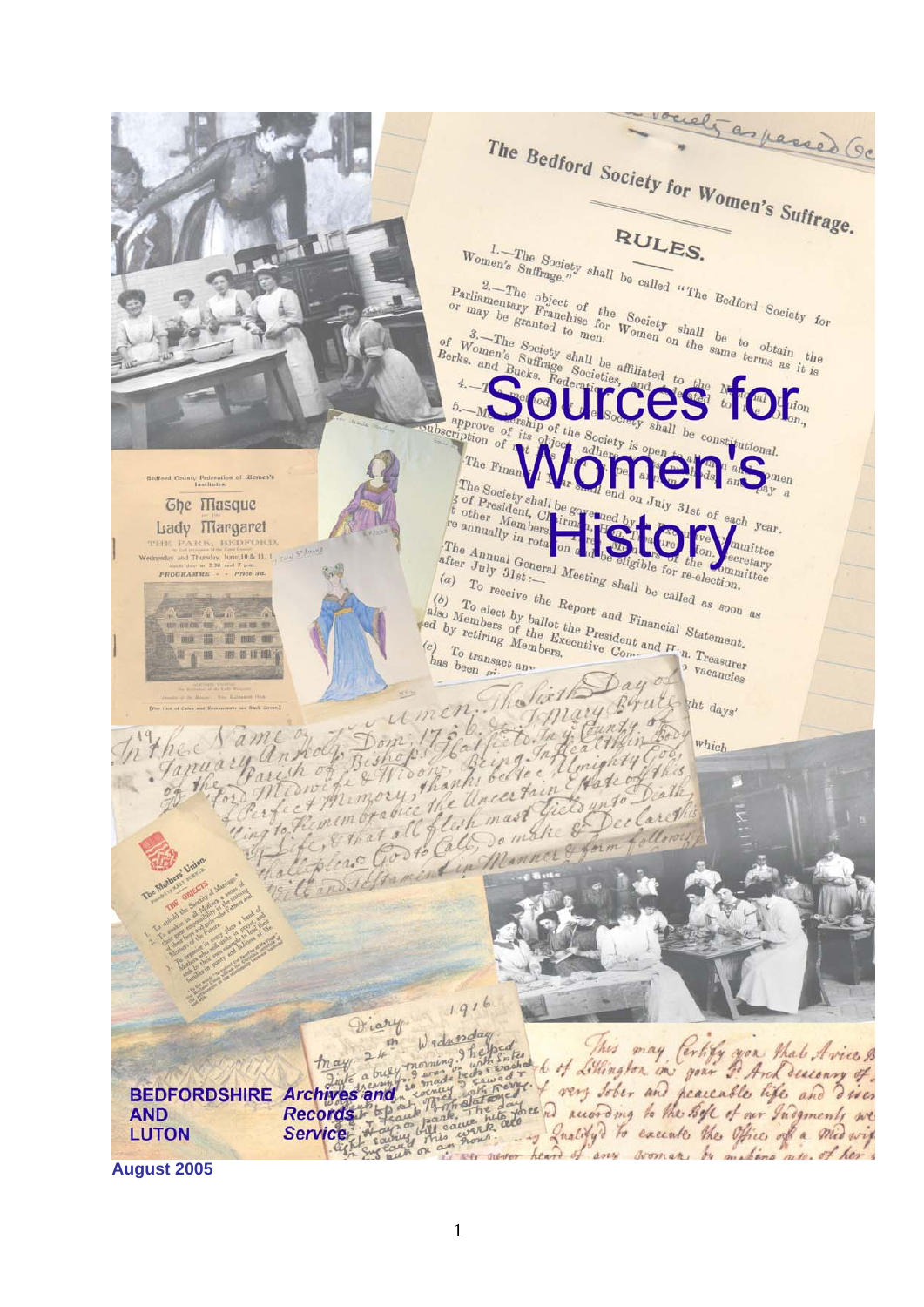# **BEDFORDSHIRE & LUTON ARCHIVES & RECORDS SERVICE**

# **SOURCES FOR WOMEN'S HISTORY**

| 1.  | <b>EDUCATION</b><br><b>State schools</b><br><b>Training establishments</b><br><b>Private education</b><br><b>School books</b><br><b>Teachers</b>                                                     | Page 3<br>Page 3<br>Page 4<br>Page 6<br>Page 8<br>Page 8                             |
|-----|------------------------------------------------------------------------------------------------------------------------------------------------------------------------------------------------------|--------------------------------------------------------------------------------------|
| 2.  | <b>EMPLOYMENT</b><br>Apprenticeship<br>Occupations - dressmakers, lacemakers etc<br><b>Individual firms</b><br><b>Unions</b>                                                                         | Page 11<br>Page 11<br>Page 12<br>Page 21<br>Page 22                                  |
| 3.  | <b>MEDICINE AND NURSING</b><br><b>Doctors</b><br><b>Nurses</b><br><b>Midwives</b>                                                                                                                    | Page 23<br>Page 23<br>Page 24<br>Page 28                                             |
| 4.  | <b>WOMEN AND WAR</b><br><b>Pre First World War</b><br><b>First World War</b><br><b>Second World War</b>                                                                                              | Page 30<br>Page 30<br>Page 30<br>Page 32                                             |
| 5.  | <b>MORAL AND SOCIAL ISSUES</b><br><b>Female Friendly Societies</b><br><b>Charities</b><br>Organisations<br><b>Religious Groups</b><br><b>Marriage</b><br><b>Family Planning</b><br><b>Childbirth</b> | Page 36<br>Page 36<br>Page 37<br>Page 39<br>Page 45<br>Page 49<br>Page 50<br>Page 50 |
| 6.  | <b>CRIME AND PUNISHMENT</b><br>Law<br><b>Witchcraft</b>                                                                                                                                              | Page 51<br>Page 52<br>Page 53                                                        |
| 7.  | <b>POLITICS AND LOCAL GOVERNMENT</b>                                                                                                                                                                 | Page 55                                                                              |
| 8.  | <b>PERSONAL PAPERS</b><br><b>Diaries</b><br>Letters<br><b>Recipe Books</b><br>Scrapbooks/commonplace books/photograph albums<br><b>Household</b>                                                     | Page 62<br>Page 62<br>Page 67<br>Page 77<br>Page 79<br>Page 81                       |
| 9.  | <b>WRITING AND LITERATURE</b>                                                                                                                                                                        | Page 82                                                                              |
| 10. | <b>SPORT</b>                                                                                                                                                                                         | Page 84                                                                              |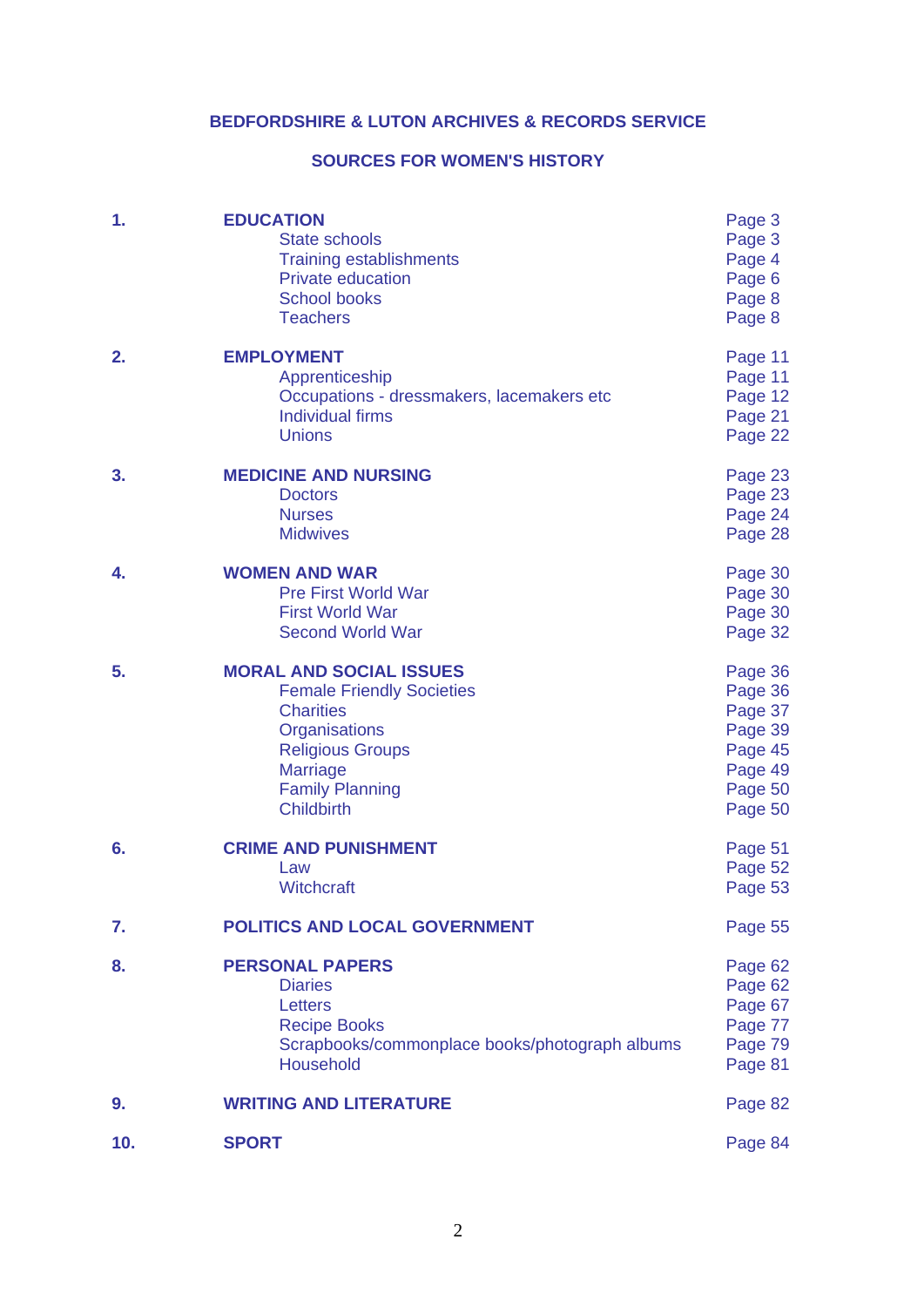#### **SOURCES FOR WOMEN'S HISTORY**

#### **EDUCATION**

## **STATE SCHOOLS**

Before the 1870 Education Act there was little formal educational provision for working class children in England and Wales. If they attended school at all they would have gone to a School run by a charity or religious society, a Dame school, a Sunday school or even a workhouse school.

Evidence for the education of girls before the  $19<sup>th</sup>$  Century is scanty but the Emery's Charity School in Meppershall was teaching girls to read in the late  $17<sup>th</sup>$  Century

(P29/25/1). By 1867 more women than men were able to sign their names on a marriage register see CRT 160/140 page 522.

For details on schooling see: The Bedfordshire Schoolchild – elementary education before 1902, ed. David Bushby, BHRS Vol 67, 1988 and The Education and Employment of Girls in Luton, 1874-1924, ed. Anne Allsopp, BHRS Vo.84, 2005

Also:

Reports of the Charity Commissioners: Bedfordshire, 1815-1839 [Library Reference 120 CHA]. This provides a useful summary of charities in Bedfordshire, including educational charities.

Report on Girls' Continuation School, Bedfordshire Mercury, 9 May 1896, p.3, col.3. Report on Ladies Annual Congress, Bedfordshire Mercury, p.8, col.1. (Lady

Representatives of Technical Instruction classes).-

Report on Crescent House Ladies College, Bedfordshire Mercury, 29 July 1904, p.10, col.4.

#### Archive Sources

Look at the subject index marked "EDUCATION" for references to schools in the County.

School logbooks (archive class SD) contain details of the curriculum, school attendance, illness etc. Also within the SD class are admission registers, reports on schools, pupil teacher agreements.

School syllabi can be found amongst the entries in the "EDUCATION" section of the subject index. These are very useful in showing the type of education deemed suitable for girls of a particular social class

e.g. EBV 18, Syllabus for Harpur Girls' Central School, 1929.

Views on the education of girls are hard to come by. In 1779 Wm Talbot, rector of Elmsett, Suffolk, wrote to his sister in law Mrs Talbot of Sharnbrook on the education of his girls: "We do not know how we can do them good more effectually than by contributing to give them such an Education as is suitable to their station and such as may enable them to make their way in the world and support themselves with credit" (Z 654/8).

The records of the Education Department of the County Council provide details on education in this century. Ask the archivist for the catalogues. The following may prove useful:

Education Committee Minutes, 1903-1985 (E.M. 1-53); Education Committee Agenda Papers, 1904-1992 (E.P. 1-142). The latter includes useful material on salaries, pupil teachers etc.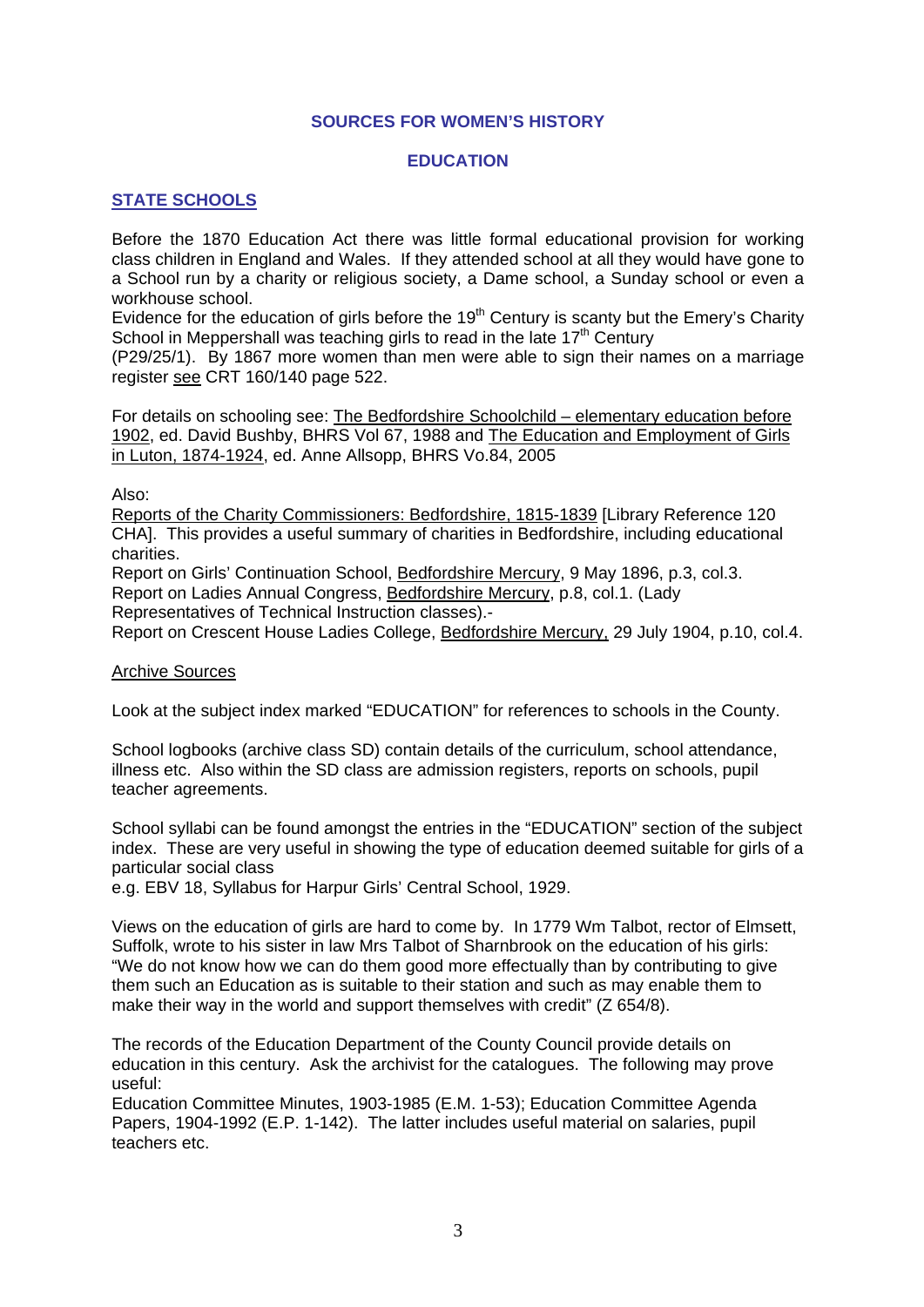## **TRAINING ESTABLISHMENTS (see also Apprenticeship in EMPLOYMENT section of this guide)**

| E.V. 115           | <b>Technical Instruction Executive Committee Annual Reports.</b><br>These reports are good for describing instruction given in the county<br>in plaiting, cookery, nursing, laundry work etc. Each one includes a<br>report on the Congress of Lady Representatives.<br>1896-1903 |              |
|--------------------|-----------------------------------------------------------------------------------------------------------------------------------------------------------------------------------------------------------------------------------------------------------------------------------|--------------|
| Book 130 LUT       | The Education and Employment of Girls in Luton 1874-1924,<br><b>Widening Opportunities and Lost Freedoms</b><br>Allsopp                                                                                                                                                           | Thesis, Anne |
| $E/Sub M O/11/1-4$ | <b>Technical Instruction Committee Minutes</b>                                                                                                                                                                                                                                    | 1891-1903    |
|                    | E/Sub P O/11/1-11 Technical Instruction and Farm School Sub Committee Papers.1891-<br>1903                                                                                                                                                                                        |              |
| $E/Sub M O/6/1-25$ | <b>Higher Education Sub Committee Minutes</b>                                                                                                                                                                                                                                     | 1903-1945    |
| E/Sub P O/6/1-25   | <b>Higher Education Sub Committee Papers</b>                                                                                                                                                                                                                                      | 1903-1945    |
|                    |                                                                                                                                                                                                                                                                                   |              |

# **Cardington Industrial Day School for Girls** (founded c. 1859)

A venture promoted by the Whitbread family. Girls were admitted between the ages of 7 and 17. Apart from instruction in reading, writing and arithmetic, girls were given special training in the work of a cook, a housemaid, a laundress and a dairymaid. See CRT 160/140 Beds Evidence from the Royal Commission on the employment of children, young persons and women, 1867; also CRT 150/71 which contains an article from the Bedfordshire Mercury, 10 February 1862 describing the opening of the new school building.

# **Cookery Centres**

Great emphasis was placed on the teaching of domestic subjects to girls especially from the 1880's onwards. A Cookery and Manual Centre was opened in Bedford in 1902 with cookery for the girls and carpentry for the boys. This was a cooperative venture with the Harpur Trust and Bedford School Board. For further details see Bedford School Board file EBV 29.

## **Bedfordshire Training Home for Girls**

Formed by the Bedfordshire Ladies' Association, 1879. The objectives of the home are stated in its first minute book (ST 1497) "The Association takes for its first object 'the prevention of evil'. To meet this it is proposed to establish in or near Bedford a training home for girls of all denominations and of the lowest grade of society".

| ST 1497-1545 | Records of the Bedfordshire Training Home | 1879-1931 |
|--------------|-------------------------------------------|-----------|
|              | for Girls                                 |           |

# **The Bedford Kindergarten Training College and School** (Froebel System)

Bedford Training College Archives, list prepared by R. Smart [130 BED]

Bedford Training College 1882-1982 – A History of a Froebel College and its School, by R.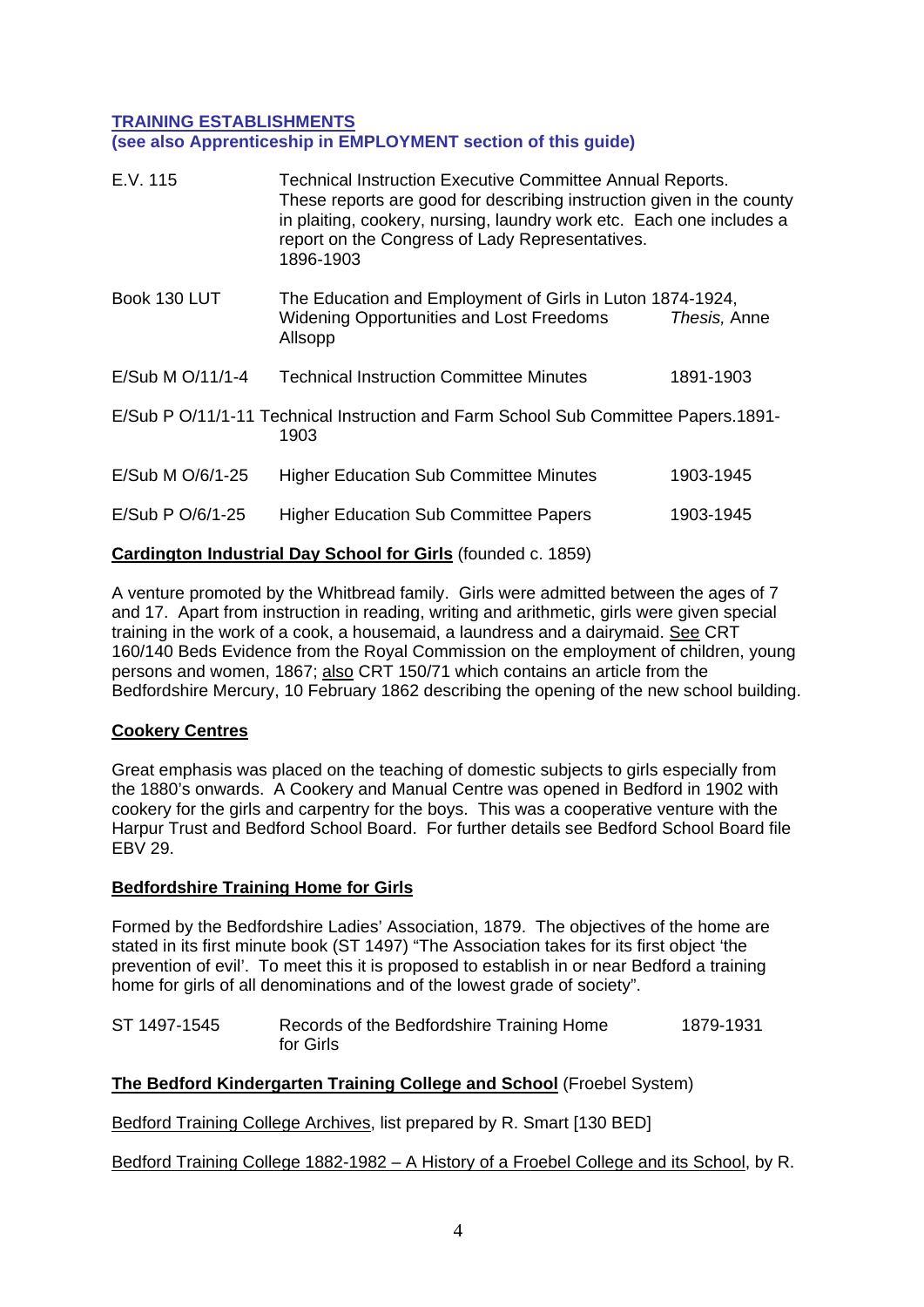### Smart [130 BED]

The Froebel Gazette, Autumn 1957 [pamphlet 50]

Journal of Sources in Educational History, Vol 3, No 1. "The Victorian Training College". Includes Bedford material. Micf 7/1.

Obituary of Alice Walmsley, Principal of Bedford Kindergarten and College. Appointed 23 November 1895. Bedfordshire Times, 28 December 1928

#### Archive Sources

| Fac 90/1-2     | Bedford Froebel College, Registers of<br>students and pupils                                                   | 1883-1903  |
|----------------|----------------------------------------------------------------------------------------------------------------|------------|
| Fac 90/3       | Bedford Kindergarten Co Ltd. Register of<br>students and fees<br>(Above records also on microfiche at Micf 40) | 1889-1919  |
| Z 50/9/343-346 | Photographs of Bedford Kindergarten pupils and students                                                        | 1901, 1913 |

# **Bedford Physical Education College**

Founded in 1903 by Miss Margaret Stansfeld

Street, Kevin 'Stanny's Stues – Bedford Physical Training College 1903-1918' Bedfordshire Magazine Vol 24 pp.245-249

#### **Bedfordshire Lace Education Committee**

This committee consisted of a group of ladies who decided to encourage the teaching of lace making.

AD 3295-6 Beds Lace Education Minutes 1907-30

#### ADULT EDUCATION

EG 13/2 A survey of H.M. Inspectors of classes of particular interest to women in Bedfordshire1962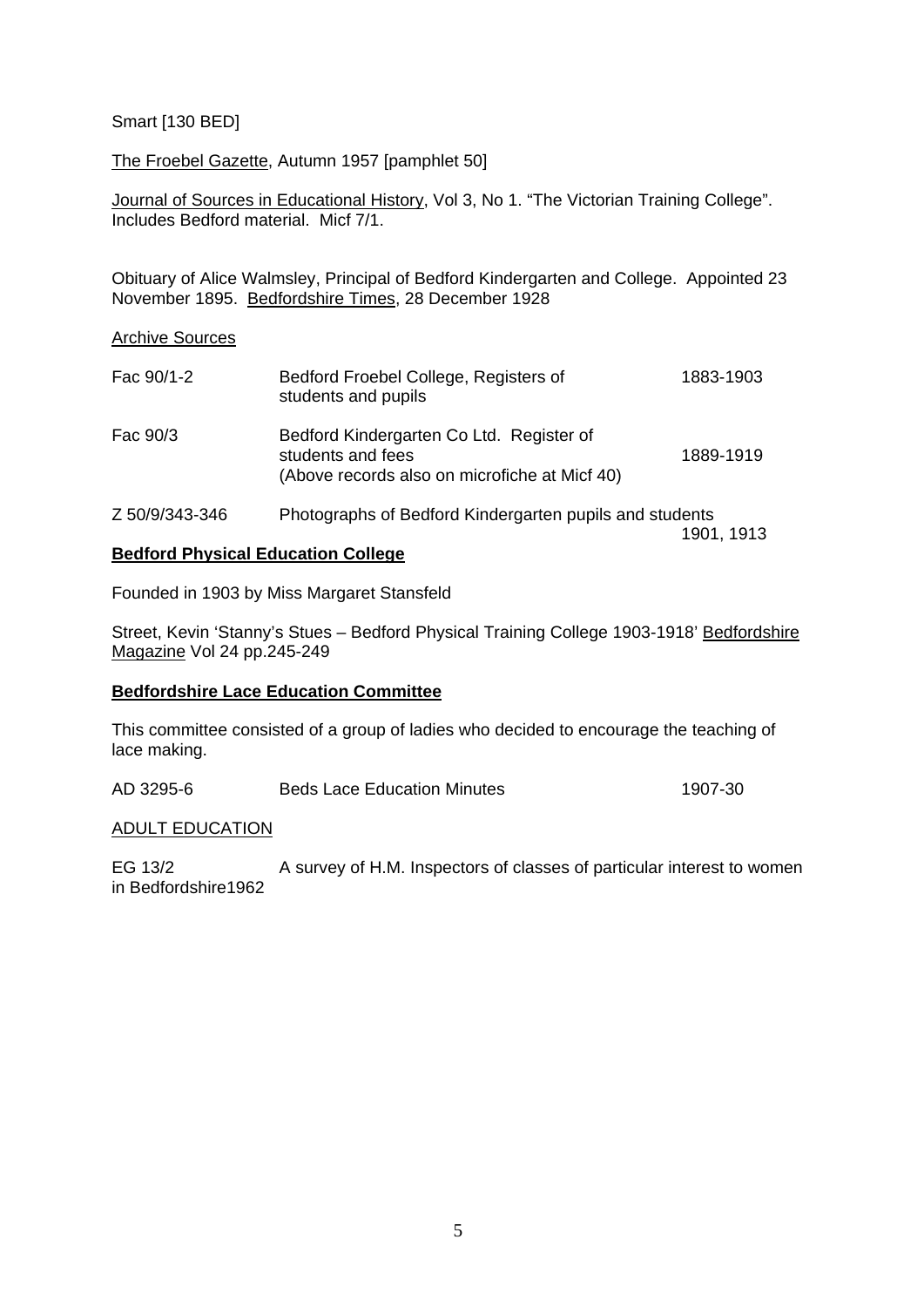# **PRIVATE EDUCATION**

Details about private schools can often be found in local directories, newspapers, and guide books e.g. Illustrated Bedfordshire, Its History and Commerce, Nottingham, 1895.

See also: Moser, E. "The Crescent, Bedford", **B.H.R.S. Vol 72**, pp. 210-212, for private schools in 19<sup>th</sup> Century Bedford.

The main records held for private girls schools are listed below. (Supplement this list by checking the subject index and the catalogue entries):

#### **Moravian Ladies' College**

The Moravian Ladies' College in St. Peter's Street, Bedford, was the best girls' school in the County until the creation of the Harpur Trust Girls Schools.

#### Archive Sources

| M.O. 713-746 | Records of the Moravians Ladies School<br>Mostly ledgers and accounts.                                                                                  | 1805-1891 |
|--------------|---------------------------------------------------------------------------------------------------------------------------------------------------------|-----------|
| M.O. 36-39   | Moravian minute book – contains references<br>to Ladies School                                                                                          | 1793-1911 |
| M.O. 343     | Bedford Congregation Diary, p.58. "There<br>are insuperable difficulties against the<br>establishment of a Girls' School."<br>(Calendared CRT 170/7/19) | 1767      |
| M.O. 371-375 | <b>Bedford Congregation Diaries</b><br>Contains references to boarding school.                                                                          | 1807-1897 |

#### **The Harpur Trust Girls' Schools**

Books

The Harpur Trust, 1552-1973, Joyce Godber, Bedford, 1973 [Library Ref 150]

The Harpur Trust Girls' Schools, Vol I and II, Mary F. Hunt, unpublished dissertation [Library Ref 150

## **Bedford High School**

Books

A Century of Challenge, Bedford High School, 1882 to 1982, Joyce Godber and Isobel Hutchins (eds), 1982 [Library Ref 130 BED] Seventy Five Years. The Story of Bedford High School, 1882-1957, K.M. Westaway (ed), Bedford, 1957 [Library Ref 130 BED] A history of Bedford High School, K.M. Westaway (ed), Bedford, 1932 [Library Ref 130 BED]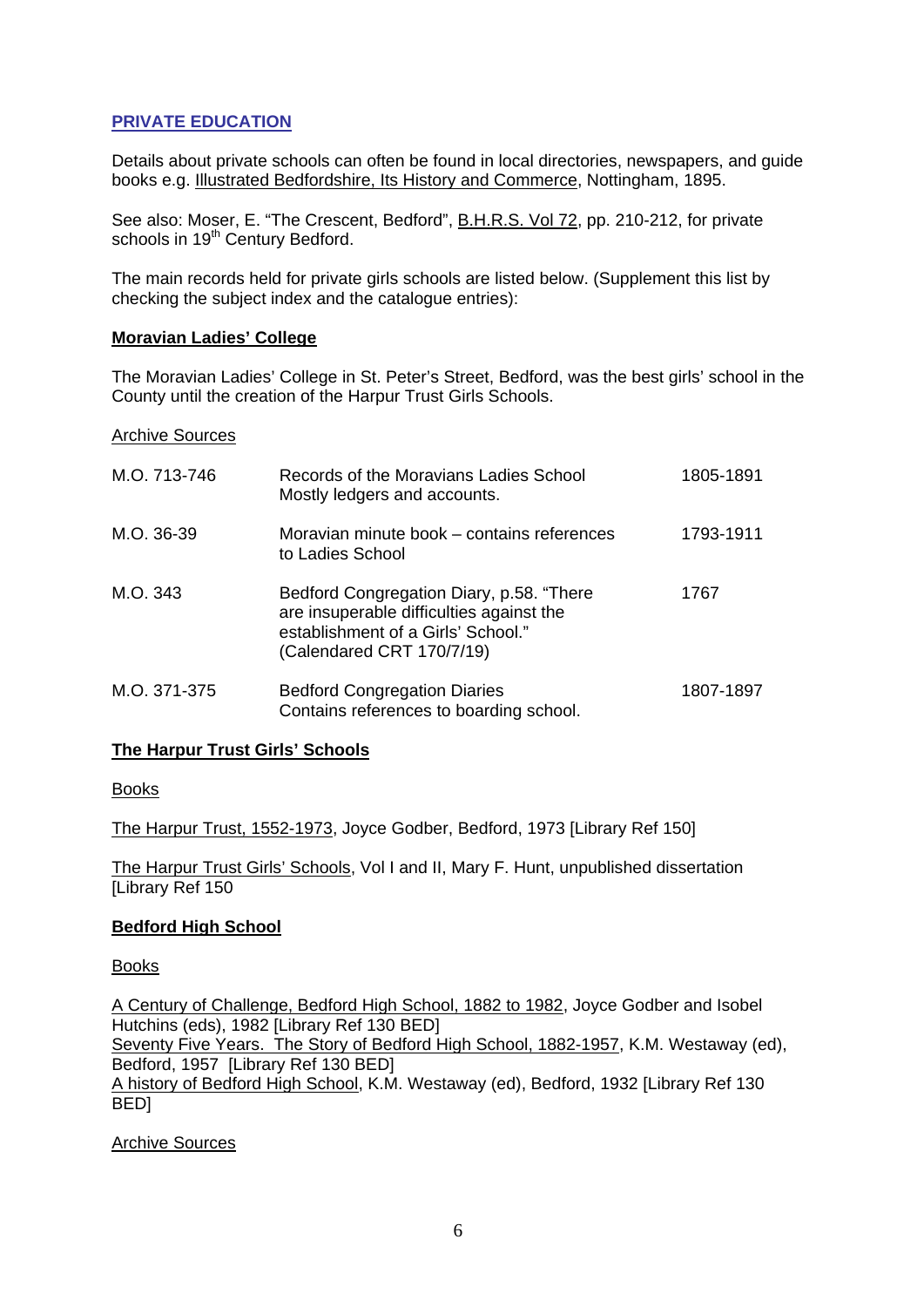| HT 9/19/1-4   | Registers                                                                                                                          | 1882-1913 |
|---------------|------------------------------------------------------------------------------------------------------------------------------------|-----------|
| HT 9/15/1-3   | Applications                                                                                                                       | 1893-1963 |
| X 291/433-434 | <b>Prospectuses</b>                                                                                                                | 1939-1940 |
| X 291/456     | Aquila, the school magazine                                                                                                        | 1921      |
| Z 160/240     | Aquila, Jubilee number                                                                                                             | 1932      |
| Z 160/653-654 | <b>Aquila</b>                                                                                                                      | 1972-1973 |
| W/V 2/1       | Book: Old Girls in New Times, B.H.S. in the War                                                                                    |           |
| Z 439/63-82   | Details of school life at B.G.M.S. and B.H.S. and subsequent career<br>at Cheltenham Ladies College of Irene Joan Langley, b. 1884 | c. 1946   |

# **Dame Alice Harpur School**

The History of the School, 1882 B.G.M.S.-D.A.H.S. 1982, Constance M. Broadway and Esther I. Buss, 1982 [Library Ref 130 BED]

#### Archive Sources

| Micf 12       | Logbook                     | 1882-1890 |
|---------------|-----------------------------|-----------|
| HT 9/20/1-3   | Registers                   | 1882-1913 |
| HT 9/16/1-2   | Applications                | 1916-1968 |
| X 291/435     | Prospectus                  | 1930s     |
| Z 239/1-9     | Visage, the school magazine | 1930-1934 |
| X 291/512/1-3 | Visage                      | 1949-1951 |
| Z 160/85      | <u>Visage</u>               | 1975      |

## **St. Andrew's School, Bedford** Founded 1897

Prospectus [pamphlets 130 BED]

#### Archive Sources

| Z 160/431 | Prospectus, uniform list, rules etc                     | 1960's |
|-----------|---------------------------------------------------------|--------|
| X 291/439 | List of staff, fees etc. with photographs<br>of classes | c.1980 |

# **Convent of the Holy Ghost, Bedford** Opened 1907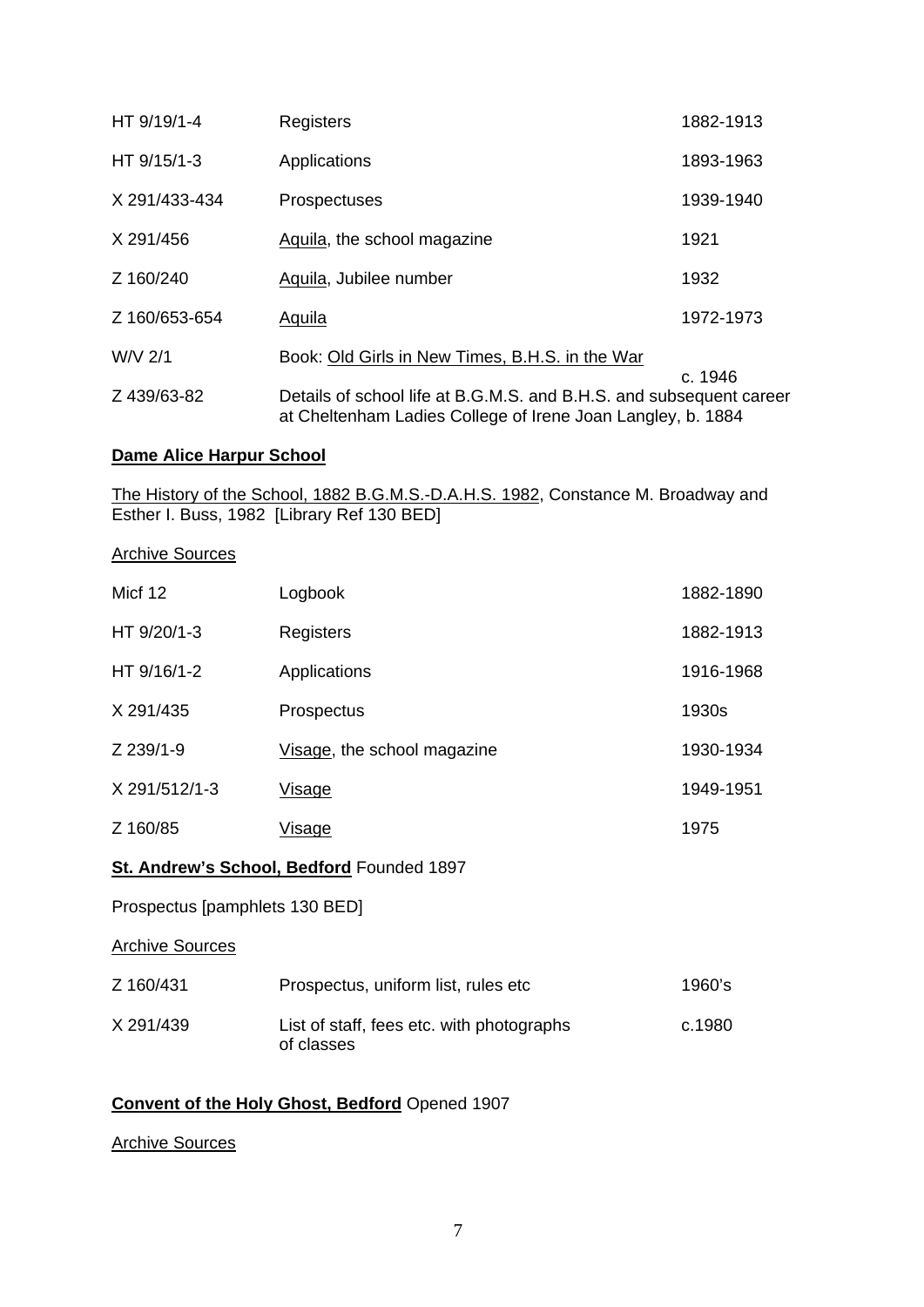| Z 160/288-291 | <b>Admission Registers</b>                    | 1907-1957 |
|---------------|-----------------------------------------------|-----------|
| Z 160/292-298 | <b>Summary Registers</b>                      | 1940-1969 |
| Z 160/109     | Columba, the school magazine                  | 1932-1969 |
| X754/1-5      | Columba                                       | 1936-1940 |
| Z 160/110-112 | <b>Parents' Association Committee minutes</b> | 1968-1974 |

# **PRIVATE EDUCATION – OUT-COUNTY**

| M 10/4/174-175  | Letters from Maria Waller, St. Albans. Schoolmistress to Miss<br>Williamson                                                                             | 1776      |
|-----------------|---------------------------------------------------------------------------------------------------------------------------------------------------------|-----------|
| M 10/4/282-305  | Letters from Mary Williamson from school to her mother                                                                                                  | 1772-1778 |
| <b>SFM 2/44</b> | School bill of Alice Swaffield at Miss Charlotte Weight's                                                                                               | 1862-1863 |
| OR 2298/3-5b    | Letters from Rouse-Boughton sisters at school in Belgium                                                                                                | 1852-1853 |
| <b>Book 150</b> | An Inquiry into the private education of females in Essex,<br>Herts and Beds (dissertation by Fiona Bengtsen -<br>Acc.No.c1791-1861<br>$13378 - 2/2001$ |           |

# **SCHOOL BOOKS**

| OR 2164-66          | Exercise books of M Orlebar                                                                                                               | 1740's-1743 |
|---------------------|-------------------------------------------------------------------------------------------------------------------------------------------|-------------|
| PM 3006             | Arithmetic book of Jane Leslie Melville (Lady Jane Pym nee Leslie<br>Melville, wife of Francis Pym, died 1848)                            |             |
|                     |                                                                                                                                           | 7 Feb 1810  |
| LL 17/322           | Mary Ann Brooks arithmetic book                                                                                                           | 1833        |
| Mic 193             | Eaton Ford House, seminary copy book. Miss Randall. Mainly the<br>rules for various types of arithmetic and appropriate examples)<br>1847 |             |
| X 393/12            | Exercise book of Sophia Elizabeth Barker                                                                                                  | 1856        |
|                     | SD Toddington 12/9-10 Annie Walker - homework books                                                                                       | 1901-1903   |
| Micf 118/1-3        | Elsie Gadsden's Exercise Books                                                                                                            | 1931-1934   |
| SD Toddington 12/11 | Heather Pear's nature study book                                                                                                          | 1957-1958   |
| <b>TEACHERS</b>     |                                                                                                                                           |             |

L 30/11/133/1-15 Letters of Sarah Harrison to Mrs Box and Countess de Grey. Mrs<br>Harrison kept a day school at Silsoe 1789-1820 Harrison kept a day school at Silsoe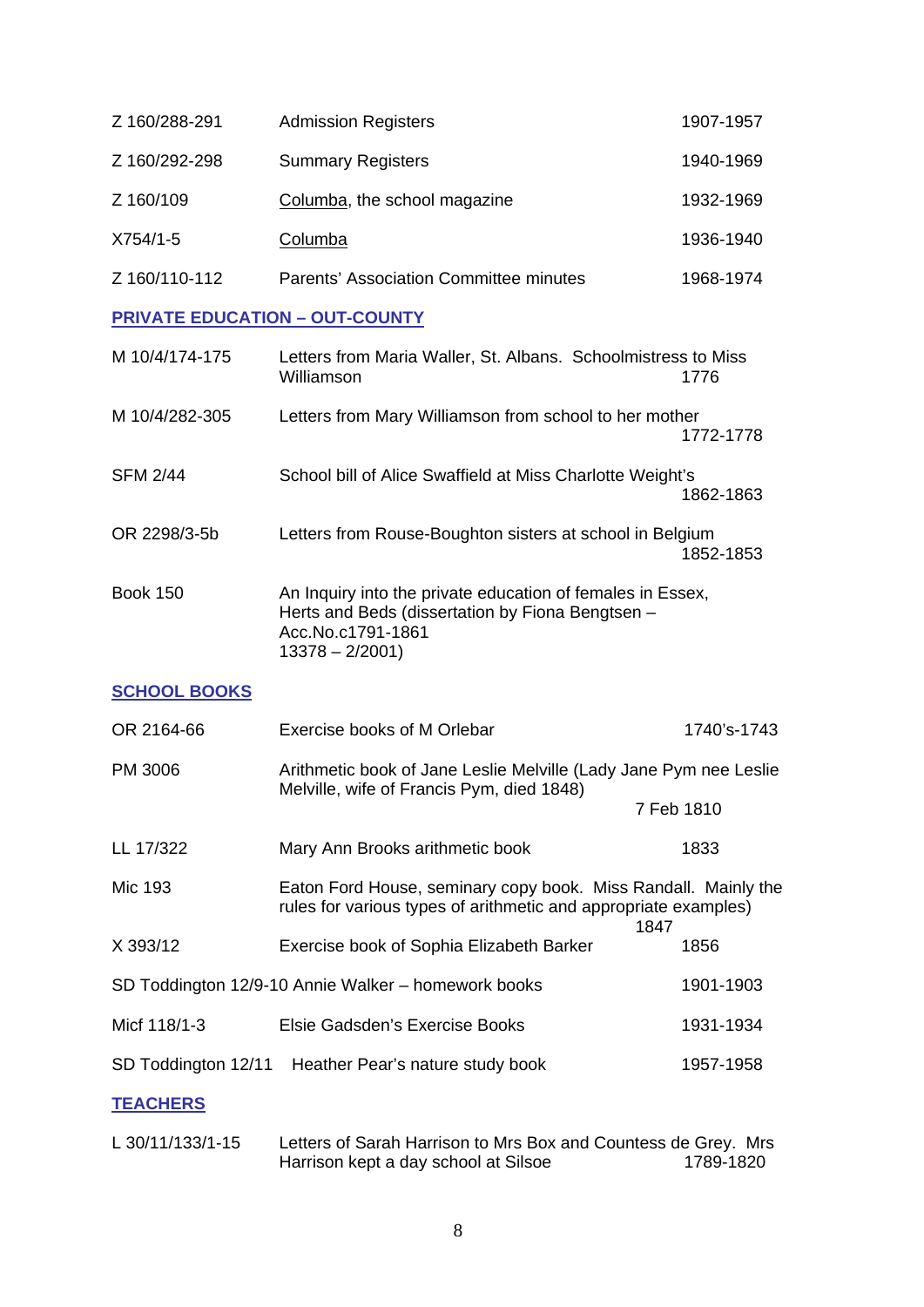| P.U.A.C. 1/2     | Advertisement for schoolmistress [p.22 of letterbook]                                                                                                                                                | 1838        |
|------------------|------------------------------------------------------------------------------------------------------------------------------------------------------------------------------------------------------|-------------|
| HF 127/2/9       | Mrs Kemp, teacher at Langford. Offered resignation as<br>about to get married but in fact continued                                                                                                  | 1881-1882   |
| Z 967            | Essay describing journey through Caldecote with biography<br>of Ann Gentle, school mistress at a dame school                                                                                         | 1887        |
| $E.B.V. 5/1-3$   | Registers of appointments of school teachers                                                                                                                                                         | 1900-1945   |
| $E.B.V. 5/4-16$  | Registers of qualifications of school teachers                                                                                                                                                       | 1900-1945   |
| $E.V. 68/1-6$    | Registers of teachers                                                                                                                                                                                | 1904-1944   |
| E.B.V. 13        | File relating to resignations of women teachers on marriage and<br>teachers aged 60 applying for pension.                                                                                            | 1923-1944   |
| X 394            | Central Council of Beds. County Teachers - subsequently Beds<br>County Association of the N.U.T. minute books (with gaps)                                                                            | 1903-1970   |
| P 10/29/1/9      | Northill School. Teachers' salary returns                                                                                                                                                            | 1912-1929   |
| Z 160/237        | Photograph album belonging to the late Misses Bull, Foster Street,<br>Bedford, dancing teachers. Mainly personal snapshots but including<br>two large photos of dancing classes.                     | 1930's-50's |
| P 10/29/1/13     | Application forms of Mrs H. Turner and Mrs M.A. Stead for the post of<br>head teacher at Northill School, with covering letters etc                                                                  | 1931        |
| P 10/29/1/14     | Agreement for the appointment of Miss F.E. Marchant as assistant<br>teacher at Northill School at a salary of _95 p.a.                                                                               | 1932        |
| SD Cranfield 6/4 | Letter of application from Ellen J. Doddridge, Bristol<br>for the post of Certified Teacher giving qualifications and experience<br>and of her present post teaching in a slum school in Bristol1934 |             |

# **Pupil Teachers**

The early agenda papers of the Higher Education Sub Committee (E/Sub M O/6) and the Education Committee (E.P.) contain material on pupil teachers in Bedfordshire schools. See also:

| SD Riseley 5/3-6,<br>$7/3 - 4$ | Records re pupil teachers                                                                    | 1875-1903 |
|--------------------------------|----------------------------------------------------------------------------------------------|-----------|
| HF 127/2/3                     | Correspondence re appointment and examination of pupil teachers,<br>Langford1880-1884        |           |
| SD Toddington 9/2              | Examination reports and memoranda of agreement for engagement<br>of pupil teachers 1896-1901 |           |
|                                | SD Toddington 12/18 Article re pupil teacher at Toddington School                            | 1976      |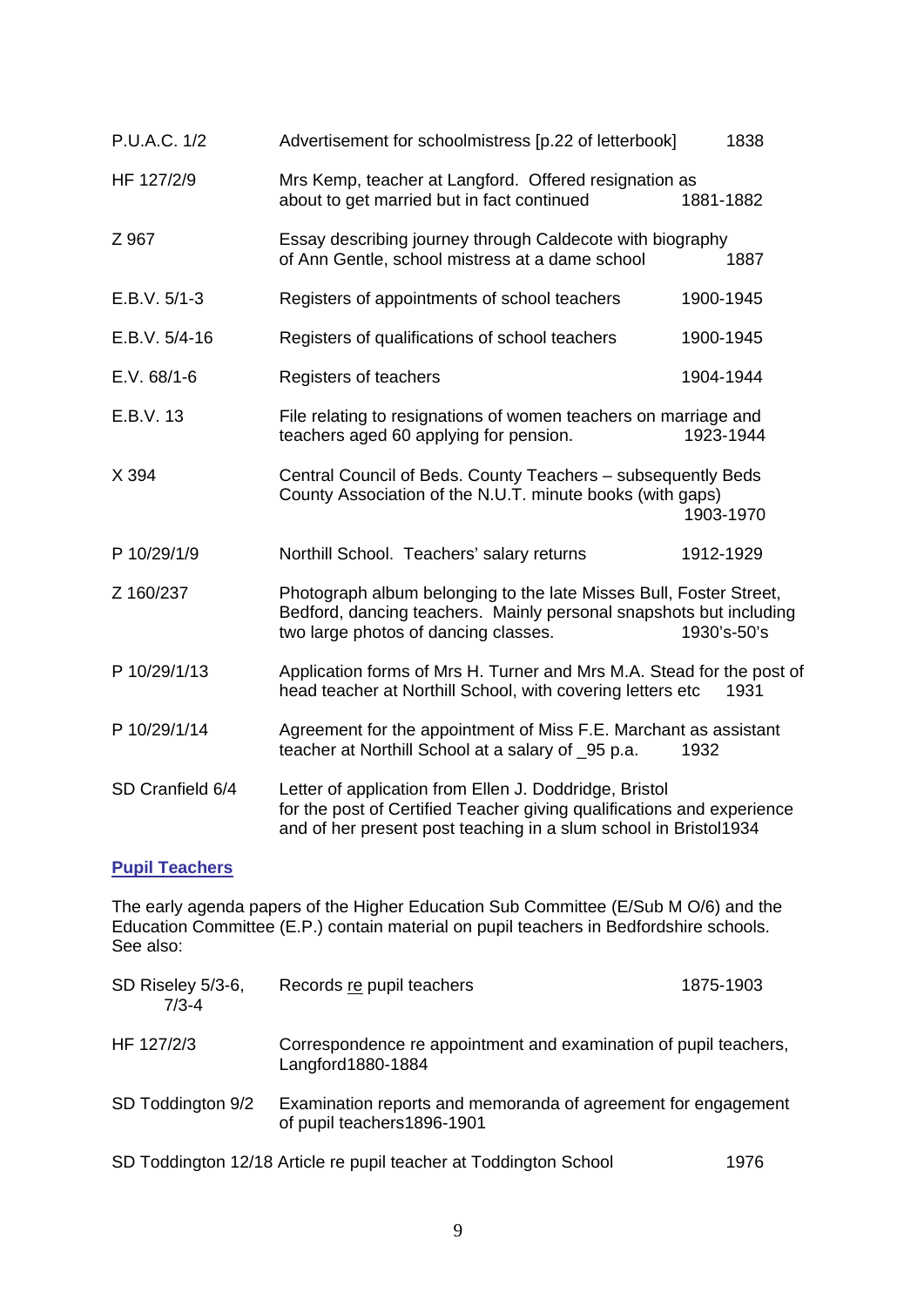| P 16/29/7          | Memoranda of agreement concerning the engagement of pupil<br>teachers at Westoning1871-1889                |           |
|--------------------|------------------------------------------------------------------------------------------------------------|-----------|
| Z 212              | Teacher's certificate for Lizzy Mepham, having been pupil teacher at<br>Harpur Trust Ampthill Road School. | 1879      |
| <b>Governesses</b> |                                                                                                            |           |
| OR 2324/3          | Letter from Caroline Longley, former governess to Frederica Rouse-<br><b>Boughton</b>                      | 1855      |
| D 139, 176, 177    | Agreement as to Ellen Vincent Schroder becoming governess to<br>Lady Payne to educate daughter             | 1870-1873 |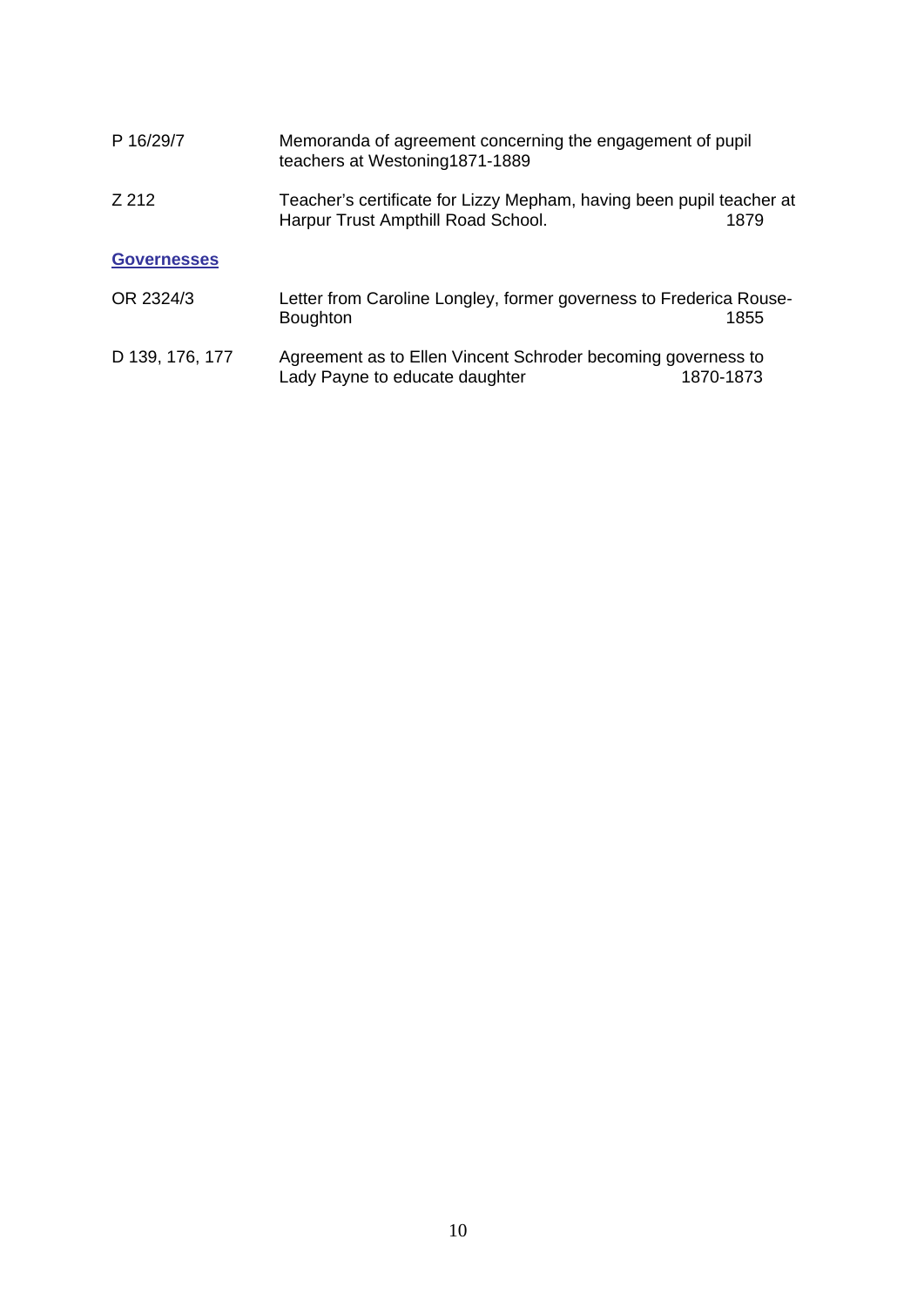#### **SOURCES FOR WOMEN'S HISTORY**

#### **EMPLOYMENT**

# **APPRENTICESHIP**

See:

A List of Bedfordshire Apprentices: 1711-1722, Mrs Hilary Jenkinson (ed). BHRS Vol 9, pp 147-176

Bedford Apprenticeship Enrolments, 1615-1843 [130 BED]

#### Archive Sources

See subject index under TRADE AND INDUSTRY: Apprenticeship.

The main records for the apprenticeship of girls come from Apprenticeship Indentures found amongst parish collections (black catalogues marked P). Apprenticeship records can also be found amongst Poor Law Union records e.g. Emily Ashton of Flitton who was apprenticed to Sarah Moore of Ampthill, dressmaker in 1890 (PUAV 36/30). See also BHRS Vol.84 The Education and Employment of Girls in Luton, 1874-1924: Widening Opportunities and Lost Freedoms.

The Harpur Trust provided money for apprenticeship and a list of registers can be found in the HT catalogue at HT 8. The Bedford Charity also gave gifts to poor girls going out to service. Wilkes Charity of Leighton Buzzard provided money for apprenticeship. All the girls apprenticed between 1839 and 1862 were to milliners and dressmakers with the exception of Jane Parson who in 1862 was apprenticed to a pastry cook and confectioner in Birmingham (X 174/17 Wilkes Charity Apprenticeship Book). Further charities that provided money for the apprenticeship of girls can be found in the Reports of the Charity Commissioners: Bedfordshire, 1815-1839 [Library reference 120 CHA]. Apprenticeship could allow for exploitation and mistreatment. Such cases can be found in the High Sheriff's Assize rolls of the 17th Century (H.S.A.). For example in 1669 there are depositions relating to Sarah Mosse who was apprenticed by the parish of Houghton Conquest to Thos Willimott. She was badly treated and subsequently ran away (H.S.A. 1669 S 64-70).

#### **Migration to find work**

During the 19th Century northern mills were eager to recruit labour from this county:

| PUBM <sub>1</sub> | Letter from Mr Christie from Esdale Mill, Derbyshire to<br>Bedford Board of Guardians. Asks for destitute girls or widows with<br>mainly girls for mill work.20 Feb 1836                                                                                                                                    |
|-------------------|-------------------------------------------------------------------------------------------------------------------------------------------------------------------------------------------------------------------------------------------------------------------------------------------------------------|
| P.U.Pu. 1/3       | First Annual Report of the Poor Law Commissioners, 1836, pp. 324-<br>327. Cites Bedfordshire families who have moved from Cranfield to<br>Mellor in Derbyshire. The women were formerly employed in lace-<br>making and now doing mill work. Compares wages made from lace-<br>making to that of mill work. |
| <b>Wages</b>      |                                                                                                                                                                                                                                                                                                             |
| Willan,           | T.S. "A Bedfordshire Wage Assessment of 1684" in <b>BHRS Vol 25</b><br>pp.129-137. Gives rates of wages for men and women.                                                                                                                                                                                  |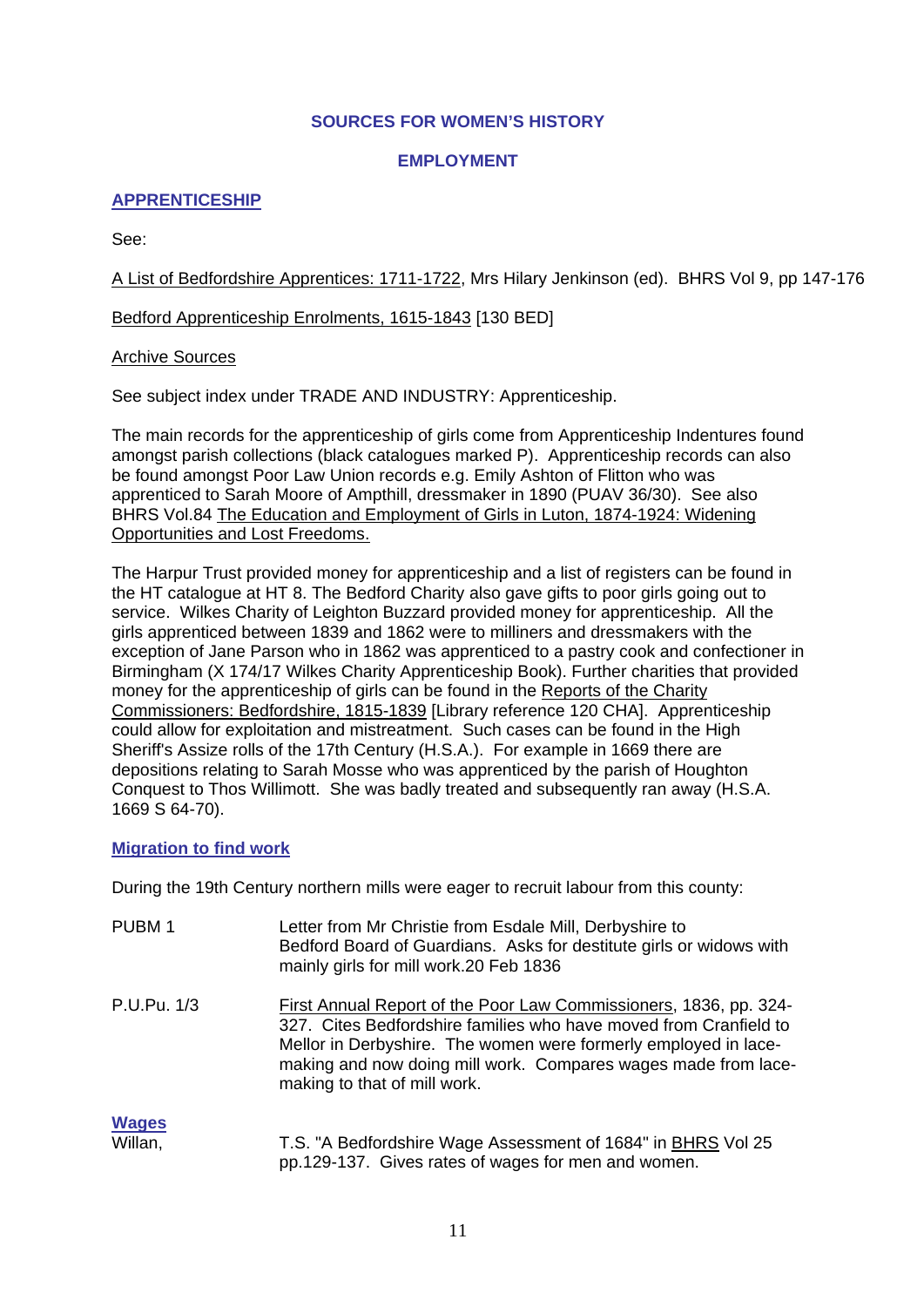# **OCCUPATIONS (for teachers see EDUCATION section)**

# **Agriculture**

| PBwP/W 1714/3B       | Will of Mary Crofts, Biggleswade, Dairywoman                                                             | 1714         |
|----------------------|----------------------------------------------------------------------------------------------------------|--------------|
| ABP/W 1750/4         | Will of Elizabeth Brotherton, Linslade, Bucks, Grazier                                                   | 1750         |
| Z 50/142/366         | Group photograph of woman's hoeing or weeding group in a<br>field near Potton church                     | c.1920       |
| Z 50/109/8           | Photograph of women and girls gathering herbs at Staploe                                                 | n.d. ?1940's |
| <b>Bakers</b>        |                                                                                                          |              |
| ABP/W 1605/111       | Will of Alice Prince, Bedford St. Paul's, Baker                                                          | 1605         |
| ABP/W 1854/16        | Will of Elizabeth Bass, Stagsden, spinster, Baker                                                        | 1854         |
| P 10/14/2            | Apprenticeship indenture of Mary Syer, Northill to<br>Robert Syer, Clophill, gingerbread baker           | 1736         |
| <b>Basket Makers</b> |                                                                                                          |              |
| X 171/253-255        | Three small note books. Eliza A. Wells                                                                   | 1851-3?      |
| X 171/263            | Wage book. On cover "Annie Wells"                                                                        | 1906-7       |
| <b>Blacksmiths</b>   |                                                                                                          |              |
| X 171/276-278        | Two ledgers and a day book, Annie Slater, Clifton                                                        | 1894-1917    |
| <b>Drapers</b>       |                                                                                                          |              |
| <b>WE 233</b>        | Mrs Green and Mrs Taylor, drapers of Ampthill, mentioned in<br>will of Judith Walduck of Ampthill, widow | pr., 1796    |
| AL 226               | Sarah Miller, draper and grocer of Pavenham party in a conveyance 1803                                   |              |
| AD 3269/22           | Bill for mantle from Paris House, 91 High Street, Bedford,<br>proprietor Mrs F.J. Bobby                  | 1887         |
| AD 3269/88           | Bill of Mrs J.H. Prole, Modes et Robes, 1 Ampthill Road, Bedford                                         | 1910         |
| Z 50/13/230          | Photograph of interior of Dusts' ladies drapers, 75 High Street,<br><b>Bedford</b>                       | c. 1920      |
| Z 50/13/231          | Photograph of interior of Whitelocks, ladies drapers,<br>117-9 High Street, Bedford                      | c. 1920      |
| Z 50/16/156-7        | Interior photograph of Mrs Matilda D. Wells, draper,                                                     |              |
|                      | Biggleswade                                                                                              | 1923         |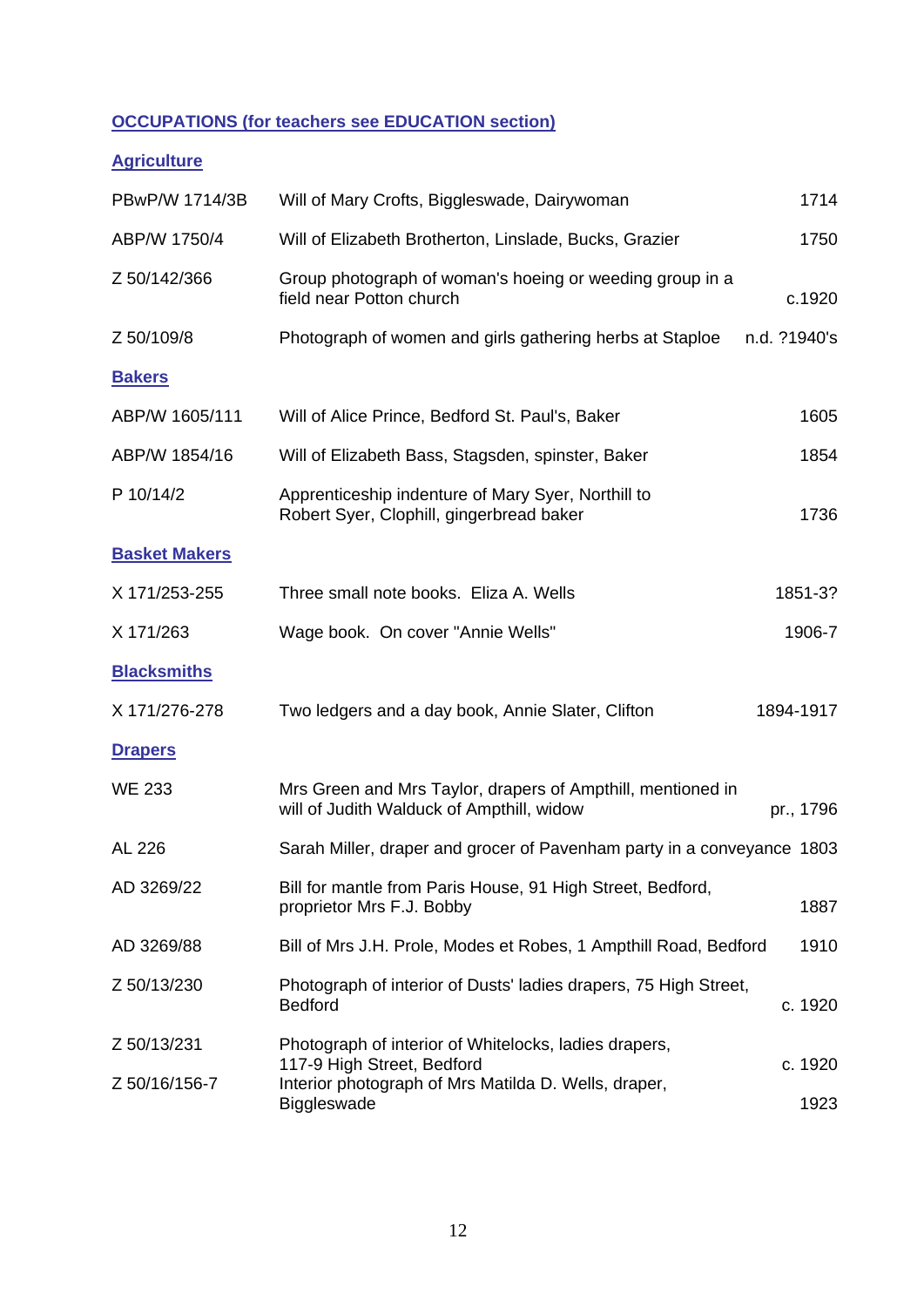## **Dressmakers**

Item re dressmakers and overtime in Bedfordshire Times, 13 June 1891, p.7. No remuneration given for women working overtime nor do they have weekly half-holiday given to men.

| ABP/W 1629/119         | Will of Mary Bosworth, Salford, Seamstress                                                                                                           | 1629         |
|------------------------|------------------------------------------------------------------------------------------------------------------------------------------------------|--------------|
| ABP/W 1638/143         | Will of Elizabeth Wilson, Bedford, Seamstress                                                                                                        | 1638         |
| ABP/W 1690/27          | Will of Margt. Knight, Bedford, Seamstress                                                                                                           | 1690         |
| X 174/17               | Wilkes Charity Apprenticeship Book, Leighton Buzzard.<br>Several entries for girls apprenticed to milliners and<br>dressmakers                       | 1839-1862    |
| X 67/784               | Card of Mrs Rowlatt, Catworth. Milliner, dress and<br>mantle maker                                                                                   | 1867         |
| X 67/785               | Notice that Miss Cooper of Eaton Socon, dressmaker and tailoress<br>has removed to the premises once occupied by Miss Cook                           | 1888         |
| AD 3269/41, 75         | Bills of Miss Barker of London, dress and mantle maker,<br>London1897;                                                                               | 1899         |
| X 21/729               | Apprenticeship papers of Alice Matthews of Woburn                                                                                                    | 1897         |
| <b>Firewomen</b>       |                                                                                                                                                      |              |
| X 637/5/1              | Papers of Regional Woman Fire Officer Alice Marie Sophia<br>Foster                                                                                   | 1940's-50's  |
| X 637/15/18            | Photograph of Women Auxiliary Fire Service<br>personnel learning the organisation of the brigade at<br>Brigade Control (British Official Photograph) | 1951         |
| X 637/15/23            | Photograph of women of the Auxiliary Fire Service<br>with portable wireless transmitter<br>(British Official Photograph)                             | early 1950's |
| <b>Insurance Agent</b> |                                                                                                                                                      |              |
| ST 743                 | Insurance Agent for the Royal Exchange Assurance,<br>Mary Partridge mentioned in insurance policy                                                    | 1815         |

#### **Lacemaking**

Lacemaking was practised in the north of the county. The earliest references to lace making being at Eaton Socon in 1596 in the overseers account book with a note as to payment of "the woman that teacheth the pore children to worck bonelace" (P 5/12/1).

Pillow Lace and the East Midlands, C. H. Freeman, Luton Museum, 1958 [Pamphlet box 160]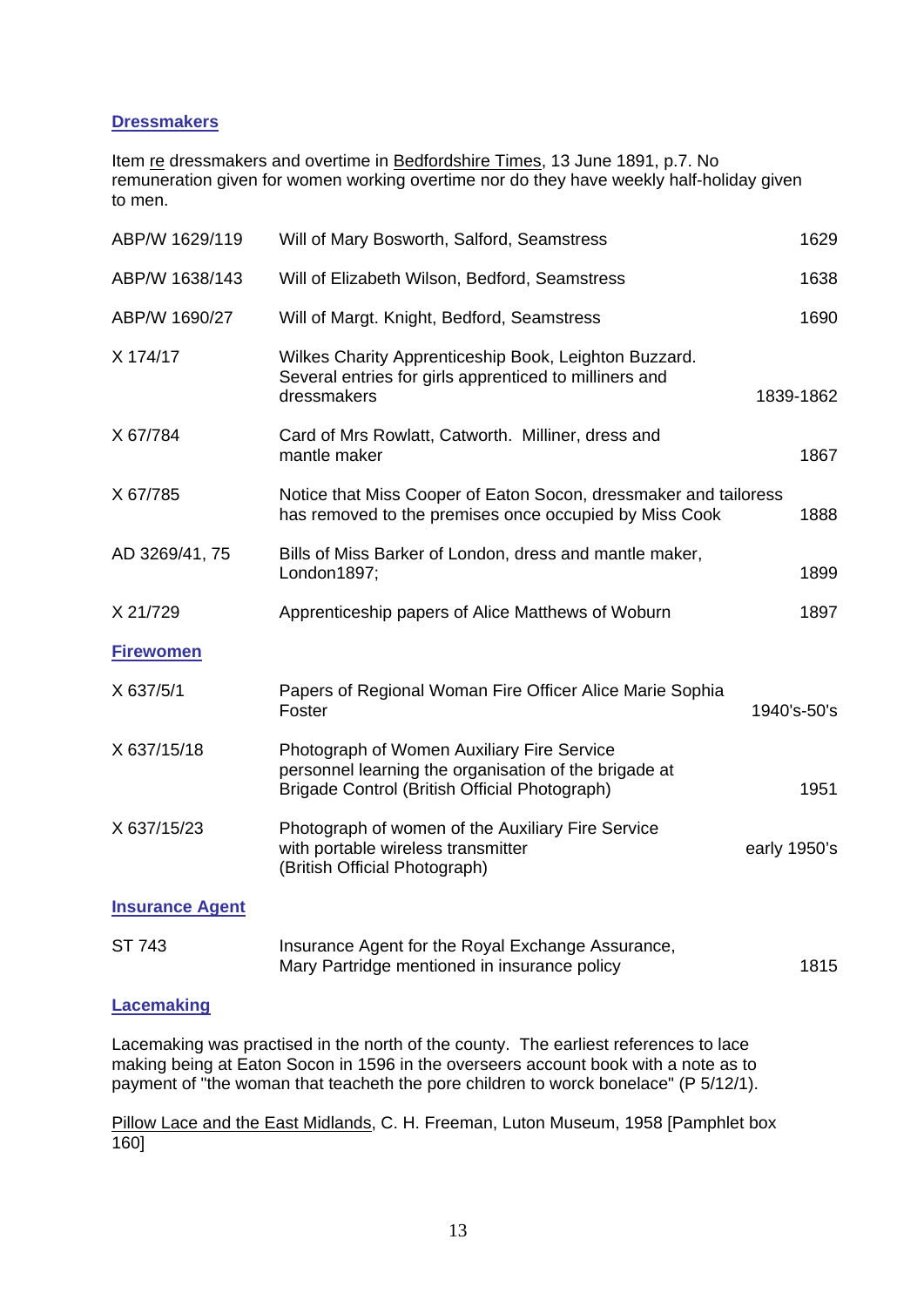Thomas Lester, his Lace and the East Midlands Industry, 1820-1905, Anne Buck, 1981 [Library Reference 160]

Romance of the Lace Pillow, T. Wright

Buck, A, "Middlemen in the Bedfordshire Lace Industry", B.H.R.S. Vol. 57, p.31

The Teaching of Lacemaking in the East Midlands, A. Buck, 1967 [Pamphlet box 160]

Kennett, D.H., "Lacemaking by Bedfordshire Paupers in the Late Eighteenth Century", reprinted from Textile History, Vol. 5, 1974 [Pamphlet Box 160]

Buck, A., "The Lace Schools of Bedfordshire", Bedfordshire Magazine Vol 3, pp. 3-5

Zeidler, Marjorie, "My Mother's Pillow", Bedfordshire Magazine Vol 4, pp. 79-80

Bushby, D.W. "Half-timers at Marston", Bedfordshire Magazine Vol 14, pp 340-344

Brown, C.L.F., "The Charm of Lace", Bedfordshire Magazine Vol 2, pp. 24-27

Bushby, David, "Lace, Straw-Plait and Child Employment", Bedfordshire Magazine Vol 17, pp. 97-101

| CRT 160/140    | Bedfordshire Evidence from the Royal Commission on the<br>employment of children, young persons and women, 1867. Gives<br>interviews with mistresses of plait and lace schools. |             |
|----------------|---------------------------------------------------------------------------------------------------------------------------------------------------------------------------------|-------------|
| CRT 160/121    | Apprenticeship indenture of Mary Heale to the art of<br>making bonelace and other works of housewifery,<br>High Wycombe                                                         | 1630/31     |
| ABP/W 1665/73  | Will of Grace Andrew, Elstow, lacemaker                                                                                                                                         | 1665        |
| ABP/W 1708/52  | Will of Elizabeth Woodward, Stevington, lacemaker                                                                                                                               | 1708        |
| ABP/W 1722/15  | Will of Alice Smith, widow, Stevington, lacemaker                                                                                                                               | 1722        |
| X 109/1        | Bedford Charity Apprenticeship Book. Kitty Stimson<br>apprenticed to Rich Stimson lace buyer                                                                                    | 1790        |
| X 259/1-4      | Pillow lace account books and trade cards of<br><b>Mrs Read of Cranfield</b>                                                                                                    | 1885-c.1908 |
| Z 50/142/400-1 | Photograph of Bedfordshire lace makers at their pillows,<br><b>Aspley Guise</b>                                                                                                 | c.1900      |
| X 254/88/379   | Photograph of 12 Bedfordshire lacemakers all over 80 years of agec. 1900                                                                                                        |             |
| X 291/186/93   | Post card of lacemaking at a Bedfordshire lace school                                                                                                                           | c.1900      |
| Z 50/143/173   | Photograph of making pillow lace at Bromham                                                                                                                                     | c.1900      |
| Z 50/143/169   | Photograph of lace makers at Roxton                                                                                                                                             | c.1900      |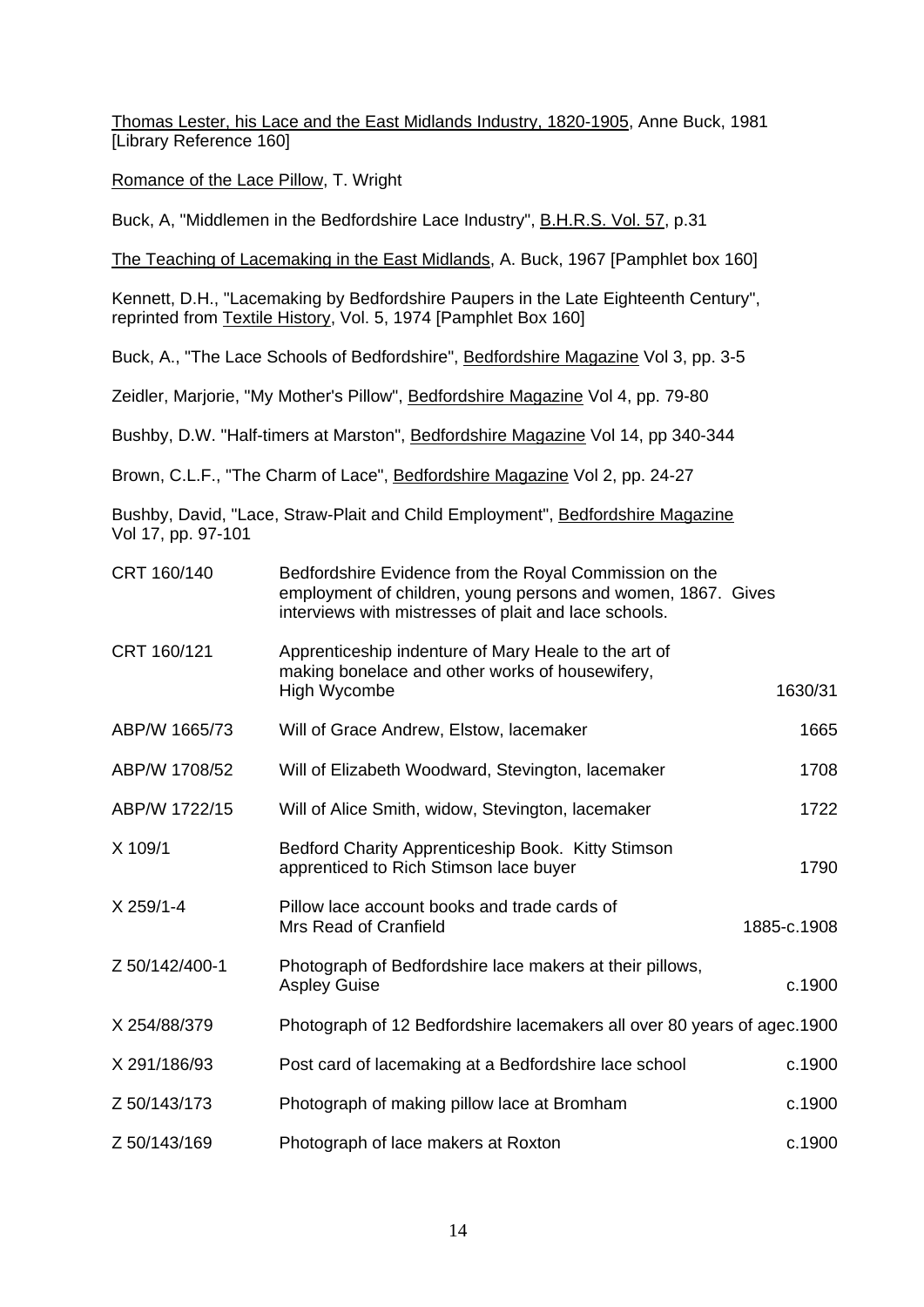| AG Sub 5/1                  | Parish returns in response to a questionnaire sent out by the County<br>Agricultural Officer asking if there is any special industry in the village<br>such as basket making or lace making. Returns show areas of lace<br>manufacture at this date.<br>1921-1924 |           |
|-----------------------------|-------------------------------------------------------------------------------------------------------------------------------------------------------------------------------------------------------------------------------------------------------------------|-----------|
| Z 50/100/121                | Photograph of lacemaking class, Sharnbrook                                                                                                                                                                                                                        | c.1948/9  |
| <b>Laundress</b>            |                                                                                                                                                                                                                                                                   |           |
| X 171/62(3 & 37)            | <b>Bedford Charity Apprenticeship Book records</b><br>Maria Macdonald and Jemima Newman apprenticed as laundresses1840-41                                                                                                                                         |           |
| Z 50/12/64-69               | Photographs of Bedford Sanitary Laundry                                                                                                                                                                                                                           | c.1910    |
| Z 50/142/289                | Photograph of group of employees outside laundry buildings                                                                                                                                                                                                        | c.1930    |
| <b>Maltster</b>             |                                                                                                                                                                                                                                                                   |           |
| <b>BH 28</b>                | Mortgage in fee. John Abbott to Elizabeth Cook of Luton, maltster                                                                                                                                                                                                 | 1843      |
| <b>Masseuse</b>             |                                                                                                                                                                                                                                                                   |           |
| Z 155/30-32                 | Ledgers of Miss Louisa Alice Gabriel, C.S.M.M.G., masseuse. 1921-1942                                                                                                                                                                                             |           |
| <b>Mercers</b>              |                                                                                                                                                                                                                                                                   |           |
| ABP/W 1719-20/5             | Will of Mary Green, Langford, mercer                                                                                                                                                                                                                              | 1719-20   |
| ABP/W 1719-20/94            | Will of Susannah Bell, Henlow, mercer                                                                                                                                                                                                                             | 1719-20   |
| <b>Milliners</b>            |                                                                                                                                                                                                                                                                   |           |
| B.H.R.S. Vol 72, pp.142-155 | Buck, A., "Mantua Makers and Milliners"                                                                                                                                                                                                                           |           |
| OR 2071/135                 | Letter from Mrs Southwick, milliner                                                                                                                                                                                                                               | 18th C    |
| OR 2071/137                 | Deed, apprenticing Mary French to Mrs Southwick, milliner                                                                                                                                                                                                         | 1721      |
| OR 2071/136                 | Receipt for wages given by Elizabeth French                                                                                                                                                                                                                       | 1721-3    |
| ABP/A 1727/11               | Administration of Elizabeth Richards, Luton, milliner                                                                                                                                                                                                             | 1727      |
| <b>WE 183</b>               | Probate of nuncupative will of Ann Wisdom Cunningham of Clophill,<br>widow and milliner                                                                                                                                                                           | 1783      |
| <b>WE 184</b>               | Correspondence of Messrs Eagles, Mrs Lancaster of Clophill, draper<br>and others. Includes account of cash owing to Mrs Cunningham's<br>respective creditors at the time of her death, giving amount of stock<br>in trade.                                        |           |
|                             |                                                                                                                                                                                                                                                                   | 1783-1805 |
| X 330/2                     | Admission of Catherine Livett of Potton, mantua maker to messuage<br>in Potton                                                                                                                                                                                    | 1760      |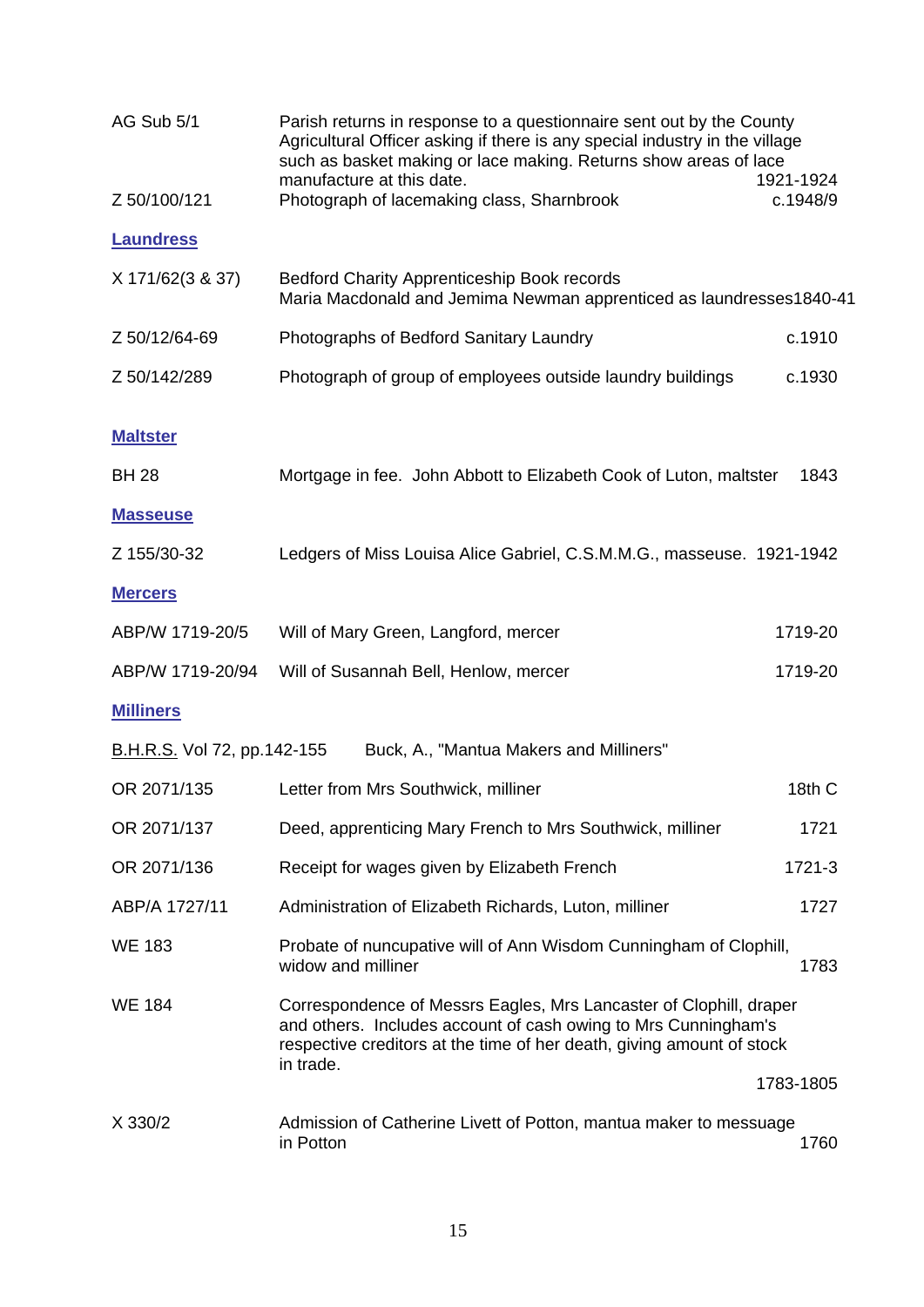| ABP/W 1769/23     | Will of Ann Oakley, widow, Bedford, Milliner<br>(further copy X67/174)                                                               | 1769     |
|-------------------|--------------------------------------------------------------------------------------------------------------------------------------|----------|
| <b>WE 183</b>     | Probate of nuncupative will of Ann Wisdom Cunningham<br>of Clophill, widow and milliner                                              | pr. 1783 |
| X 168/111         | Indenture of apprenticeship. Eleanor Green apprenticed to Chas                                                                       |          |
|                   | Goode of Ampthill, cordwainer and wife Ann to learn the art of a<br>mantua maker and milliner                                        | 1817     |
| X 174/17          | Wilkes Charity Apprenticeship Book, Leighton Buzzard.<br>Several entries for girls apprenticed to milliners and dressmakers1839-1862 |          |
| X 171/62          | Bedford Charity Apprenticeship Book. Several entries for girls<br>apprenticed to milliners1840-41                                    |          |
| X 67/784          | Card of Mrs Rowlatt, Catworth. Milliner, dress and mantle maker                                                                      | 1867     |
| Z 434             | Advertisement for the Misses Williams of Bedford                                                                                     | c.1905   |
| <b>Pawnbroker</b> |                                                                                                                                      |          |

Press Cuttings Volume 2 page 3. Describes Mrs Gamby, pawnbroker in Bedford in 1839.

X 171/62 (32) Ann Gamby apprenticed to Sarah Gamby of Bedford, Pawnbroker1840-41

# **Publicans, Victuallers and Innkeepers**

| ABP/W 1692/40 | Will of Mary Eames, Houghton Regis, aledrawer                                                                                                                                                                                                                          | 1692         |
|---------------|------------------------------------------------------------------------------------------------------------------------------------------------------------------------------------------------------------------------------------------------------------------------|--------------|
| ABP/W 1727/61 | Will of Grace Newold, Sutton, victualler                                                                                                                                                                                                                               | 1727         |
| ABP/W 1781/48 | Will of Mary Chessan, Woburn, widow & victualler                                                                                                                                                                                                                       | 1781         |
| ABP/W 1793/27 | Will of Hannah Ellis, Ampthill, victualler                                                                                                                                                                                                                             | 1793         |
| ABP/W 1834/26 | Will of Edith Randall, The Queen's Head, Sandy, victualler                                                                                                                                                                                                             | 1834         |
| ABP/W 1839/33 | Will of Ann Clarke, Bedford, publican                                                                                                                                                                                                                                  | 1839         |
| WG 2526       | Women innkeepers mentioned in deed of St. Neots brewery:<br>Queens Head, Wyboston, occ. Mary Martin<br>Beer Shop in Horley Street Potton, occ. Jane Gilbert<br>Swan, Wilden, occ. Ann Wyman<br>The Recruiting Sergeant beer shop, Eaton Socon, occ. Jane Jefferies1840 |              |
| ABP/A 1845/10 | Administration of Ann Hill, Tingrith, publican                                                                                                                                                                                                                         | 1845         |
| Z 224/25/2    | Postcard of Mrs. Farrer, Swan Inn, Milton Ernest, working at<br>first Tricity cooker installed in the country                                                                                                                                                          | 7 March 1927 |

# **Rush-weaving**

A rural industry conducted in the north of the county. In Pavenham alone there were at one time eighty women and girls busy on it. See report on Rush Growing in AG Sub 5/1.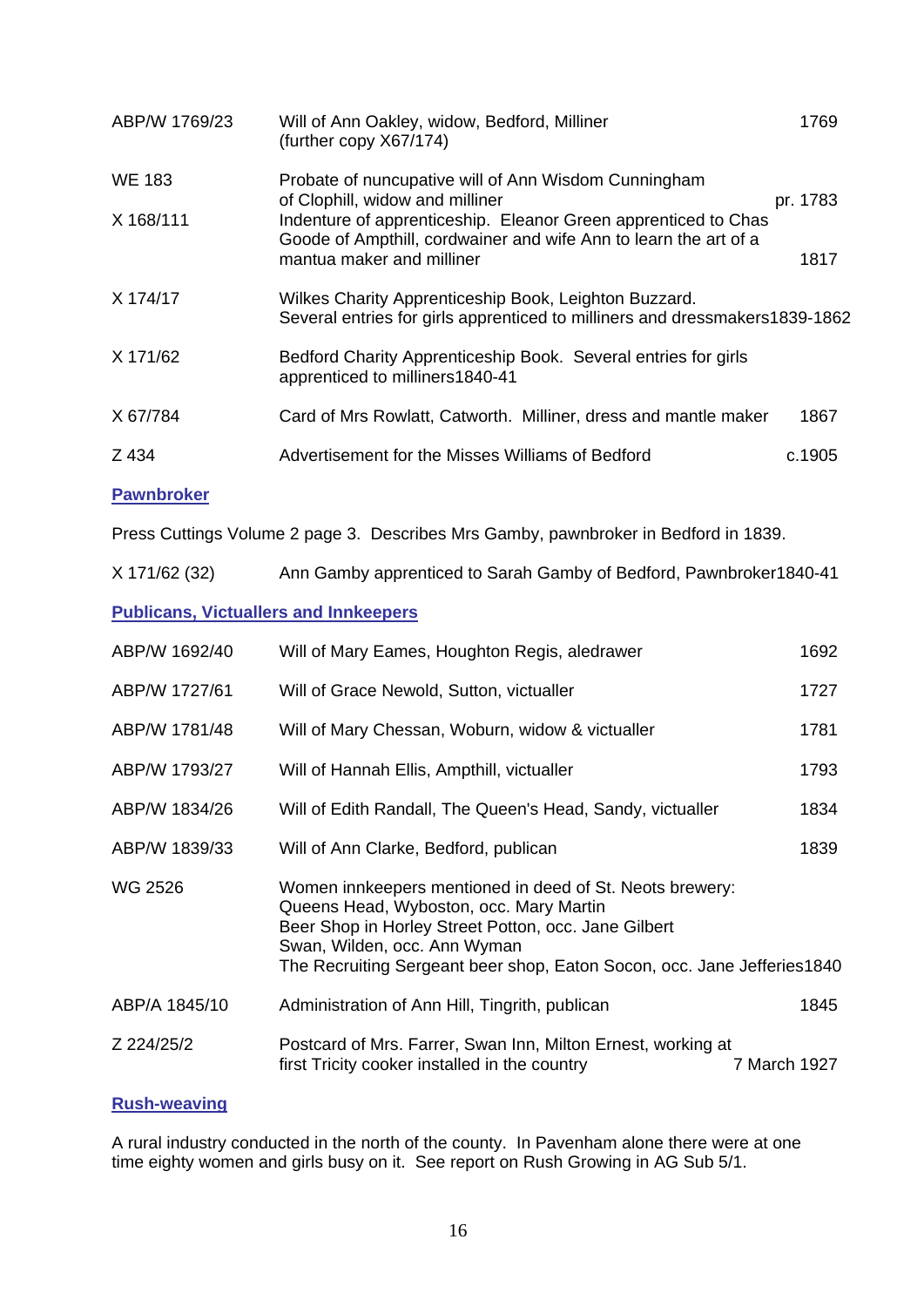# **Servants**

## **Printed Works**

Anderson, J. M., "Family Budget", in **Bedfordshire Magazine Vol 3 pp. 201-203.** Describes account book of Sir William Becher of Howbury Hall Renhold for the year 1664 (Record Office reference P.O.3). Includes payment to midwife, nurse-keeper, servants etc.

Houfe, S., "Below Stairs in Bedfordshire - Memories of the late Ethel Stanbridge" in Bedfordshire Magazine Vol 17 pp. 334-337.

Armstrong, V.E., "In Service at Wrest Park" in Bedfordshire Magazine Vol 19 pp. 182-184.

Cardigan, Earl of, "Domestic Expenses of a Nobleman's Household: 1678" in BHRS Vol 32 pp.108-142. Extract from the analysis book kept by Simon Urlin for Robert, 1st Earl of Ailesbury. Includes payments to laundry maid, washwoman etc.

| ABP/W 1574/46    | Will of Elizabeth Claye, Luton, servant                                                                                                                                                                                                                                             | 1574        |
|------------------|-------------------------------------------------------------------------------------------------------------------------------------------------------------------------------------------------------------------------------------------------------------------------------------|-------------|
| ABP/W 1576/46    | Will of Kath. Smith, Salford, servant                                                                                                                                                                                                                                               | 1576        |
| ABP/W 1632/9     | Will of Mary Cottrell, servant                                                                                                                                                                                                                                                      | 1632        |
| PO <sub>3</sub>  | Volume containing disbursements and purchases of Sir<br>William Becher. Gives wages of servants1663-1690                                                                                                                                                                            |             |
| <b>TW 960</b>    | Draft of a letter to Mrs Alston of Odell recommending a young<br>gentlewoman who wants a place as a waiting woman. She is a<br>"discreet and sober mayd, and one who hath beene very well bred,<br>and is very serviceable".                                                        |             |
|                  |                                                                                                                                                                                                                                                                                     | c. 1640s    |
| ABP/W 1673-4/72  | Will of Marg. Capperman, servant. Lists clothes. Everton                                                                                                                                                                                                                            | 1672        |
| H.S.A. 1679 W 68 | Information of Margarette Worledge of Woburn, servant to Mr Henry<br>Baduly of Woburn, Innholder                                                                                                                                                                                    | 1679        |
| L 30/9/10/1      | Letter to Jemima Marchioness Grey from Tryphosa Box maid to<br>Margaret Heathcote describing Margaret's death in childbirth<br>(Jemima subsequently took Tryphosa Box into her own service and<br>on retirement was settled in a house in Silsoe [Godber History of<br>Beds p 380]) | 1769        |
| <b>Mic 193</b>   | Account of persons in Cardington workhouse including list of girls<br>sent out to service                                                                                                                                                                                           | 1787-1789   |
| L 30/11/79       | Testimonial for housekeeper: ability in making cakes, jellies etc.<br>not to be exceeded by any.                                                                                                                                                                                    | 18th/19th C |
| L 30/11/99/1     | Testimonial for a cook                                                                                                                                                                                                                                                              | 18th/19th C |
|                  |                                                                                                                                                                                                                                                                                     |             |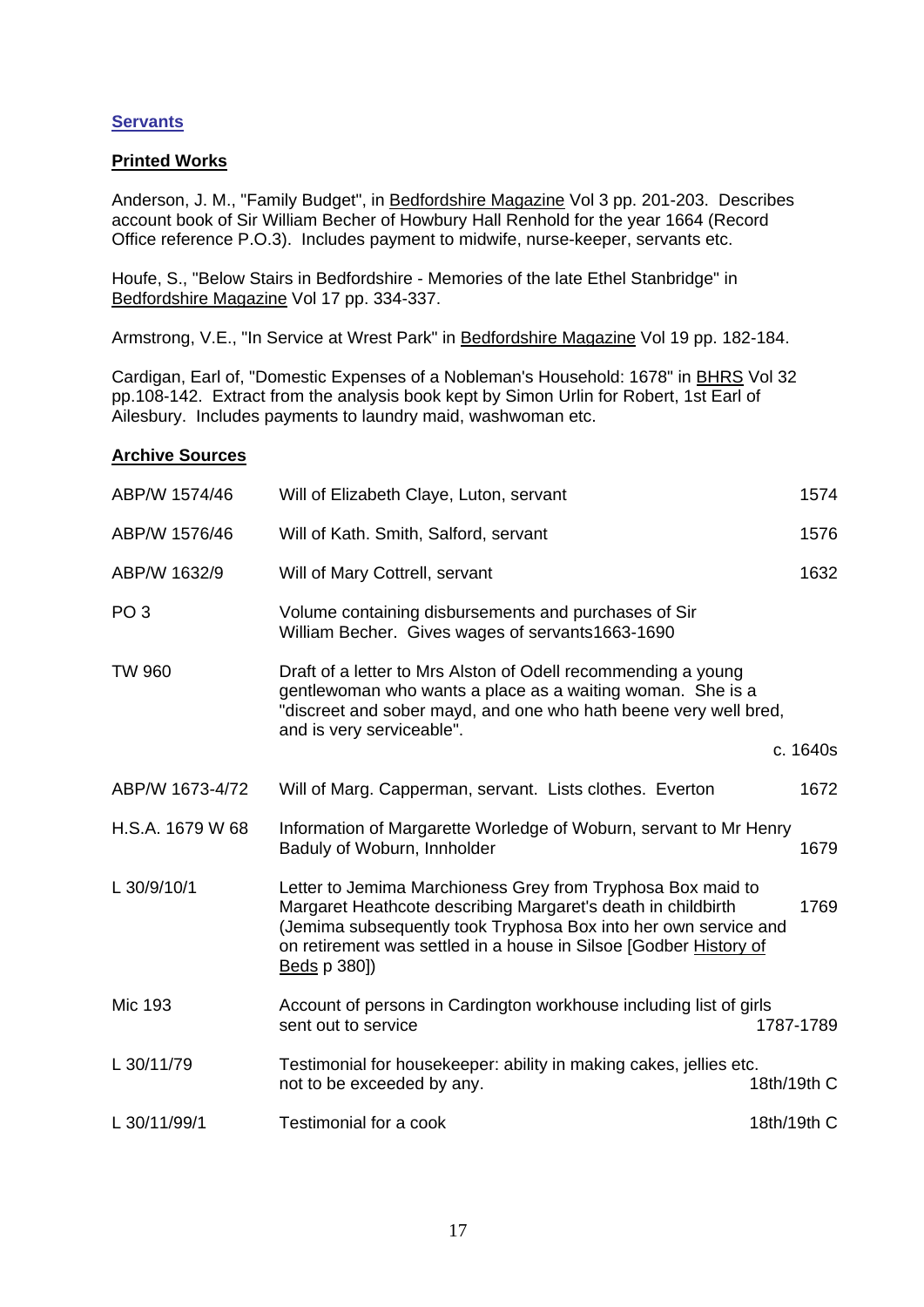| L 30/11/112    | Testimonial for a laundry maid                                                                                                                                                                                                   | 18th/19th C      |
|----------------|----------------------------------------------------------------------------------------------------------------------------------------------------------------------------------------------------------------------------------|------------------|
| L 30/11/165/1  | Letter describing Mrs Purvis "capable, understands marketing, but is<br>afraid of not having time without kitchen maid".                                                                                                         | 1781             |
| OR 2071/125    | Goods and chattels belonging to Hannah French, housekeeper to Mr<br>Orlebar                                                                                                                                                      | 1719             |
| L 30/11/114    | Long semi-literate letter from former servant of Lady Mary Grey                                                                                                                                                                  | 1798             |
| HY 877/1-14    | Records of servants wages, Northill                                                                                                                                                                                              | 1819-1820        |
| L 30/11/167    | Letter describing Anne Smith "honest, sober, steady, tolerably good-<br>tempered; good cook; can send up very good dinners"                                                                                                      | 1823             |
| ABP/W 1831/140 | Will of Anne Hyde, Biggleswade, Servant                                                                                                                                                                                          | 1831             |
| GA 2538        | Receipts by servants for wages                                                                                                                                                                                                   | 1842-1847        |
| Z 525/23       | Letter from Ann Deborah Fletcher. Includes homily on the need for<br>respectable servants.                                                                                                                                       | 1856             |
| Z 525/130      | Letter from Ann Deborah Fletcher. Servants should be neither<br>young nor pretty.                                                                                                                                                | 1856             |
| HO:D 6         | Deed of Foundation and Trust for Daneswood Hospital,<br>Aspley Heath, states "In the event of such a convalescent home<br>being founded, the training of Jewish Domestic female servants to be<br>promoted to the fullest extent | 1863             |
| ST 1497-1545   | Records of the Bedfordshire Training Home for Girls                                                                                                                                                                              | 1879-1931        |
| CCE 3146/37/11 | Louisa Deeming, housekeeper of Chicksands Priory, mortgagee                                                                                                                                                                      | 1888             |
| <b>SM/E 50</b> | Daily routine for servant (loose in cookery book)                                                                                                                                                                                | [early 20th C]   |
| OR 2325/11-12  | Instructions by Frederica Orlebar of Hinwick Hall to new servants -<br>the cook, house and parlourmaid                                                                                                                           | [late 19th $C$ ] |
| LF 19/1-3      | Servants and domestics wages books, Fairfield Hospital                                                                                                                                                                           | 1911-1947        |
| LF 20/2-5      | Female Monthly Salaries, Fairfield Hospital                                                                                                                                                                                      | 1931-1958        |
| LF 23/1-4      | Service registers, Fairfield Hospital                                                                                                                                                                                            | 1916-1957        |
| HG 12/9/21     | Letter from Ann Higgins to son Henry. "We are cookless<br>at present a regular old drunkard her last exploit was to<br>put something into the pan of beans, with intent, to poison us<br>or make us ill".                        | 8 September 1904 |
| Z 271/1        | Tape recording of reminiscences of Mrs Nuttall,<br>stillroom maid at Woburn Abbey                                                                                                                                                | 1920/30's        |
| X 464/124      | Pamphlet: 'Girls Entering Service' by Mrs Massey                                                                                                                                                                                 | c.1920           |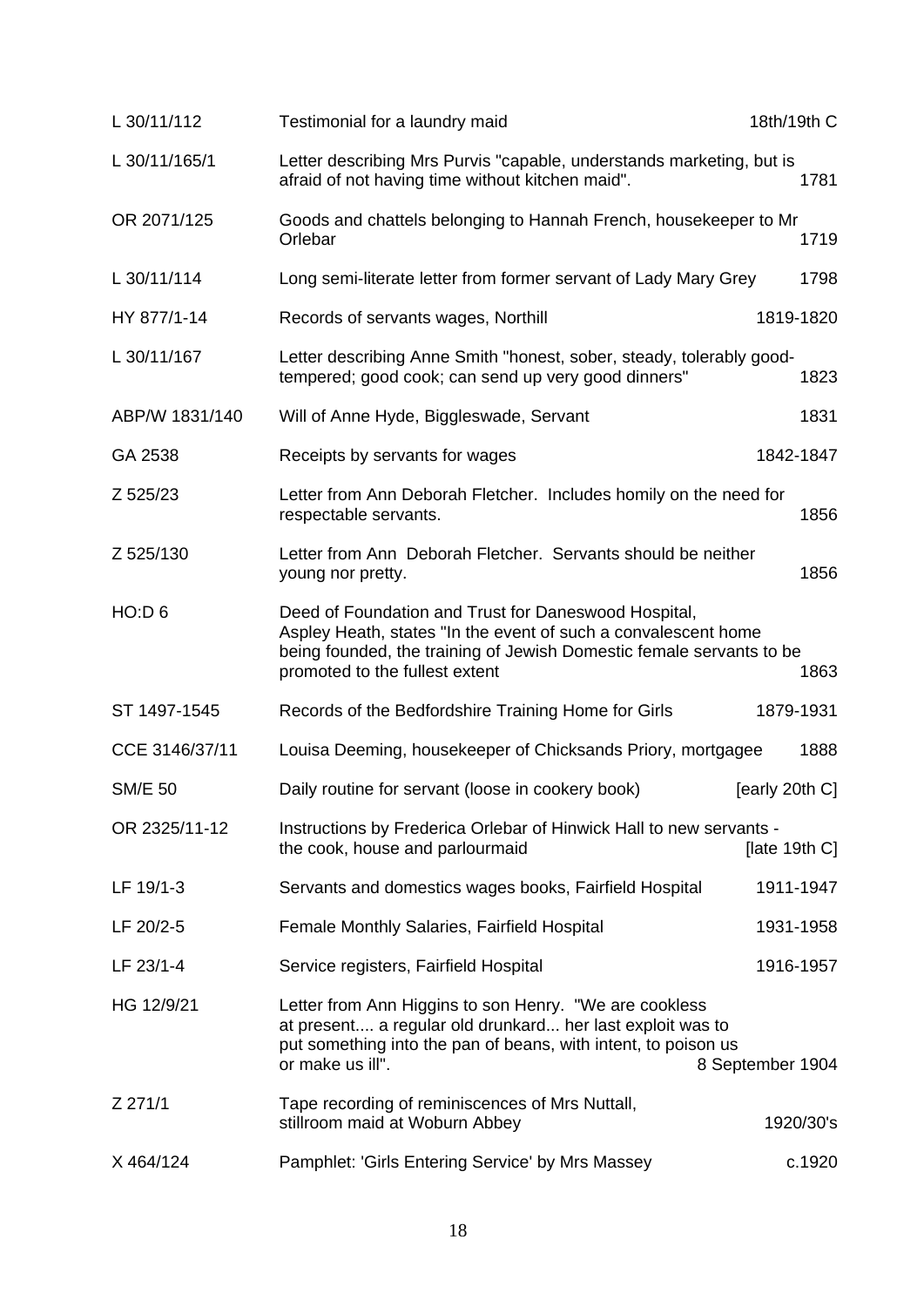#### **Shopkeepers**

| ABP/W 1784/15 | Will of Mary Taylor, Riseley, Grocer                                                | 1784    |
|---------------|-------------------------------------------------------------------------------------|---------|
| X 380/59      | Sarah Swepson, ironmonger of Bedford, mentioned in<br>abstract of title             | 1797    |
| ABP/W 1809/44 | Will of Rebecca Webb, Clophill, Shopkeeper                                          | 1809    |
| ABP/W 1827/60 | Will of Sarah Porter, Silsoe, Shopkeeper                                            | 1827    |
| ABP/W 1830/3  | Will of Elizabeth Chapman, Clophill, Shopkeeper                                     | 1830    |
| X 171/62 (50) | Bedford Charity Apprentice Book. Ann Norman apprenticed to grocer<br>and dressmaker | 1840-41 |

# **Strawplait**

General View of the Agriculture of the County of Bedford, T. Bachelor, 1808, pp 594-5 (Library Ref 160)

Kalm's Account of his Visit to England on his way to America in 1748, translated by Joseph Lucas, 1892, p.337 describes hat making in Hertfordshire. (Library Ref 120)

Luton and the Hat Industry, C. Freeman, Luton Museum, 1953 [Pamphlet box 160]

Bushby, David, "Lace, Straw-Plait and Child Employment", Bedfordshire Magazine Vol 17, pp. 97-101

C.R.T. 160/140 Bedfordshire Evidence from the Royal Commission on the employment of children, young persons and women in agriculture, 1867. Gives interviews with mistresses of lace and straw plait schools.

| P 8/5/1         | Toddington Churchwardens' Account Book, "hatting straws for<br>Dorothy Powell",                                                                                                                                             | 1714/15   |
|-----------------|-----------------------------------------------------------------------------------------------------------------------------------------------------------------------------------------------------------------------------|-----------|
| P 72/14/60      | Apprenticeship indenture. Mary Phelps to Wm Willis in the art of<br>platting and making straw hats and housewifery, Market Street,<br>Caddington,                                                                           | 1734      |
| PBwP/W 1819/118 | Will of Eliz. Conquest, Biggleswade, Straw Hat Manufacturer                                                                                                                                                                 | 1819      |
| X 815/7/1       | Ann Belshaw, straw hat manufacturer, High Town, Luton,<br>party in conveyance                                                                                                                                               | 1848      |
| ABP/W 1853/43   | Will of Maria Cook, Toddington, Straw Plait Dealer                                                                                                                                                                          | 1853      |
| X 815/8/8-13    | Deeds relating to Ellen Tuffnell, straw hat manufacturer, Luton 1881-1894                                                                                                                                                   |           |
| AG Sub 5/1      | Parish returns in response to a questionnaire sent out by the County<br>Agricultural Officer asking if there is any special industry in the<br>village. Straw hat manufacture is mentioned in several places near<br>Luton. | 1921-1924 |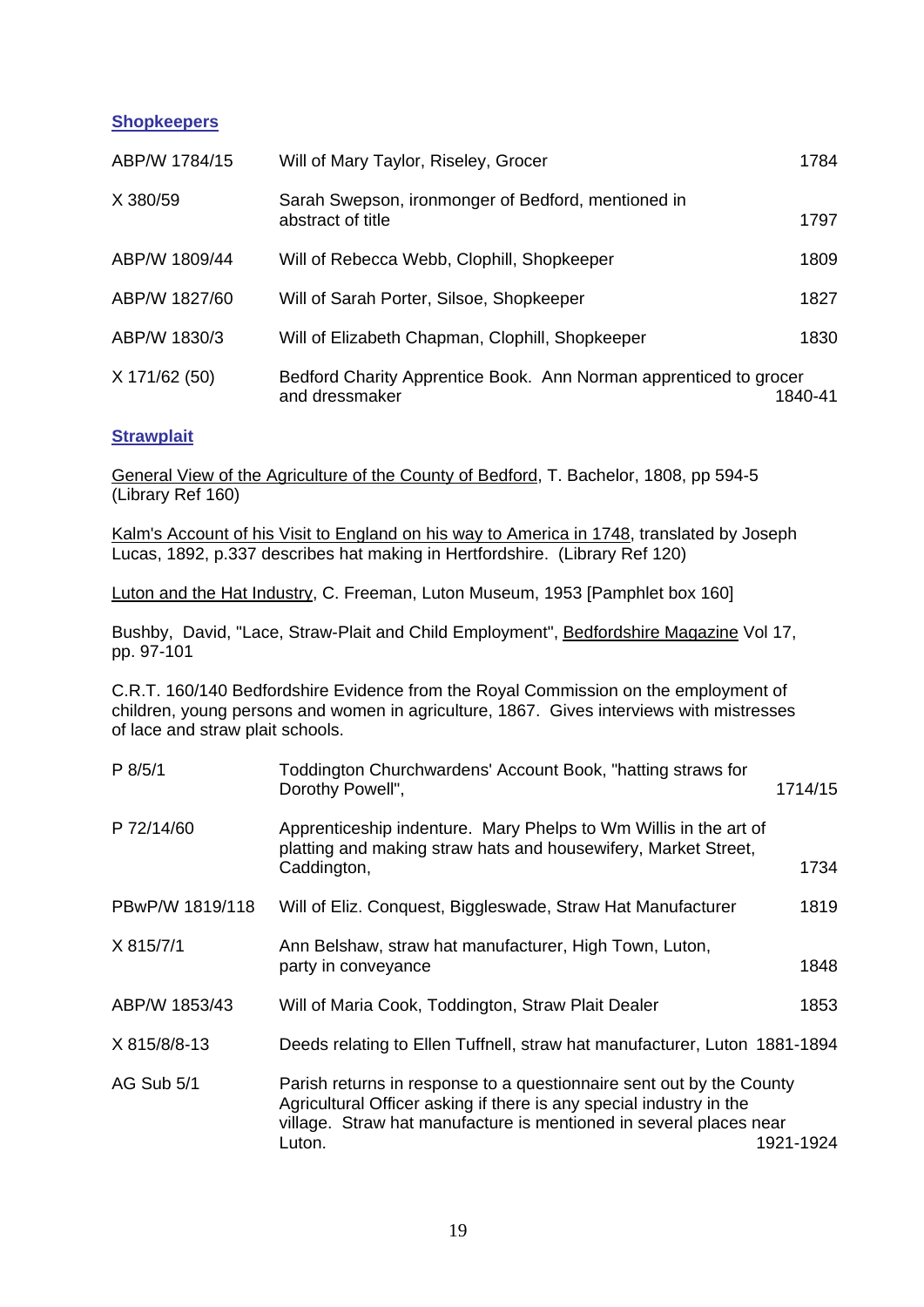#### **EMPLOYMENT IN THE 20th CENTURY (see also WOMEN AND WAR section)**

|            | Bedfordshire top at the Women's Work Exhibition,<br>Bedfordshire Times, 7 May 1915, page 4.                                                                                                                                                                                                                                                                                                            |           |
|------------|--------------------------------------------------------------------------------------------------------------------------------------------------------------------------------------------------------------------------------------------------------------------------------------------------------------------------------------------------------------------------------------------------------|-----------|
| Z 397/1,2  | Certificate of age and school attendance for purpose of employment<br>re 13 year old girl                                                                                                                                                                                                                                                                                                              | 1902      |
| AG Sub 5/1 | Parish returns in response to a questionnaire sent out by the County<br>Agricultural Officer asking if there is any special industry in each<br>village of the county. Returns show lace making still existing as a<br>cottage industry in the north of the county and straw hat manufacture<br>carried out in the area around Luton. A glove factory employed c.50<br>women and girls at Meppershall. | 1921-1924 |
| Em Sub 2   | Equal Opportunities Sub Committee records                                                                                                                                                                                                                                                                                                                                                              | 1985-1991 |
| CS 2175/28 | File on equal pay for equal work                                                                                                                                                                                                                                                                                                                                                                       | 1955-1956 |

**Public Servants**

#### **Local Government Officers**

News cuttings Volume - Celebrities p.56. Article on women in local government. Miss Doris Cowcher, Children's Officer; Miss Joyce Godber, County Archivist; Miss Winifred Frost, Chief Nursing Officer. Taken from Bedfordshire Times 16 February 1968.

PULM 28 pp.21, 25. Luton Union minutes. Registrar General disapproves of appointment of female as Registrar for the Dunstable Su-district [Mrs. Gilbey, widow of the late registrar D.G. Gilbey apparently wanted the job]. 1884

#### **Police women**

Address on subject of "Women police and patrols" Bedfordshire Times, 21 February 1919, p6

The case for Women Police - address by Mrs Ruth White to Business and Professional Women's Club, Bedfordshire Times, 1 October 1943, p5

Records of Bedford Council of Social Service, later North Bedfordshire Council for Voluntary Service: Z 1136/1/2 Minute Book – includes letters of 8 January and 14 August pasted in concerning the campaign by the Council for women police in the Bedford Borough force, 1943

National Conference demands more women police. "Main obstacle sheer prejudice", Bedfordshire Times, 17 March 1944, p8

Watch committee have "open mind" on subject of women police, Bedfordshire Times, 21 April 1944, p7

Policewomen to be appointed in Bedford, Bedfordshire Times, 19 May, 1944, p5

Bedfordshire Magazine, Vol 23, no. 178, Autumn 1991, p.67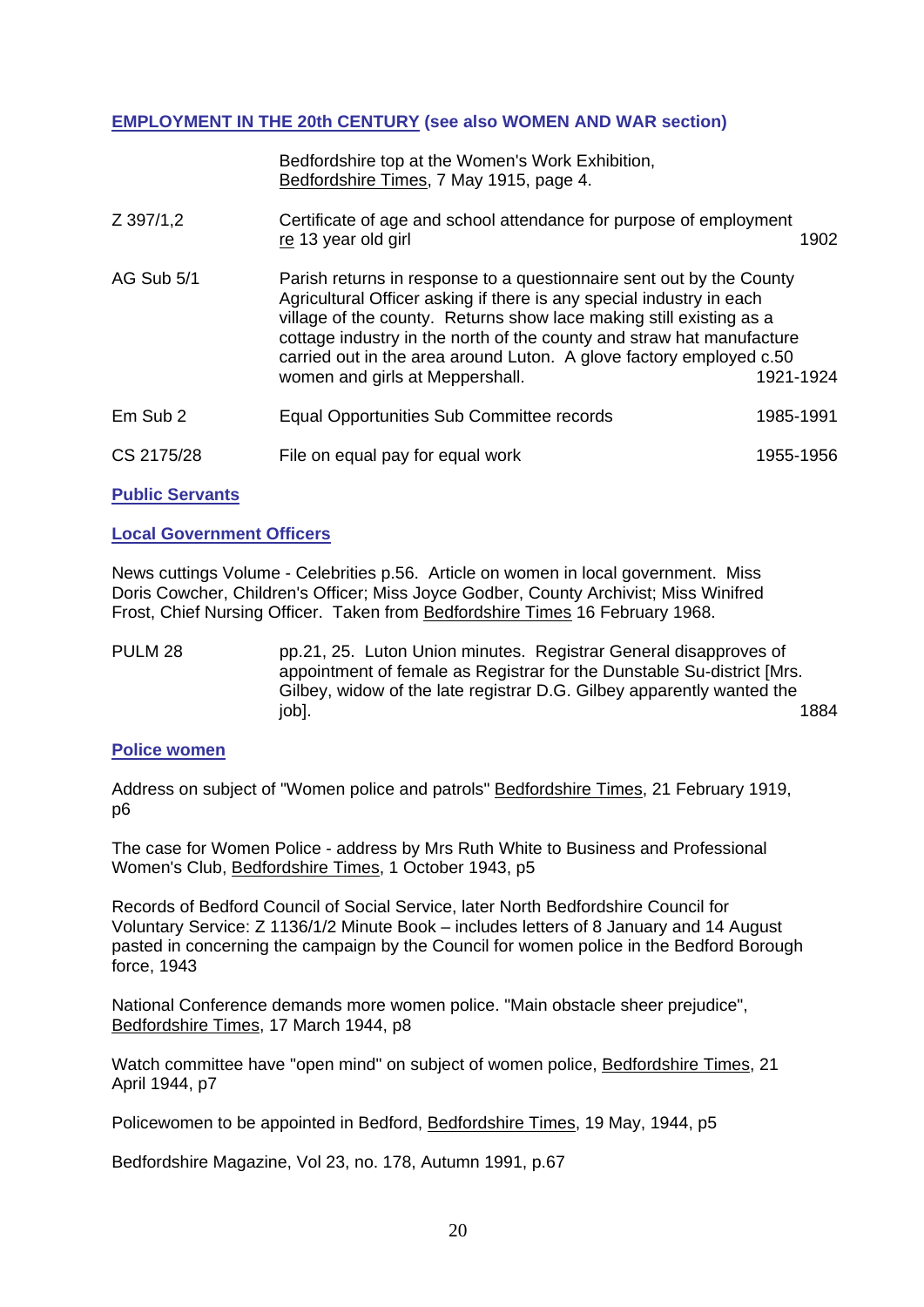History of Bedford Borough Police. Watch Committee refused to recruit females, 1943, relented by 1947

#### **Post women**

Article on retirement of postwoman for Flitwick and Westoning after 38 years service. Includes picture. Bedfordshire Times, 6 November 1936

| X 378/20      | Photograph of post women                                                    | c.1921      |
|---------------|-----------------------------------------------------------------------------|-------------|
| X 378 general | Records of Ampthill, Bedford and Sandy districts postal<br>staff and women. | c.1882-1952 |
| X 378/20      | Album, named portraits of female staff, 1921, and unnamed<br>group.         | 1921        |

## **INDIVIDUAL FIRMS See also WAR RECORDS section of this guide**

#### **Co-operative Society**

Report on first Co-operative picnic in connection with Bedford and Harrold Co-operative Women's Guild. Bedfordshire Mercury, 26 August 1893, p.4 col 6.

### **Greene King, Biggleswade, Brewers**

| Z 50/16/285                             | Photograph of girls in the Bottling Dept., Biggleswade Brewery                                                                                                                 | 1930        |
|-----------------------------------------|--------------------------------------------------------------------------------------------------------------------------------------------------------------------------------|-------------|
| Hewlett-Packard, Bedford                | Hewlett-Packard training scheme in electronics for women<br>Bedfordshire Times, 15 January 1965, p.6                                                                           |             |
| <b>London Brick Company Ltd</b>         |                                                                                                                                                                                |             |
| Z 41 uncat                              | Photograph album of London Brick with one photograph (number<br>42225-7) showing women working on the shop floor.                                                              | n.d. c.1950 |
| <b>Meltis, Bedford</b>                  |                                                                                                                                                                                |             |
| Z 160/597                               | Photographs of the interior of Meltis showing women at work                                                                                                                    | 1923        |
| <b>E.P. Rose (Debenhams)</b>            |                                                                                                                                                                                |             |
| X 679/2/1                               | Volume of agreements signed by staff saying that they will not set up<br>in Bedford as drapers, hosiers etc. within four years of leaving the<br>employment of Edw. Paine Rose | 1910-1914   |
| X 679/2/4                               | Service agreements signed by staff                                                                                                                                             | 1935-1945   |
| <b>Royal Aircraft Works, Cardington</b> |                                                                                                                                                                                |             |
| X 495/251                               | Photograph of women working in balloon sheds at Cardington.                                                                                                                    | WW I        |
| X 495/253                               | Photograph of women workers, Cardington                                                                                                                                        | c.1919      |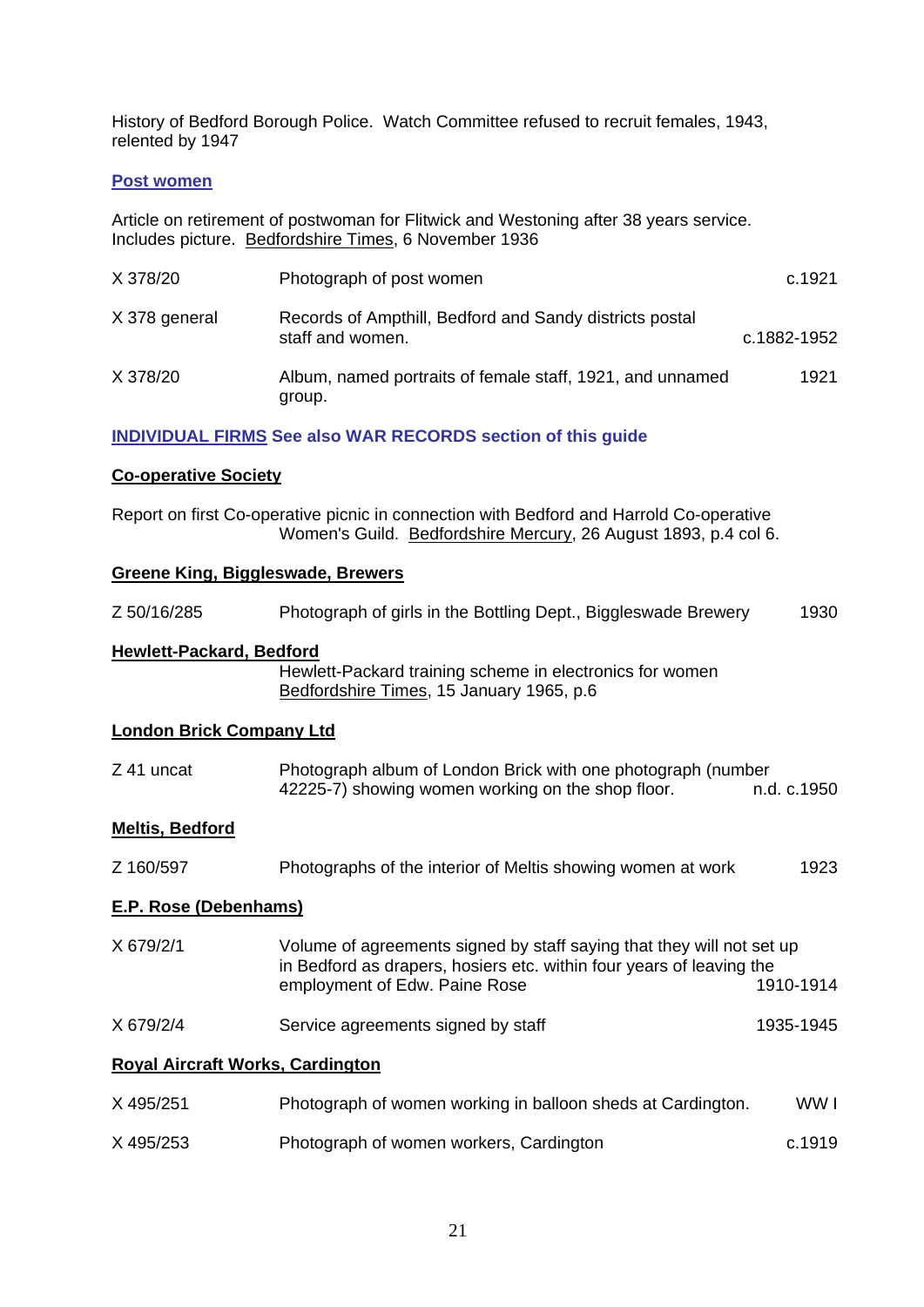| Z 50/24/109              | Women paring down gold-beater's skins to make airship<br>fabric at Short Bros. Cardington                                                                                   | n.d. [c.1918]       |
|--------------------------|-----------------------------------------------------------------------------------------------------------------------------------------------------------------------------|---------------------|
| Z 50/24/110              | Women fixing panels to airship R38 under construction<br>at Cardington                                                                                                      | n.d. [c.1920]       |
| X 291/246/9/1            | Photograph showing inside the airship sheds - women<br>sorting fabric                                                                                                       | c.1919-1921         |
| X 291/246/11             | Letter of dismissal and reference sent Miss Ira Smith,<br>Head of Tracing Office at the Royal Airship Works, Cardington,<br>in consequence of the closing down of the works | 1921                |
|                          | see also: X 291/246/65-105 diaries,                                                                                                                                         | 1915-1974           |
| Z 50/24/113              | Women applying goldbeater's skins to airship fabric stretched out<br>over a large frame (probably R101). (Dorse of original is stamped:<br>Royal Airship                    |                     |
|                          | Work, Cardington.<br>Drawing Office: Neg. R101/102)                                                                                                                         | 20 Feb 1928<br>1928 |
| Z 50/24/114              | Women preparing the fabric of the R101 (Dorse of original stamped<br>as above, but neg. R101/236, 13 Jul 1928)                                                              | 1928                |
| Z 50/24/115              | Woman attaching together section of the R101 fabric.<br>(Neg. R101/355. 16 Jan 1929)                                                                                        | 1929                |
| Z 50/24/116              | Women seated at benches working on the fabric of the R101.<br>(Neg. R101/352. 3 May 1929)                                                                                   | 1929                |
| Z 50/24/105              | Photograph of women working on barrage balloon fabric at<br><b>Cardington Airship Works</b>                                                                                 | n.d. [1930s]        |
| <b>Vauxhall's, Luton</b> |                                                                                                                                                                             |                     |
| X 498/175                | Postcard of women workers at Vauxhall, Luton, on strike<br>for higher pay. The instigator and leader was Mrs Dor Clarke                                                     |                     |

#### **UNIONS**

### **NATIONAL UNION OF WOMEN WORKERS**

#### **Newspaper Sources**

 Report on the meeting of the Bedford Branch. The NUWW had been running 3 years. Started in war time for the combination of women workers and has 26 affiliated societies in Bedford and county. Speech of Mrs Ogilvie Gordon – comments now women have the vote, Bedfordshire Times, 22 March 1918, p.6.

(later County Councillor and J.P.) 1916

#### **NATIONAL COUNCIL OF WOMEN WORKERS**

 Local branch set up in 1920 by Amy Walmsley (see Bedford Politics 1900-1924, Beds.R.O. Background Papers No. 2, 1986)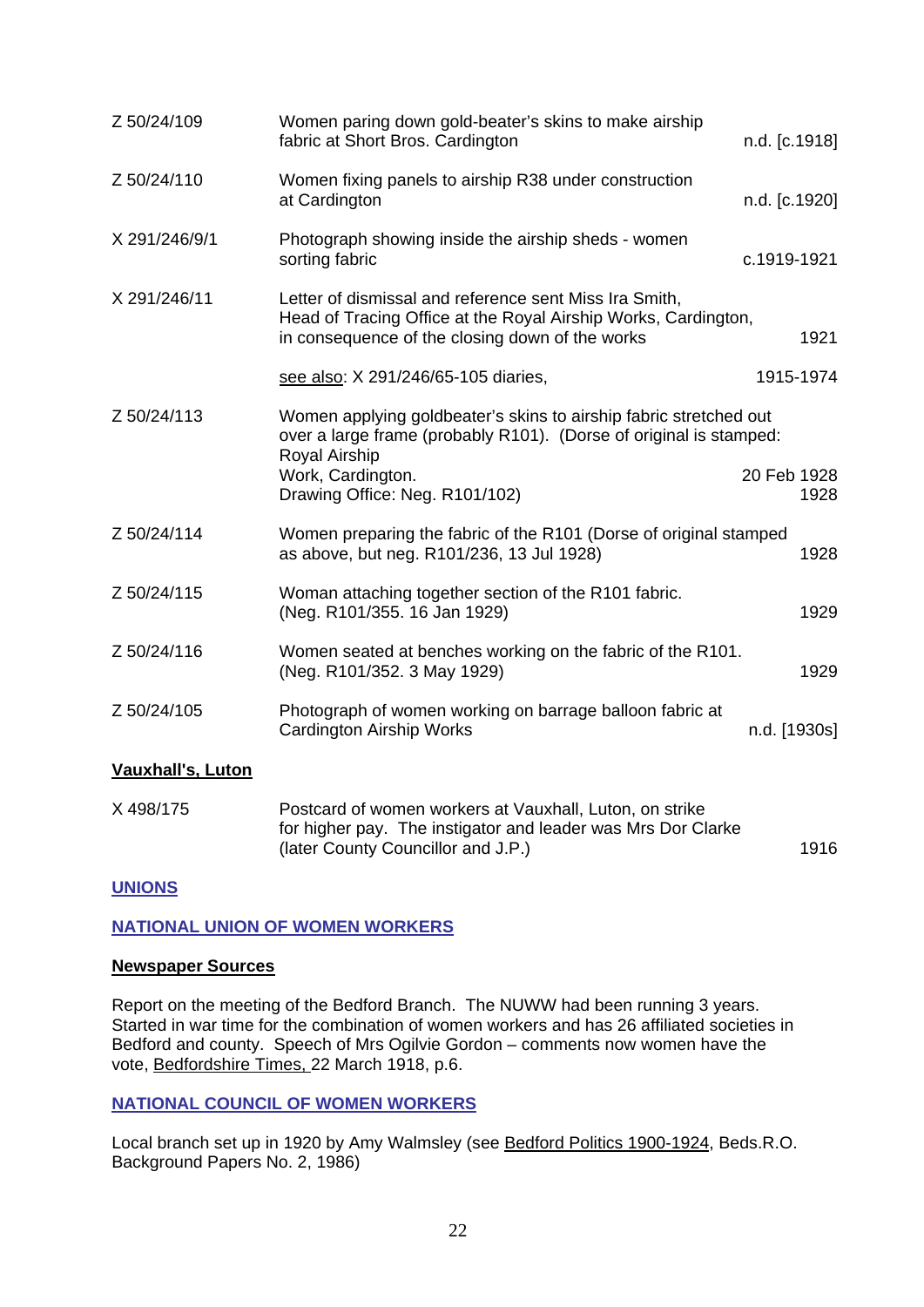#### **SOURCES FOR WOMEN'S HISTORY**

#### **MEDICINE AND NURSING**

## **DOCTORS**

#### **Printed Sources**

Conisbee, L.R. "Elizabeth, Countess of Kent (1581-1651), Bedfordshire Magazine Volume 12, pp.69-77. (Countess was author of "Rare and Select Secrets in Physick and Chyrurgery")

A Bedford Lady Doctor in 1666, Bedfordshire Times, 6 August 1915, p.7 and 17 September 1915, p.4

Dr M.H. King, first lady medical officer appointed by County Council, leaves for Devon, Bedfordshire Times, 4 October 1946, p.5

Private Charity & Public Purse, by B. Cashman, pp.155-156, opposition to women being appointed to the Board of Management of Bedford Hospital, 1907, Searchroom Library, Ref: 150.

| M.O. 2        | p.7. Brother Negus who has hurt himself "makes use of a Woman<br>Surgeon, but He says, if it does not do well, He will employ a proper<br>one".                                                                                                    | 1746                           |
|---------------|----------------------------------------------------------------------------------------------------------------------------------------------------------------------------------------------------------------------------------------------------|--------------------------------|
| L 28/63       | Receipt of Jane Baldwin "As Doctress" for seeing to Silsoe Poor                                                                                                                                                                                    | 1859                           |
| G.P.V. 10/1   | File on V.D. clinics. Includes a letter to Miss Campion, 43<br>Shakespeare Road, stating appointment of a lady doctor to the V.D.<br>Treatment Centres impracticable.                                                                              |                                |
| G.P.V. 10/2   | File on V.D. clinics. Includes circular sent to women's organisations<br>stating that the small number of medical women who are acting as<br>V.D. Clinic Officers considered to be one of the factors which deter<br>women from seeking treatment. | 20 April 1923<br>20 April 1923 |
| G.P.V. 44     | Appointment of Miss Marjorie Hamilton King as Woman Assistant<br><b>Medical Officer of Health</b>                                                                                                                                                  | 5 April 1929                   |
| X 495/173-175 | Diaries of Dr Dora Mason<br>Dora Mason was a former Bedford Borough Medical Officer and a<br>leading suffragist.                                                                                                                                   | 1955-1964                      |
| see also      |                                                                                                                                                                                                                                                    |                                |
| CRT 170/4/14  | Calendar of "Life Recollections of Dr John Brown" includes reference<br>found amongst the public records of a Dorothy Sparkes of Woburn,<br>Gentlewoman Surgeon,                                                                                   | 1662.                          |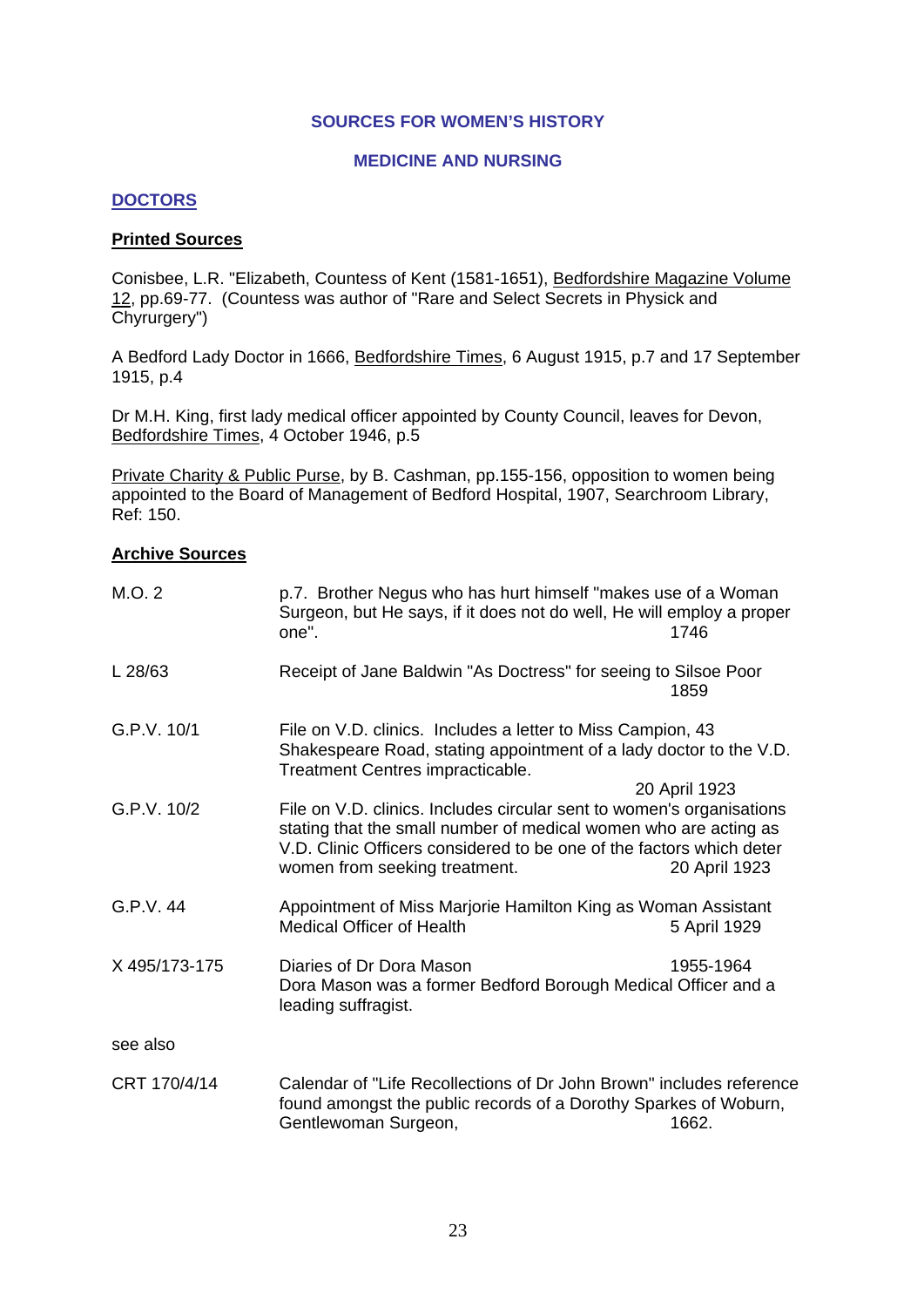# **NURSES**

Several books have been written on the hospitals in the County. References to nurses and nursing can be found amongst the following works:

Hospitals in Luton and Dunstable, An Illustrated History, Margaret R. Currie, 1982 [Library Reference 150]

Private Charity and the Public Purse, The Development of Bedford General Hospital:1794- 1988, B. Cashman, 1988 [Library Reference 150]

A Proper House, Bedford Lunatic Asylum:1812-1860, B. Cashman, 1992 [Library Reference 150]

Private Charity & Public Purse, by B. Cashman, pp.155-156, opposition to women being appointed to the Board of Management of Bedford Hospital, 1907, Searchroom Library, Ref: 150.

Archive sources for the history of nursing can be found in the brown binder marked Hospitals & Nursing. The main hospital records are as follows:

| HO:B           | <b>Bedford Hospital</b>                                                                                                                                                                                                                                                                                                                                                    | 1801-1948                       |
|----------------|----------------------------------------------------------------------------------------------------------------------------------------------------------------------------------------------------------------------------------------------------------------------------------------------------------------------------------------------------------------------------|---------------------------------|
| HO:L           | Bute Hospital and Luton and Dunstable Hospital which replaced Bute<br>in 1939<br>(A substantial amount of the archive relates to nursing training at the<br>Hospital from the 1940's to the 1970's e.g. HO:LN 1/1-6/1 Registers<br>of nurses trained at Luton and Dunstable Hospital, 1939-1976; and<br>HO:LN 10/1-4 Brochures on nursing at Luton and Dunstable Hospital, | 1872-1992<br>c. 1960's-1980's). |
| <b>HO:LSMR</b> | St Mary's Hospital, Luton (previously Luton Poor Law Union)<br>1948-1968                                                                                                                                                                                                                                                                                                   |                                 |
| HO:BW          | Biggleswade Joint Hospital Board                                                                                                                                                                                                                                                                                                                                           | 1903-1948                       |
| HO:D           | Daneswood Hospital, Aspley Heath.<br>A Jewish Convalescent Home founded in memory of Judith<br>Lady Montefiore.                                                                                                                                                                                                                                                            | 1869-1948                       |
| LF             | Three Counties Hospital (Fairfield)                                                                                                                                                                                                                                                                                                                                        | c.1855-1990                     |
| <b>LB</b>      | <b>Bedford Asylum</b>                                                                                                                                                                                                                                                                                                                                                      | 1812-1860                       |
| HO/NB          | Records of the North Bedfordshire Area Health Authority<br>c.1948-1989                                                                                                                                                                                                                                                                                                     |                                 |
|                | (See in particular HO/NB 33/1 - HO/NB 35/1 which are nursing<br>education minutes, 1948-1973).                                                                                                                                                                                                                                                                             |                                 |
| HO/SB          | Records of the South Bedfordshire Area Health Authority                                                                                                                                                                                                                                                                                                                    | 1982-1984                       |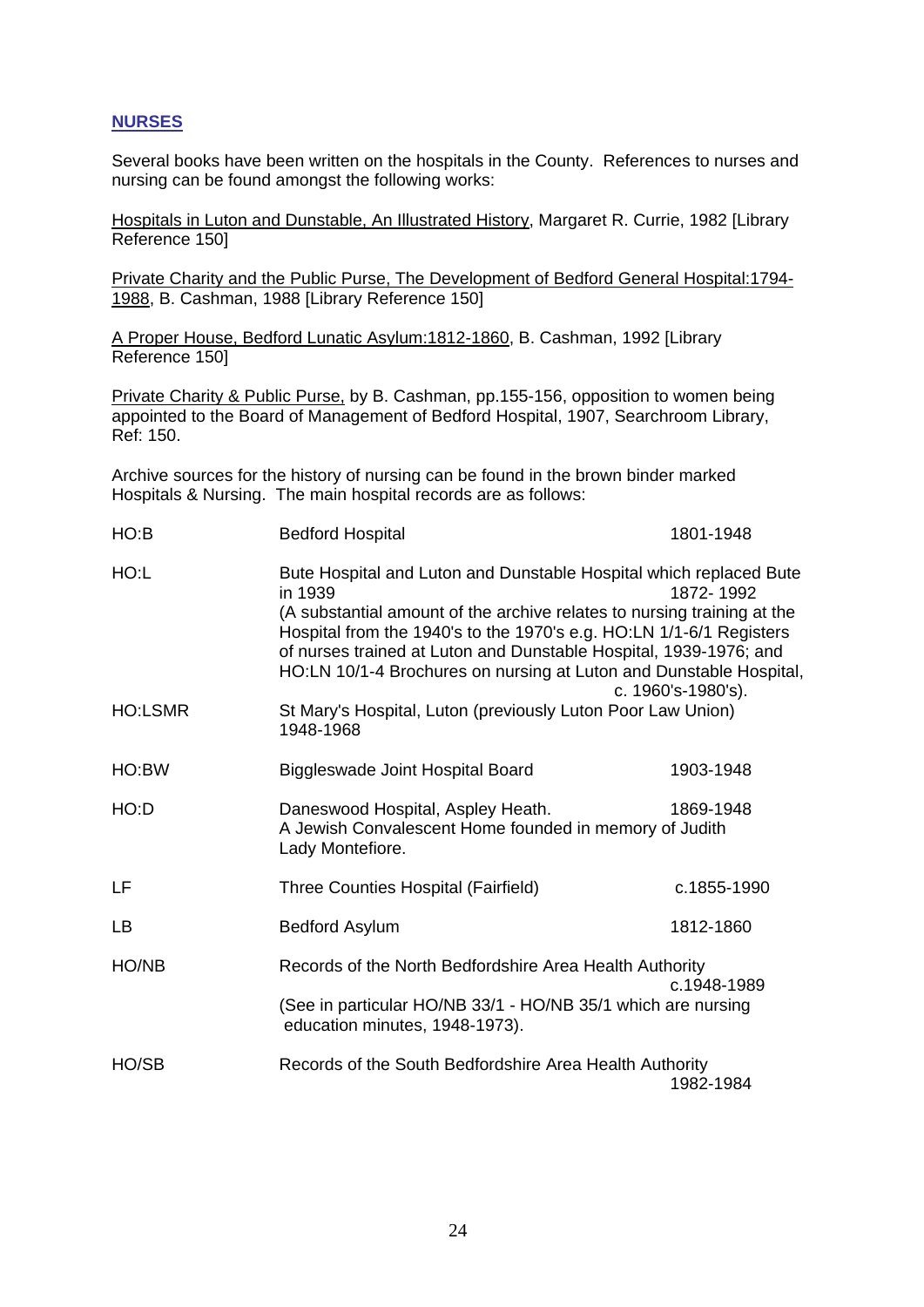#### **Other archive sources:**

#### **BEFORE 1900**

References to local nurses paid by the parish can appear in Overseers accounts in the parish records (black binders marked "P"). Other references include:

T.W. 607 Gift by Margt Joanes of Byddinham "nourse" to her daughter of \_10 entrusted to the safe keeping of Wm Boteler of Biddenham.1588

| W 1/203    | Bedford Infirmary. Matron's salary £21.00 with a gratuity of £10.00<br>and an allowance for tea of £2.12s.6d. Nurses get £7.00 salary and<br>£3.00 gratuity.                     | 29 Sept 1811 |
|------------|----------------------------------------------------------------------------------------------------------------------------------------------------------------------------------|--------------|
| X 143/21   | Letter of Sir John Burgoyne of Sutton; wounded at the Alma. He<br>writes that the nurses "40 unprotected females" who have just<br>arrived, are "a regular subject of ridicule". | 1854         |
| P 10/28/40 | Memo on proposal to obtain competent person to nurse sick and<br>poor of Northill and Old Warden[c.1880]                                                                         |              |

#### **Bedford Nurses Institute**

A Trained Nurses Institute was opened in Bedford at St. Peter's Green in 1889. It provided subsidised nurses for Bedford's population and accommodation for the nurses. A description of the work of the Institute can be found in Bedfordshire Times, 31 March 1894.

#### **AFTER 1900**

#### **Newspaper Sources**

Bedfordshire Nurse in the Serbian Retreat, Beds Standard, 14 January 1916

| Z 613/12                      | Rules for Probationers. Bedford County Hospital                                                                                                 | c.1900      |
|-------------------------------|-------------------------------------------------------------------------------------------------------------------------------------------------|-------------|
| X 291/498-510 &<br>291/254/32 | Records of Gertie Grimmer. Nurse during First World War X<br>and later district nurse.                                                          | 1915-1944   |
| X 291/498                     | 'Confession album' completed by military patients and nurses at 1st<br>Eastern General Hospital, Cambridge and Leaf Square Hospital,<br>Salford | 1916        |
| Z 160/429/1-2                 | Nursing diary and sketchbook of World War I V.A.D. nurse                                                                                        | 1915-1916   |
| CRT 180/496                   | Notes on Margaret Wood of Bedford, nurse                                                                                                        | c.1915      |
| X 550/21/1,3,5                | Press cuttings and photographs re nursing career of Audrey Howard<br>of Clapham Park during the Great War                                       | c.1914-1918 |
| E.B.V. 16                     | Correspondence regarding Bedford school nurses 1921-1938                                                                                        |             |
| <b>PULV 30/1</b>              | Rules for nurses, Luton Union Infirmary                                                                                                         | Dec 1928    |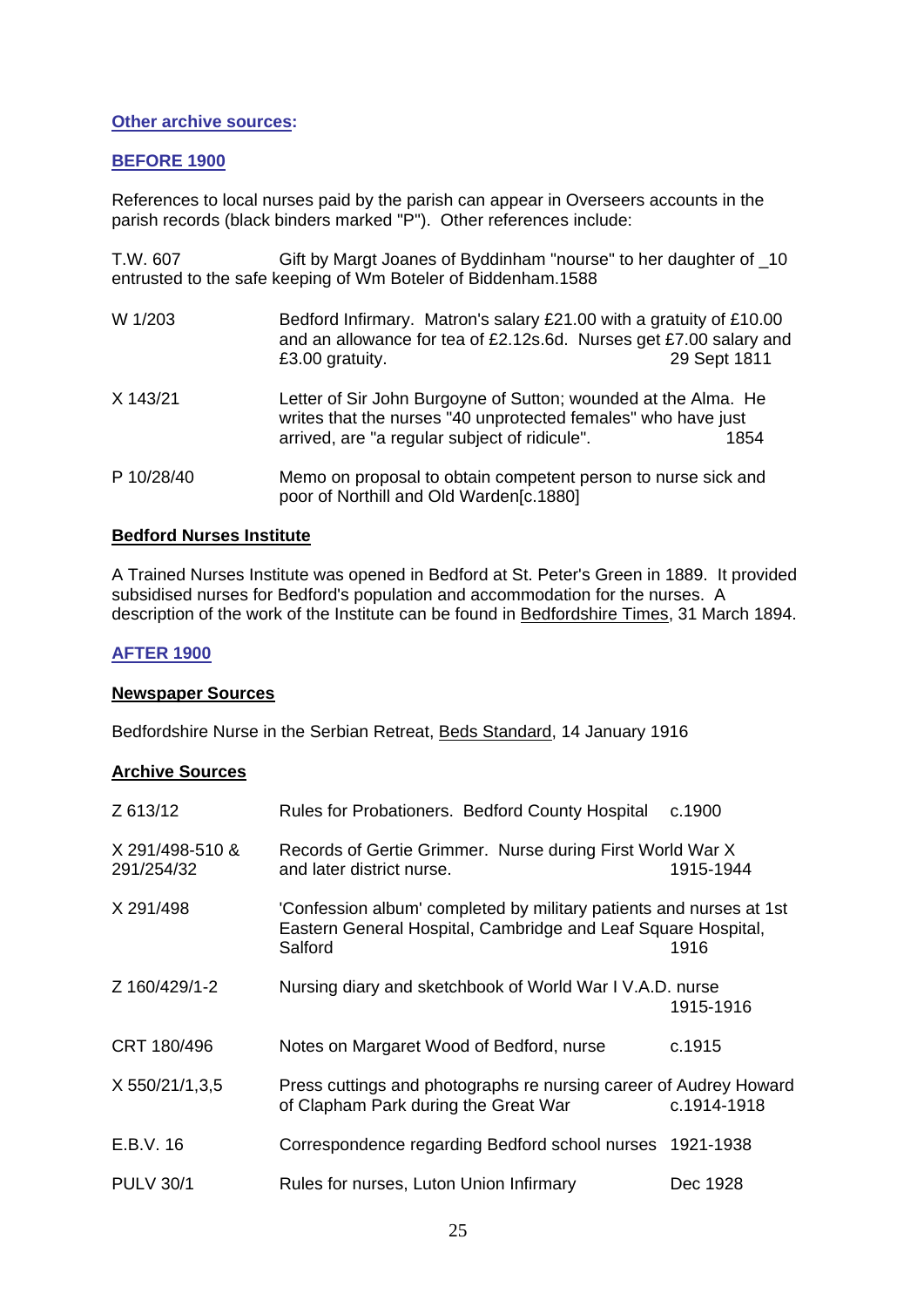| X 291/579 | Leaflet regarding a nursing exhibition at Town Hall, Bedford<br>Feb 1947                     |           |
|-----------|----------------------------------------------------------------------------------------------|-----------|
| Z 613/55  | Includes obituary of Miss M.E. Redman, former matron, Luton and<br><b>Dunstable Hospital</b> | 1967      |
| Z 615/1   | Beds Area Health Authority information sheets. Lists of nursing staff<br>qualifying          | 1974-1982 |

## **DISTRICT NURSES**

At the conference of County Lady Representatives held on the 2nd December 1896 in connection with the Technical Instruction Committee of the County Council, a resolution was passed that a Rural Nursing Association should be formed for Bedfordshire, on similar lines to those of the Lincolnshire Association already formed.

The aim of the Association was to provide trained nurses throughout the villages of Bedfordshire and with this object to encourage the formation of Nursing Districts throughout the County.

| N.C.              | Records of the Bedfordshire Rural (later County) Nursing Association<br>1897-1948                                                                                           |           |
|-------------------|-----------------------------------------------------------------------------------------------------------------------------------------------------------------------------|-----------|
| N.A.              | Minute books of the Ampthill and Millbrook Nursing Association<br>1893-1937                                                                                                 |           |
| N.B.              | Records of the Bedford District Nursing Association 1896-1948                                                                                                               |           |
| N.C.R.            | Minute books of the Cardington District Nursing Association                                                                                                                 | 1900-1949 |
| N.D.              | Records of the Dunstable Nursing Association                                                                                                                                | 1896-1950 |
| N.H.              | Records of the Harrold Nursing Association                                                                                                                                  | 1913-1948 |
| P 117/28/6        | Annual report of the Clapham and Oakley District of the Beds Rural<br><b>Nursing Association</b>                                                                            | 1920      |
| P.C. Maulden 9/12 | Scheme to provide District Nurse in Maulden                                                                                                                                 | 1924      |
| N.S. 1            | Minute book of the Stagsden Nursing Association                                                                                                                             | 1934-1945 |
| N.W.              | Records of Woburn Nursing Association                                                                                                                                       | 1936-1948 |
| O.R. 2153         | Advertisement of garden party at Hinwick Hall in aid of District<br>Nursing<br>1912                                                                                         |           |
| He.V. 2           | County Nursing Service: equipment taken over from the former<br>District nursing Associations, and file of letters from nurse accepting<br>service from the Council<br>1948 |           |
| See also:         |                                                                                                                                                                             |           |

Local newspapers for reports of meetings. Also "50 Years of District Nursing", August 1947, in Press Cuttings, Vol 1, p.92.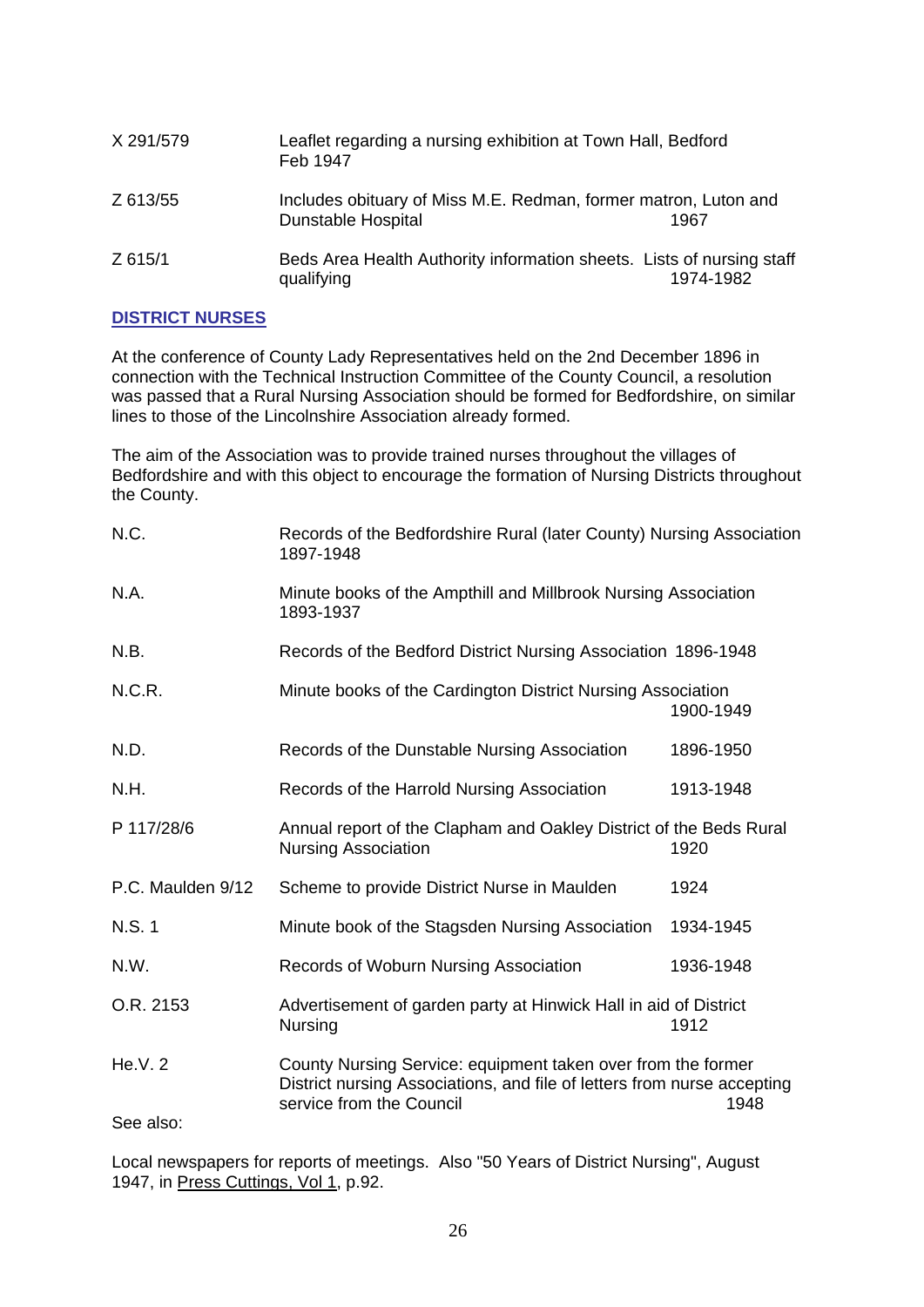C.R.T. 130 Bedford 94 Reminiscences of Miss Fenely. Includes time spent as district nurse in Dunstable pre World War II.

# **PHOTOGRAPHS OF NURSES**

| X 678/13/8     | Nurse - probably from Bedford County Hospital. Glass negative.<br>c.1895-1905                                                  |           |
|----------------|--------------------------------------------------------------------------------------------------------------------------------|-----------|
| Z 801/8        | Nurses on parade                                                                                                               | c.1914-18 |
| X 291/499      | Nurses with matron and doctor                                                                                                  | c.1915    |
| X 464/91-94    | Photographs of wounded soldiers, nursing staff and members of the<br>Orlebar family at Hinwick House Auxiliary Hospital c.1915 |           |
| X 291/246/33   | Snapshot of VAD's at 61st(?) General Hospital, France                                                                          | c.1916-18 |
| Z 808/4/3      | Nurses and male orderlies                                                                                                      | c.1916    |
| O.R. 2386/7    | pp.24 & 26. Nurses and Ambulance Service personnel                                                                             | c. 1920's |
| Z 797/6/2      | Nurse, Vancouver B.C.                                                                                                          | c. 1920's |
| Z 797/7/2      | Paddington Hospital nurse                                                                                                      | c. 1920's |
| Z 797/4/6      | Beatrice Wadelin in nurse's uniform                                                                                            | c.1925    |
|                | PC Billington 19/77-78 Nurse Burchell, midwife at Billington, in uniform in a garden<br>with a mother, and a child in pram     | 1927      |
| Z 562/27       | Maud Sprague in uniform. Matron of the Cedars Old People's Home<br>in Ampthill                                                 | 1930's    |
| Z 335/1        | Staff at Old House Convalescent Home, Ickwell                                                                                  | 1942      |
| HO:L.Ph 1/8-14 | Photographs of nurses at work, Luton and Dunstable Hospital                                                                    | c.1960    |
| X 351/1        | p.84. Nurse Perry, District Nurse, Aspley Guise                                                                                | 1965      |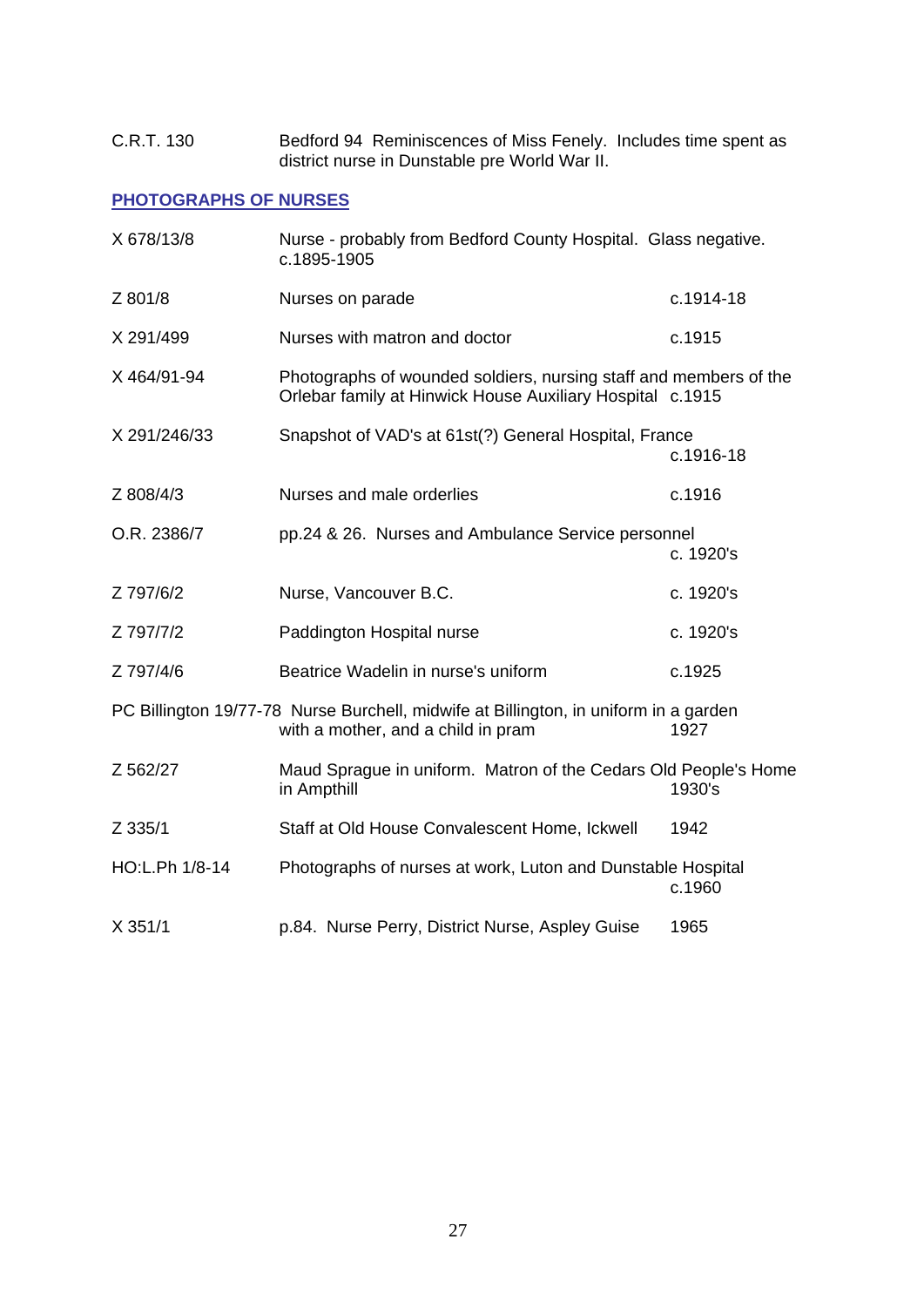# **MIDWIVES**

# **Midwives Before 1900**

References to midwives before 1900 occur in court cases and in the parish overseers of the poor accounts. Midwives are also often witnesses on Quaker birth notes.

| P.O. 3           | Volume containing disbursements and purchases of Sir William<br>Becher. Page 13 "Itt' pd the Midwife Mrs Lane of Bedford for her<br>delivery of my wife in the child birth of her son John _3"1664 |             |  |
|------------------|----------------------------------------------------------------------------------------------------------------------------------------------------------------------------------------------------|-------------|--|
| H.S.A. 1668 S 46 | Mary Males, Bedford, midwife examined body of Mary Chambers                                                                                                                                        | 26 Apr 1668 |  |
| H.S.A. 1669 S 59 | Examination of Mary Samme, midwife on Mary Dazey of Henlow and<br>her still born child                                                                                                             | 23 Mar 1669 |  |
| H.S.A. 1677 S 56 | Examination by a midwife of Margaret Rogers to see if she<br>had had a child                                                                                                                       | 1677        |  |
| A.B.A. 1         | Testimonial for midwife. Avice Brydall of<br>Lidlington                                                                                                                                            | 1712        |  |
| ABP/W 1772/19    | Will of Mary Bruce, Bishop's Hatfield, midwife                                                                                                                                                     | 1772        |  |
| $Z$ 11/3         | F. Kingston of St. Albans, man-midwife - witness on a Quaker<br>birth note                                                                                                                         | 1799        |  |
| FR 6/9/7/5       | Elnr Goodchild, midwife, witness on Quaker birth note of<br>Mary Squire of Edworth.                                                                                                                | 1777        |  |
| FR 6/9/7/11,17   | Jane Philips, midwife, sign by mark on Quaker birth<br>notes for Squire family of Edworth.                                                                                                         | 1779        |  |
| FR 6/9/7/12      | Mary James, midwife, witness on Quaker birth note for Mary Squire<br>of Astwick                                                                                                                    | 1779        |  |
| P 76/12/4        | Blunham overseers account book "fetching midwife to Tomsons and<br>home"                                                                                                                           | 1750        |  |
| P 84/12/2        | Heath and Reach overseers account book "Item paid to midwife 5s"                                                                                                                                   | 1764        |  |
| P 58/12/1        | Totternhoe overseers of the poor accounts. Mention of midwife                                                                                                                                      | 1796        |  |
| P 72/12/2        | Overseers account book, Dunstable. Midwifery expenses,                                                                                                                                             | 1813-1821   |  |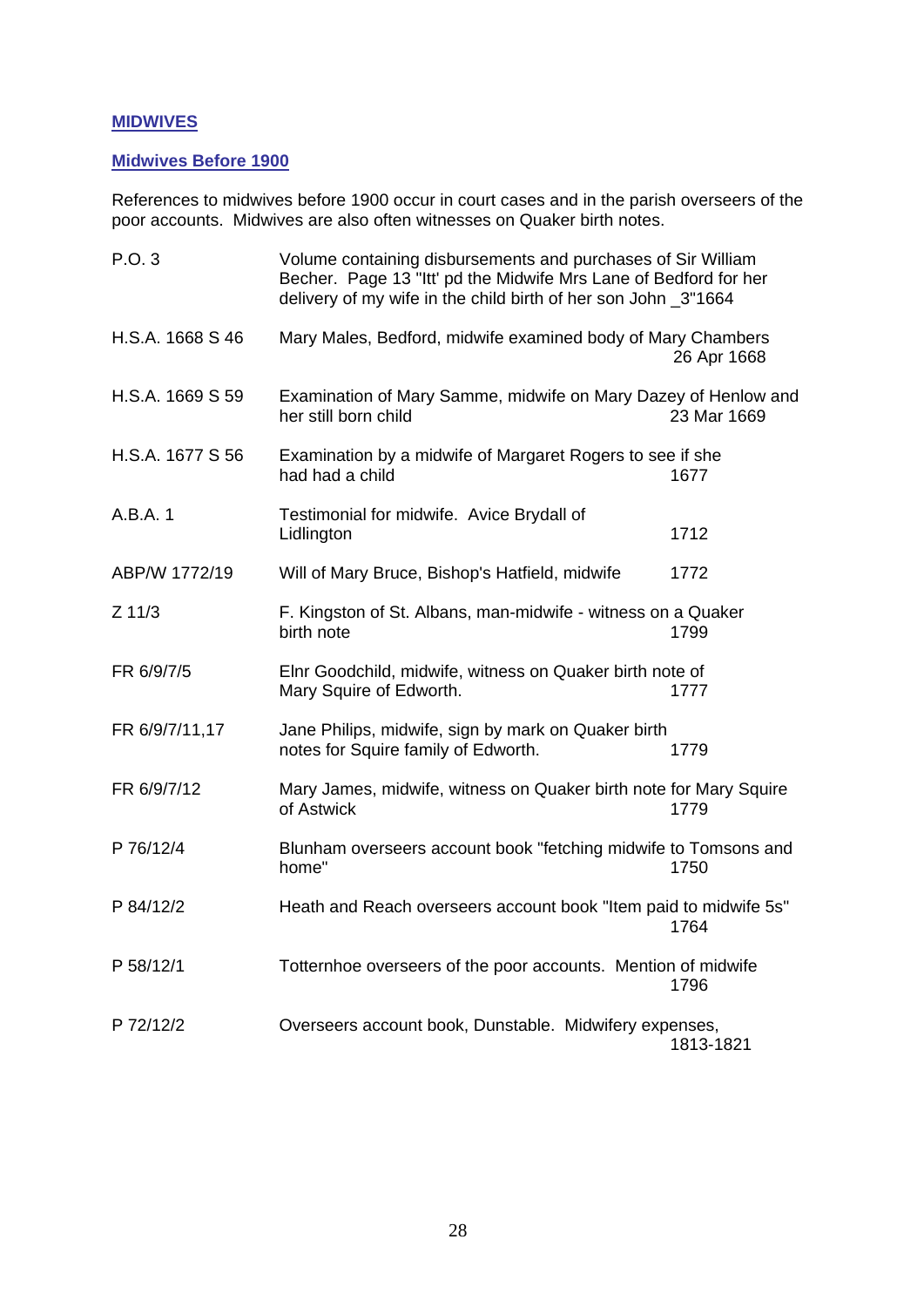### **Midwives after 1900**

For midwives in the 20th Century see official black catalogue C.W., being the records of the Maternity and Child Welfare Committee, 1903-1947, particularly C.W.P. which includes details of individual midwives.

See also:

Report of the opening of an Infant Welfare Centre in Bedford, Bedfordshire Times, 18 October 1929, p.15

| N.M. 1                     | Bedfordshire Association for Midwives, minute book 1912-1941                                                                                                                           |           |  |
|----------------------------|----------------------------------------------------------------------------------------------------------------------------------------------------------------------------------------|-----------|--|
| Z 160/390-399              | Records of the Elms nursing home (and maternity), Kempston and<br>records of the matron, Gladys Sprake,                                                                                | 1923-1952 |  |
| P.U.B.H. 10/1-4            | <b>Bedford Union Maternity Registers</b>                                                                                                                                               | 1925-1947 |  |
| SL 7/3 p.91                | Biggleswade Red Cross Maternity nurse cash a/c                                                                                                                                         | 1929/30   |  |
| Z797/9/6                   | Midwife's register of cases, Herts and Beds                                                                                                                                            | 1931-1948 |  |
| P.U.L.V. 26/1              | Maternity Register, St. Mary's Hospital, Luton                                                                                                                                         | 1931-1949 |  |
| N.C. 10/1                  | Agreement for the provision of a domiciliary service of salaried<br>midwives. Beds C.C. and Beds County Nursing Assoc. 1938<br>(Similar agreement with Sandy Nursing Assoc. Ref N.Sa.) |           |  |
| WEL/V3/22-23               | The Limes, Biggleswade. Maternity Ward Nurses Report Books.<br>1951-1953                                                                                                               |           |  |
| HO:LPh 1/8-14              | Views of delivery room, Luton and Dunstable Hospital c.1960                                                                                                                            |           |  |
| PC Billington 19/<br>77-78 | Nurse Burchell, midwife at Billington, in uniform in a<br>garden with a mother, and a child in pram – b&w photo                                                                        | 1927      |  |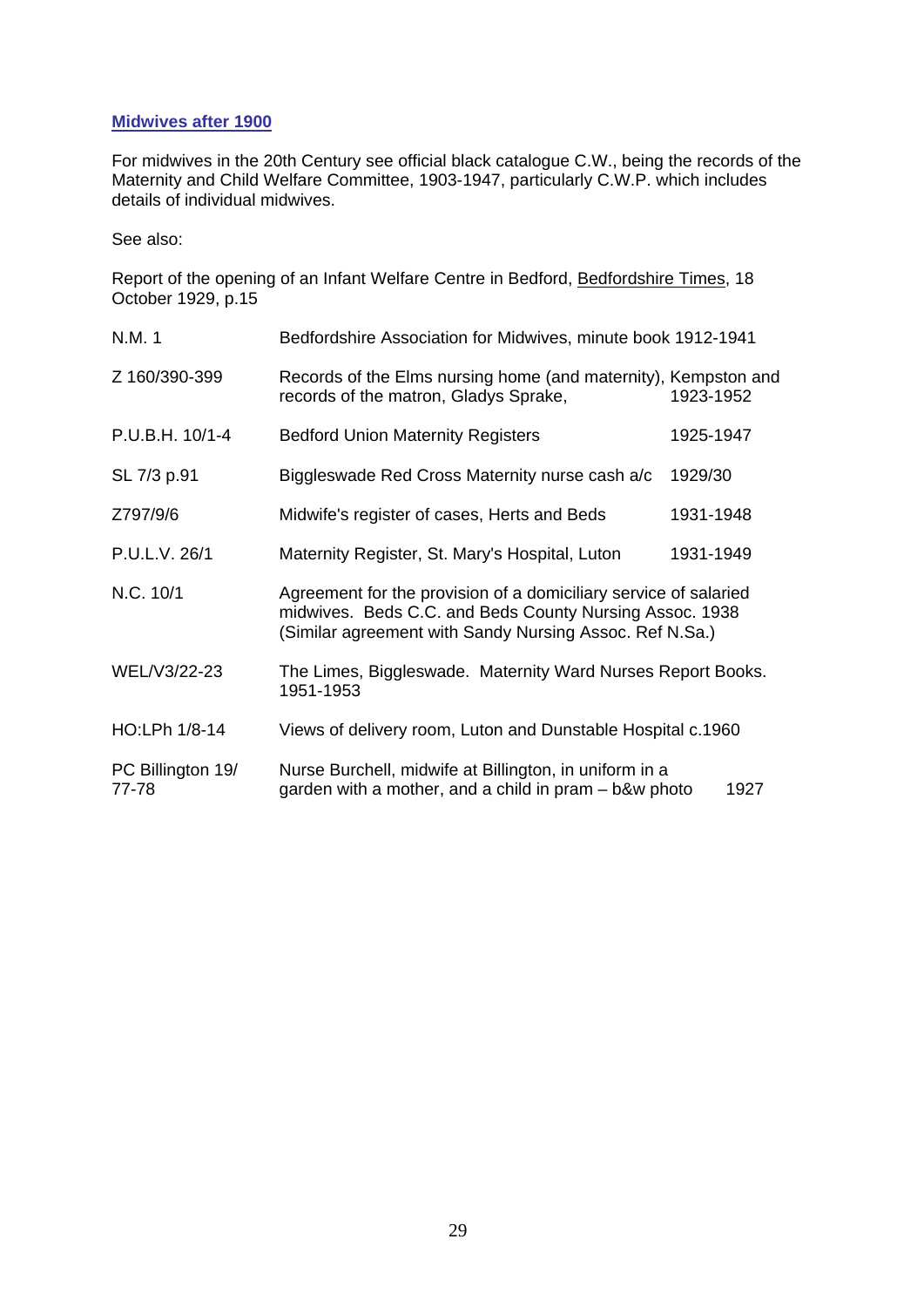#### **SOURCES FOR WOMEN'S HISTORY**

#### **WOMEN AND WAR**

#### **See also EMPLOYMENT, NURSES and ORGANISATIONS**

#### **PRE FIRST WORLD WAR**

- HA 15/3 Eaton Socon National Defence Volunteers, 1803 Note at end of list of names: "and if required we can raise the same No. of women [note in draft list only].
- O.R. 2343/1-11 Fundraising by Children's Penny Fund and Soldiers' Clothing and Comfort Fund. (Mrs Orlebar was apparently running the working party). Includes MS instructions for knitting soldier's cap and sleeping helmet. 1899-1902

#### **FIRST WORLD WAR**

#### **Printed Works**

Luton Scene Again, Ken Cooper, Phillimore, 1990 [Library Ref 130 LUT] Photographs of postwomen and munitions workers.

#### **Newspaper Sources**

War meeting in Bedford - speech by Mrs Pankhurst, Bedfordshire Times, p.7, 23 July 1915

Rally for workers in the Women's Land Army, Bedfordshire Times, p.4, 24 May 1918

Recruiting for the women's land army at Bedford Park. Photograph and article. Beds Times, p.5, 31 May 1918

Bedfordshire nurse in the Serbian Retreat, Beds Standard, 14 January 1916

Picture of women gauge makers at Bedford, Bedfordshire Times, 16 February 1917

- WW1/NU 1-7 Records relating to V.A.D., Red Cross, St. John Ambulance, etc 1914-1918 PK 8/1/1-6 Correspondence, printed notice of event and programme for demonstration and competition entitled "Women on the land", to be held at Biddenham. Organised by War Agricultural Executive Committee May-June 1916 W.W.A. 1-6 Records of the Women's War Agricultural Committee 1916-1919 WW1/WA 1/1-4, 2/1-5, 3/1/1, 4/1/1-8, 4/2/1-5, 5/1/1-3, 5/2/1-7, 6/1
- AG/Sub P1/1 Scheme for the instruction and employment of women in light farm work. (In Agenda Papers of the Agricultural Education Sub-Committee) 1917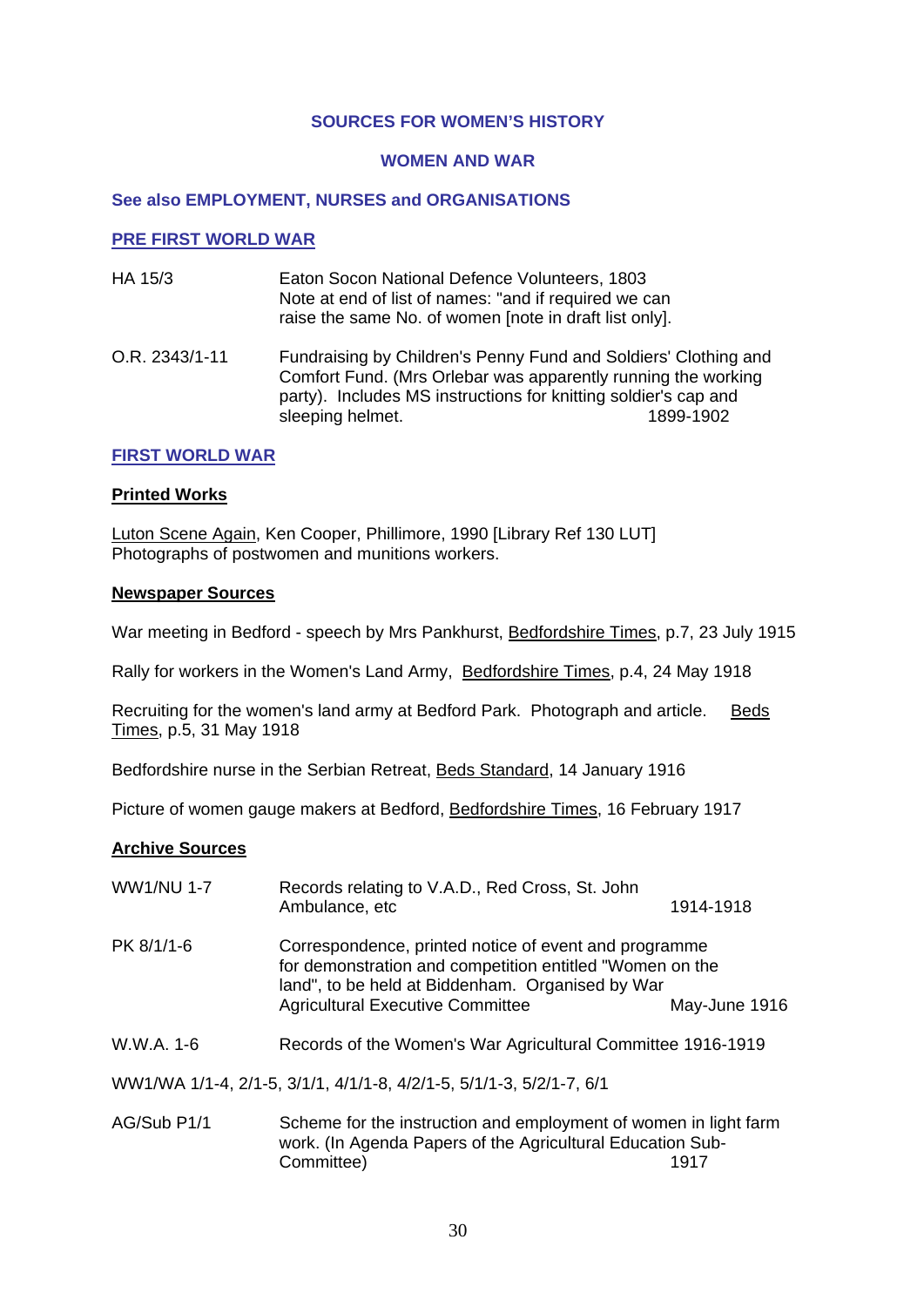| Z 160/429/1-3       | Diary, sketchbook and nursing notebook of Evelyn Jackson 6398, 18<br>General Hospital, Canners, France                                                                                      | 1915-1928  |
|---------------------|---------------------------------------------------------------------------------------------------------------------------------------------------------------------------------------------|------------|
| Z 160/239           | Press cuttings book belonging to Miss M. Knowles, Bedford. Miss<br>Knowles, a VAD nurse, was aboard HMS Britannic when it was<br>torpedoed and sunk                                         | c.1916     |
| <b>SFM 3/358</b>    | Girls' Friendly Society Annual Report for Bedford Branch gives details<br>of lodgers - 55 were National Service Volunteers                                                                  | 1918       |
| AQ uncat 190/1      | Large folder relating to W.H. Allen entitled "The Story of a Family<br>Business". Photographs of women workers during World War I.                                                          |            |
| Z 791/11, 13        | The Queen's Engineering Works Magazine, pictures of<br>women workers                                                                                                                        | 1917; 1919 |
| Z 791/12            | The Queen's Engineering Works Magazine, article on new dining hall<br>for women                                                                                                             | 1918       |
| CRT 160/219         | History of Hilda Hewlett and Gustac Blandeau's aircraft<br>factory at Leagrave,<br>In Stationary Engine August 1990                                                                         | c1914-1919 |
| Photographs         |                                                                                                                                                                                             |            |
| Z 725/1-2           | Photograph of Bedford munitions workers - men and women.                                                                                                                                    | c.1916     |
| X 291/246/33        | Snapshot of VAD's at 61st(?) General Hospital, France                                                                                                                                       | c.1916-18  |
| CD 918<br>X 498/176 | Postcard of soldiers and nurses posed outside door marked<br>'Officers Mess'<br>1914-18<br>Postcard showing WRAF girls at Henlow Camp (names of<br>these shown recorded)<br>n.d.?c1914-1918 |            |
| X 495/253           | Group of women workers, Cardington                                                                                                                                                          | c.1919     |
| X 291/246/1         | Women sorting fabric at Cardington                                                                                                                                                          | c.1919-21  |
| X 498/176           | Postcard showing WAAF girls at Henlow Camp                                                                                                                                                  | 1914-1918  |
| X 495/251           | Photograph of women working in balloon sheds at<br>Cardington                                                                                                                               | 1914-1918  |
| X 498/143           | Photograph of Laura Millard of Meppershall in WRAF uniform<br>c.1914-18                                                                                                                     |            |
| X 464/91-94         | Photographs of wounded soldiers, nursing staff and members of the<br>Orlebar family at Hinwick House Auxiliary Hospital                                                                     | c.1916     |
| Z 49/495            | Women from Agricultural College hoeing at Arlesey House                                                                                                                                     | 1914-1918  |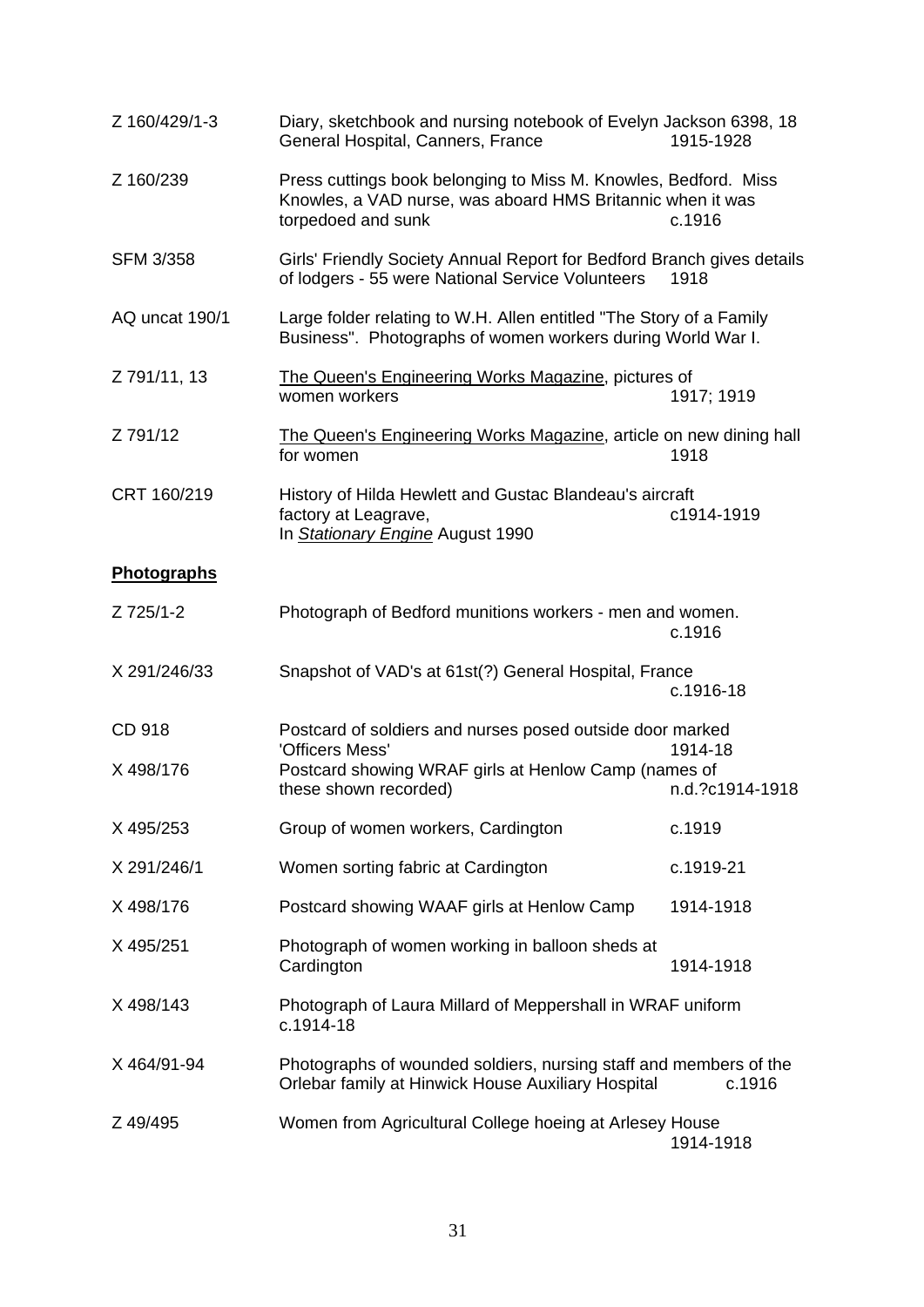Slide 5175 Slide of Kathleen Hull milking at Bridge Farm, Great Barford 1914

Z 50/141/uncat (order 4056) Photograph of Mary Quenby working at Bromham Mill 1917

#### **SECOND WORLD WAR**

#### **Printed Works**

Luton at War, Luton News (Comp), 1947. [Library Reference 130 LUT]

A Factory Went to War, being the war history of Skefco Ball Bearing Company Ltd., Luton [Pamphlet box 160]

#### **County Record Transcripts**

CRT 130 BED 251 Wartime reminiscences of Bedford by Mrs K.R. Taylor

#### **Newspaper Sources**

From 28 October 1941, the Bedford Record changed the name of its women's section, "The Woman's Corner" to "Women in Wartime", beginning with an article on Lady Bowring, Joint Borough Organiser of the W.V.S. Subsequent weeks give further articles on leading W.V.S. women in Bedford. The series finishes in the issue of 21 April 1942.

W.A.A.F. taking charge of barrage balloons, Bedford Record, 23 September 1941, page 1.

Women at the Bench - doing men's work in a war-production factory, Bedfordshire Times, 15 May 1942, page 6. Article and pictures of women at foundry work.

## **Bedfordshire Times negatives**

The Record Office has glass negatives used in local newspapers for the war years. These often show women working on the land or replacing what were previously men's jobs. "Rec." indicates Bedford Record, " A.N." Ampthill News etc. Quite often the newspaper in which the picture appeared will have an accompanying article e.g. "Women Eager to Serve", Bedford Record, 22 April 1941, page 1 (negative number 1078/5); and "Women in the Engine Sheds", Bedford Record, page 3 (negative number 1087/4-7).

#### Negative Number:

| 730/3    | Kempston, ATS girl in uniform at Kempston Barracks, 27 September 1939          |
|----------|--------------------------------------------------------------------------------|
| 738/1    | Lower Dean, Land Army girls, B.T. 13 October 1939                              |
| 1038/1-3 | Bedford, women railway porters at Midland Road Station, Rec., 11 March<br>1941 |
| 1049/1   | Ampthill, opening of W.V.S, canteen, A.N. & W.R., 1 April 1941                 |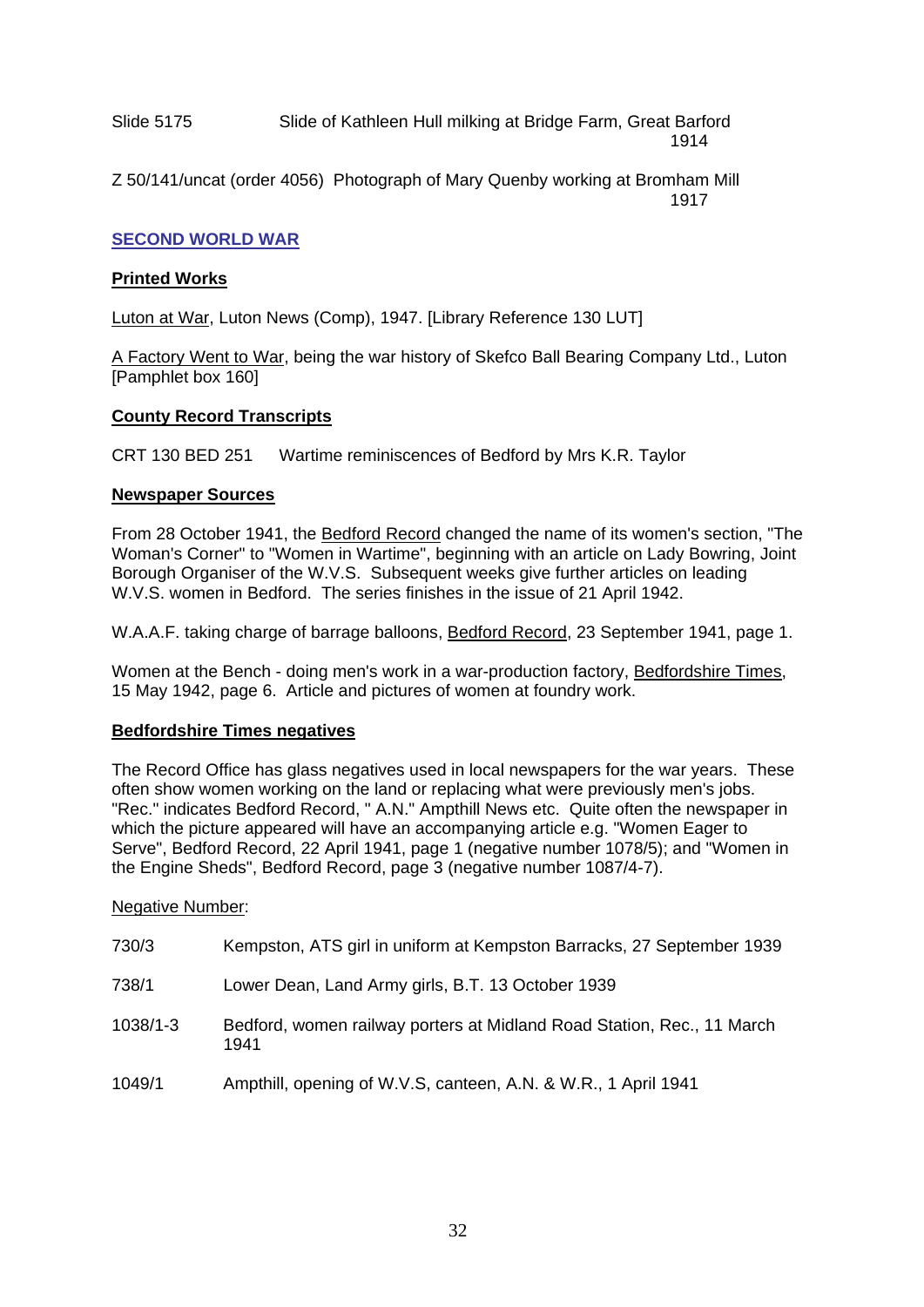| 1049/2       | Clophill, Land Army girl, Miss Rita Woodward, A.N. & W.R.,                    | 25 March 1941     |
|--------------|-------------------------------------------------------------------------------|-------------------|
| 1063/5       | Bedford, women sorting waste paper, Rec., 8 April 1941                        |                   |
| 1066/1       | Millbrook, women setting seed potatoes. Rec & A.N., 22 April 1941             |                   |
| 1077/2       | Sandy, W.V.S. knitting meeting, N.B.C., 6 May 1941                            |                   |
| 1077/3       | Wrestlingworth, W.V.S. knitting party, N.B.C., 6 May 1941                     |                   |
| 1078/1       | Bedford. Women of 21 registering for National Service, Rec.                   | 6 May 1941        |
| 1078/5       | Bedford, National Registration of woman of 21 years, Rec.                     | 22 April 1941     |
| 1079/1       | Biggleswade W.V.S. Evacuees making camouflage nets. N.B.C.                    | 6 May 1941        |
| $1081/1 - 3$ | Great Barford. Land girls, Rec., 13 May 1941                                  |                   |
| 1087/4-7     | Bedford Railway Station. Women engine cleaners at railway sheds,<br>Rec.,     | 20 May 1941       |
| 1094/1       | Ampthill W.V.S. stall, A.N.,                                                  | 27 May 1941       |
| 1111/1       | Bedford. Women gardeners on Embankment, Rec., 17 June 1941                    |                   |
| 1138/1       | Shefford. W.I. jam-making centre, N.B.C., 15 July 1941                        |                   |
| 1170/3       | Biggleswade, women bean-picking, N.B.C., 19 August 1941                       |                   |
| 1174/3       | Ampthill, W.V.S. air raid distress collection, A.N. & W.R.,<br>26 August 1941 |                   |
| 1181/3       | Bedford, inspection of V.A.D.'s, Rec & N.B.C., 2 Sept 1941                    |                   |
| 1201/1       | Bedford, Mrs Gooch, Bedford's first woman bus driver, Rec.,<br>7 October 1941 |                   |
| 1201/2       | Bedford, Dame Beryl Oliver inspects V.A.D. and First Aid posts, B.T.,         | 7 October 1941    |
| 1205A/2      | Bedford, jam making centre, Rec.,                                             | 30 September 1941 |
| 1209/1       | Sandy, W.V.S. canteen, N.B.C.,                                                | 21 October 1941   |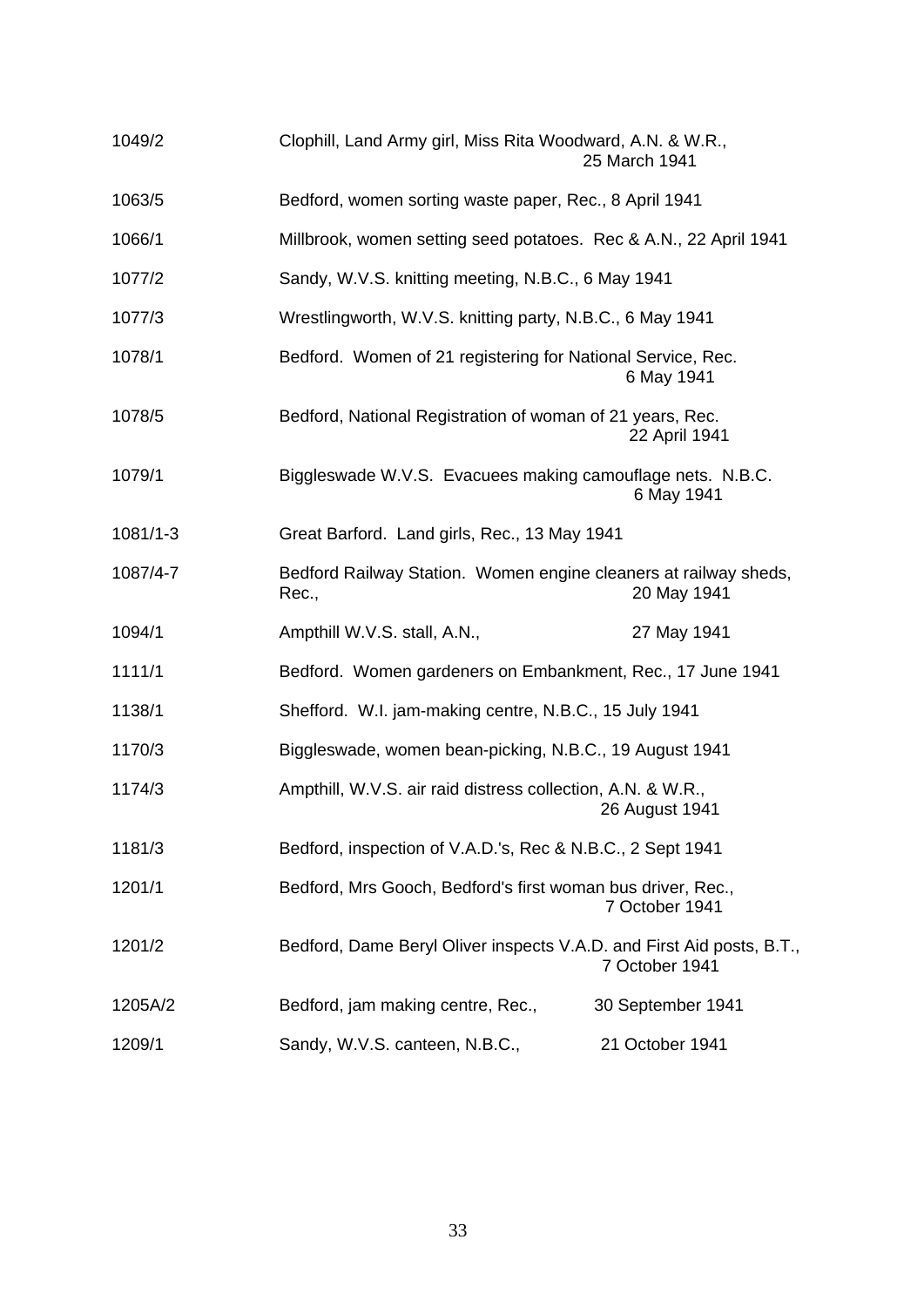# **Archive Sources**

| 1219/1-3       | Biggleswade W.V.S., N.B.C.,                                                                                                                                                                     | 4 November 1941 |             |
|----------------|-------------------------------------------------------------------------------------------------------------------------------------------------------------------------------------------------|-----------------|-------------|
| W/N 1-6        | Records relating to wartime nurseries                                                                                                                                                           | 1941-1946       |             |
| W/W.V.S. 1-5   | Records relating to Women's Voluntary Service                                                                                                                                                   |                 | 1939-1945   |
| AQ uncat 190/1 | Large folder relating to W.H. Allen entitled "The Story of a Family<br>Business". Contains photographs of women workers during World<br>War II.                                                 |                 |             |
|                | AQ uncat 70 bundle 11 Photograph album of women working at W.H. Allen                                                                                                                           |                 | 1942        |
| BR 82/5        | Wartime tank production at Britannia Iron Works (photos and<br>newspaper cutting)                                                                                                               |                 |             |
| Z 764/9        | Book, "An Account of our Stewardship," being a record of the war<br>time activities of Vauxhall Motors Ltd., by W.J. Seymour.                                                                   |                 |             |
| W/V 2/1        | Book, "Old Girls in New Times", Bedford High<br>School in the war                                                                                                                               |                 |             |
| Z 50/24/105    | Photograph of women working on barrage balloon fabric<br>at Cardington                                                                                                                          |                 | c.1930's    |
| Z 462/35       | Minute book of Officers' meetings of the Girls<br>Training Corps, Company 785, Bedford                                                                                                          |                 | 1943-1945   |
| X 464/23/1-3   | Certificates and photograph of Mrs E. Graham of Elstow Lodge.<br>Includes certificates for Social Welfare Officer for County of Bedford;<br>authority to wear WVS uniform; ARP membership card. |                 | 1940-44     |
| X 637/5/1      | Papers of Regional Woman Fire Officer Alice Marie Sophia<br>Foster                                                                                                                              |                 | 1940's-50's |
| P 63/28/16     | List of men and women from Eaton Bray who served in the forces -<br>forces homecoming fund                                                                                                      |                 | Oct 1944    |
| Z 50/100/68    | Photograph of Women's Land Army at Sharnbrook House 1940-1945                                                                                                                                   |                 |             |
| Z 290/8/8      | Programme for Women's Land Army exhibition and rally. Includes<br>photographs and history of the Women's Land Army in Bedfordshire.                                                             |                 | 1946        |

For further information on the Women's Land Army - personal records etc. - contact Ministry of Agriculture Records Review, telephone number 0665 60288.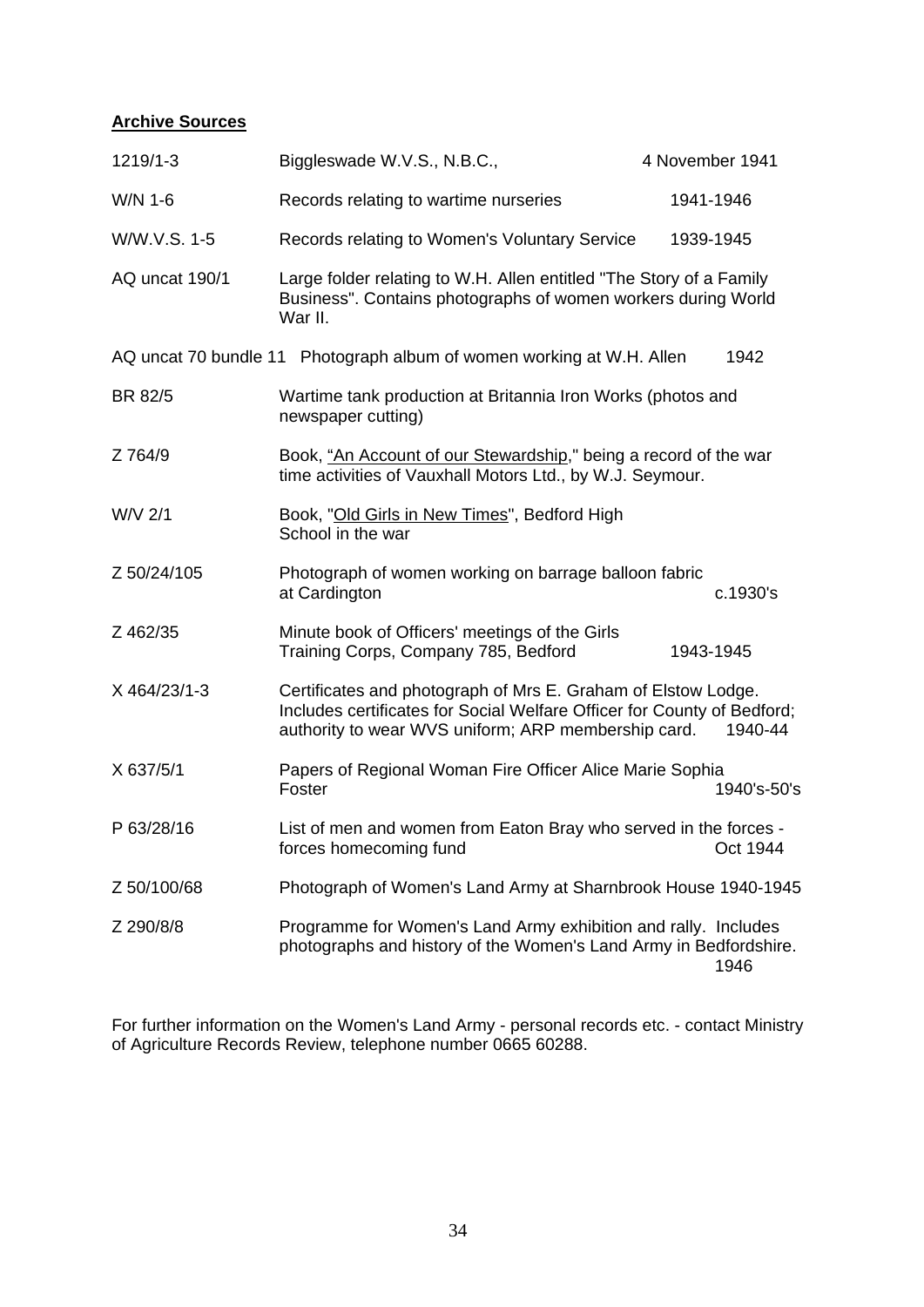| W/V 2/1        | Book, "Old Girls in New times" Bedford High School in the war                                                                                                                                          |           |
|----------------|--------------------------------------------------------------------------------------------------------------------------------------------------------------------------------------------------------|-----------|
| Z 50/24/105    | Photograph of women working on barrage balloon fabric c.1930s<br>at Cardington                                                                                                                         |           |
| $X$ 464/23/1-3 | Certificates and photograph of Mrs E Graham of Elstow Lodge.<br>Includes certificates for Social Welfare Officer for County of Bedford;<br>authority to wear WVS uniform; ARP membership card. 1940-44 |           |
| P 63/28/16     | List of men and women from Eaton Bray who served in the forces -<br>forces homecoming fund                                                                                                             | Oct 1944  |
| Z 290/8        | Programme for Women's Land Army Exhibition                                                                                                                                                             | 1946      |
| Z 966          | Diaries, letters, photographs, of wartime romance between a<br>Dunstable girl and an Italian POW and its resumption in later<br>life [diaries embargoed until 2027]                                    | 1944-1986 |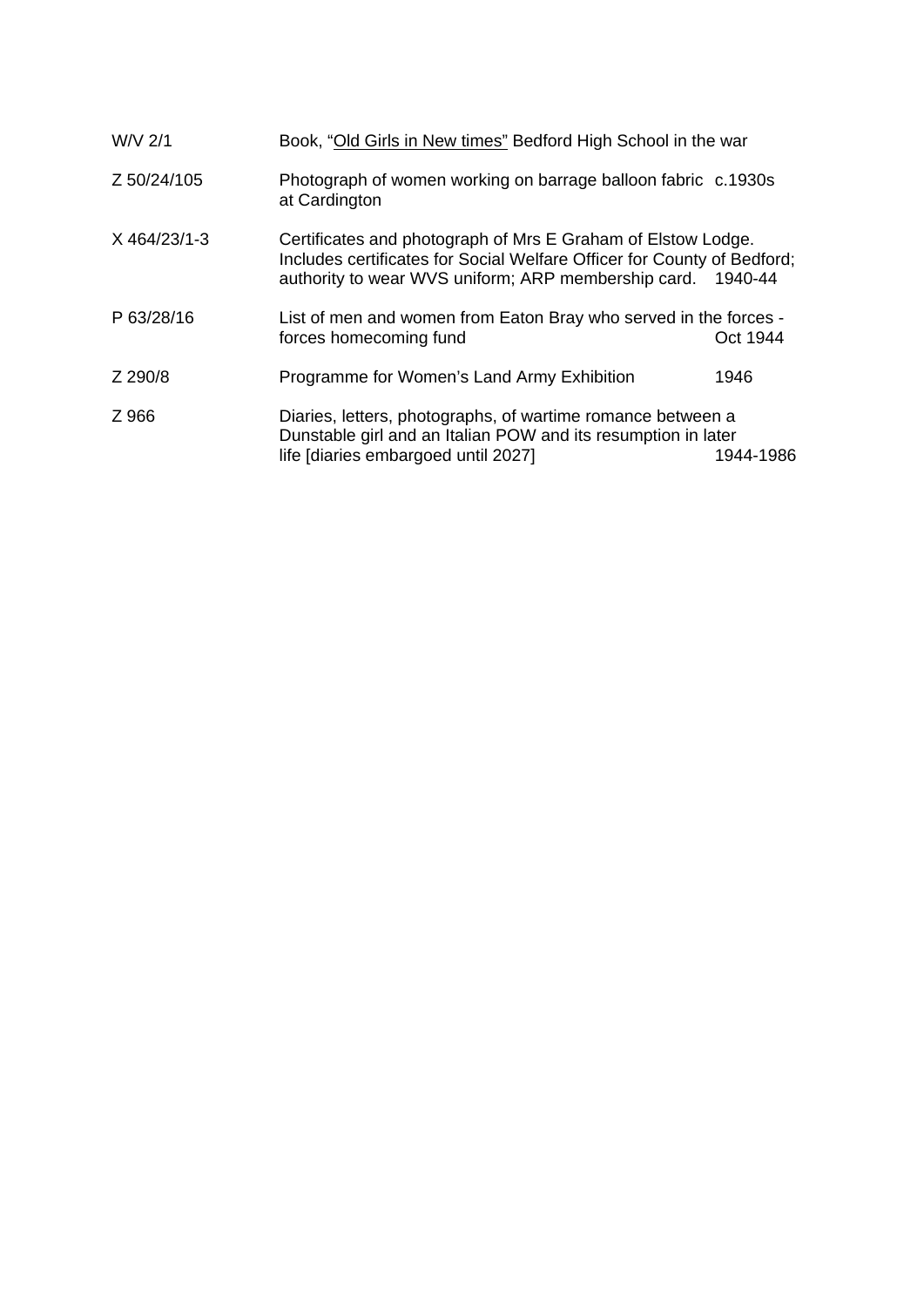#### **SOURCES FOR WOMEN'S HISTORY**

# **MORAL AND SOCIAL ISSUES**

# **FEMALE FRIENDLY SOCIETIES**

Friendly societies helped members when they were sick or unemployed, acting as a private health insurance. They were encouraged by the local gentry as an invaluable alternative to the poor law or vagrancy.

| SY 53/1       | Statement of relief given by the Friendly Female<br>Society                                                                                                                                                                                                                                                         | 1809           |
|---------------|---------------------------------------------------------------------------------------------------------------------------------------------------------------------------------------------------------------------------------------------------------------------------------------------------------------------|----------------|
| P 10/28/40    | Scrapbook including;<br>Rules and regulations of the Female Friendly Society established<br>1 January 1832<br>Statement of the state and prospects of the Northill Female Provident<br>Club, January 1873<br>Rules of the Northill Female Provident Club or Friendly Society (est.<br>1 January 1832), January 1874 |                |
| HY 738-739    | Bequests to Female Friendly Club in wills<br>of Sus. and Sar. Harvey of Ickwell                                                                                                                                                                                                                                     | Pr.1863 & 1869 |
| P 34/28/2     | <b>Accounts of Kensworth Female Benefit</b><br>Society (est. 1839)                                                                                                                                                                                                                                                  | 1866-1867      |
| Q.D.F. 4/1    | <b>Report of Registrar of Friendly Societies</b><br>in England, p.32, gives following<br>societies:<br>Female Friendly, Cranfield<br>United Benefit, Leighton Buzzard<br>Union Female Benefit, Luton<br>Old Meeting Female Benefit, Luton<br>Female Friendly, Marston                                               | 1873           |
| Q.D.F. 4/2    | Fourth Report of Commissioners appointed<br>to inquire into Friendly and Benefit<br><b>Building Societies. With information</b><br>on Bedfordshire Female Friendly Societies,<br>pages cxlii-cxlvi.                                                                                                                 | 1874           |
| Q.D.F. 4/5    | Report of Assistant Commissioner, Southern<br>& Eastern Counties of England, pages 30-31.                                                                                                                                                                                                                           | 1874           |
| Q.D.F. 2/5/1  | Rules and accounts of the Barton Female<br>Friendly Society est. 1852. Mention of<br>two women's clubs at Caddington                                                                                                                                                                                                | 1876           |
| Q.D.F. 2/5/2  | Mention of Marston Moretaine Women's Club                                                                                                                                                                                                                                                                           | 1876           |
| W 4064-W 4070 | Account books and P.O. Savings Bank Book<br>of Southill Female Friendly Society                                                                                                                                                                                                                                     | 1878-1937      |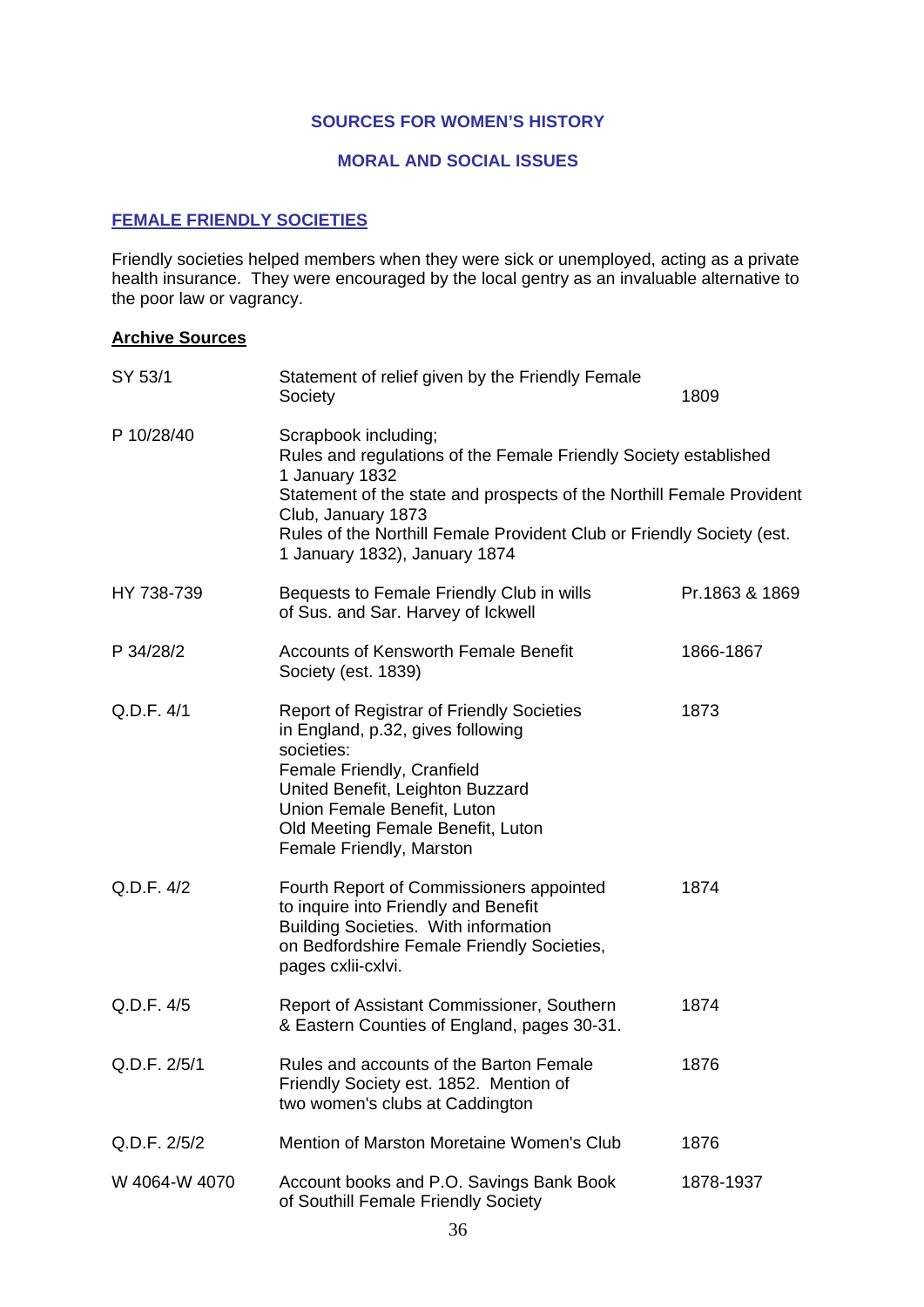| $O.F. 59/1-36$ | Records of Duchess of Bedford Female<br>Lodge, Woburn | 1912-1929 |
|----------------|-------------------------------------------------------|-----------|
| $O.F. 52-55$   | Records of Dame Alice Female Lodge,<br><b>Bedford</b> | 1912-1942 |

## **CHARITIES**

Parish charities helped widows and fatherless girls by providing accommodation, education etc. Jane Cart's Charity in Dunstable, for example, gave pensions to the widows or daughters of clergymen. A useful summary of charities can be found in the Reports of the Charity Commissioners: Bedfordshire, 1815-1839 [Library reference 120 CHA]. Under the Charitable Trusts Act of 1853 accounts of charities had to be sent in every year to the Clerk of the Peace. These are listed amongst the records of Quarter Sessions at Q.D.C. Look in the subject index under CHARITIES for details of further documents held.

See also in the Employment and Occupations section of this guide for details about charitable apprenticeships.

### **Ladies Lodge, Dunstable**

| will of Mrs M [Matthews] relating to provision for 6 "maiden"<br>gentlewomen who reside and may reside in the respective 6<br>tenements called the Lodge in the East St., Dunstable" | 1798                                                               |
|--------------------------------------------------------------------------------------------------------------------------------------------------------------------------------------|--------------------------------------------------------------------|
| Rules for the Ladies Lodge for poor maiden Gentlewomen upwards<br>of 40 years and descended of reputable parents                                                                     | 1885                                                               |
|                                                                                                                                                                                      | Letter from Mrs White to Daniel Beaumont. Encloses clause from the |

### **GIRLS HOMES AND REFUGES FOR UNMARRIED MOTHERS**

- X 544/37 Papers on the care of the unmarried mother and child; background to the adoption of children. 1971-1972
- X 544/32 St Albans Diocesan Council for Social Work. Minutes and correspondence concerning unmarried mothers, welfare services and housing. 1963-1976

### **St Ethelreda's Deaconess' Home and Orphanage**

The orphanage was started shortly after 1872 and was founded by Sister Fanny Eagles. The home had girls until 1963, thereafter mixed. The Deaconess' Community of St. Andrews withdrew from St Ethelredas in 1971

X 455 Records of St Ethelreda's Deaconess' Home and Orphanage c. 1875-1987

## **Bedfordshire Training Home for Girls**

Formed by the Bedfordshire Ladies' Association , 1879. The objectives of the home are stated in its first minute book (ST 1497) "The Association takes for its first object 'the prevention of evil'. To meet this it is proposed to establish in or near Bedford a training home for girls of all denominations and of the lowest grade of society". A Branch Home was opened for younger girls at Woburn Sands in 1889. The home was handed over to the Bedford and County Girls Home in 1931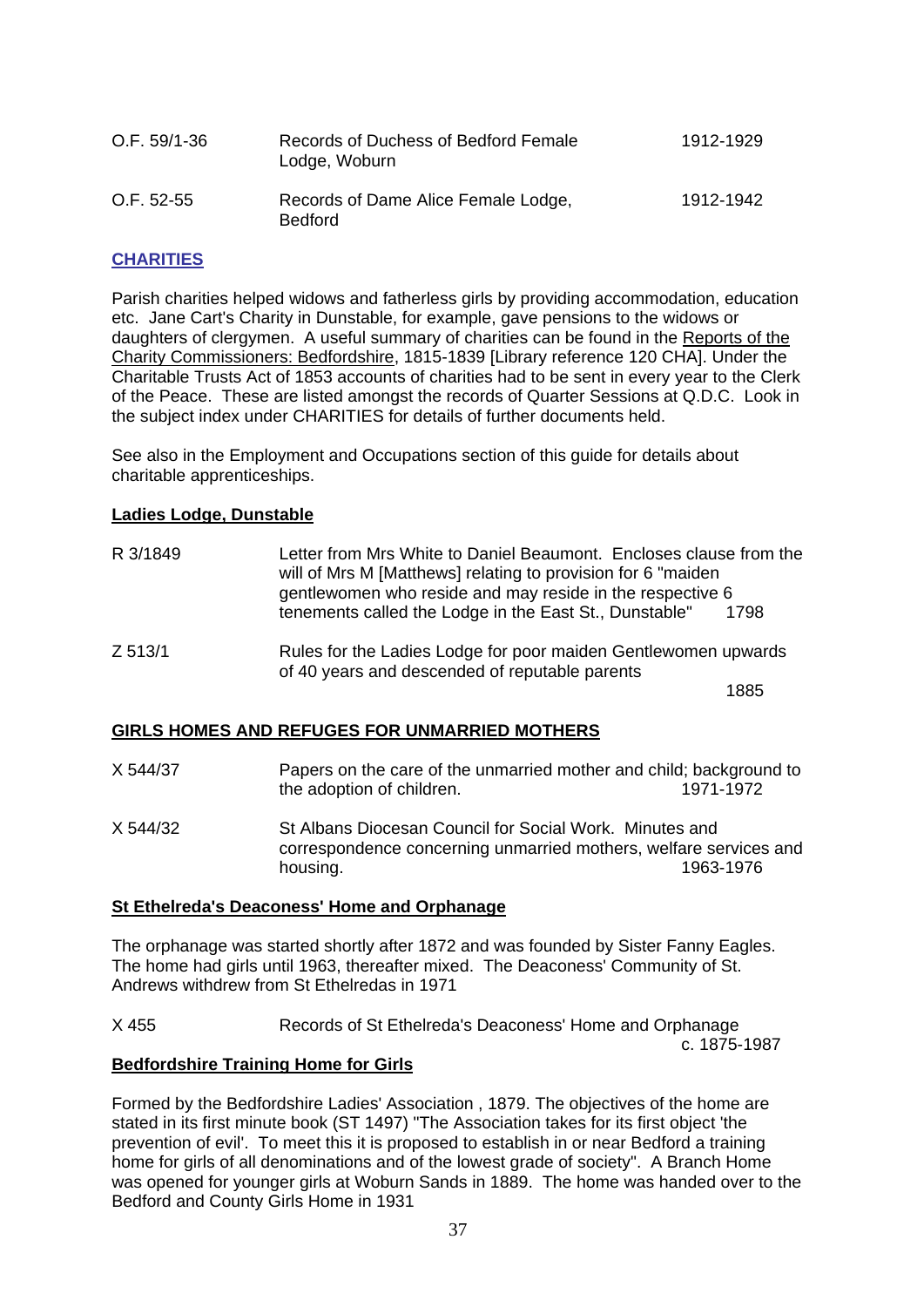| ST 1497-1545 | Records of the Bedfordshire Training Home for Girls                                                                                                                                        |
|--------------|--------------------------------------------------------------------------------------------------------------------------------------------------------------------------------------------|
|              | 1879-1931                                                                                                                                                                                  |
| W 3976       | Letter from R.H. Kinsey to Samuel Whitbread asking for financial<br>assistance towards the new building for the Girls Training Home and<br>Laundry, 16 May 1911 with reply, 19th May 1911. |

#### **Bedford and County Girls Home (the Mother and Baby Home)**

The Home was started in Brereton Road in 1908, and moved to Ashburnham Road on 30th April, 1920. Pregnant girls came to the home and stayed for six months after the baby was born. They paid so much each week according to their means and when they left were placed in some situation. The children generally went to foster mothers.

> Report of the Annual Meeting of the Bedford and County Girls Home with a description of the work of the home under Miss Mumford, Bedfordshire Times, 7 June 1935, page 9.

| $X$ 151/1-3 | Minute books | 1908-1923 |
|-------------|--------------|-----------|
|             |              |           |

| X580/1-5 | Records of the Bedford and County Girls Home | 1928-1966 |
|----------|----------------------------------------------|-----------|
|----------|----------------------------------------------|-----------|

#### **Girls' Hostel, Bedford**

Article about the moving of the Girls' Hostel from Peel Street, Bedford to St. Peter's. Bedfordshire Times, 24 May 1935, page 9

#### **Winsden Girls' Home, Farley Hill, Luton**

| <b>PAV 25</b>   | Superintendent's weekly return | 1934-1939 |
|-----------------|--------------------------------|-----------|
| <b>PAV 27/3</b> | Matron's Reports               | 1940-1948 |

### **St Faith's Home, Luton**

St Faith's was an unmarried mothers' refuge. It was replaced by the Widecome Mother and Baby Home at Stopsley.

| X 544/34 | Correspondence concerning St. Faith's | 1965-1970 |
|----------|---------------------------------------|-----------|
|----------|---------------------------------------|-----------|

#### **North Bedfordshire Association for Moral Welfare**

Home for mothers and babies at Hill Rise House, Bedford. Moved in 1959 to Holt House. Holt House closed 1968.

| X 580/6-10                   | <b>Records</b>                                    | 1960-1967 |
|------------------------------|---------------------------------------------------|-----------|
|                              | North Bedfordshire Association for Social Welfare |           |
| X 580/11-22                  | Records                                           | 1968-1978 |
| <b>Christian Family Care</b> |                                                   |           |

Annual Reports, 1980/81 and 1981/82 [Pamphlet box 150]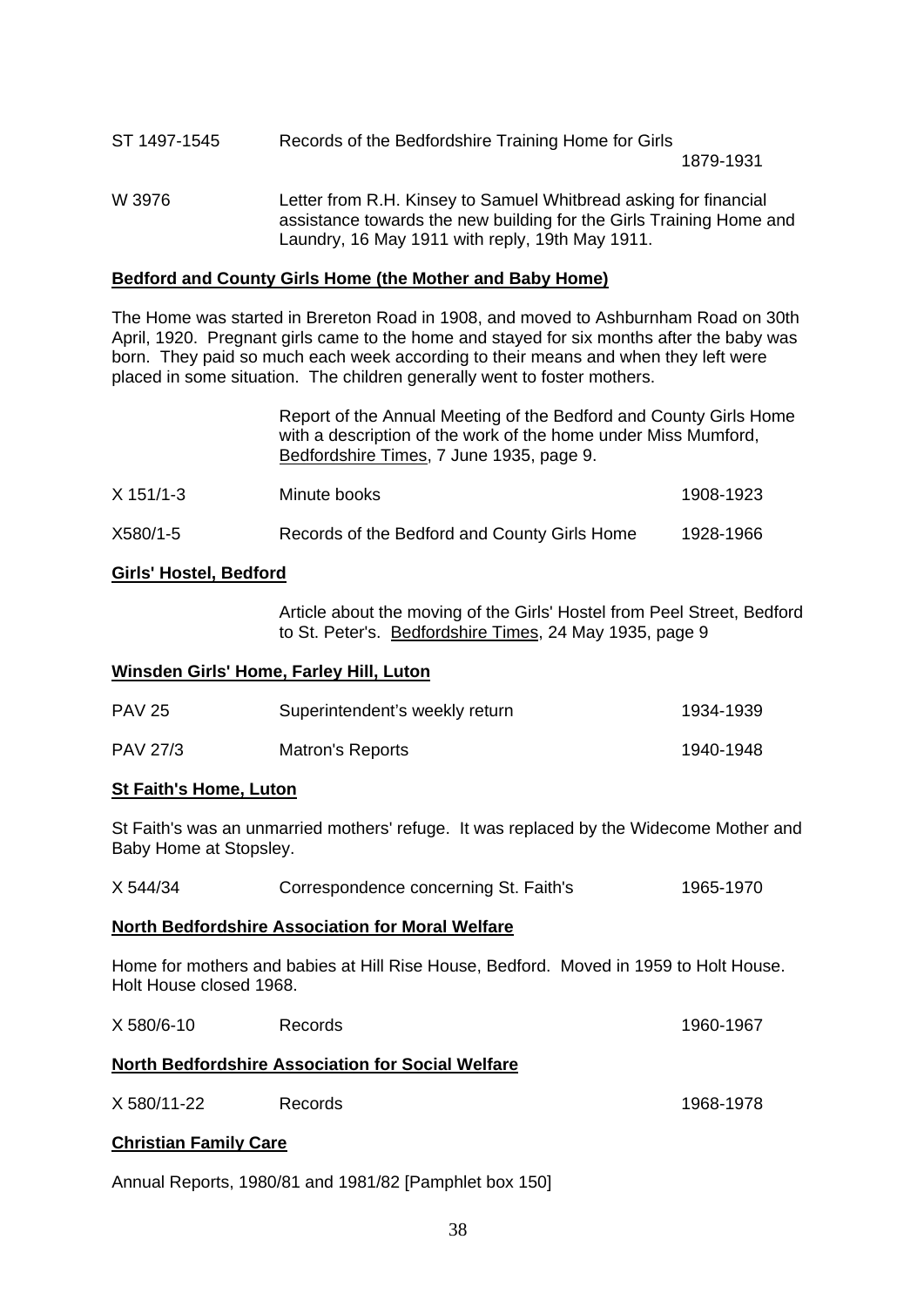### **ORGANISATIONS**

The following are sources for women's groups. General societies that had previously been all male were not always agreeable to admitting women members. The Bedford Camera Club had a general meeting in May 1922 and "Considerable argument was aroused by the proposition that the club should be thrown open to all Amateur Photographers". The proposition was carried by 12 votes to 8 but was rescinded the following year as no application for membership had been received (X 652/2 and comments in speech of 10/10/1944, X 652/6).

### **ABSTINENCE**

The Bedford Branch of the British Women's Temperance Association was established in 1883 (see The Bedfordshire Almanack and County Handbook, 1885, p 94).

#### **Newspaper Sources**

Article on Women's Temperance Association at Sharnbrook, Bedfordshire Mercury, 15 July 1893, p.5

Meetings of the British Women's Temperance Association reported in Bedfordshire Times, 30 January 1892, p.6

Annual fete of British Women's Temperance Association at Elstow. Bedfordshire Mercury, 14 July 1894, p.5

#### **Archive Sources**

| Z 530/1-4 | Minute book of the United Women's Meeting at                      |
|-----------|-------------------------------------------------------------------|
|           | Cranfield; Minute book and pledge book of the Cranfield Branch of |
|           | the National British Women's Total Abstinence Union               |
|           | 1917-19:                                                          |

1937-47

#### **BRITISH LEGION**

| X 291,400 | British Legion, Women's Section. Notices of appreciation to Hon. |  |
|-----------|------------------------------------------------------------------|--|
|           | Romola Russell<br>1942.1949                                      |  |
| Z 508/5   | Leighton Buzzard British Legion, Women's Section, minute book    |  |
|           | 1952-1956                                                        |  |

#### **CO-OPERATIVES**

X 744/1 Potton and District Co-operative Society Minute Books. Committee recommended the starting of a women's guild and provident club 21 November 1905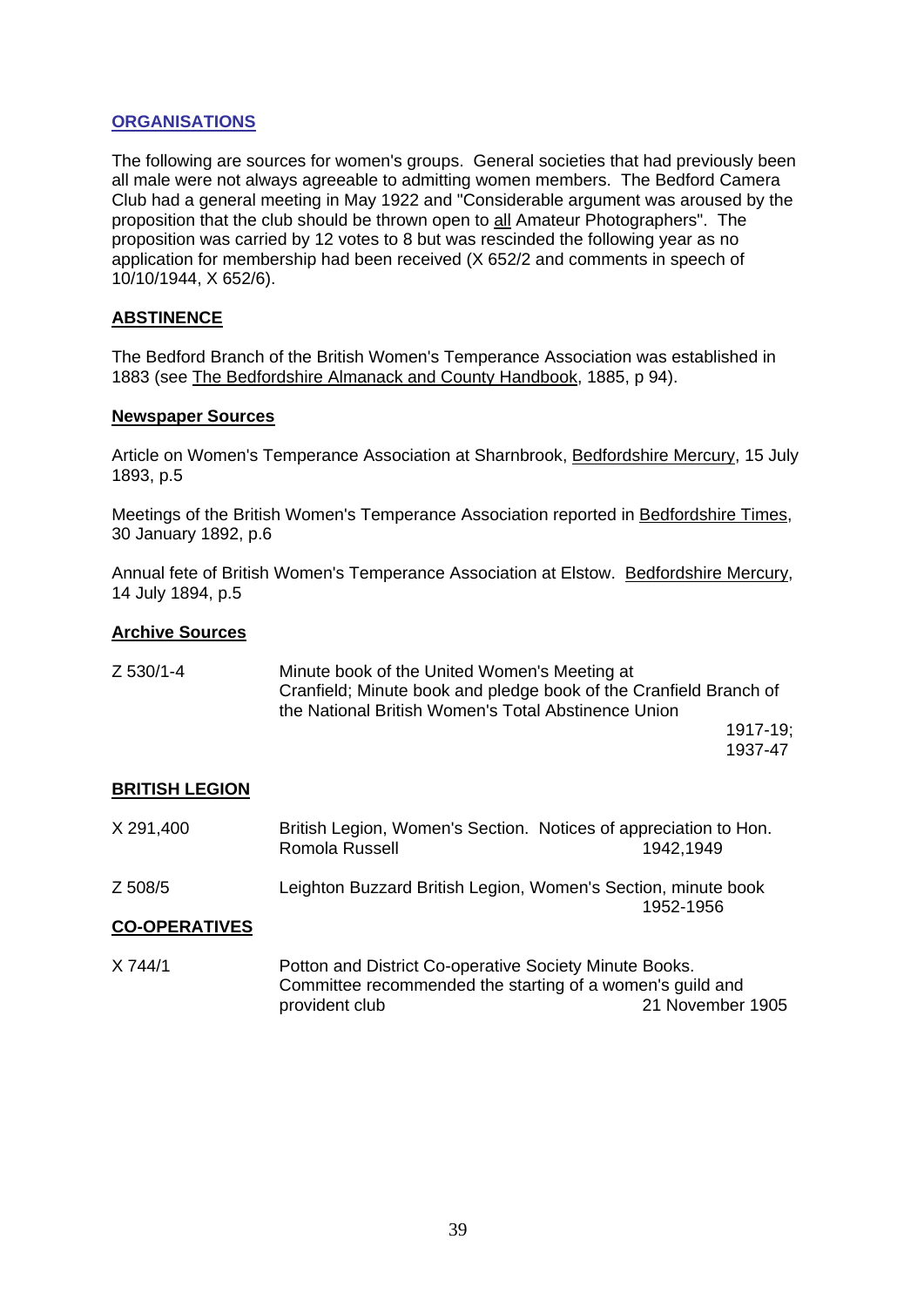### **DORCAS SOCIETY**

The Dorcas Society was a woman's organisation connected with Bunyan Meeting, Bedford. The account book for the society begins in January 1835 but the society was functioning before this date. The society combined the making and distribution of garments with the provision and loaning out of maternal bags, a work which was later carried out through the Mothers' Meeting.

| BY 6/1   | Account Book                                                                                                               | 1834-1940 |
|----------|----------------------------------------------------------------------------------------------------------------------------|-----------|
| BY 6/2.3 | Historical account of the Dorcas Society by Mrs T. Rose (aged 78),<br>1899. Two copies - one handwritten, the other typed. |           |
| BY 6/4   | Report read at the centenary meeting, 1934                                                                                 |           |

#### **GIRLS' FRIENDLY SOCIETY**

Founded by Mrs Townsend in 1874 at a meeting at Lambeth Palace, it was the first Anglican organization to be run by women. It was intended for single girls; the Mothers' Union was founded for the married GFS members. One of the aims of the GFS was to improve the status of domestic service and consequently a large percentage of its members were recruited from the servant class.

| Fac 84                | Girls' Friendly Society - account of festival                                                                                      |            | Sept 1892     |
|-----------------------|------------------------------------------------------------------------------------------------------------------------------------|------------|---------------|
| Z 251/17              | Certificate for faithful discharge of duties, Girls' Friendly Society 1905                                                         |            |               |
| Z 50/100/110          | Photograph Sharnbrook Girls' Friendly Society                                                                                      |            | c.1913        |
| Z 566/30              | Photograph of Dunstable and Houghton Regis Girls' Friendly Society                                                                 |            | c.1914        |
| <b>SFM/358</b>        | Bedford Branch Girls' Friendly Society annual report                                                                               |            | 1917          |
| Z 795/2               | Register for Girls' Friendly Society Candidates, Northill                                                                          |            | 1927-1933     |
| Z 795/3               | Test book of G.F.S. knowledge for members and candidates of<br>Dorothy Mary Williams, Senior Candidate (11å), Northill Branch 1937 |            |               |
| Z 795/4,5,7           | G.F.S. publications                                                                                                                |            | 1899; 1936-37 |
| Z 795/6               | G.F.S. 'Service of Re-dedication'                                                                                                  | April 1937 |               |
| <b>MOTHERS' UNION</b> |                                                                                                                                    |            |               |
| P 134/28/1            | Card giving objects of Mothers' Union                                                                                              |            | n.d.          |
| P 40/28/5-8           | Oakley M.U. registers                                                                                                              | 1922-1942  |               |
| P 6/28/9-11           | Haynes M.U. records                                                                                                                | 1927-1963  |               |
| Z 153/64              | Willington M.U. Branch register and minutes                                                                                        | 1929-1943  |               |
| P 63/28/4-5           | Eaton Bray M.U. register and minutes                                                                                               | 1944-1972  |               |
| P 108/28/10           | Souldrop M.U. register and minute book                                                                                             | 1947-1954  |               |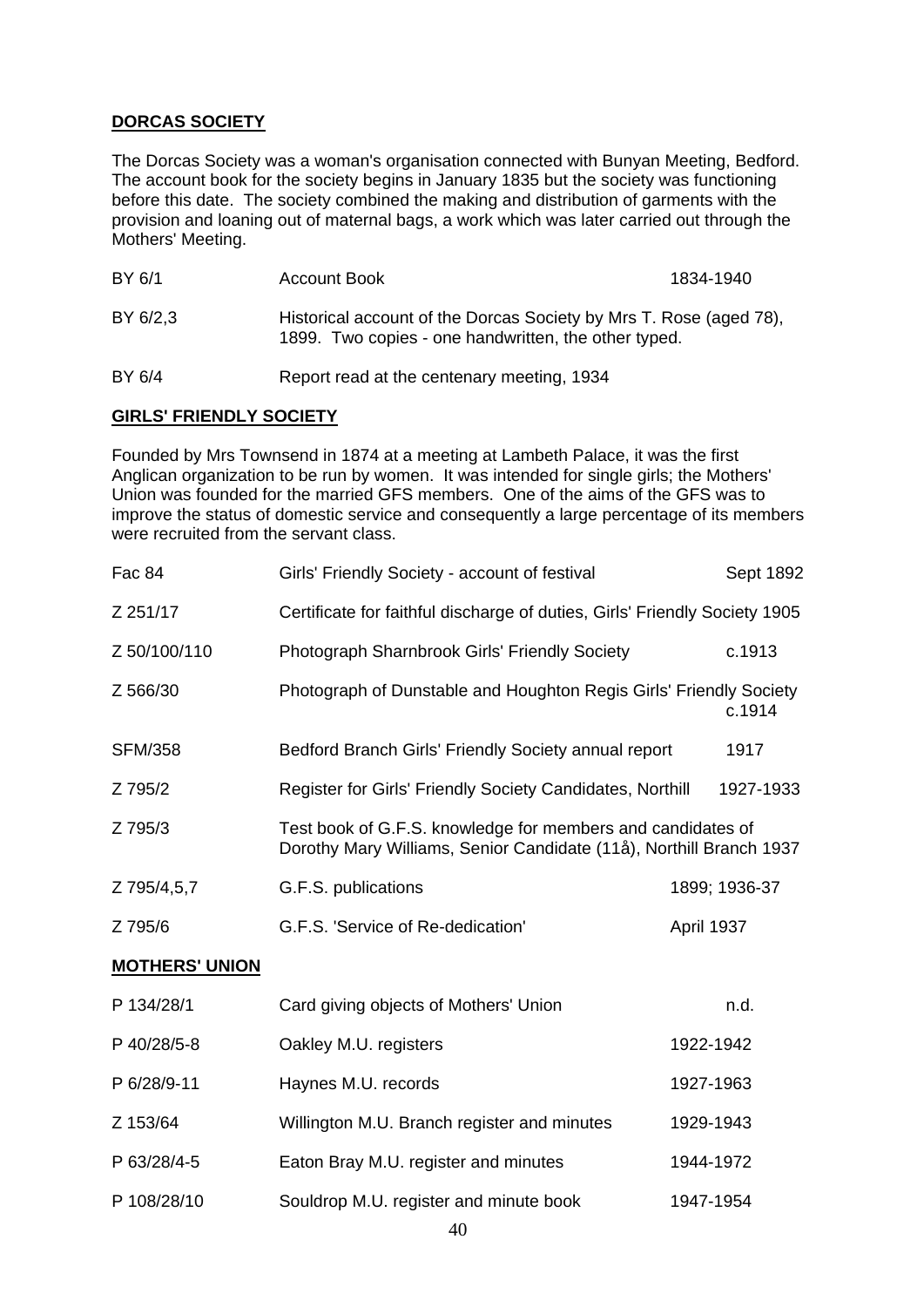| P 133/28/10               | Bedford, Holy Trinity, M.U. minute book             | 1951-1969 |
|---------------------------|-----------------------------------------------------|-----------|
| Photographs               |                                                     |           |
| X 498/62,63               | Campton ?M.U.                                       | c.1904    |
| Z 50/96/43                | Open-air musical show at Riseley                    | 1920s     |
| Z 50/100/71               | Group photograph of Sharnbrook members              | c.1931    |
| X 291/525/40, 41          | Maulden M.U. members                                | 1954      |
| X 535/4                   | pp 122-123. M.U. members at Pavenham                |           |
| <b>TOWNSWOMEN'S GUILD</b> |                                                     |           |
| X 809                     | Records of Biggleswade Afternoon Townswomen's Guild |           |

|               |                                                                   | 1949-1991 |
|---------------|-------------------------------------------------------------------|-----------|
| $X 528/1 - 5$ | Press cuttings books and correspondence for Bedford Federation of |           |
|               | <b>Townswomen's Guilds</b>                                        | 1952-1974 |
| Z 290/5       | 4 issues of 'The Townswoman' (the journal of the Townswomen's     |           |
|               | Guild)                                                            | 1956-1958 |

## **WOMEN'S INSTITUTE**

The Women's Institute has its origins in Canada. The first WI in Britain was on Anglesey North Wales , followed soon by others throughout the British Isles. By 1918 there were something like 800 separate institutes. The first Institute formed in Bedfordshire was Dunstable in 1917. Dean followed almost at once. The County Federation was formed on 15 July 1919. The organisation aimed at educating and informing country women. During World War II the W.I. came to prominence with its abilities to tackle such activities as allotment gardening, jam making and land clearance. The activities of the local W.I.'s are often reflected in their scrapbooks.

Articles on history of the W.I. in Bedfordshire in:

J. Godber 'Women's Institutes in Bedfordshire' Bedfordshire Magazine Vol 20 pp.147-152, 193-196.

C.L.F. Mackey Brown 'Women's Institutes in Bedfordshire' Bedfordshire Magazine Vol 9, p.317-320

## **Archive Sources**

| Z 737/1-14  | Beds Federation of Women's Institutes Year Books                                                                                                                                               | 1936-1950   |
|-------------|------------------------------------------------------------------------------------------------------------------------------------------------------------------------------------------------|-------------|
| SY 247/1-12 | Bundle of documents relating to the Women's Institute including talk<br>given by E. Starey to Pavenham W.I. re the need to choose new<br>programmes to enliven the meetings.                   | n.d. c.1924 |
| X 499/1-2   | 'The Masque of Lady Margaret' written by C.L.F. Dalton with help of<br>Mary Kelly and album containing material illustrating the masque.<br>(see also X 718, portfolio of sketches for masque) | 1931        |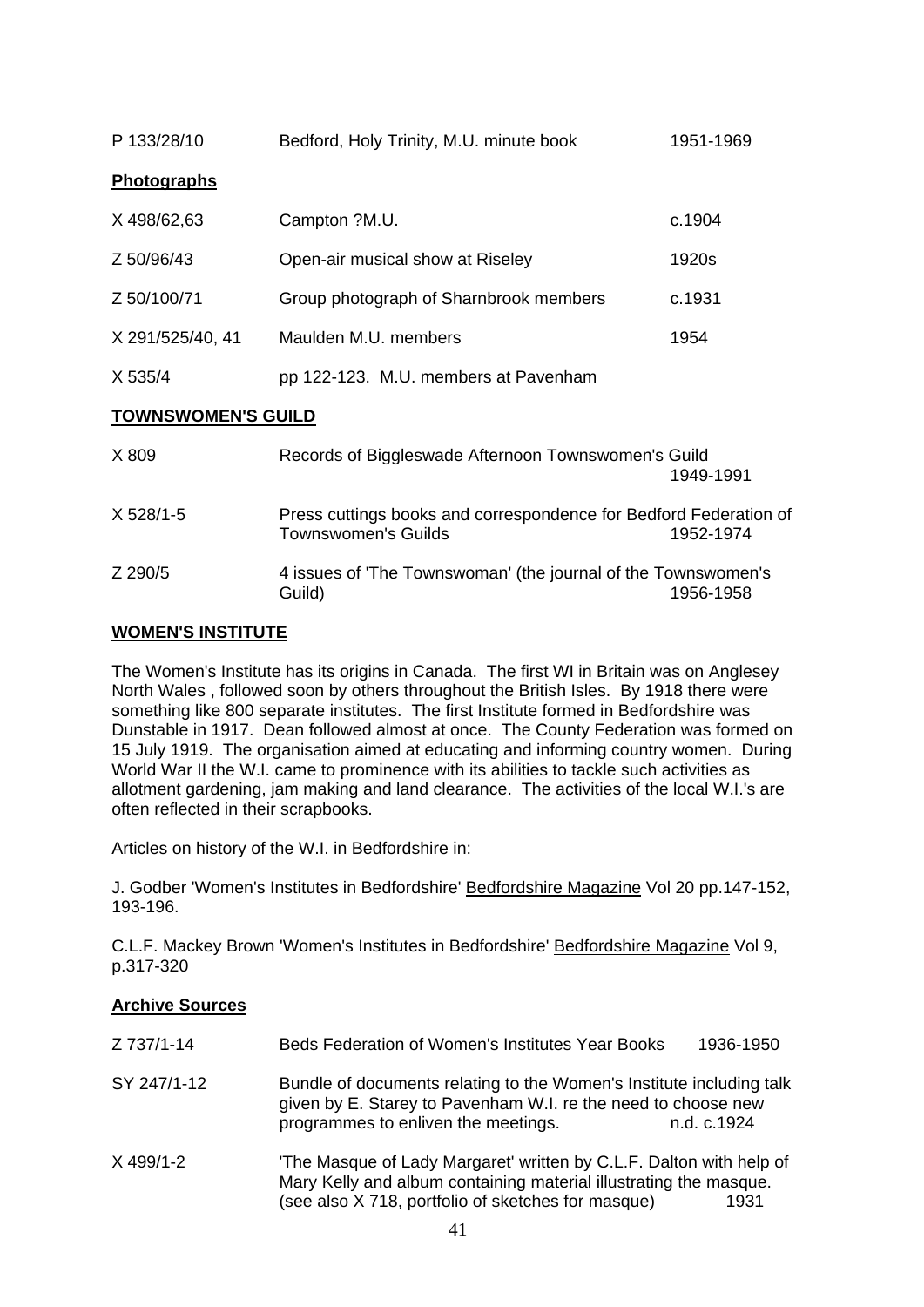| X 644/112         | 'Three knitters in Council'. Booklet by Frederica St. John Orlebar,<br>Nat Fed of W.I.'s                                                                                                                                                                                                                                                                                                                                   | 1922            |
|-------------------|----------------------------------------------------------------------------------------------------------------------------------------------------------------------------------------------------------------------------------------------------------------------------------------------------------------------------------------------------------------------------------------------------------------------------|-----------------|
| OR 2286/2-5       | Letters to Frederica St. John Orlebar congratulating her on her<br>booklet 'Three knitters in Council'                                                                                                                                                                                                                                                                                                                     | 1922            |
| X 704/184         | Gamlingay W.I. Notices and programmes                                                                                                                                                                                                                                                                                                                                                                                      | 1925-1951       |
| X 21/715-717      | 'Tudor Pageant' held by Woburn W.I., photographs                                                                                                                                                                                                                                                                                                                                                                           | 1928            |
| CHAR 2/1          | Arlesey W.I. accounts                                                                                                                                                                                                                                                                                                                                                                                                      | 1930-1955       |
| Z 290/8           | Programmes for W.I. exhibitions                                                                                                                                                                                                                                                                                                                                                                                            | 1935-1962       |
| Z 153/51          | Records of the Willington Fruit Preserving Centre which operated<br>during W.W.II under the auspices of the National Federation                                                                                                                                                                                                                                                                                            | 1941-1942       |
| Z 738/4           | Tempsford W.I. minute book                                                                                                                                                                                                                                                                                                                                                                                                 | 1942-1945       |
| X 654/1-10        | Minute books and annual reports of Willington W.I.<br>(X 654/1 records its start in 1944)                                                                                                                                                                                                                                                                                                                                  | 1944-1980       |
| X 704/153         | Wrestlingworth W.I. Programmes                                                                                                                                                                                                                                                                                                                                                                                             | 1947-1950       |
| X 704/83/3        | Everton W.I. programme                                                                                                                                                                                                                                                                                                                                                                                                     | 1949-50         |
| X 704/127         | Potton W.I. Poster. Sale of work, 1958;<br>programme,                                                                                                                                                                                                                                                                                                                                                                      | 1960-61         |
| Z 290/28          | Handbook and Annual Report of Beds. Federation 1965/66                                                                                                                                                                                                                                                                                                                                                                     |                 |
| <b>Scrapbooks</b> |                                                                                                                                                                                                                                                                                                                                                                                                                            |                 |
| C.R.V.9           | Papers re village scrapbook competitions                                                                                                                                                                                                                                                                                                                                                                                   | 1955-6; 1965    |
| X 535             | Historical scrapbooks made by Willington, Roxton,<br>Bromham, Pavenham, Great Barford, Biddenham                                                                                                                                                                                                                                                                                                                           | 1956            |
| X 351             | Scrapbooks made for the Women's Institute Golden Jubilee in 1965:<br>Aspley Guise, Pertenhall, Melchbourne, Carlton & Chellington,<br>Pavenham, Odell, Bletsoe, Bromham, Milton Ernest, Streatley,<br>Cople, Haynes, Eaton Socon, Campton, Stagsden, Great Barford,<br>Kempston Rural, Heath & Reach, Langford, Souldrop, Clapham,<br>Stotfold, Cranfield, Wharley End, Gravenhurst, Harlington,<br>Biddenham, Toddington. | 1965            |
| X 761/1-2         | Wharley End W.I. Silver Jubilee scrapbook; Scrapbook to celebrate<br><b>Beds Federations 70th Anniversary</b>                                                                                                                                                                                                                                                                                                              | 1953-1978; 1989 |
| Z 664/1           | 'The Prime of Our Life' 20th Birthday souvenir, Haynes W.I.1969                                                                                                                                                                                                                                                                                                                                                            |                 |
| X 577/1           | 'A village observed - Stagsden, Bedfordshire'                                                                                                                                                                                                                                                                                                                                                                              | 1975            |
| X 797/1           | Chalgrave W.I. scrapbook                                                                                                                                                                                                                                                                                                                                                                                                   | 1977            |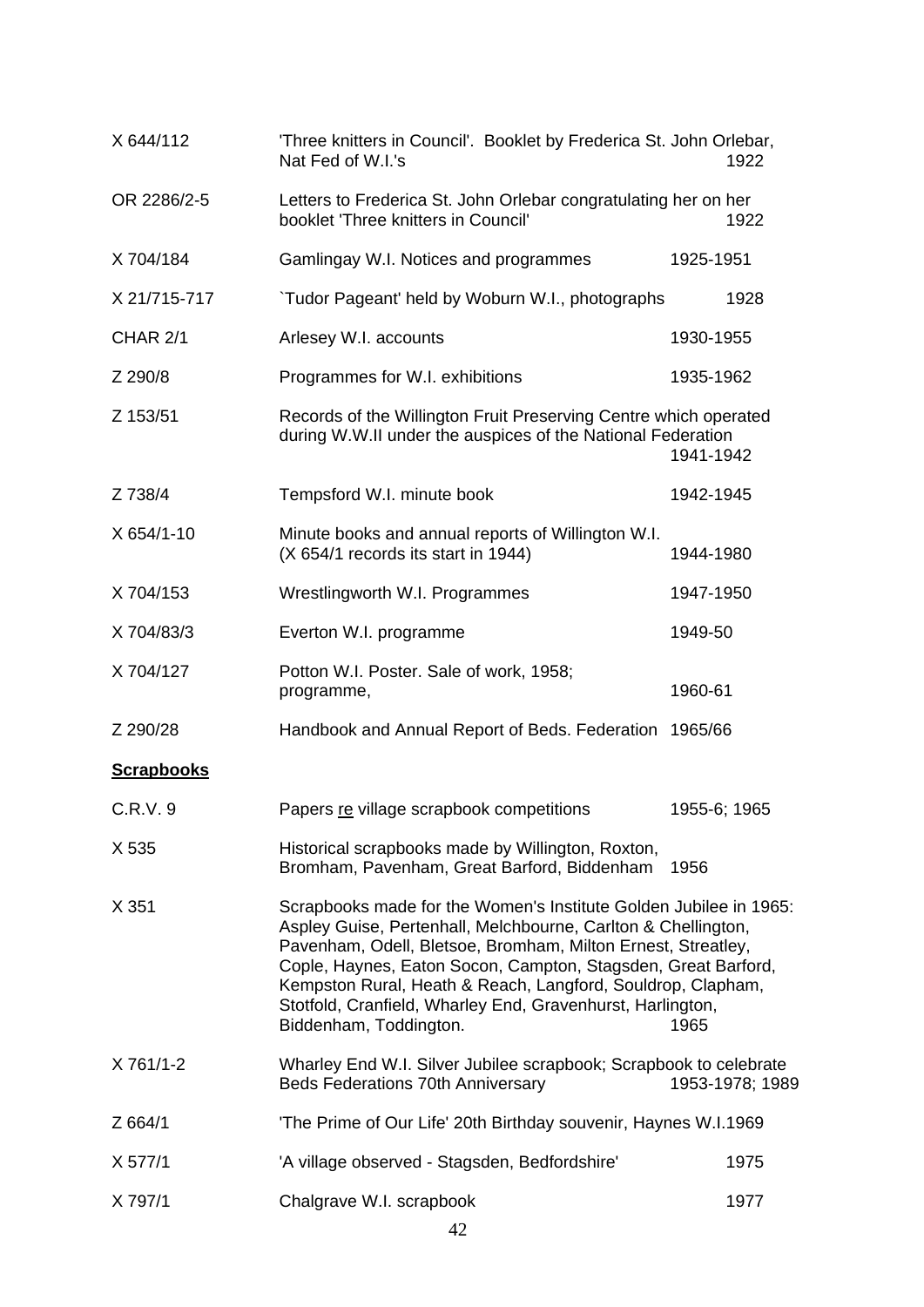| $X$ 680/1-3 | 'Focus on' Haynes, Eaton Socon, Chalgrave scrapbooks | 1983 |
|-------------|------------------------------------------------------|------|
| X 741/1     | 'Focus on Carlton' Scrapbook                         | 1983 |

#### **War Histories**

At the end of the Second World War the local branches of the W.I. were asked, at the instigation of Miss Godber the County Archivist, to write a history of their village during the war. The histories produced contain details about evacuees, Air Raid Wardens, agriculture and the Home Guard.

| W/V 2/5 | Village war histories for Arlesey, Carlton and Chellington, Clapham, |
|---------|----------------------------------------------------------------------|
|         | Eaton Bray, Harrold, Haynes, Marston Moretaine, Meppershall,         |
|         | Milton Ernest (poem only), Northill, Studham, Turvey, Old Warden,    |
|         | Woburn.                                                              |
|         | 1939-1945                                                            |

### **Photographs**

| X 498/6, 48,50 | Campton W.I.                                    | 1928;c.1930; 1954 |
|----------------|-------------------------------------------------|-------------------|
| X 456/15/70-71 | Clapham W.I.                                    | late 1920's       |
| Z 128/24       | Clapham W.I. Christmas party                    | 1938              |
| Z 160/603/4-5  | Clapham W.I. Presentation to retiring President | 1965              |
| X 614/50/2     | Eaton Bray W.I. concert party                   | 1928              |
| X 614/50/4     | Eaton Bray W.I. New Year's social               | 1934              |
| Z 160/717      | <b>Produce Guild members</b>                    | 1966              |

### **W.R.V.S.**

The Bedford Record ran a series of articles on W.V.S. women from 28 October 1941 until 21 April 1942 entitled "Women in Wartime" and beginning with Lady Bowring, Joint Borough Organiser of the W.V.S.

There are several Bedfordshire Times glass negatives showing the W.V.S. during the Second World War see WAR section in this guide.

| W/W.V.S.        | Wartime records                                                      | 1943-1945 |
|-----------------|----------------------------------------------------------------------|-----------|
| Z 317/6-8       | Armband, pass and letter of thanks from Queen Elizabeth              | 1943-1945 |
| X 464/28        | Bundle of leaflets. W.V.S. wartime instructions                      | 1944-1946 |
| W/V 2/7         | Chart showing organisation of W.V.S. in Northill during World War II | n.d.      |
| CS 3022/19/f1-2 | File on W.R.V.S. Meals on Wheels service and luncheon clubs          | 1962-1985 |
|                 |                                                                      |           |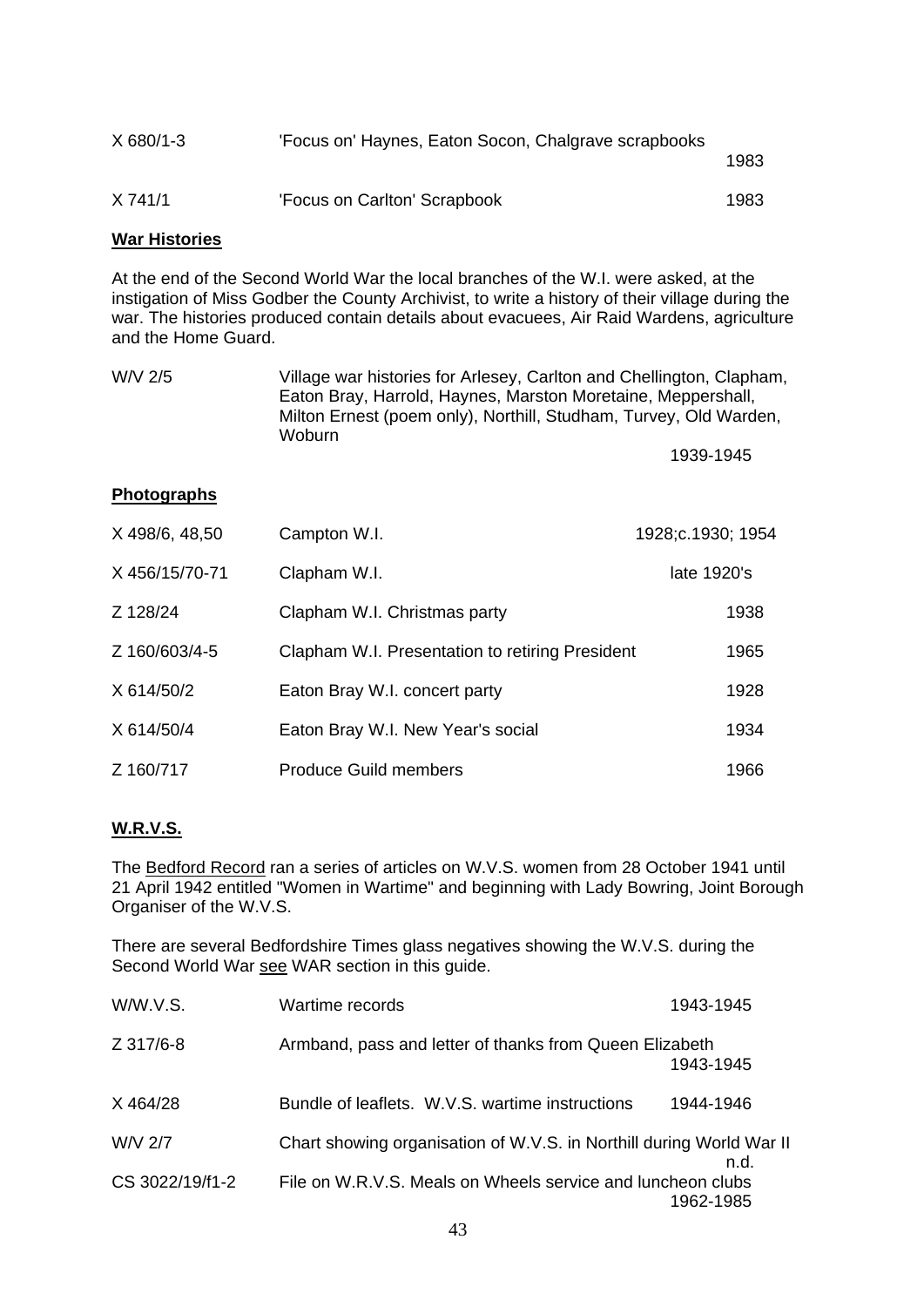| X 759/12   | W.R.V.S. Guide       | 1970                         |
|------------|----------------------|------------------------------|
| Z 902/12/7 | W.R.V.S. newsletters | May 1983; Oct 1984; Jan 1985 |

# **OTHER ORGANISATIONS**

| BP <sub>3</sub> | Bedfordshire Ladies Music and Art Club Exhibition, report<br>in the Bedfordshire Mercury, Page 8, column 4, 14 July                                                                                 | 1894                   |
|-----------------|-----------------------------------------------------------------------------------------------------------------------------------------------------------------------------------------------------|------------------------|
| X 291/38        | British Women's Temperance Associations public meeting<br>report in the Bedfordshire Mercury, Page 6, column 3,                                                                                     | 16 February 1895       |
| P 91/28/16      | Report of Leighton Buzzard Ladies' Visiting Society                                                                                                                                                 | 1897                   |
| BP <sub>3</sub> | Bedford Board of Guardians request for a committee of<br>`Lady Visitors' to visit the workhouse, report in the<br>Bedfordshire Mercury, Page 3, column 3,<br>28 July 1898                           |                        |
| BP <sub>3</sub> | Ladies Association of the SPG (Society for the Propagation of the<br>Gospel) meeting at The Home, Bromham Road, Bedford, report in the<br>Bedfordshire Mercury, Page 5, column 4, 29 September 1898 |                        |
| CRT 110/147     | Records of Soroptimist International of Bedford,                                                                                                                                                    | 1931-1994              |
| Z 160/870-872   | Records of The Bedfordshire Ladies Music and Arts Club                                                                                                                                              | 1932-1939              |
| X 736/1-4       | Records of the Electrical Association for Women (Bedford Branch)<br>see also report of 1st A.G.M. of Electrical Association in<br>Bedford Record, 3 March 1936, p.2                                 | 1934-1984              |
| X 729/3/1-2     | Turvey Pleasant Wednesday Afternoon, minute books, reports                                                                                                                                          | 1934-1978              |
| X 729/12/1-3    | Turvey Women's Guild. Financial records                                                                                                                                                             | 1951-1971              |
| Z 530/5-6       | Cranfield's Women's Fellowship minute book and account<br>book                                                                                                                                      | 1952-1974<br>1955-1975 |
| X 715/3         | Keysoe Brook End Baptist Church, Women's Bright Hour minute book                                                                                                                                    | 1961-1971              |
| X 644/1         | Minute book (and copy of the constitution) of the Wilden Ladies Club                                                                                                                                | 1967-1974              |
| X494/16/18      | Women's Club for all races suggested, Bedford<br>Constituency Labour Party Newspaper Scrapbook,<br>No. 18,<br>12 July-20 August 1974                                                                |                        |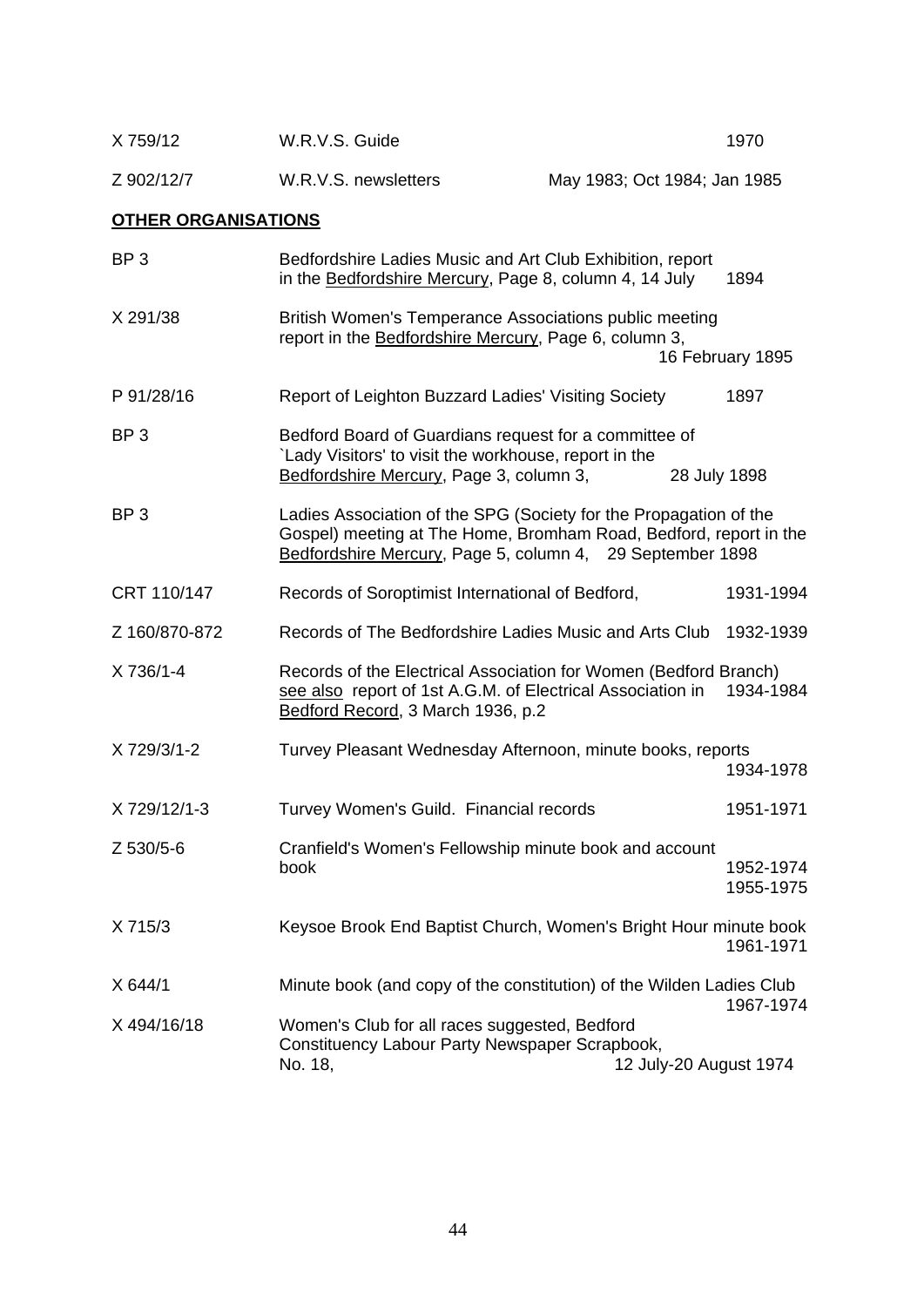### **RELIGIOUS GROUPS See also ORGANISATIONS**

### **RELIGIOUS HOUSES**

For ex religious nuns see CRT 100/18 - Cardinal Pole's pension list (transcript made from records at the Public Record Office)

### **1. ELSTOW**

Benedictine nuns. Founded near the end of the 11th Century by Judith, widow of Earl Waltheof and niece of the Conqueror.

Victoria County History, Volume I, pp. 353-358

The Nuns of Elstow, H. Johnstone, 1941 [pamphlet 130 ELS]

Bedfordshire Parish Register Series, Volume 35, gives names of ex religious buried at St. Mary's, Bedford

### **2. MARKYATE**

Benedictine nuns. Founded 1145.

Victoria County History, Volume I, pp.358-361

Talbot, C.H., (ed. and translator), The life of Christina of Markyate, Oxford, 1959

### **3. HARROLD**

Arrouasian nuns. Founded between 1140 and 1150.

Victoria County History, Volume I, pp.387-390

Robinson, B. 'Harrold Priory' in Bedfordshire Magazine Vol 14 pp.118-121

Fowler, G. Herbert, Harold Cartulary, B.H.R.S. Volume 17, 1935

### **Archive Sources**

T.W. 491-579 Deeds to Harrold Priory, 1188-1528

### **4. CHICKSANDS**

Gilbertine nuns and canons. Founded c.1150.

Victoria County History, Volume I, pp.390-393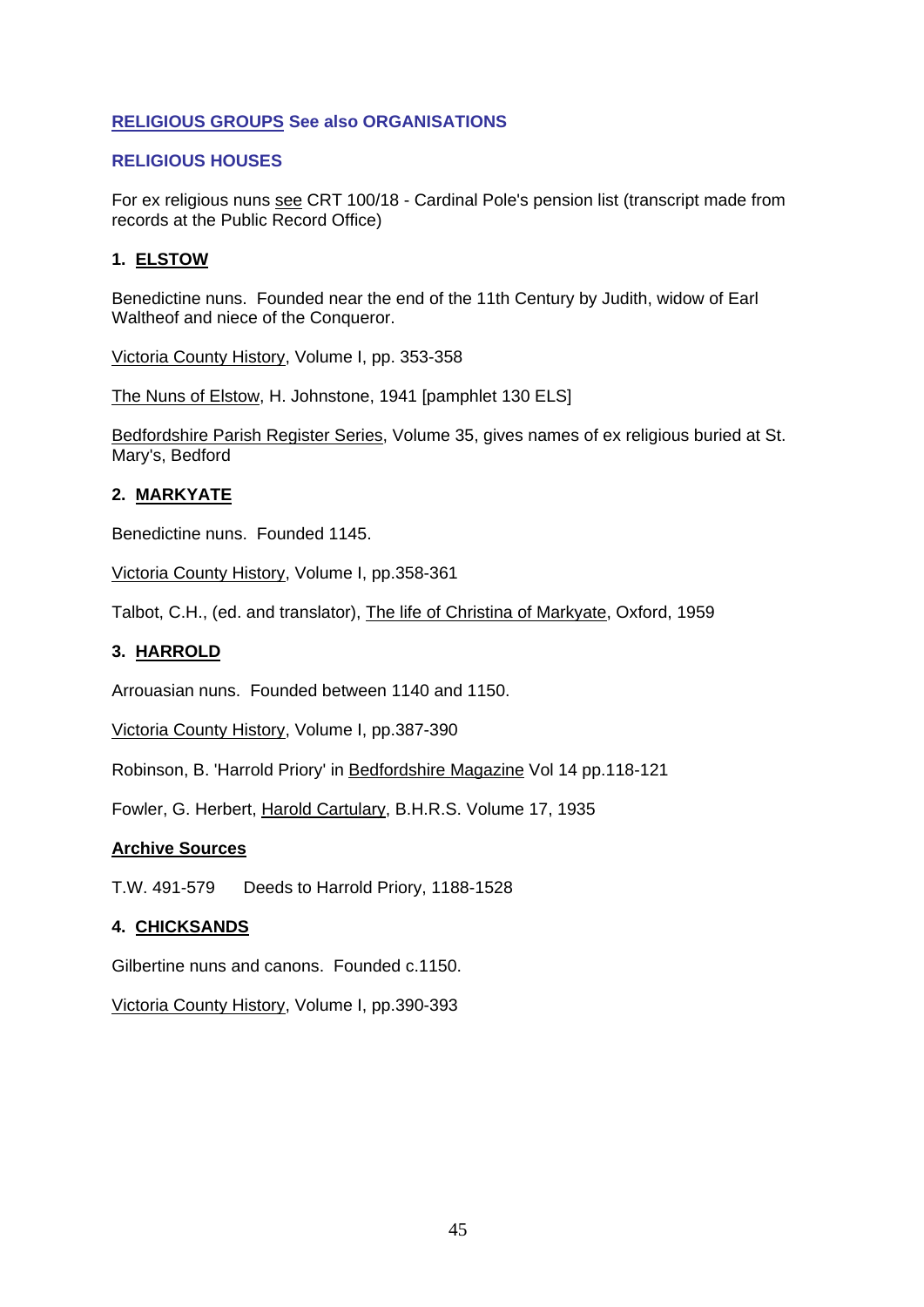## **BUNYAN MEETING**

## **a. Bedford**

Women's Groups:

| BY 7/1-5 | Minute books of the Women's Guild  | 1926-1970 |
|----------|------------------------------------|-----------|
| BY 6/1-4 | Records of the Dorcas Society      | 1834-1940 |
| BY 8/1   | Minute book of the Women's Meeting | 1945-1970 |

Ada and Annie Freeman of Keysoe Row, Bedford were once taught at Bunyan Meeting, Bedford. Annie later wrote religious tracts about her and her sister Ada's illnesses and sufferings. See:

Sighs and Songs, Being an Account of The Experience of Annie Freeman, (photocopy) [pamphlet box 180 FRE]

In Loving Memory of Ada Louise Freeman, died 11th March 1903, (photocopy) [pamphlet box 180 FRE]

A Twentieth Century Miracle, (photocopy) [pamphlet box 180 FRE]

### **b. Goldington**

BY 16/11 Volume marked 'Ladies' Circle' containing summary of meetings, list of members, officers 1958-1962

### **CHURCH OF ENGLAND**

#### **See ORGANISATIONS for records of the Mothers' Union and The Girls' Friendly Society.**

Sister Fanny Eagles was the founder of St. Ethelreda's Deaconess' Home and Orphanage. See: Sister Fanny, A Short Memoir, Introduction by Lady Alwyn Compton, Brown & Wilson, Bedford [Pamphlet box 180 FAN]

### **Clergy Wives**

| X 544/22/10 | South Beds Clergy Wives Group, circulars and letters    |
|-------------|---------------------------------------------------------|
|             | 1966-1976                                               |
| X 544/68    | Ring binder containing address for clergy wives retreat |
|             | 1965                                                    |

#### **CONGREGATIONAL CHURCH**

| Z 206/39 | Bedfordshire Federation of Congregation Women minute |           |
|----------|------------------------------------------------------|-----------|
|          | book                                                 | 1951-1969 |

### **METHODIST CHURCH**

| MB 1410-1411 | Luton North Street Methodist Church Women's Bible Class minute<br>book - general and committee meetings | 1955-1973 |
|--------------|---------------------------------------------------------------------------------------------------------|-----------|
| MB 1868-1869 | Totternhoe Methodist Church Women's Bright Hour minute and<br>report books                              | 1967-1989 |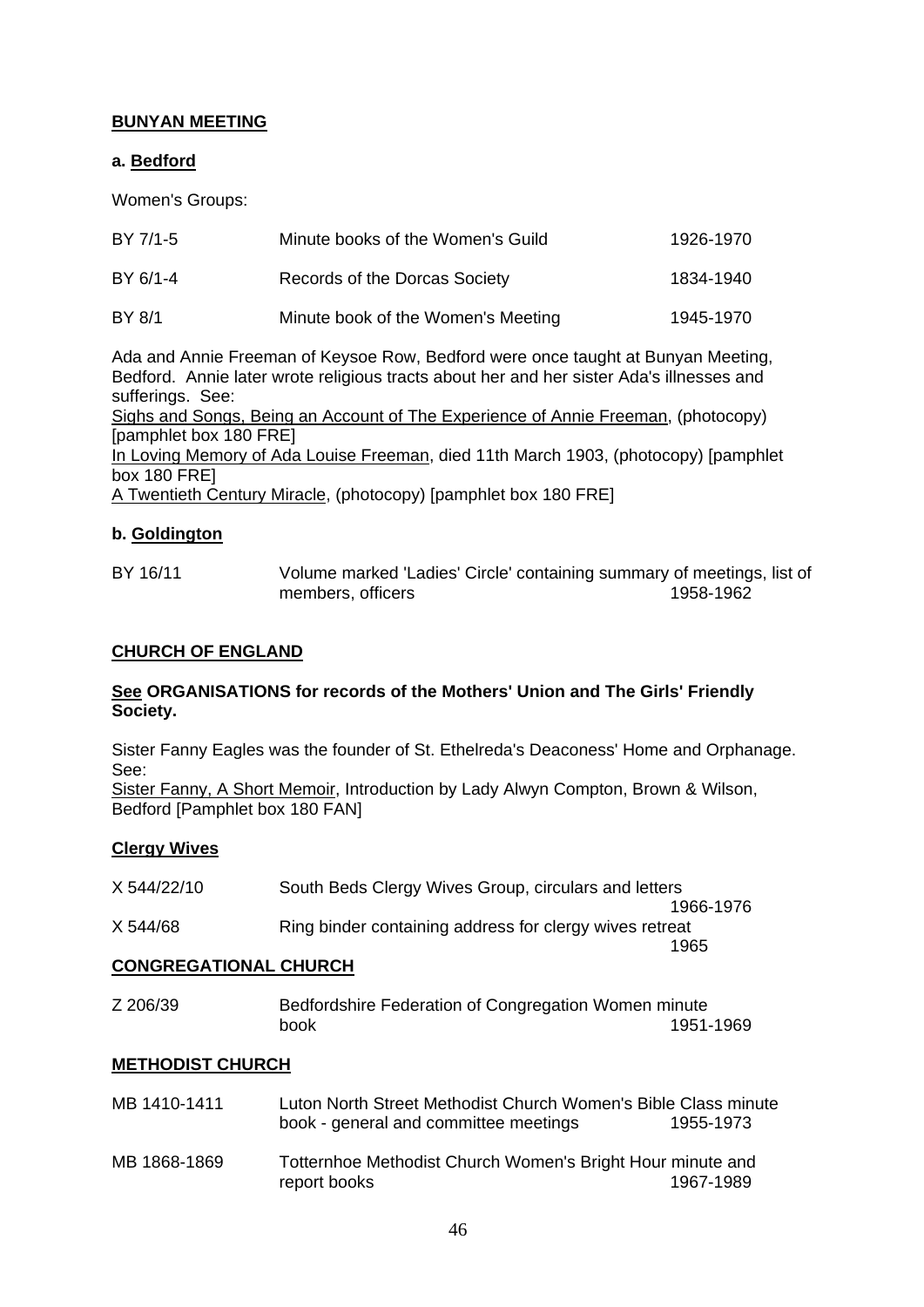## **PRIMITIVE METHODIST CHURCH**

Primitive Methodists accepted women preachers e.g. "Sister C. Dodsworth be authorised to preach in any of our places of worship occasionally", Minute Book, Bedford Mission of Hull Circuit, 13th September 1840, (MB 182)

### **MORAVIAN CHURCH, BEDFORD**

In the early period of the Moravian Church in Bedford women as well as men served on committees - like the Quakers. By the 19th Century this had changed and married women in particular were almost completely excluded from decision making.

### **Printed Works**

The Bedford Moravian Church in the Eighteenth Century, B.H.R.S. Vol 68, Edwin Welch (ed), 1989 p. 179-194 Single Sisters' Diary, January-December 1780 (M.O. 1019) p. 199 An account of the Single Sisters c.1745 (M.O. 405) p. 210-211 Mary Collier's Relation (M.O. 621), p. 211-212 Sister Rogers' life p. 212-213 Elizabeth Berrill's Obituary (M.O. 617) p. 215-222 Life of Ann Okely (M.O. 606) p. 223-224 Life of Elizabeth Carter (M.O. 619)

## **Archive Sources**

| M.O. 1019    | The Bedford Single Sisters' Choir House Diary, 1779-1788<br>Contains account of the happening of the Choir house, spiritual<br>progress of members, mention of tambour work.                                                                                                |                  |
|--------------|-----------------------------------------------------------------------------------------------------------------------------------------------------------------------------------------------------------------------------------------------------------------------------|------------------|
| M.O. 1020    | The Bedford Single Sisters' Choir House Diary 1789-1796<br>The entries for 16-18 Mar 1796 has an interesting account of the new<br>agreement with the Mistress for whom the Sisters did their tambour<br>work. Account of the beginnings of several day and Sunday schools. |                  |
| M.O. 606     | Notebook containing the life of Ann Okely                                                                                                                                                                                                                                   | 1691-1766        |
| M.O. 614-645 | Brief biographies of people connected with the Bedford Congregation<br>including several for women                                                                                                                                                                          | 18th Century     |
| M.O. 395-410 | 16 reports on the state of soul of sisters sent to Br Hackenwelder and<br>Br Rogers by Sister Ann Odell                                                                                                                                                                     | n.d. [1743-1746] |
| M.O. 411     | Letter presented to Sister Ann Odell from Ruth Bradshaw, Ann<br>Bradshaw and Ruth Honnour, giving the state of their souls.<br>pre 1749                                                                                                                                     |                  |
| M.O. 986     | An account of Sister Noslop's being carried away from Herrnhaag and<br>her return                                                                                                                                                                                           | 1748             |
| M.O. 992     | Printed verses "In memory of Mary Louisa La Trobe who [died] in<br>London June 10, 1839, aged 41 years".                                                                                                                                                                    |                  |
| M.O. 993     | Printed verses "In memory of our beloved and venerable sister Anne<br>Elizabeth Moore who [died] at Fairfield,<br>April 24th 1841".                                                                                                                                         |                  |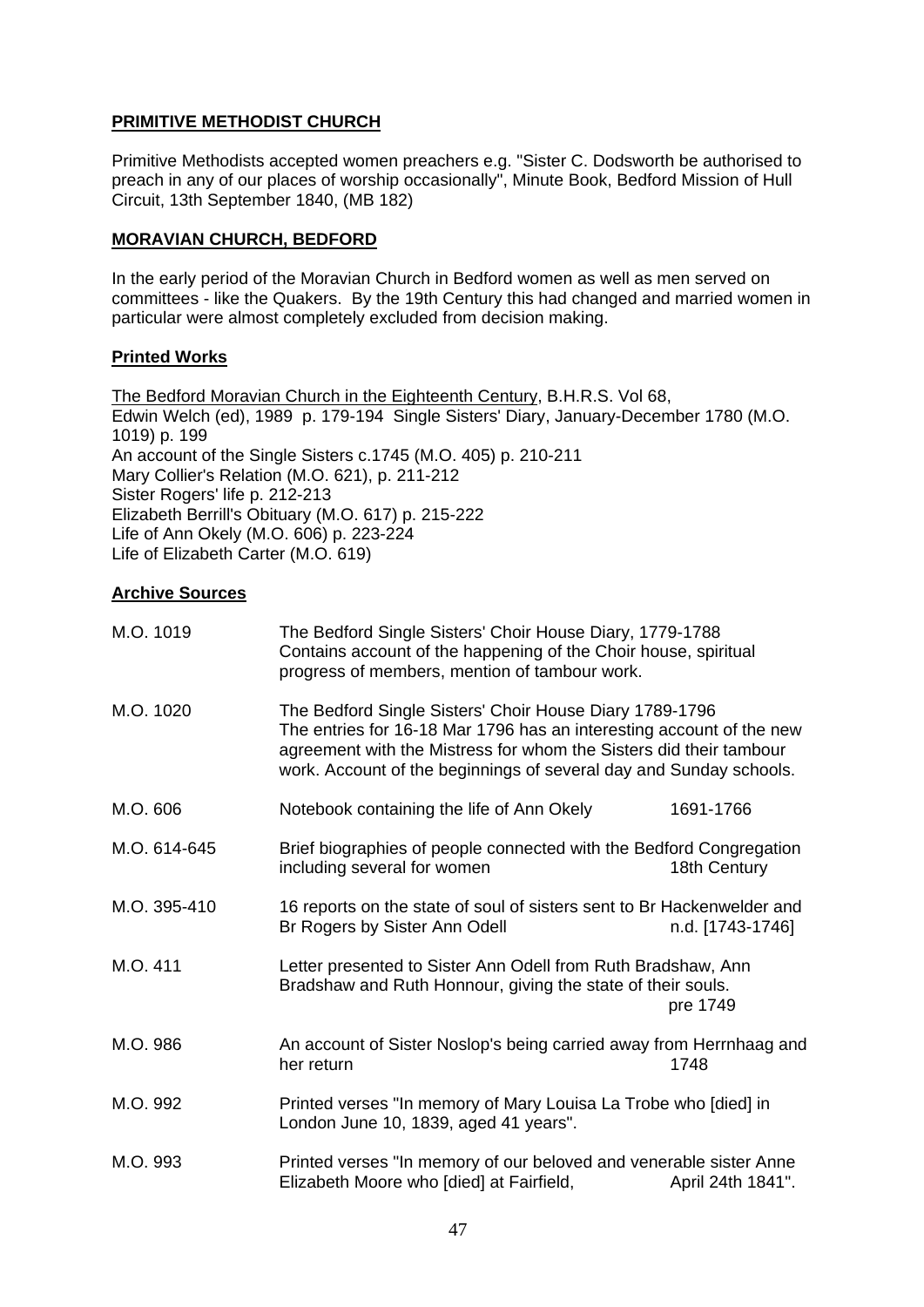| M.O. 690-704 | Records of the Moravian Girls' Sunday School | 1846-1912  |
|--------------|----------------------------------------------|------------|
| M.O. 713-746 | Records of the Moravian Ladies School        | 1805-1891  |
| M.O. 785     | Printed circular letter to Single Sisters,   | 1894       |
| M.O. 786-787 | Printed notices of Single Sisters Festival,  | 1912, 1913 |
| M.O. 788     | Manuscript notice of Single Sisters Festival | 1916       |

## **QUAKERS, SOCIETY OF FRIENDS**

The small local weekly meeting was called a Settled or Particular Meeting; a group of Particular Meetings met at a Monthly Meeting for worship and business- a county area met four times a year at Quarterly Meeting; and Friends from the whole of England came together annually at Yearly Meetings.

## **Particular Meetings**

| FR 14/2/2/1             | Hogsty End P.M., Women's Minutes                                                                   | 1787-1810 |
|-------------------------|----------------------------------------------------------------------------------------------------|-----------|
| FR 16/2/2/1-2           | Luton P.M., Women's Minutes                                                                        | 1788-1821 |
| FR 15/2/2/1             | Leighton Buzzard P.M., Women's Minutes                                                             | 1869      |
| FR 13/10/8/1-27         | Records of Hemel Hempstead P.M., Domestic Mission                                                  |           |
| <b>Monthly Meetings</b> |                                                                                                    | 1892-1928 |
| FR 2/2/2/1-10           | Luton and Leighton MM Women's Minutes                                                              | 1762-1884 |
| FR 6/2/2/1              | Pulloxhill and Ampthill MM, Women's Minutes                                                        | 1712-1782 |
| FR 6/9/7/1-23           | Pulloxhill and Ampthill MM birth notes. Mostly signed by women.<br>Some give signature of midwife. | 1775-1789 |
| FR 4/2/2/4-6            | Leighton MM, Women's Minutes                                                                       | 1808-1879 |
| FR 2/10/2/1-52          | Luton and Leighton M.M., letters from Women's Yearly Meetings                                      | 1813-1876 |
| FR 3/2/2/1              | Albans MM Women's Minutes and accounts                                                             | 1703-1764 |
| FR 3/1/1/1-2            | Albans MM minutes and accounts. References to Women's<br>Meeting (see catalogue for details)       | 1703-1768 |
| FR 4/2/2/1-2            | Hogsty End/Hogsty End and Sherington MM, Women's<br>Minutes and accounts                           | 1761-1790 |
|                         |                                                                                                    |           |

## **Quarterly Meetings**

| Mic 52  | Bedfordshire and Hertfordshire Quarterly Meeting.<br>Women's minutes | 1785-1865 |
|---------|----------------------------------------------------------------------|-----------|
| Mic 262 | Hertford Quarterly Meeting - Women's minutes                         | 1760-1782 |
|         |                                                                      |           |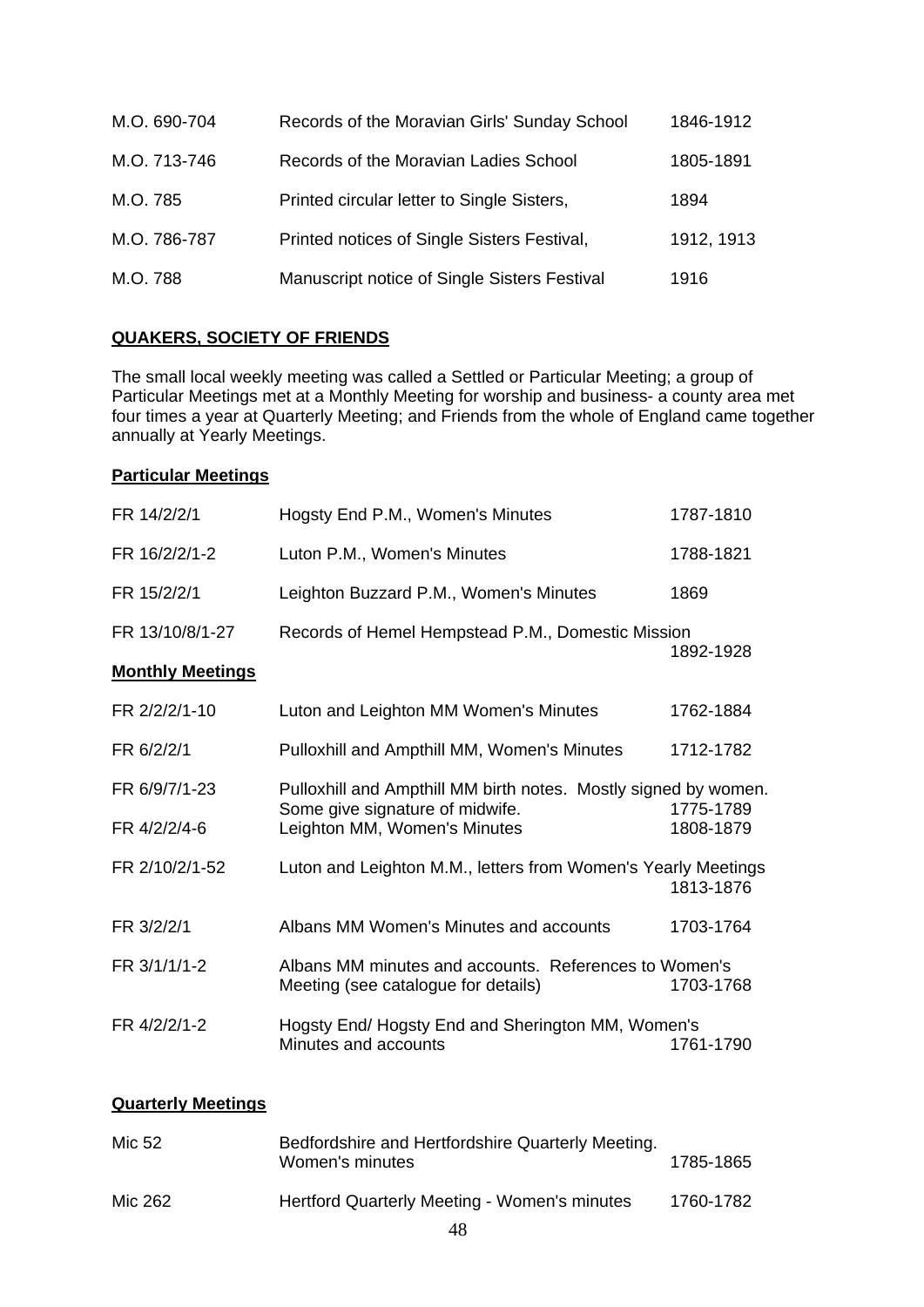### **Other Quaker records**

| FR 2/10/7/1-4 | Certificates for Amelia Brown to be a travelling friend.<br>Is a "minister".                                                         | 1836-1837 |
|---------------|--------------------------------------------------------------------------------------------------------------------------------------|-----------|
| FR 2/10/9/1   | Testimony issued by Tipperary Monthly Meeting for Sarah Grubb<br>deceased. Nursing Mother Elder, Travelling Friend.<br>Died aged 34. | 1791      |
| FR 20/1/6/1-3 | Berkhamstead Women's Adult School, Minutes                                                                                           | 1925-1935 |
| X 67/847      | Diary of Elizabeth Brown of Ampthill<br>(Extracts printed in B.H.R.S. Volume 40)                                                     | 1778-1791 |

## **SALVATION ARMY**

| Z 49/501 & 502 | Photographs of Salvation Army sisters, Arlesey | n.d. 1914-18? |
|----------------|------------------------------------------------|---------------|
|                |                                                |               |

## **BEDFORD AND BEDFORDSHIRE AUXILIARY OF THE BRITISH AND FOREIGN BIBLE SOCIETY**

| X 523/3 | Secretary's Memoranda Book contains list of members of the Ladies |
|---------|-------------------------------------------------------------------|
|         | Association                                                       |
|         |                                                                   |

X 523/4-5 Ladies Bible Association Minute and Subscription Book 1866-1939

### **WOMEN MISSIONARIES**

### **Maud Orlebar (1844-1910)**

Missionary in India.

| OR 2291/3-7 | Letters and papers re missionary work      | 1894-1902    |
|-------------|--------------------------------------------|--------------|
| OR 2337/9   | Newspaper cutting re death of Maud Orlebar | January 1911 |

### **General**

### **Printed Works**

Bedford Mercury, 24 June 1904, p.5. col.5. Young Women's Christian Association.

Bedford Mercury, 8 July 1904, p.6, col.6, Ladies Home Mission Association.

Bedford Mercury, 14 Apr 1905, p.7, col.11, British Women's Temperance Association report.

### **MARRIAGE**

FAC 1 PROB 11/158 Will of Robert Palmer of Old Warden. Devises to his daughters fourscore pounds a year to be employed as their own stocks and at their wills and pleasures and their husbands not to intermeddle 10 August 1630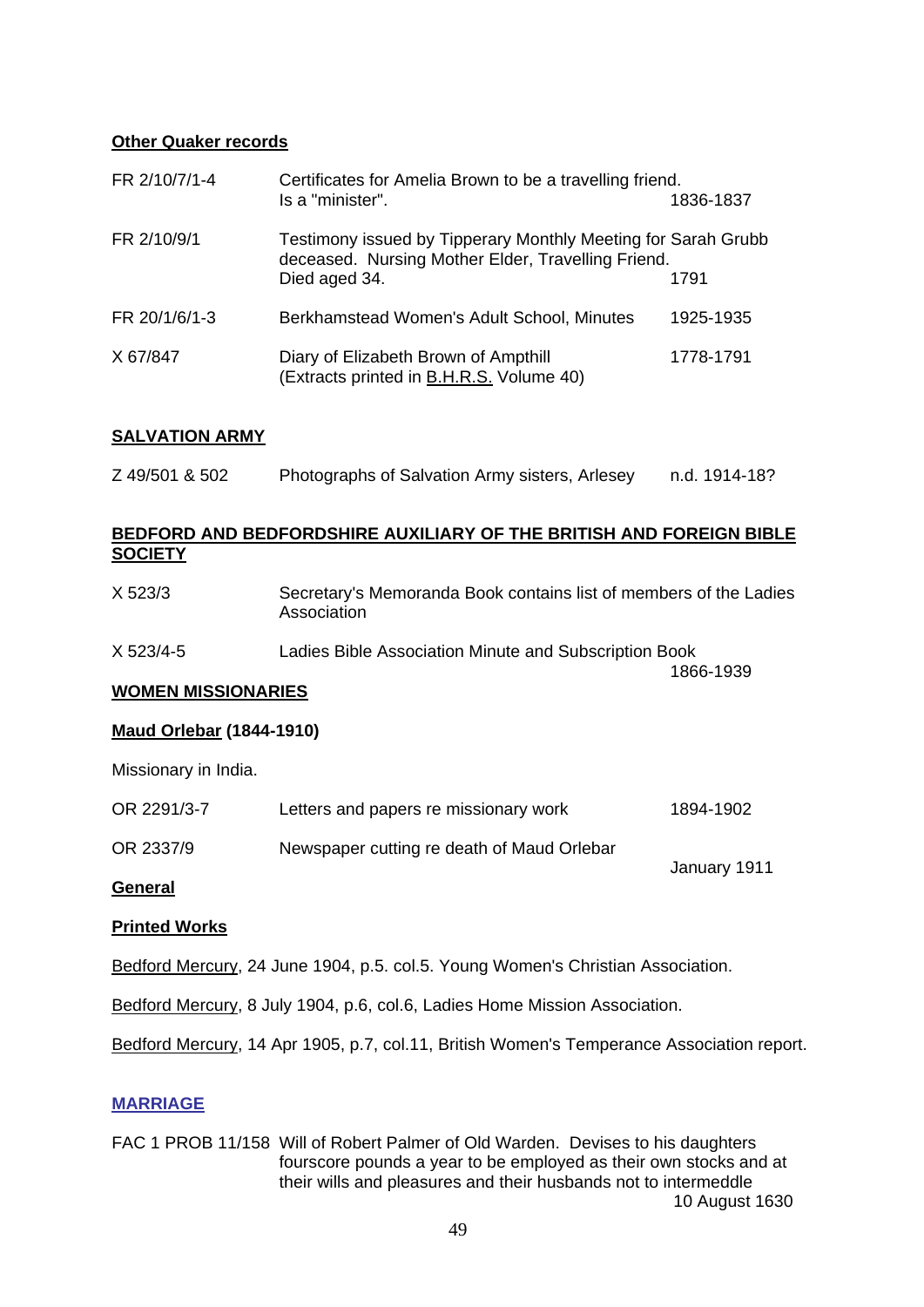| PSBW 6/2-13 | Biggleswade Petty Sessions - cases of matrimonial cruelty |           |
|-------------|-----------------------------------------------------------|-----------|
|             |                                                           | 1927-1958 |

### **FAMILY PLANNING**

| Z175/37/10  | Bylaws re: sale of contraceptives from machines                                                                                                                              | 1949      |
|-------------|------------------------------------------------------------------------------------------------------------------------------------------------------------------------------|-----------|
| X 544/47    | Family Planning Association, pamphlets                                                                                                                                       | 1970s     |
| G.P.V.10/1  | File re: V.D. treatment<br>- Includes Annual Report of the Royal Free Hostel for Women and<br>Girls 1920/21 (Hostel for women and girls suffering from venereal<br>diseases) | 1916-1922 |
| G.P.V. 10/2 | File re: V.D. treatment<br>Includes poster on Healthy Womanhood - "A girl has the right to<br>demand that the man she marries is free from these diseases"                   | 1923-1937 |

### **CHILDBIRTH**

**See also: MIDWIVES**

| P60/12/4   | Kempston Overseers Accounts, "Pd Thos Webb in Want at his Wife's<br>Second Make-believe Cry-Out" (hysterical pregnancy) 22 April 1772 |      |
|------------|---------------------------------------------------------------------------------------------------------------------------------------|------|
| OR 2246/53 | Letter written to Richard Orlebar from his wife Frederica 'For<br>RichardIn case I were to die'.                                      | 1863 |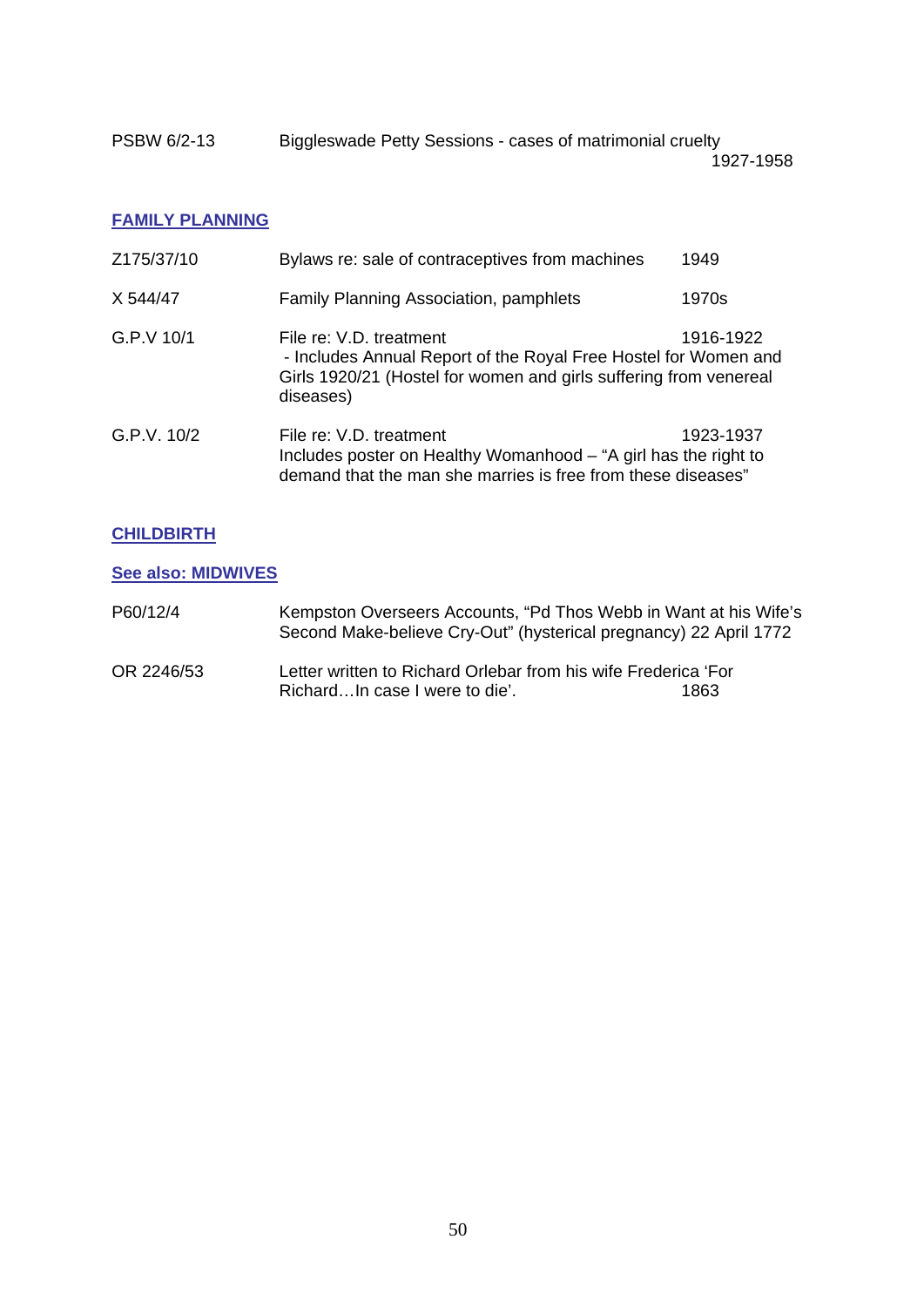#### **SOURCES FOR WOMEN'S HISTORY**

#### **CRIME AND PUNISHMENT**

### **Printed Works**

Stockdale, Eric A Study of Bedford Prison 1660-1877, Phillimore, 1977

Bedfordshire Magazine, Vol 5, pp 119-120 & 174-175 on Sarah Dazeley who was hung for the murder of her husband in 1843.

`Extraordinary conviction...' According to the newspaper the first record of a woman `...being convicted and imprisoned for using snares to take game...' Bedfordshire Times, 1 January 1848, p.3, col.6.

Husband: My wife is "....my property...' Bedfordshire Times, 25 November 1848,, p.3, col.2.

Report of a case brought under the Married Woman's Act at Bedford Petty Sessions, Bedfordshire Mercury, 29 February 1896, p.7, col.1

### **Archive Sources**

For records of women in prison and on trial see the brown Quarter Sessions (Q.S.) catalogues particularly Q.G.R. which includes gaol reports and papers and Q.G.V. which includes registers of prisoners. Records of prisoner's post 1878 are listed in the brown catalogue marked PRIS.

For court records of the 17th Century see the green catalogues marked H.S.A. which list files of the Clerks of Assize, 1653-1694.

| J 1270    | Deposition of Eliz. wife of Jn Pearson, accusing her father Jn Mitton<br>of inciting her to murder her husband, and of threatening her life if<br>she refused.<br>19 Sept 1615 |  |
|-----------|--------------------------------------------------------------------------------------------------------------------------------------------------------------------------------|--|
| Q.S.M. 1  | Emme Saunders, Little Staughton, indicted for bewitching<br>William Holland see Beds. County Records Vol. II,<br>searchroom book 110, p.24, for extract<br>1653                |  |
| Q.S.S. 4  | Prison Governor's statistics. Useful tables of information, includes<br>women transported and hung. Table No 15 p.153 shows offences<br>and levels of literacy.<br>1801-1878   |  |
| Mic 83    | Logbook of the Lord Wellington from Deptford to Rio de Janeiro en<br>route for New South Wales with female convicts and children<br>Mar-Sept 1819                              |  |
| Q.G.R. 5  | Minute Book of the Visiting Justices. Diet of female prisoners 1834                                                                                                            |  |
| Q.G.R. 6  | Minute Book of the Visiting Justices. Woman prisoner on hunger<br>28 September 1846<br>strike                                                                                  |  |
| Q.S.P. 31 | Home Office circular regarding imprisonment of girls<br>8 July 1914                                                                                                            |  |
| CH/V 88/1 | Register of girls from Bedfordshire in remand homes<br>1966-1972                                                                                                               |  |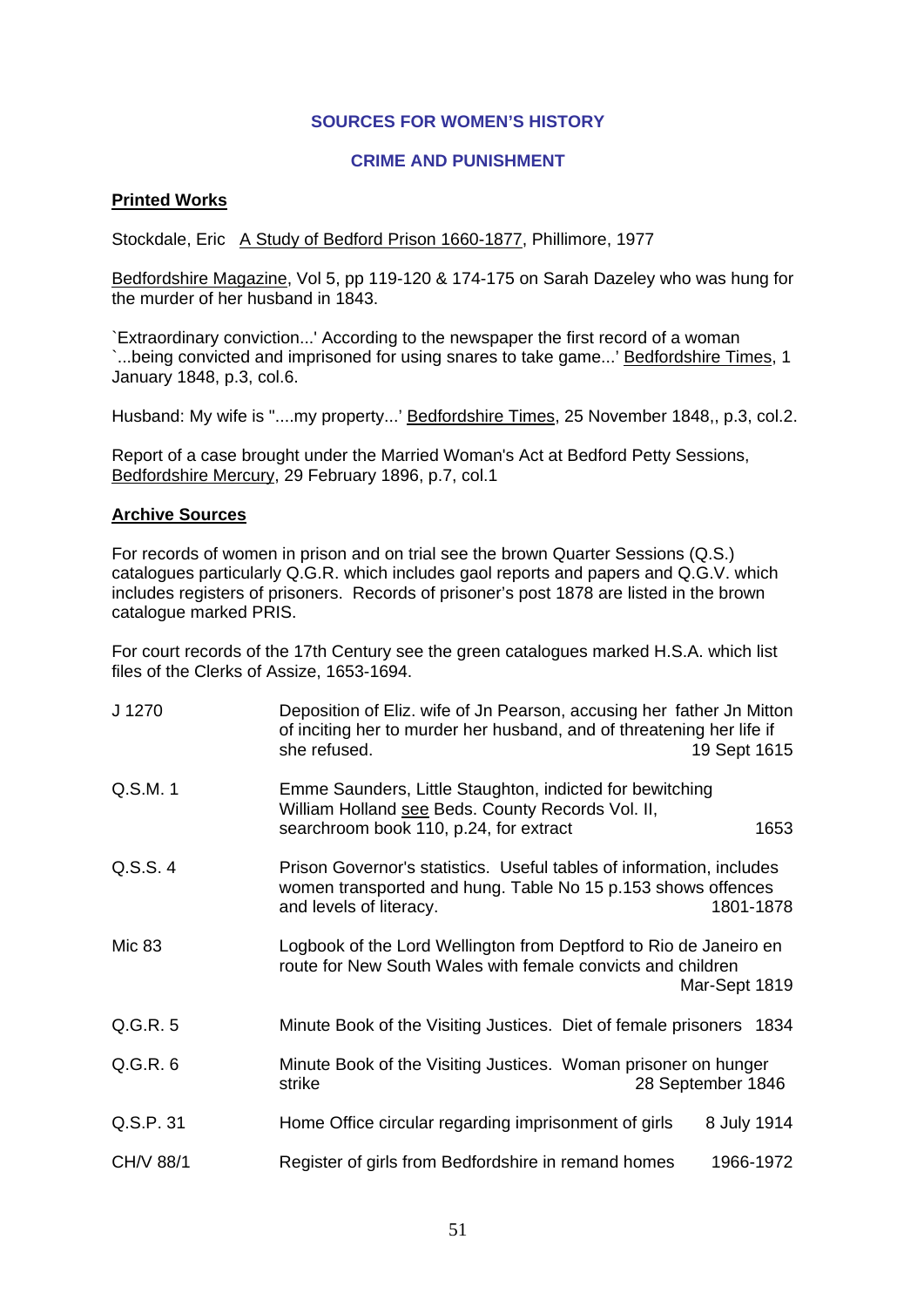## **LAW**

### **Women Magistrates**

First women justices in the County were Lady Ampthill, Oakley House, 1920; Lady Ludlow, Luton Hoo, 1922; Mrs Kate Eaton, Langford Road, Sandy, 1922

See Subject Index under GOVERNMENT, LOCAL J.P.'s name index

| Q.S.J.3/4 | Annual printed lists of county justices | 1918-24, 1926,<br>1928-39.<br>1942-55 |
|-----------|-----------------------------------------|---------------------------------------|
|           |                                         |                                       |

L.C.A.V. 11 Lists of justices after 1974

The following Advisory Committee records regarding the selection of Justices of the Peace may prove to be useful:

| ACC/C1/1-20 | Files re. Appointments to the Bench<br>Most include statistics on the appointment of magistrates. Further<br>statistics can be found at ACC/V2/1-2. | 1936-1988 |
|-------------|-----------------------------------------------------------------------------------------------------------------------------------------------------|-----------|
| ACC/M 1     | <b>Advisory Committee minutes</b>                                                                                                                   | 1949-1973 |
| ACC/P1-73   | <b>Advisory Committee papers</b>                                                                                                                    | 1949-1991 |
| ACC/C1/1-20 | Advisory Committee files re. Appointments to the Bench                                                                                              |           |
|             | NOTE: Advisory Committee material is subject to an embargo.                                                                                         | 1936-1988 |
|             |                                                                                                                                                     |           |

### **Crime**

- J 1270 Deposition of Eliz. wife of Jn Pearson, accusing her father Jn Mitton of inciting her to murder her husband, and of threatening her life if<br>she refused. 19 Sept 1615 19 Sept 1615
- Q.S.S. 4 Women transported and hung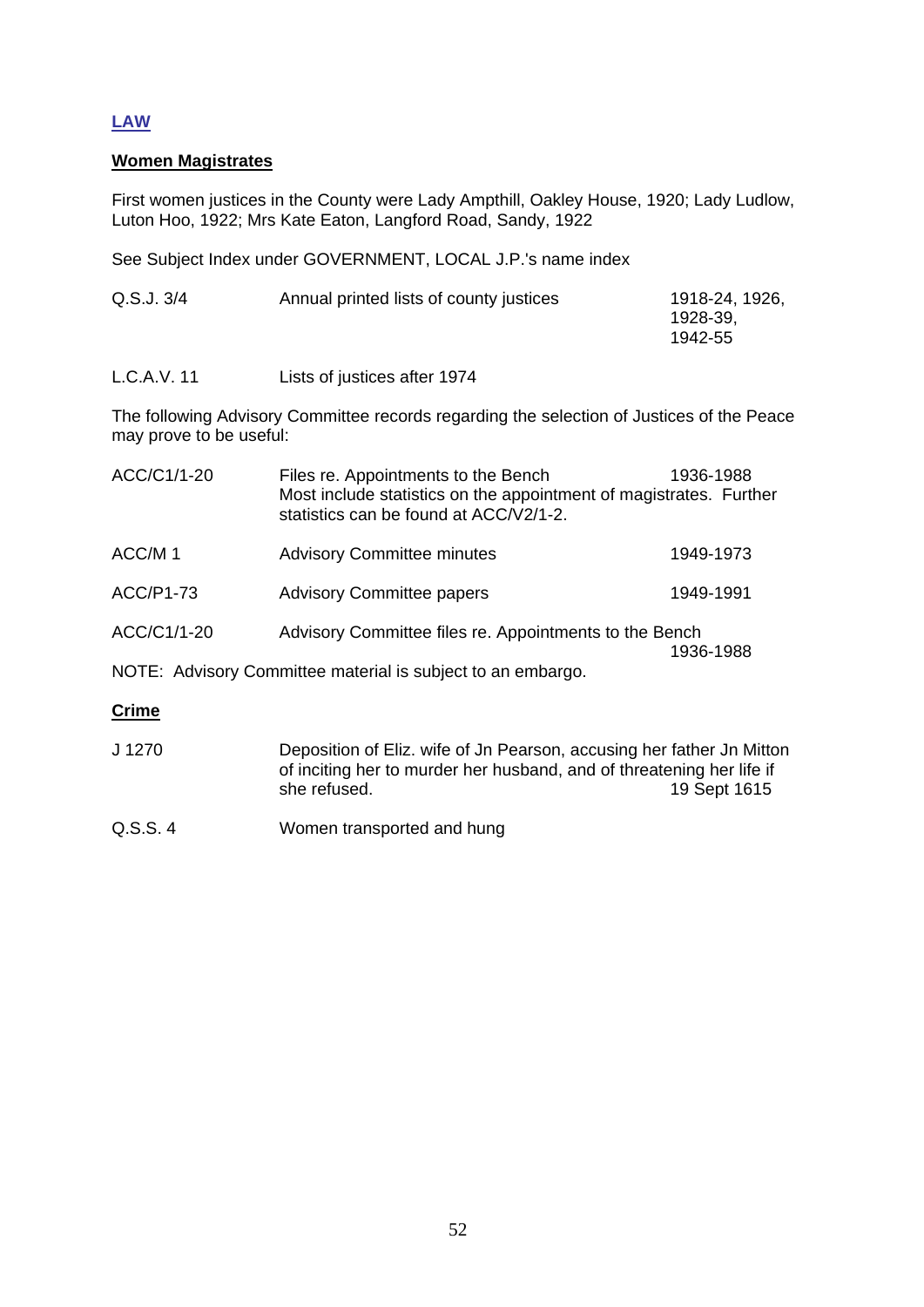### **WITCHCRAFT**

Robbins, R.H. The Encyclopaedia of Witchcraft and Witches [Library Ref O]

Godber, J History of Bedfordshire p.200 Case of Agnes Jeffes hanged for witchcraft in 1594. P.295 cases of Emma Saunders, 1653, Mary Chamberlain 1693 and Elizabeth Pratt 1667.

Bedfordshire County Records 1651 to 1660 Vol 2 p.24 "Indictment of Emma, the wife of Robert Saunders of Little Stoughton, carpenter, 'for feloniously bewitching of William Holland' - transmitted to the assizes".

"Testing for witchcraft at Oakley in 1735" in Blaydes, F.A. (Ed) Bedfordshire Notes and Queries Vol 3 pp.287-288 [Library Ref 120]

"Two witches proclaimed at Leighton Buzzard" in Blaydes, F.A. (Ed) Bedfordshire Notes and Queries Vol 1 p.43

Emmison F.G. (Ed) Bedfordshire Parish Register Series, Vol 22 p.B23 23 MR 1596 Eliz w Cuthbert Ocle 'was hangged at Bedford for wichecraft'.

Emmison F.G. (Ed) Bedfordshire Parish Register Series, Vol 49 p.90 26 Jun 1683 burial of Mary Dow 'which was counted as a witch', Dunstable.

| CRT 150/57   | Photocopy of article "Witches" by Keith Thomas taken from<br>The Listener, 12 March 1970                            |
|--------------|---------------------------------------------------------------------------------------------------------------------|
| CRT 100/27/4 | p.283. Maulden woman ducked in Flitton mill dam, 1780                                                               |
| CRT 150/159  | Case regarding girl of Harrold who took out the heart of a cat while<br>still alive and stuck it full of pins, 1848 |

#### **Archive Sources**

| ABC <sub>2</sub>  | p.45. Alice Smallwood of Blunham presented at Archdeacon's court<br>for using "arte magica"<br>1538           |      |
|-------------------|---------------------------------------------------------------------------------------------------------------|------|
| J 1422            | Memorandum regarding Will. Hillary obtaining cash by false<br>pretences, curing a bewitched girl.<br>Pre 1655 |      |
| HSA 1662 W 24     | Wm Cob, Stagsden, husb. to prosecute Ric and Mary Favell<br>"concerning a matter of witchcraft".              | 1662 |
|                   | HSA 1667 W 16, 18-23, 26 Recognisances re Elizabeth Platt for bewitching                                      | 1667 |
| HSA 1667 W 24, 27 | Recognisance re Ursula Clarke cursing Wm Metcalfe and his cattle<br>1667                                      |      |
| HSA 1667 W 28     | Recognisance re Mary Hudson for bewitching children to death 1667                                             |      |
| HSA 1667 W 40     | Mary wife of Dan. Hudson accused of witchcraft on Jn Heywood so<br>that he languished and died                | 1667 |
| HSA 1667 W 51-54  | Accusations of witchcraft at Dunstable. Includes information of<br>female jury.                               | 1667 |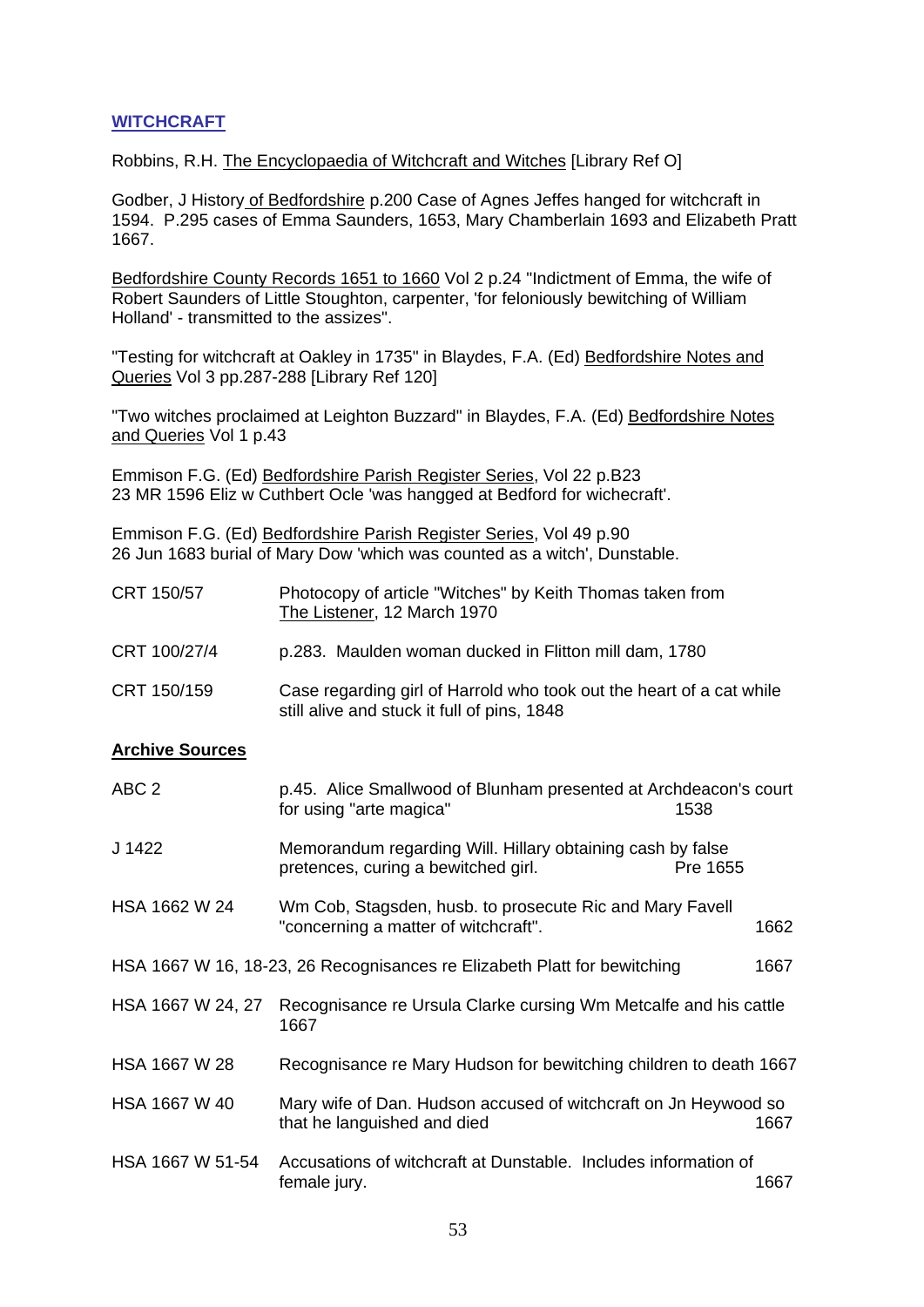| X 239/1           | Stevington Baptist church minute book p.29. Mary Chamberlain<br>"reported to be a witch" | 1693 |
|-------------------|------------------------------------------------------------------------------------------|------|
|                   | HSA 1680 W 68, 94-98 John Wright of Bedford accused of witchcraft                        | 1679 |
| HSA 1669 S 55, 56 | Elianor Inch accused of bewitching Wm Hebbes to death                                    | 1669 |
| HSA 1669 S 30-34  | Jane Hobbs of Woburn charged with bewitching a child to death 1669                       |      |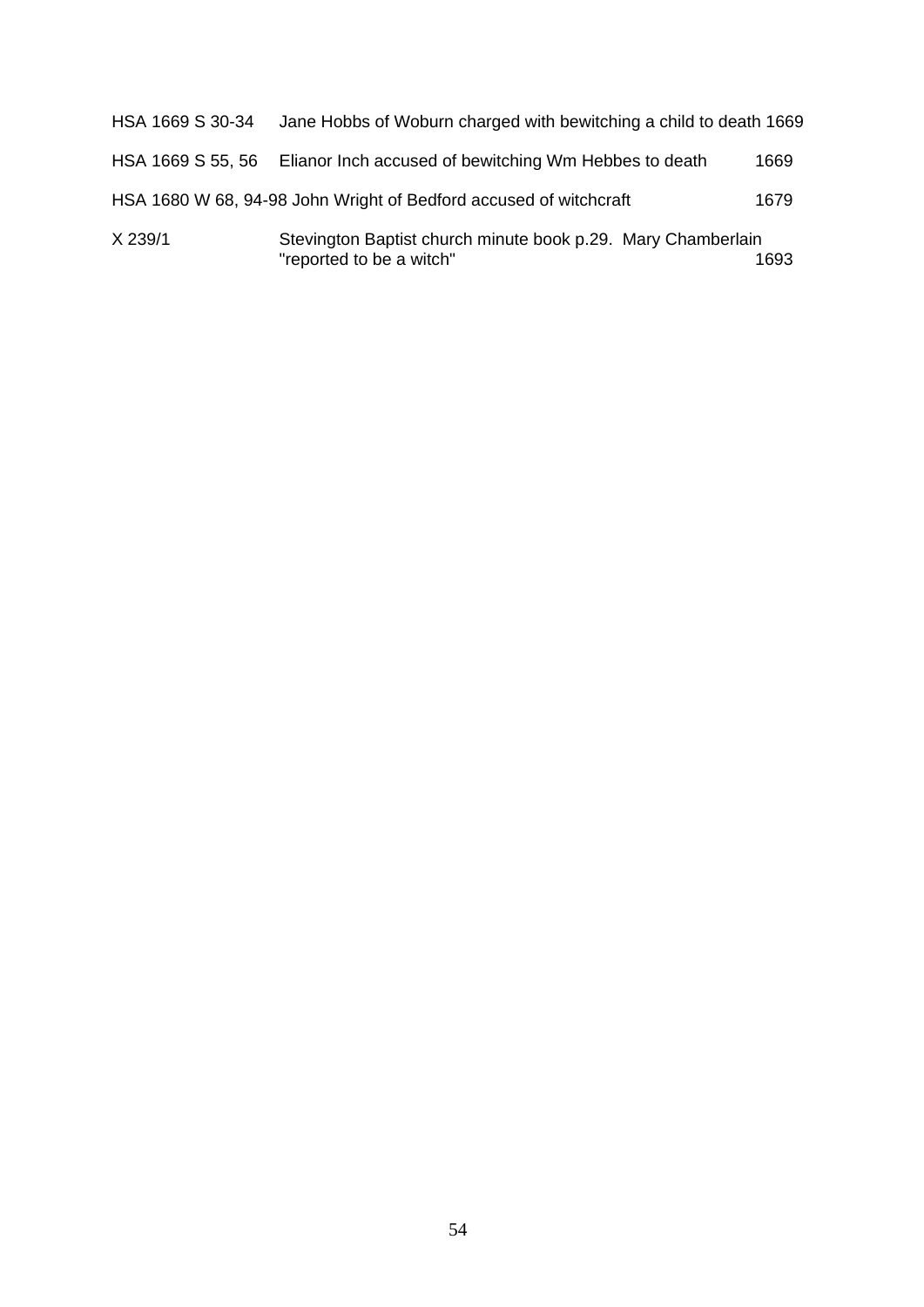### **SOURCES FOR WOMEN'S HISTORY**

## **POLITICS & LOCAL GOVERNMENT**

### **LOCAL GOVERNMENT**

#### **Women Overseers of the Poor**

Overseers of the Poor collected a rate from all occupiers of property and with the money they looked after all in need. The only qualification demanded by the Statute of 33 Elizabeth was that they should be "substantial householders", and so, if a woman was a substantial householder, and there was no "incapacity", then a woman could be and was appointed.

CRT 150/141 Women overseers of the poor, 1719-1827

Examples in Bedfordshire villages:

- P 12/12/1 Mrs Alice Beaumont of Flitton, 1719
- P 45/12/1 Mary Maddams of Clophill, 1799
- P 51/18/11 Mary Dilly of Dunton, 1827

#### **Women Poor Law Guardians and Visitors**

In 1834 following the Poor Law Amendment Act all landowners and ratepayers in a parish, both male and female, could vote in elections for members of boards of guardians. In 1893 Mrs Bamford Slack spoke to the Bedford Women's Liberal Association on the need to appoint women Poor Law Guardians (Bedfordshire Mercury, 4 March 1893 p.6) The nomination of Miss Pym to the Ampthill Guardians was welcomed by the editor of the Mercury "Ladies exert a most useful and kindly influence on the paupers and on the Guardians too" (Bedfordshire Mercury, 1 April 1893 p.5). By 1895 Bedford Union had about 5 lady guardians and the Bedfordshire Times of 23 February 1895 reports a move to recommend lady visitors to visit and read in the wards and schools. That the lady visitors felt that their duties extended beyond merely visiting and reading can be seen in the Biggleswade Ladies Visiting Committee Report Book.

Bedfordshire Mercury, p.7, col.4: Bedford Board of Guardians Lady Visitors.

P.U.BW.M.C. 10 Ladies Visiting Committee Report Book. Biggleswade Poor Law<br>1893-1920 1893-1920

#### **Women Members of Burial Boards**

The first woman member of Bedford Burial Board was Mrs Peet. The Bedfordshire Times of 15 November, 1929, when announcing the appointment states that she was "most probably the first woman member of any burial board in the country".

### **Women Parish and District Councillors**

Quote from "Women's Herald" about women being eligible for election to parish and district councils, Bedfordshire Mercury, 1st April 1893, p.7, col 2.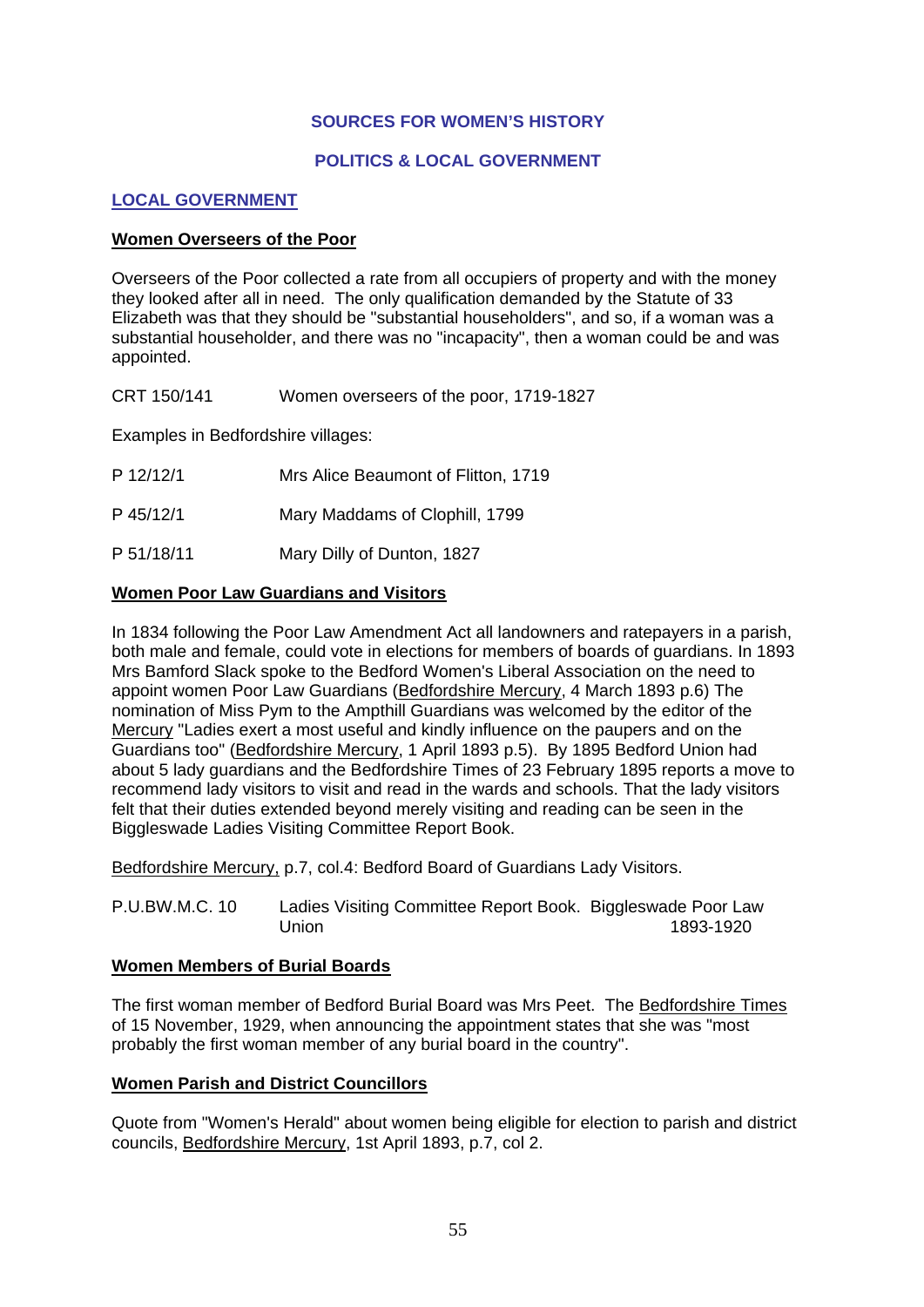## **Women County and Borough Councillors**

The first woman County Councillor in Bedfordshire was Amy Walmsley, 4 The Avenue, Bedford, Principal of the Training College. She was unopposed at the election of 7 March 1922 for Bedford No 6 Division.

Mrs Fawcett, wife of Dr Fawcett of Toddington was the second woman on the County Council. She was elected in July 1929 for Toddington District.

The first woman town councillor for Bedford was Mary Milligan of 55 De Parys Avenue in January 1919. She was the Secretary of the Bedford Women's Citizen's League (Bedfordshire Times, 10 January, 1919, p.6). Miss Gabriel, a Poor Law Guardian and a prominent member of the Women's Citizen's Association was one of the candidates in the municipal bye-elections shortly afterwards (Bedfordshire Times, 31 January 1919, p.5). Mary Stewart, also a leading light in the National Woman's Citizens Association was elected in St. Peter's Ward in November 1919.

See:

| CRT 150/143        | Early women County Councillors and Magistrates (since 1880)                                                                                                                                                              |
|--------------------|--------------------------------------------------------------------------------------------------------------------------------------------------------------------------------------------------------------------------|
| C.C.Y.             | County Council Year Books (ask for date required)                                                                                                                                                                        |
|                    | Photographs of County and Borough Councillors:                                                                                                                                                                           |
| C.C.V. 59          | Complete County Council, 1934. One woman, Mrs L.B.M. Fawcett                                                                                                                                                             |
| C.C.V. 33/70       | Bedford Rural District Council, 1937. 2 women: Mrs C.L. Gurney and<br>Miss M.A. Measures                                                                                                                                 |
| C.C.V. 33/79       | Complete County Council, 1952. 4 women councillors: Mrs M.<br>Young; Mrs A. Urwin; Miss D.M. Mann and Mrs L.B.M. Fawcett. 2<br>officers: Miss J. Godber (County Archivist) and Miss D.E. Cowcher<br>(Children's Officer) |
| C.C.V. 33/76       | Complete County Council, 1962                                                                                                                                                                                            |
| $C.C.V. 33/82/1-2$ | Complete County Council, May 1989                                                                                                                                                                                        |
|                    |                                                                                                                                                                                                                          |

## **Women Officers**

News cuttings Volume - Celebrities p.56. Article on women in local government. Miss Doris Cowcher, Children's Officer; Miss Joyce Godber, County Archivist; Miss Winifred Frost, Chief Nursing Officer. (Beds Times 16 February 1968)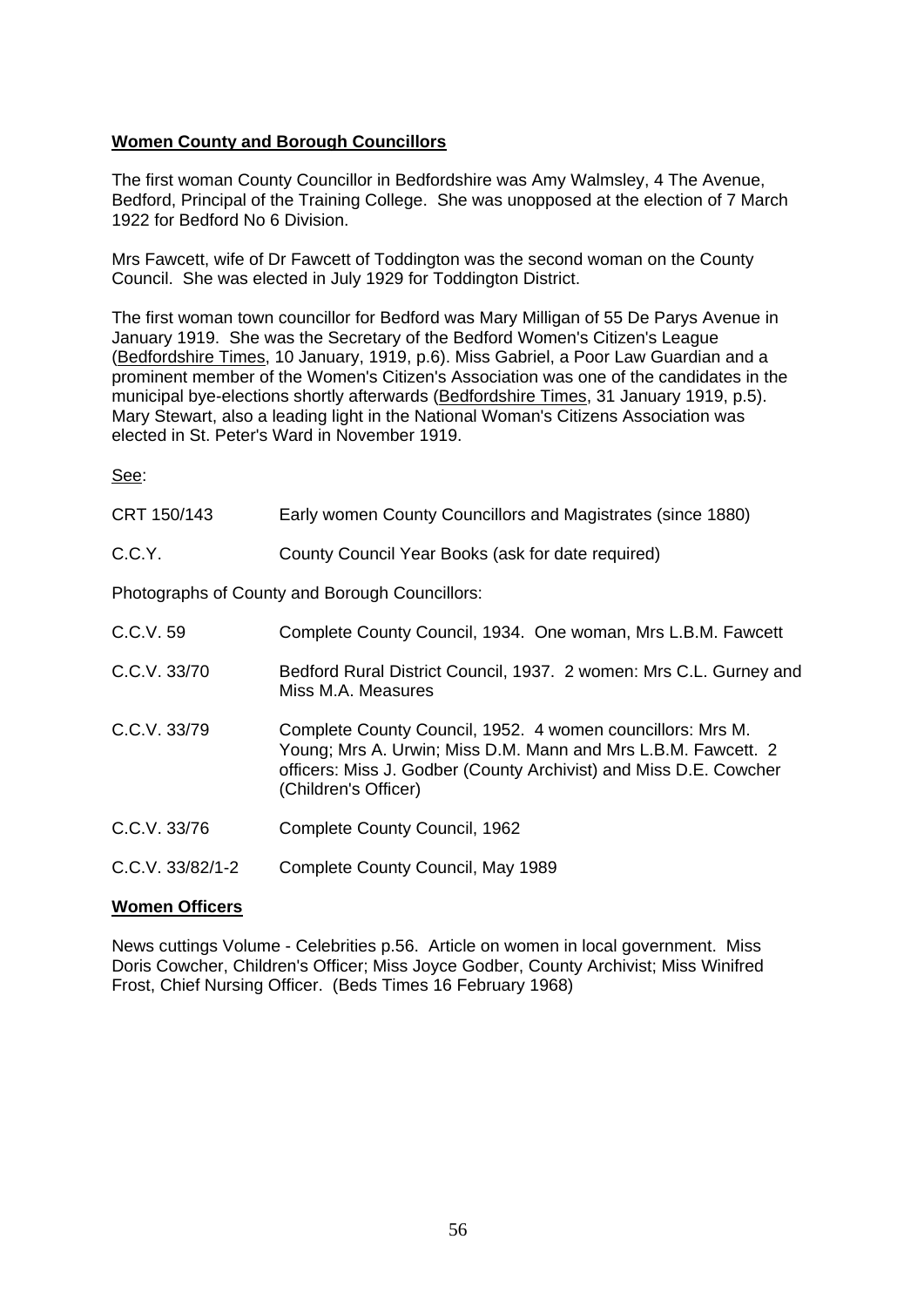### **POLITICS**

### **WOMEN'S SUFFRAGE MOVEMENT**

The 1918 Representation of the People Act extended the vote to women over 30. The 1928 Act extended the vote to all women over the age of 21.

#### **Printed Works**

First general meeting of Women's Liberal Association, Ampthill, Bedfordshire Mercury, 9 November 1895, p.8, col. 3.

Liberal Women addressed by Mr. McLaren, Bedfordshire Mercury, 14 March 1896, p.3, col.5.

Women's Liberal Association Meeting: report (Sandy), Bedfordshire Mercury, 25 April 1896, p.7, col.5, also p. 6 and 16.

Women's Liberal Association, Bedfordshire Mercury, 9 May 1896, p.5, col.2.

Bedford Women's Liberal Association, Beds Mercury, 23 October 1903, p.10, col. 2 and 11 December 1903, p.9, col.1.

Bedford Politics 1900-1924, Bedfordshire Record Office Background Papers No.2, 1986

"Women's Suffrage: demonstration in Queen's Hall, London", Beds Mercury, 16 June 1894, p.3

"Women in Politics - the need for Organisations" by Mary Hughes, Beds Times, 31 May 1918, p.6.

### **Archive Sources**

| W 3959          | Printed letter by Josephine E. Butler together with leaflet appealing<br>for moral members of parliament and regretting inability of women to<br>bring any direct influence to bear in the creation of the new<br>Parliament.<br>1885<br>(Josephine Elizabeth Butler, English social reformer 1828-1906) |
|-----------------|----------------------------------------------------------------------------------------------------------------------------------------------------------------------------------------------------------------------------------------------------------------------------------------------------------|
| BP <sub>3</sub> | Women's Liberal Association annual tea at the Liberal<br>Club, Bedford, report in the Bedfordshire Mercury, Page 8, column 6,<br>3 November 1894                                                                                                                                                         |
| X 291/38        | Ampthill Wesleyan Guild debate "Should Women enter Parliament?"<br>report in the Bedfordshire Mercury, Page 8, column 1, 16 February<br>1895                                                                                                                                                             |
| X 291/38        | Numbers of Women Guardians of the Poor nationally, report in the<br>Bedfordshire Mercury, Page 3, column 5, 23 February 1895                                                                                                                                                                             |
| BP <sub>3</sub> | Bedford Board of Guardians request for a committee of `Lady<br>Visitors' to visit the workhouse, report in the Bedfordshire Mercury,<br>Page 3, column 3, 28 July 1898                                                                                                                                   |
| BP <sub>3</sub> | Electoral Registration Court, Southern Division, Ampthill District,<br>the claims of Mrs. Sarah Elliot of Hillfoot Farm and Mrs. Susannah                                                                                                                                                                |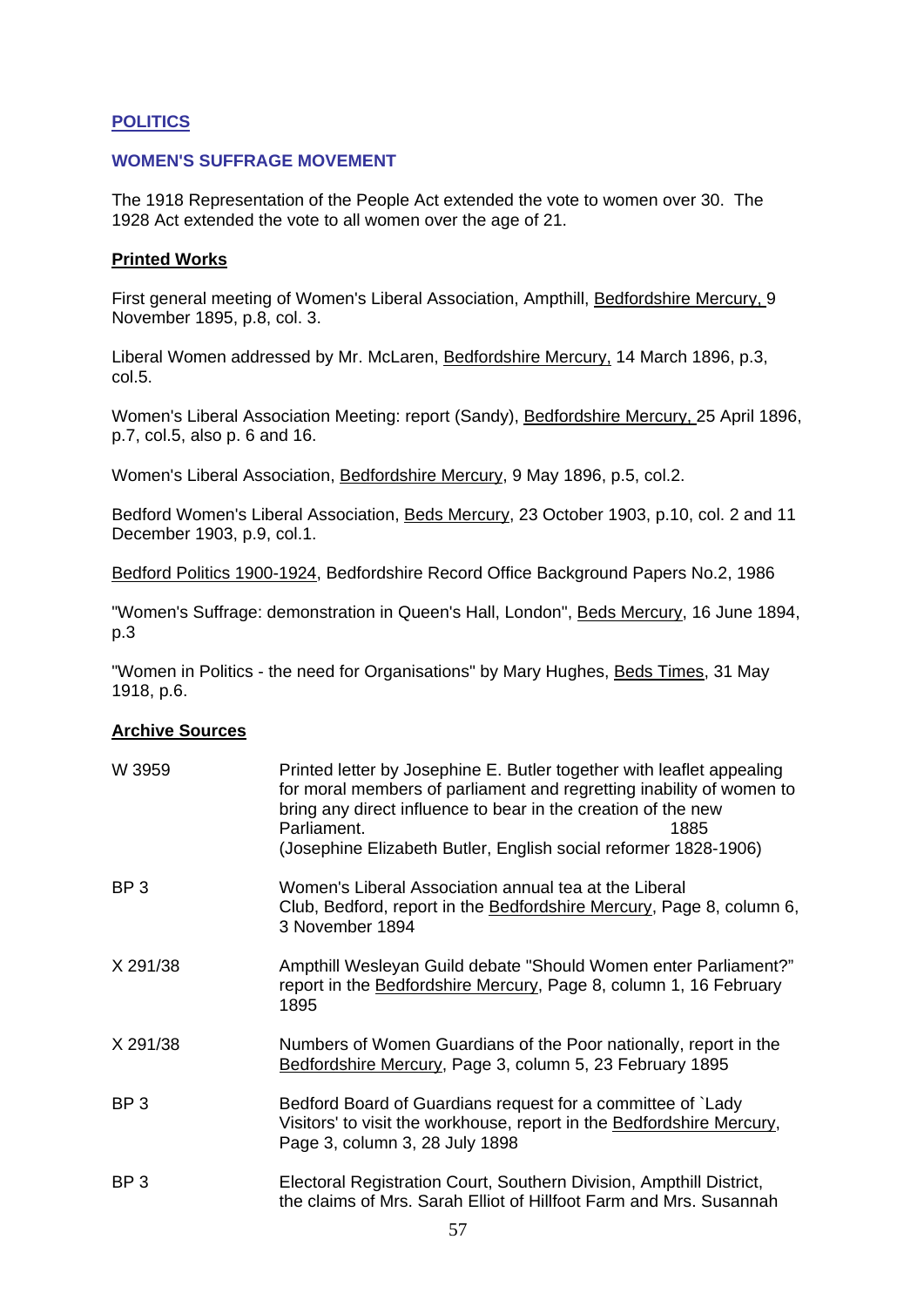|                    | Arnold of Church Street, Shillington to be included on the<br>Parliamentary Electoral Register rejected, report in the Bedfordshire<br>Mercury Page 7, column 6, 15                                                                                                               | September 1898     |
|--------------------|-----------------------------------------------------------------------------------------------------------------------------------------------------------------------------------------------------------------------------------------------------------------------------------|--------------------|
| BP <sub>3</sub>    | Potton Women's Liberal Association organised by<br>Miss Agnes E. Slack, report in the Bedfordshire Mercury,<br>Page 8, column 5, 1 December 1898                                                                                                                                  |                    |
| X 291/251/1        | 'Votes for Women'. Postcard of women with posters and banner<br>"Wallasey WSPU"                                                                                                                                                                                                   | [early 20th C]     |
| X464/122           | Picture in Illustrated London News showing suffragettes<br>smashing windows.                                                                                                                                                                                                      | 1912               |
| AD 1082/4 p.18, 20 | Newspaper reports of arson attacks by Bedford Suffragettes 1913                                                                                                                                                                                                                   |                    |
| OR 2306/11         | Letter from Mary Boughton-Knight to Frederica Orlebar. "I never<br>wished to mix in any public matter, but having had the vote forced on<br>us by the mischievous suffragettes, there is nothing for it but to<br>shoulder our responsibilities", .                               | 13 July 1924       |
| SM uncat 27        | Letter to Sir Douglas Newton M.P. from J. Smyth.<br>Enfranchisement a "needless and uncalled for action".                                                                                                                                                                         | May 1929           |
| <b>BD 1430</b>     | According to Admiral Barnard's memoirs, Sybil Barnard was a<br>Suffragette, chained herself to the railings of 10 Downing Street, was<br>force fed when arrested and was one of the suffragettes who drew<br>lots to see who would run in front of the King's horse on Derby Day. | Compiled post 1966 |

#### **Bedford Society for Women's Suffrage**

Mrs Maitland came over from Cambridge on December 4th, 1908. The National Union of Women's Suffrage Societies was approached with a view to sending an organiser to Bedford to start the Society. Miss Marjorie Strachy came as organizer from March 29th to April 3rd, 1909. A public meeting was arranged in the Town Hall, Friday 28th May, 1909.

- X 114/1-6 Documents relating to the Bedford Society for Women's Suffrage 1908-1918
- C.R.T. 180/404 Newspaper article from Bedford Record, 24 June 1913. Meeting held on the market hill by Miss Dora Mason.

 Annual meeting of Bedford Society of Women's Suffrage. Describes meetings of Miss Dora Mason, M.A. in June. 56 members went to Sandy to meet the Women's Pilgrimage. Bedfordshire Times, 17 October 1913, p.7

#### **Other Suffrage Organisations**

 Women's Suffrage Meeting held at the Corn Exchange. Bedfordshire Times, 1 March 1890

 Women's Suffrage Meeting held at National School, Harrold in connection with the North Beds Women's Suffrage Society. Mrs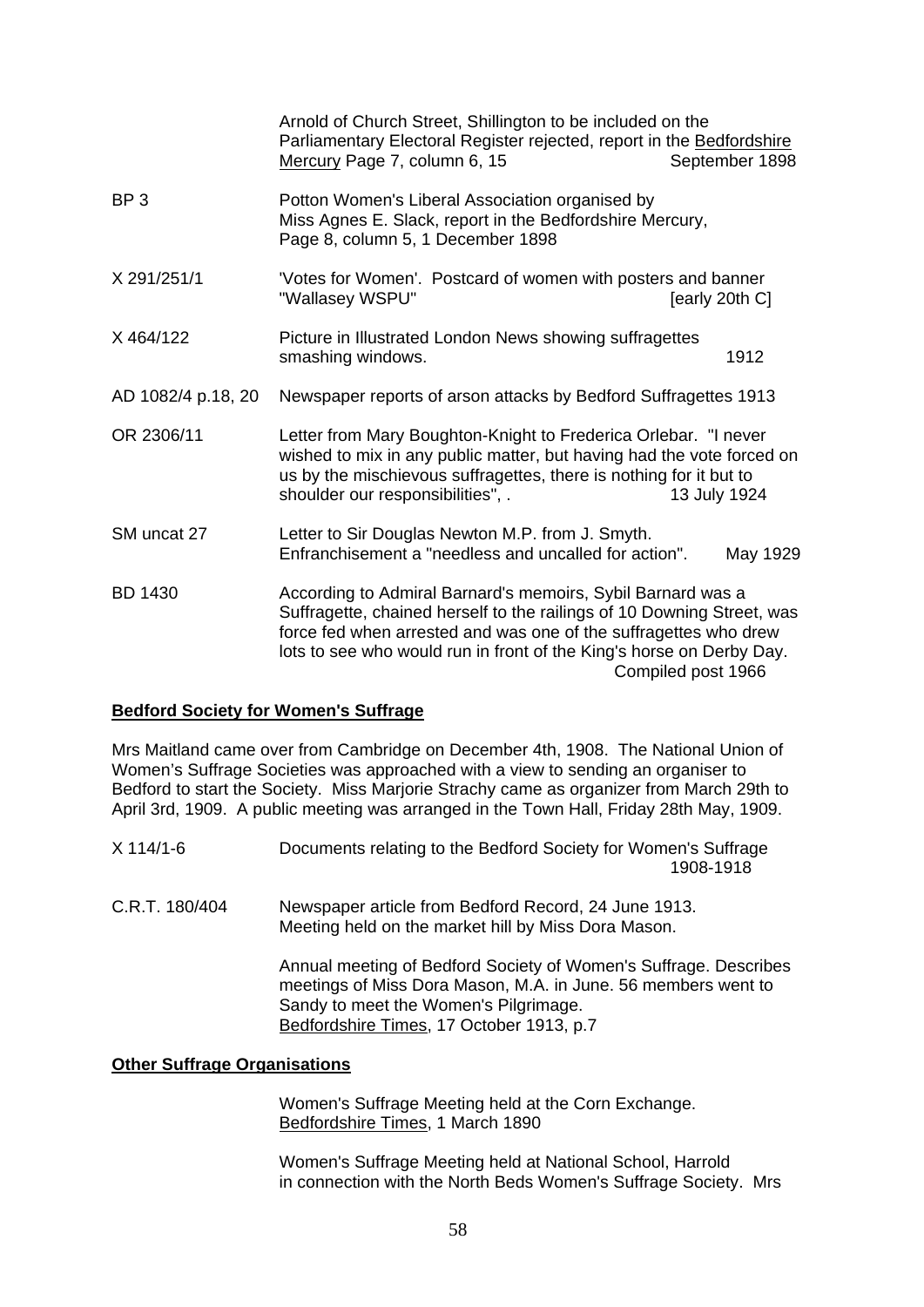Morgan-Brown of London spoke. Bedfordshire Mercury, 14 November, 1891.

 "Suffragette meetings in Bedford". Beds Times, 10 Apr 1908, p.8 cols 4-7

 "Suffragettes visit Bedford. A rowdy night crowd". Bedfordshire Standard, 10 April 1908, p.6, column 5.

Women's Suffrage Meeting on Market Hill, Bedford addressed by Miss Sidley and Miss Henderson of the Women's Freedom League. Bedfordshire Times, 12 August 1910, p6.

Women's Suffrage Meeting. Speeches by Hon. Mrs Haverfield and Lady Constance Lytton for Women's Social and Political Union meeting in the Town Hall, Bedford. Bedfordshire Times, 24 November 1911, p.9.

Anti-Suffragist Meeting held in St. Peter's Hall, Bedford, for the purpose of forming a Bedfordshire Branch of the National League for Opposing Women's Suffrage. Report followed by article "An Anti-Suffrage Meeting from a Suffragette's point of view". Bedfordshire Times, 4 April 1913, p.8

Women's Unionist and Tariff Reform Association Annual Meeting. Address by Mrs Trustram Eve. Bedfordshire Times, 31 January 1913, p.8

 Conservative Women Suffragists. Address by Mrs Trustram Eve. Bedfordshire Times, 16 May 1913, p.9

Meeting of the Conservative and Unionist Women's Franchise Association at St. Peter's Hall, Bedford, presided by Mrs H. Trustram Eve. Address by Mrs Cooper, a weaver from Lancashire. Bedfordshire Times, 24 October 1913, p.7

Estelle Sylvia Pankhurst at Eggington in 1928. Beds. Magazine. Vol. 26, no. 203, Page 101. "Red Sylvia at Eggington by Simon Houfe"

 Obituary of Miss Dorothy Pethick (from Luton News, 24 Sep 1970, see Press Cuttings, Beds. Celebrities, p.75)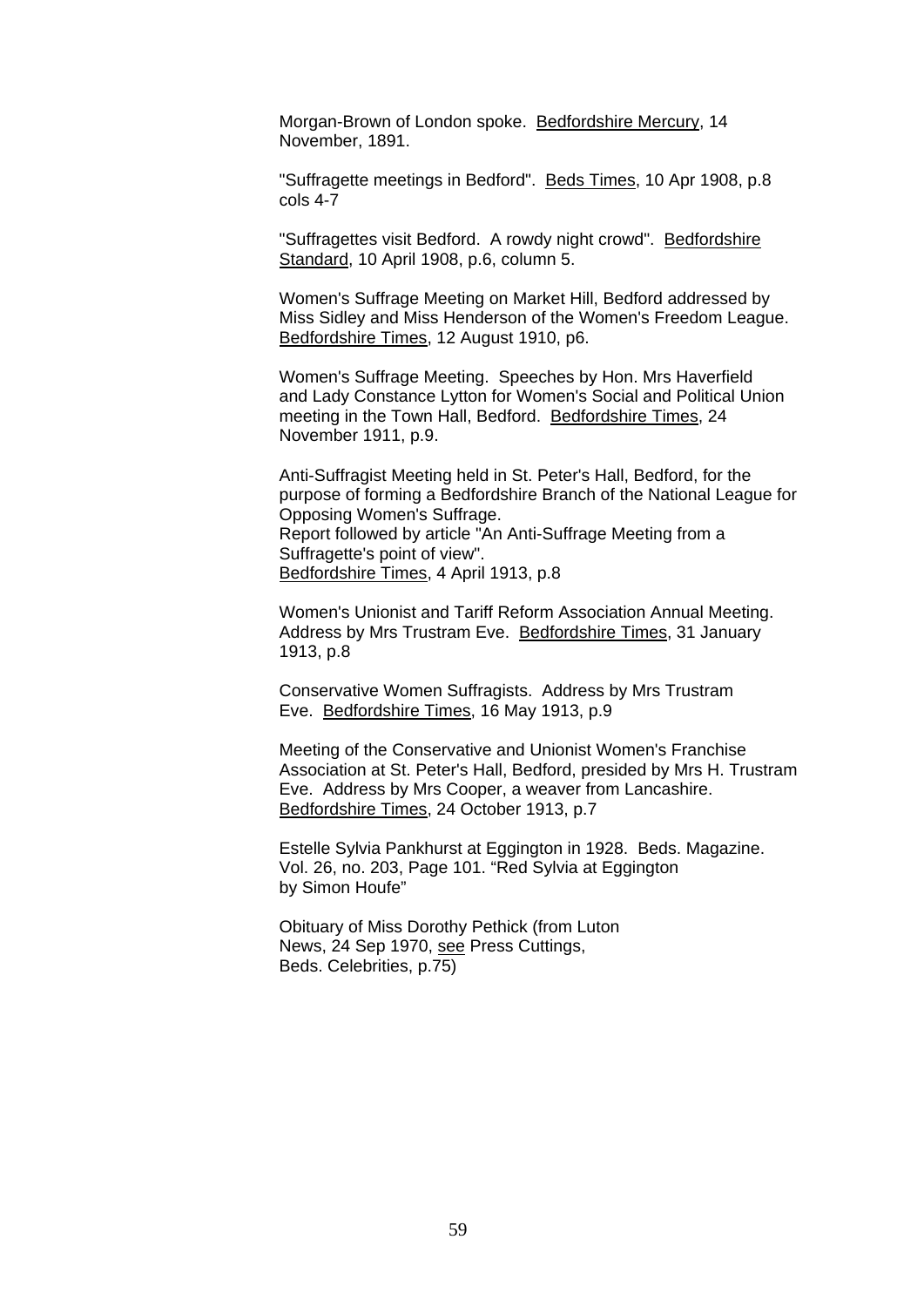## **LABOUR PARTY**

#### **Women's Section of the Bedford Divisional Labour Party (formerly Women's Labour Guild)**

Inaugural meeting of the Bedford Women's Labour Guild held 30 January 1919 in the Cooperative Hall, Bedford.

Meeting at Bedford Town Hall with a speech given by Miss Despard reported in Bedfordshire Times, 11 April 1919, p.6.

X 494/6 Records of the Women's Section of the Bedford Divisional Labour Party, 1919-1939

In 1931 the Bedford Labour Party adopted a woman candidate, Lady Clare Annesley. Her adoption and campaign can be found in the following issues of the **Bedfordshire Times:**<br>Selected for adoption 27 March 1931, p.10

Selected for adoption Adopted 10 April 1931, p.9 Address at Bromham 28 August 1931, p.2 Statement of policy 16 October 1931, p.12 Speeches & photographs 23 October 1931, p.12 Election results 28 October 1931, p.1 Photograph 30 October 1931, p.10

#### **CONSERVATIVE PARTY**

#### **The Primrose League**

The Primrose League was a predominantly female organisation formed in 1883 in commemoration of Disraeli. It was used very effectively in election campaigns. Reports of meetings of the League can be found in local newspapers e.g. meetings of the League at Harrold were reported in the Bedfordshire Mercury, 26 June 1886, 31 December 1887 and 22 June 1889. A Primrose League Ball was held at Harrold in January 1891 (Bedfordshire Mercury, 3 January 1891).

Divisional Women's Branches and Women's Advisory Committee

X 502 N.B. 50 year embargo

X 502/3-5, 42-45 Records relating to Divisional Women's branches and Women's Advisory Committee, 1930-1975

### **LIBERAL PARTY**

#### **Bedford Women's Liberal Association**

Annual meeting, speeches by Lady Robinson, Miss Orme and Mr Whitbread, Bedfordshire Times, 24 May 1890

Report of meeting with details of speech by Mrs Bamford Slack on the need for women Poor Law Guardians, Bedfordshire Mercury, 4 March 1893, p.6 col 3.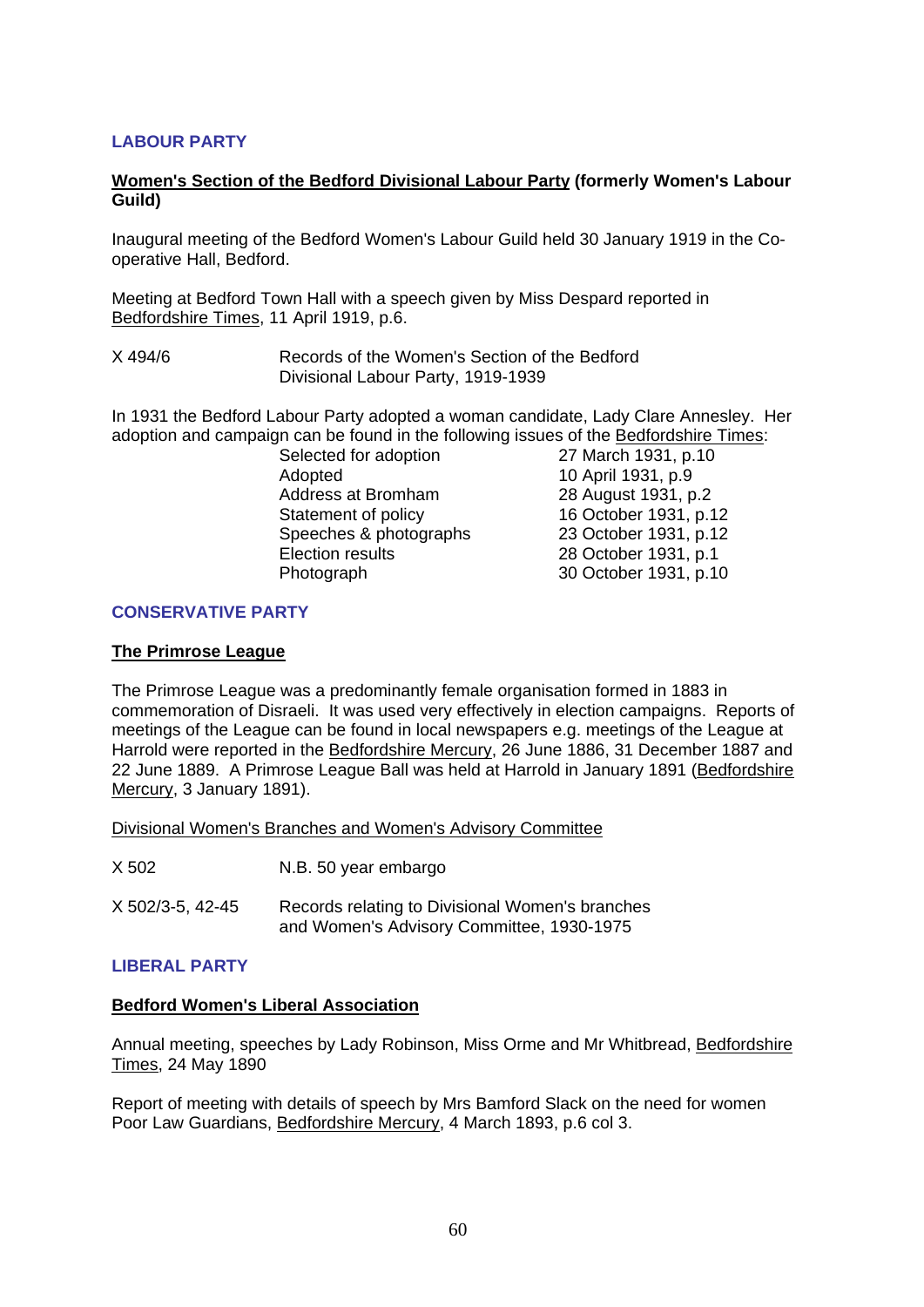Advertisement for public meeting, Bedfordshire Mercury, 17 March 1894, p.1

Annual meeting, speech by Mr Whitbread. Speaks on women's suffrage. Mrs Cobden Unwin's criticism of Primrose League and importance of Parish Councils. Bedfordshire Times, 24 March 1894. Speech also reported in Bedfordshire Mercury, 24 March 1894, p.5

Annual meeting, Bedfordshire Times, 7 April 1911, p.8

Meeting at the Liberal Club, Bedford, Bedfordshire Times, 17 January 1913, p.7

Annual meeting, address by Mr Kellaway M.P., Bedfordshire Times, 4 April 1913, p.8

Annual meeting, message by Mr Kellaway M.P., Bedfordshire Times, 18 April, 1919, p.7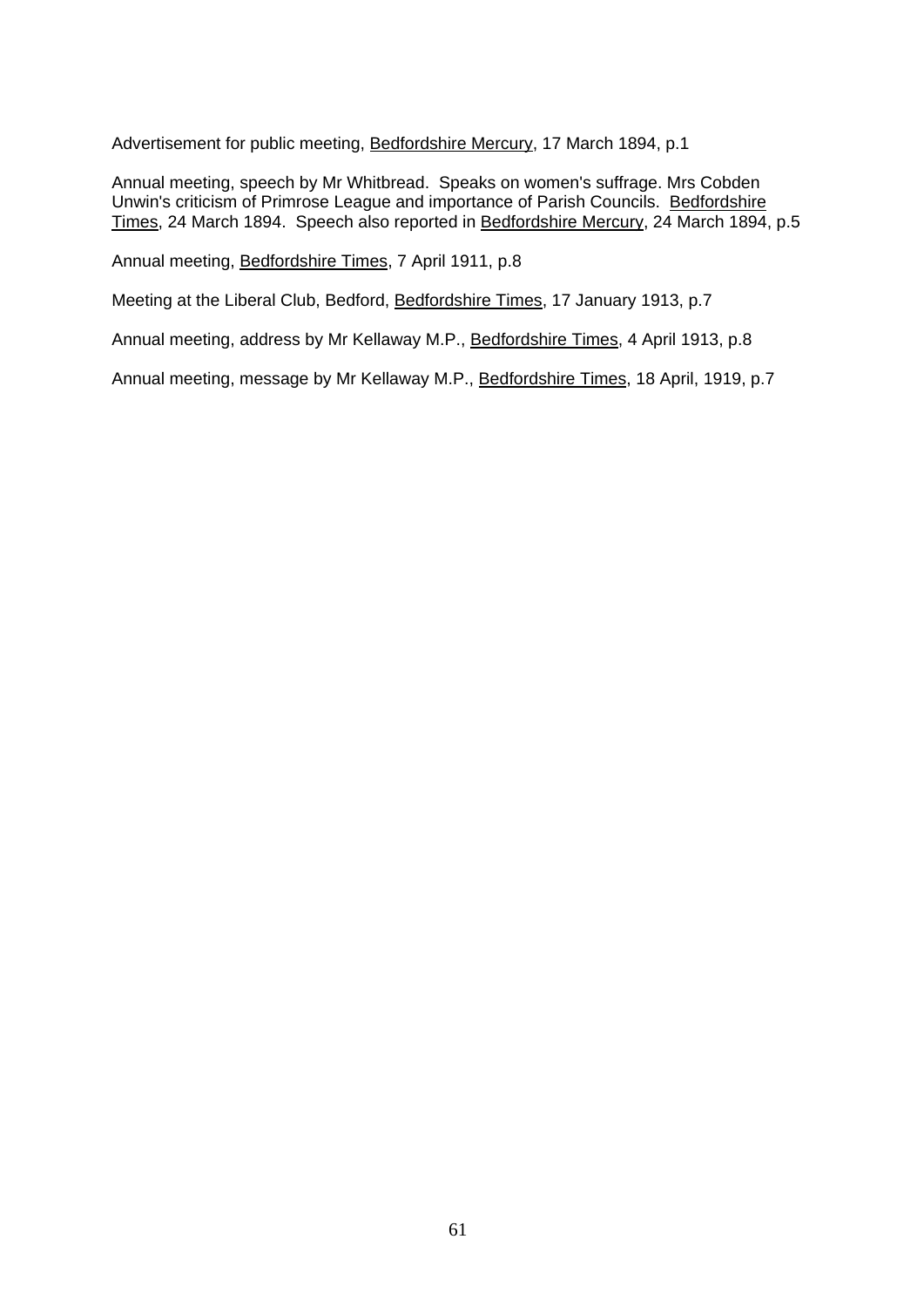#### **SOURCES FOR WOMEN'S HISTORY**

#### **PERSONAL PAPERS**

### **DIARIES**

#### **Printed diaries**

Some Bedfordshire Diaries, B.H.R.S. Volume 40, Luton, 1960:

Elizabeth Brown of Ampthill, 1778-1791. Extracts ed. by Joyce Godber. 17 pages of text. Diary of Elizabeth's girlhood at Ampthill, her involvement with the Quakers etc. Main part written before her marriage to Joshua Wheeler. Born 1754, the dau. of an Ampthill draper. Married 1781, Joshua, a mealman, afterwards a wool stapler. Died 1793. Text has been cut to less than half. C.R.O. Ref: X 67/847

Catherine Young (later Maclear) of Bedford, 1832-1835 & 1846. Extracts ed. by Isobel Thompson. 7 pages of text. Diary of a curate's widow, with two young sons who came to Bedford for their education. In 1836 she remarried to the Rev Geo Maclear, chaplain to Bedford prison. Local affairs, Bedford social life etc. Born 1797 the dau of Abel Bellairs, banker of Stamford & Uffington, Lincs. Married Rev Jn Lindsey Dent Young in 1819. He died 1822. Cath died c.1869.

C.R.O. Ref: A.D. 1719-23. Full transcript of diary on library shelves at 180. See also AD 1724-AD 1728 Account Books, and AD 1729/1 photograph.

Miscellanea, B.H.R.S., Volume 59, 1980: pp. 89-125, "The Memoirs of Jane and William Inskip" edited by Yvonne Nicholls and Sylvia Woods.

Jane Inskip (nee Street) b.1834, d.1924. Married William Inskip, a farmer from Shefford Hardwick in 1860. Reminiscences of country life. C.R.O. Ref X 595

#### Journal of Emily Shore, 1891

Lived at Brook House, Potton and Woodbury near Everton. Diary starts when she is 11½ and continues to her death in 1839.

[Library Ref 180] Original not held at C.R.O. Articles on Emily Shore in Bedfordshire Mercury, 28 January 1893, p.6 and 11 February 1893, p.6.

### **Transcripts of diaries**

| <b>CRT 130 LUT 39</b> | Extracts from Journal of Elizabeth Read aged 18, 1821                 |
|-----------------------|-----------------------------------------------------------------------|
| CRT 190/141           | Transcript of Mrs Hester Wade-Gery's diary for 1791 and 1797          |
| CRT 190/199           | Transcript diary of Elizabeth Boughton of Husborne Crawley,<br>1868-9 |

#### **Unprinted diaries**

OR 2318/3a-c Frances Stackhouse Acton (1794-1881). Reminiscences of her life in three volumes. Eldest daughter of Thomas Andrew Knight of Downton Castle, amateur scientist. Describes visits of Sir Humphrey Davy, 1805-1812; living at Acton Scott, Salop on her marriage; account of last illness and death of her daughter, 1830.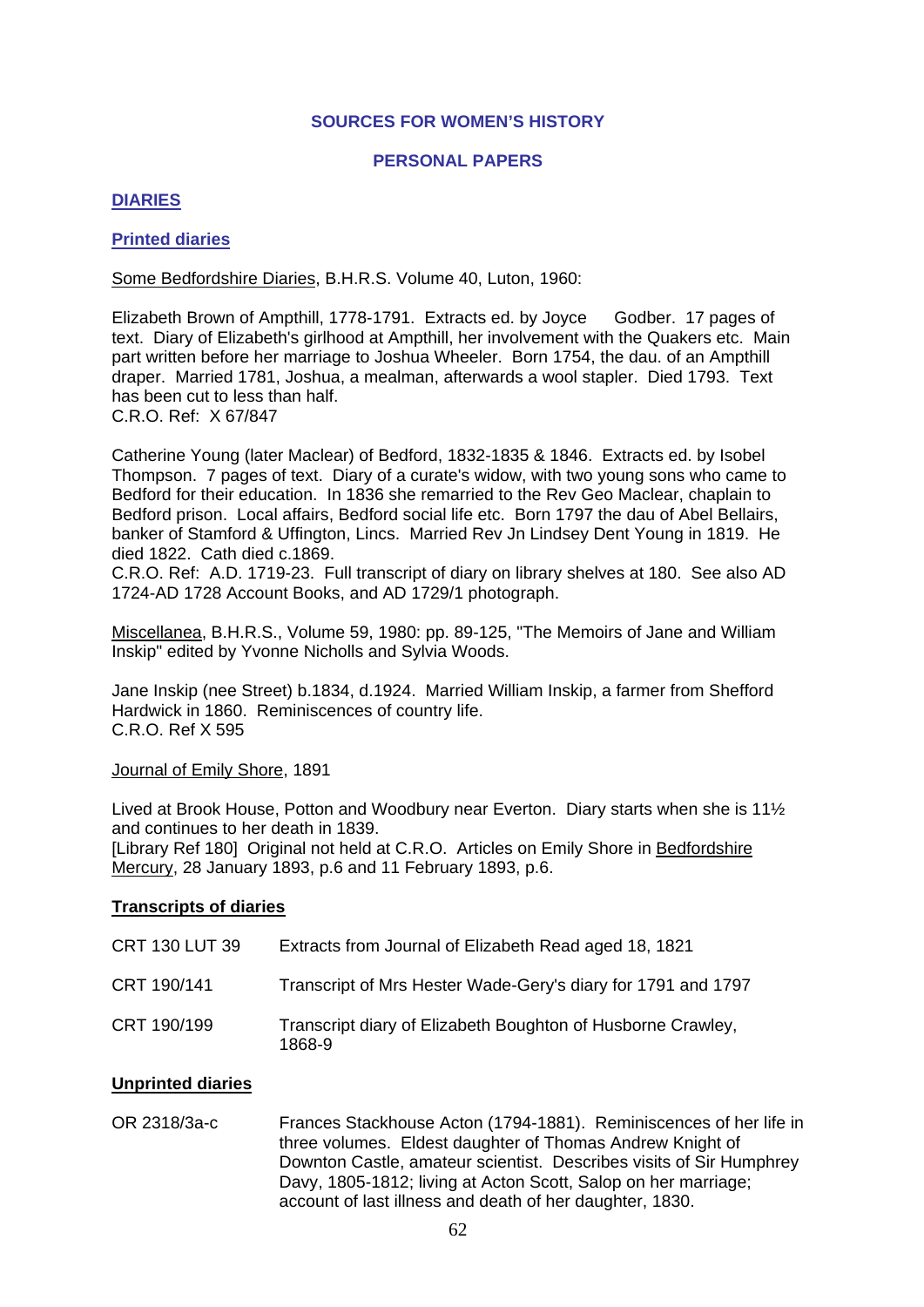| X 544/81,82     | Mrs Bennet-Powell, diaries, 1902-1924. Mrs Bennet-Powell was the<br>wife of Mr C.E. Bennet-Powell of Normanhurst, Harlesden. Her<br>daughter Gladys (born c. 1875) married the Rev Arthur Sumner<br>Wetherall in 1909 and they had two children, The Rev Theodore<br>Wetherall and Mary (Pax) who married John Hare, Bishop of<br>Bedford, 1968-1976.                                                                 |
|-----------------|-----------------------------------------------------------------------------------------------------------------------------------------------------------------------------------------------------------------------------------------------------------------------------------------------------------------------------------------------------------------------------------------------------------------------|
| LL 19/2         | Mary Ann Brooks of Flitwick, 28 Jan 1839-30 July 1848<br>Interest in social work in village, botany and sketching. Died 19 Sept<br>1848 aged 26 years. (Full transcript on library shelves at 180).<br>References to diary in The Diary of a Bedfordshire Squire, Thomas<br><b>Brooks of</b><br>Flitwick, 1794-1858, B.H.R.S. Vol 66, 1987, ed. Richard Morgan.                                                       |
| X 171/335       | Elizabeth Boughton? Printed booklet "The Englishwoman's Diary for<br>1869". Brief entries. Transcript CRT 190/199.                                                                                                                                                                                                                                                                                                    |
| LL 17/290       | Diary of daughter of J.H. Brooks, 1875. Accounts of various balls in<br>year. 24 pages.                                                                                                                                                                                                                                                                                                                               |
| LL 17/291       | Marianne Sophie Eugenie Brooks, Journal of holiday in France and<br>Italy, Sept 1880-May 1881. 59 pages including sketches and<br>postcards. Daughter of Major J.H. Brooks. Died 1885.                                                                                                                                                                                                                                |
| L 31/113        | Henrietta Frances Cole. 48 sheets (loose) part of a diary, 1820,<br>1822, 1843, 1845. Daughter of William Willoughby, 1st Lord<br>Enniskillen, married 20 July 1805 2nd Earl de Grey, died 2 July 1848.                                                                                                                                                                                                               |
| L 31/114/15     | Henrietta Emily Mary Cowper (probably), 28 August 1852-10 June<br>1853. Eldest daughter of 6th Earl Cowper and his wife Baroness<br>Lucas.                                                                                                                                                                                                                                                                            |
| SY 369          | Grace C. Dingwall. Journal, Sept - Dec [1874]. Description of her<br>holiday in France.                                                                                                                                                                                                                                                                                                                               |
| Z 778/1-2       | Mrs Green, Journal compiled 1923. "My experiences in the Lake<br>District from April 20th to October 12th 1922" who went with her<br>husband, to keep the country house at Grasmere belonging to James<br>Twamley of Bedford.                                                                                                                                                                                         |
| X 106/222       | Eliza Hipwell (nee Chapman). Sheets from diary. Jan/Feb 1856.<br>Adopted daughter of Thomas Collier of Kettering and then of<br>Sharnbrook. Married William Hipwell in 1842. See also X 106/587<br>glass negative of Eliza, c.1852. Hipwells were millers and corn<br>merchants.                                                                                                                                      |
| X 550/21/64-130 | Kathleen D. Howard, diaries 1908-1976. Born 1889, died c.1980.<br>Sister of Sir D.F. Howard. Founder member of Clapham Women's<br>Institute in the 1920's. Chairman of the Beds. Federation of W.I.'s<br>1951-1960, and President 1961 on. Magistrate for more than 25<br>years. Travelled widely in Britain and overseas. Diaries contain<br>quite detailed entries re social round, chores, holidays, journeys etc. |
| Z 160/429/1     | Evelyn Jackson. Diary, c.1916. 6398, 18 General Hospital, Canners,<br>France.                                                                                                                                                                                                                                                                                                                                         |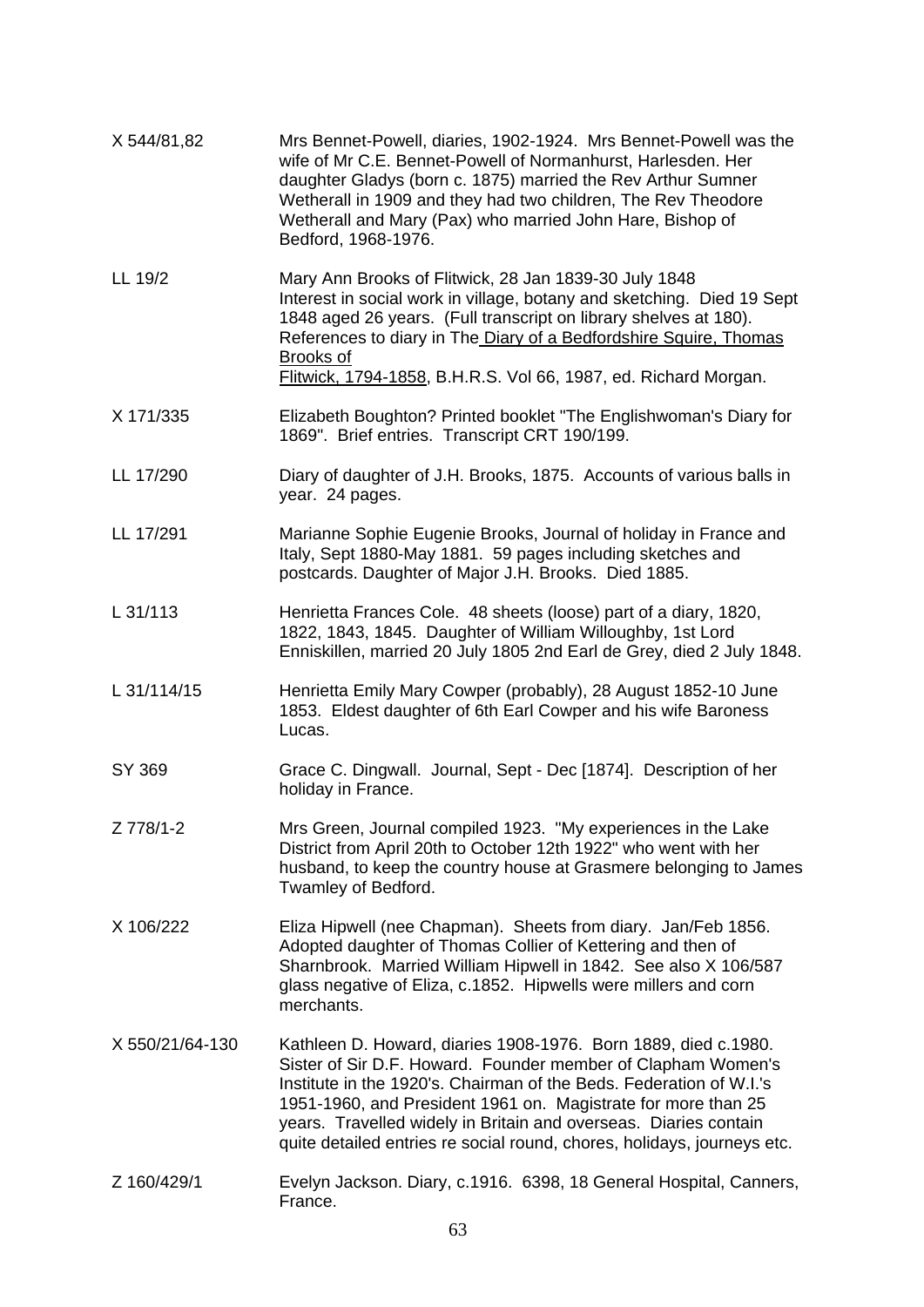X 291/246/65-105 Nora Ira-Smith. Diaries, 1915-1974. (X 291/246/76 in February references to her resignation from Allen's, 1926). See also: X 291/246/11 letter of dismissal and reference sent to Miss Ira-Smith, Head of the Tracing Office at the Royal Airship Works, Cardington, as a consequence of the closing down of the works, 1921. X 291/246/12 Correspondence mainly from Messrs W.H. Allen & Shorts Brothers concerning Nora Ira-Smith's employment, 1916-1926. OR 2220/2-4 Anne Orlebar (1773-1830). Diaries, 1827-1829 OR 2192 Charlotte Orlebar. Pocket diary, 1794 OR 2194 Constantia Orlebar (1739-1808) Journal of a journey to Buxton, Derbyshire, 1776. OR 2214-15 Harriet Constantia Orlebar (1772-1794) "Journal of my expedition to France", 1785-1786 OR 2156 Mary Orlebar (1730-1821) Diary, 1776. OR 2211/1 Mary Orlebar (1786-1797) Diary of Journey to Lille, 1785-1786 Diaries of Frederica St. John Orlebar (nee Rouse- Boughton b.1838-d.1928 OR 2244/5a Travel diary1860-1861. Includes watercolour sketches but many missing. Visits to Wales; Shropshire; Bridgnorth; Melchbourne; Downton Hall and Castle; Hinwick. Wedding presents and wedding which took place on 30 July 1861. OR 2244/6 Volume II Detailed diary, only a few sketches, 1861-1863. Includes honeymoon in Lake District and Scotland, life at Hinwick, children. OR 2244/7a Volume III, 1863-1864. Includes some sketches. Holiday in Aberystwyth, lessons with I. Fielding in watercolours at London. OR 2244/8 Personal diary, 1859-1864, 1875-1876. Staying at Lamport; Melchbourne; spiritual matters. OR 2245/1-65 Pocket Diaries, 1857-1921 Micf. 40 Rachel, Lady Russell. Diary c.1657-1688. Diary of travels in France [year not given]. Diary of travels in France and Switzerland. Diary of travels in Germany and Switzerland, April-May 1657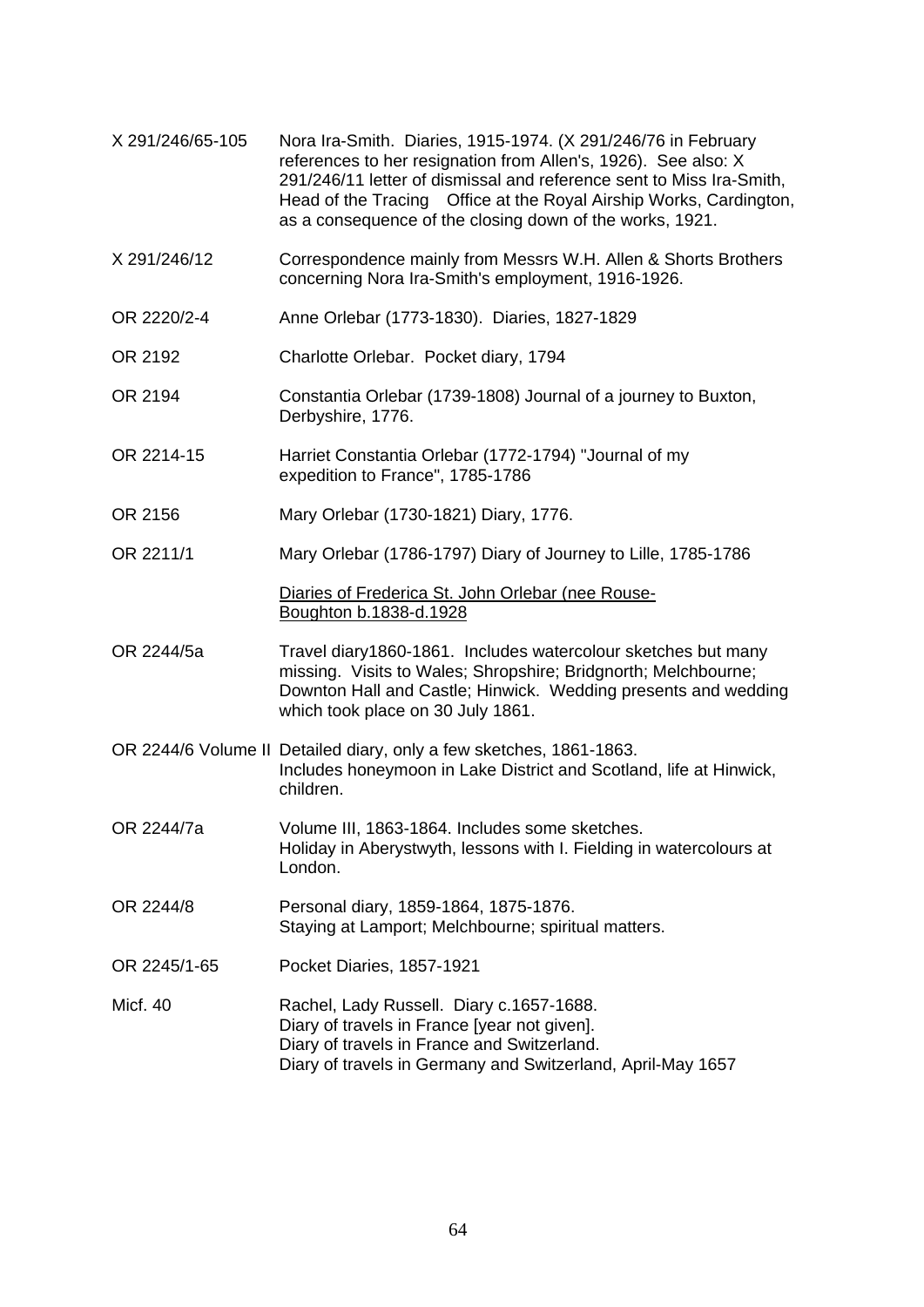SM/E 54 A.E. Smyth, Edworth, Baldock. Holiday diary, 1905-1916. Relates to holidays in Britain and abroad. Z 136/25 Christina Kennedy. Diary, 16 Dec 1875-22 May 1876. Brief entries for journey through France - Paris, Lyons, Marseilles, Cannes, Nice, Aux les Bains, then Geneva, Monaco, Pompeii, Rome. Z 136/26-27 Wilhelmina J. Kennedy. Diary, Dec 1875-9 Aug 1877. Sister of Christina. Starts in Boulogne and describes journey through France, Monte Carlo, Italy, Switzerland, Germany, Greece, Smyrna, Athens, Corfu, Venice, Germany. Full and informative entries. Z 136/27 Wilhelmina J. Kennedy (possibly). Diary, Jan- Mar 1879. Journey from Sidenham through France, Spain, Gibraltar, Tangiers and back to England. Fairly full entries. LJ 1/1-1/5 Lady Luke, Edith Laura Lawson-Johnson. Diaries 1904-1908. 5th daughter of 16th Baron St John of Bletsoe. Born 8 Sept 1879, married 4 Dec 1902, George Lawson-Johnson, 1st Lord Luke. Died 2 Aug 1941. Diary for 1904 (LJ 1/2) includes foreign travels. X 495/170-175 Dr Dora Mason and her sister Lillie Gordon Mason, diaries 1932- 1964. Dora Mason was a former Bedford Borough Medical Officer and also a leading suffragist. See CRT 180/404 newspaper article entitled "Votes for Women" and Z 160/496-498 photographs of Dr Mason and her sister. Also letter in Beds Times, 21 April 1978. Z 188/61 Norah Smith. Journal, Feb-Mar 1882. Records visit to France & especially to Paris. SY 229 Anne Starey. Journal of travels abroad, 1850-1856. Belgium, Germany and Switzerland in 1850 & 1852, Innsbruck, Austria in 1856. SY 233 Elizabeth, "Lily" Starey. Diary of travels abroad, Aug- Sep 1862. Belgium, France and Switzerland. SY 235 Emily Starey. Diary and notebook, 1871-1879. Journal of holidays at Folkestone, 1871 & 1872, Isle of Wight, 1875 and Wales, 1874. References to sale of Milton Ernest Estate pp. 66, 79, 81-2, 86-8, 115. Quotations from poems etc. up to1879. SY 237 Emily Starey. Journal of a tour in Normandy, 1876. Includes photographs. L 31/106 Catherine Talbot. Journal of a visit to Wrest, 28 May-13 Jun 1745. 46 pages. Brief portrait of life at Wrest - large part of time spent in reading. Names in code. (Transcript at end of L29/30 catalogue). Born 1721 died 1770, only child of Edward Talbot, Archdeacon of Berkshire. 1725-1768 lived with Dr Secker, who after being first Bishop of Bristol, then Bishop of Oxford became Archbishop of Canterbury. Secker superintended Catherine's education and she became learned in the scriptures and an accomplished linguist X 67/847 Elizabeth Wheeler. Diary entitled "Sundry memorandums by way of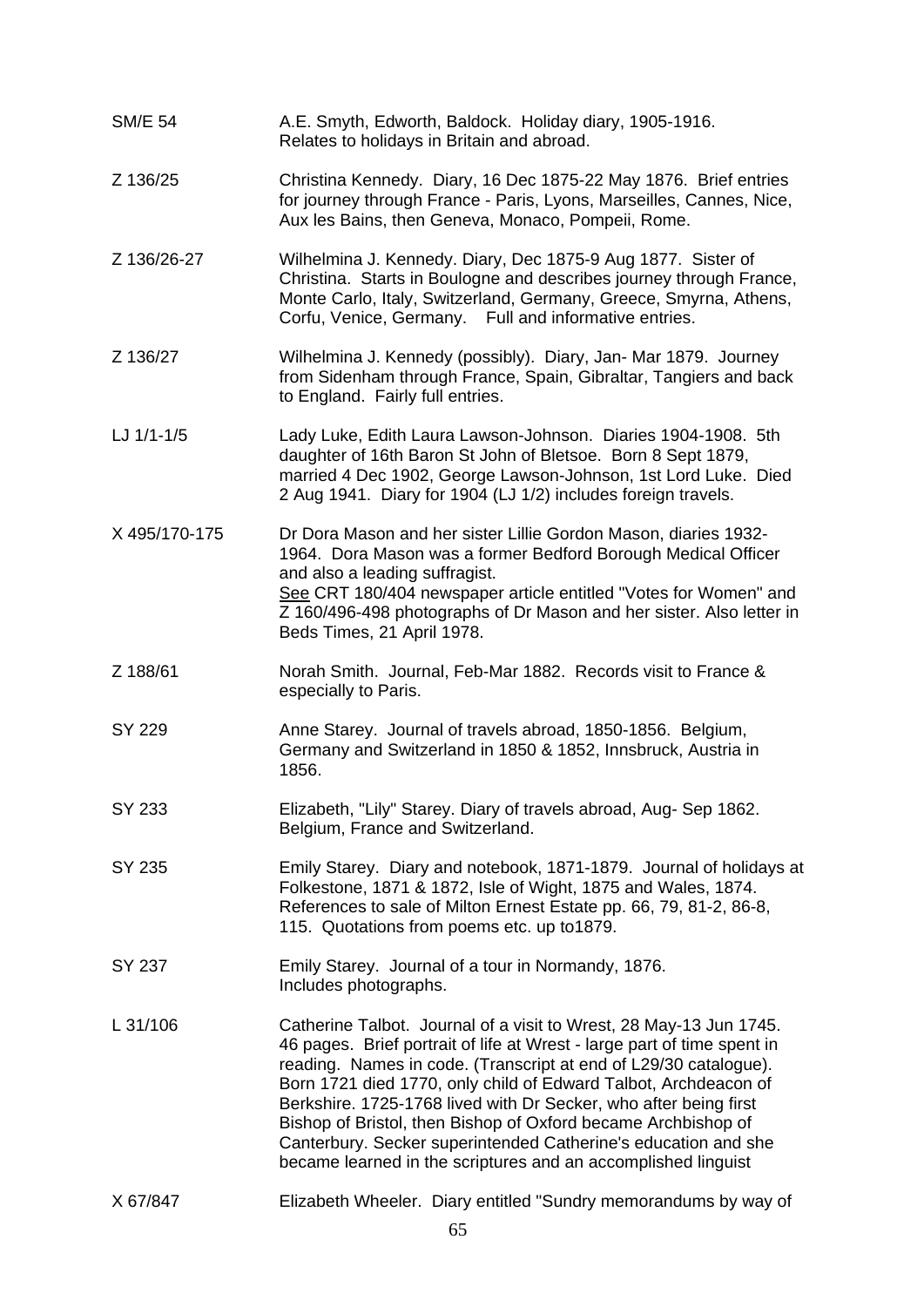Journal wrote by my late dear wife Elizabeth Wheeler formerly Elizabeth Brown". 20 Dec 1778-3 Jul 1791. Quaker.

## **Miscellaneous**

| L/Lib.B 1/19/7 | $(6,9,10,16-18,29,30,43,49,60,62)$<br>Powers of attorney by various Beds. Gentlewomen re<br>disposal of South Sea stock                                                                                                                                                                              | 1720-1730 |  |
|----------------|------------------------------------------------------------------------------------------------------------------------------------------------------------------------------------------------------------------------------------------------------------------------------------------------------|-----------|--|
| Z 966          | Barbara Moulster. Diaries entitled "The Story of my Greatest"<br>Romance" 19844-1946 + 1974-1996. Records her wartime romance<br>with an Italian prisoner-of-war, in Dunstable, and their later marriage<br>after both had married other people, after a gap of 28 years.<br>[Embargoed until 2027]. |           |  |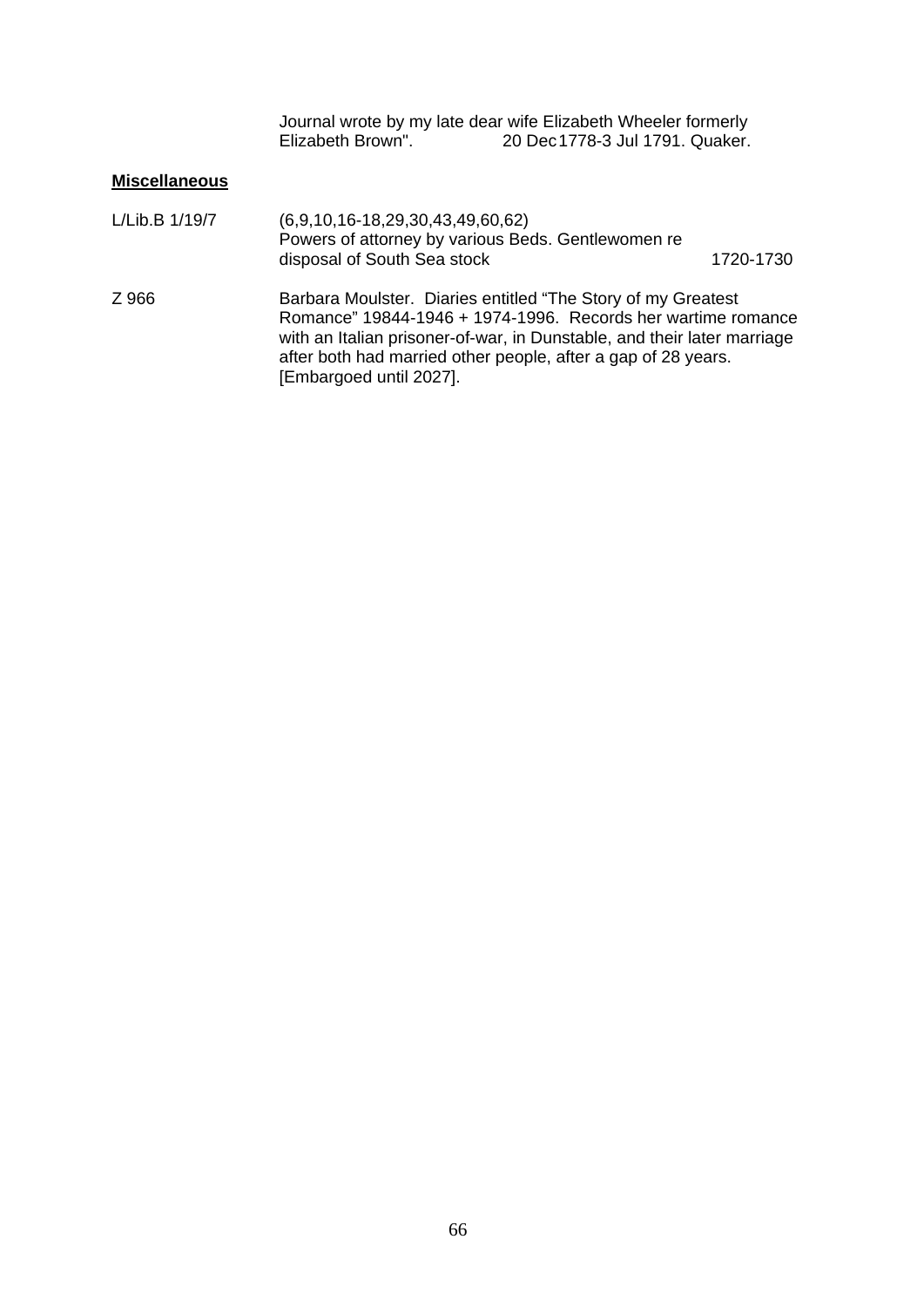#### **SOURCES FOR WOMEN'S HISTORY**

## **LETTERS**

The letters and correspondence written by women at the Record Office have generally been deposited as part of a large family collection and represent the writings of women from the middle and upper social classes. Letters by working class women are rare. The lists printed below are not exhaustive but a guide to what is held. There are only a few letters written by women surviving from the 17th Century. The most famous 17th Century letters by a Bedfordshire woman are the love letters of Dorothy Osborne to William Temple. The originals are held at the British Library. The letters are available in published form viz: The Letters of Dorothy Osborne to William Temple by G.C. Moore Smith, Oxford, 1947 [Library Ref 180]. See also Two Quiet Lives by David Cecil, 1948 [Library Ref 180].

#### **1600 to 1700**

| J 1464-1465    | Eliza St. John of Bletsoe to Uncle Rowland; requests his help in<br>selling house in Watling Street (with his reply), 1641                                                                                                           |                 |
|----------------|--------------------------------------------------------------------------------------------------------------------------------------------------------------------------------------------------------------------------------------|-----------------|
| TW 683-684     | Letters to Sir Wm Boteler from Mistress Margt Mordaunt, daughter of<br>Henry, Lord Mordaunt, while she was tenant of Harrold Hall re<br>tenancy matters                                                                              | 1652-1653       |
| TW 953         | Letter from Hellen Butler to father, Sir Wm Butler. "We are both well<br>our greatest want is your company" n.d. c.1645                                                                                                              |                 |
| <b>TW 1111</b> | Hellen Farrer to Mrs Boteler at Biddenham. Hopes she is better. Is<br>glad her own children are well.                                                                                                                                | c.1660          |
| B 652          | Ann Massingberd, London, to Hen Brandreth, Houghton Place, Beds.<br>saying she expects £4,000 at least for her son's wife's portion (with<br>draft of answer)                                                                        | 1668            |
| B 653          | As above. Further details                                                                                                                                                                                                            | 1668.           |
| <b>TW 1115</b> | Mary Davyes, to sister Eliz Boteler. Is not coming down as has<br>resolved to stay in town because of pain in head. Has had civil letter<br>from son Ford. Asks for old smock or shirt to make some night<br>n.d. c.1678<br>clothes. |                 |
| TW 1116        | As above. Mentions son Hatton, debts, lack of clothes. n.d. c.1678                                                                                                                                                                   |                 |
| <b>TW 1120</b> | Ann Carew, Bedlington, Surrey, to mother, Eliz Boteler.<br>Mentions her 2 children                                                                                                                                                   | 1688.           |
| <b>TW 1122</b> | Helen Chernock to her mother, Elizabeth, wife of Wm Boteler at<br>Biddenham, "I hope I am not soe infectious now that you need feare<br>a letter from me".                                                                           | n.d. c.1695     |
| TW 1128        | Hellen Farrer to her sister in law Elizabeth, wife of William Boteler.<br>Children came safely and send their duty.                                                                                                                  | 10 January 1695 |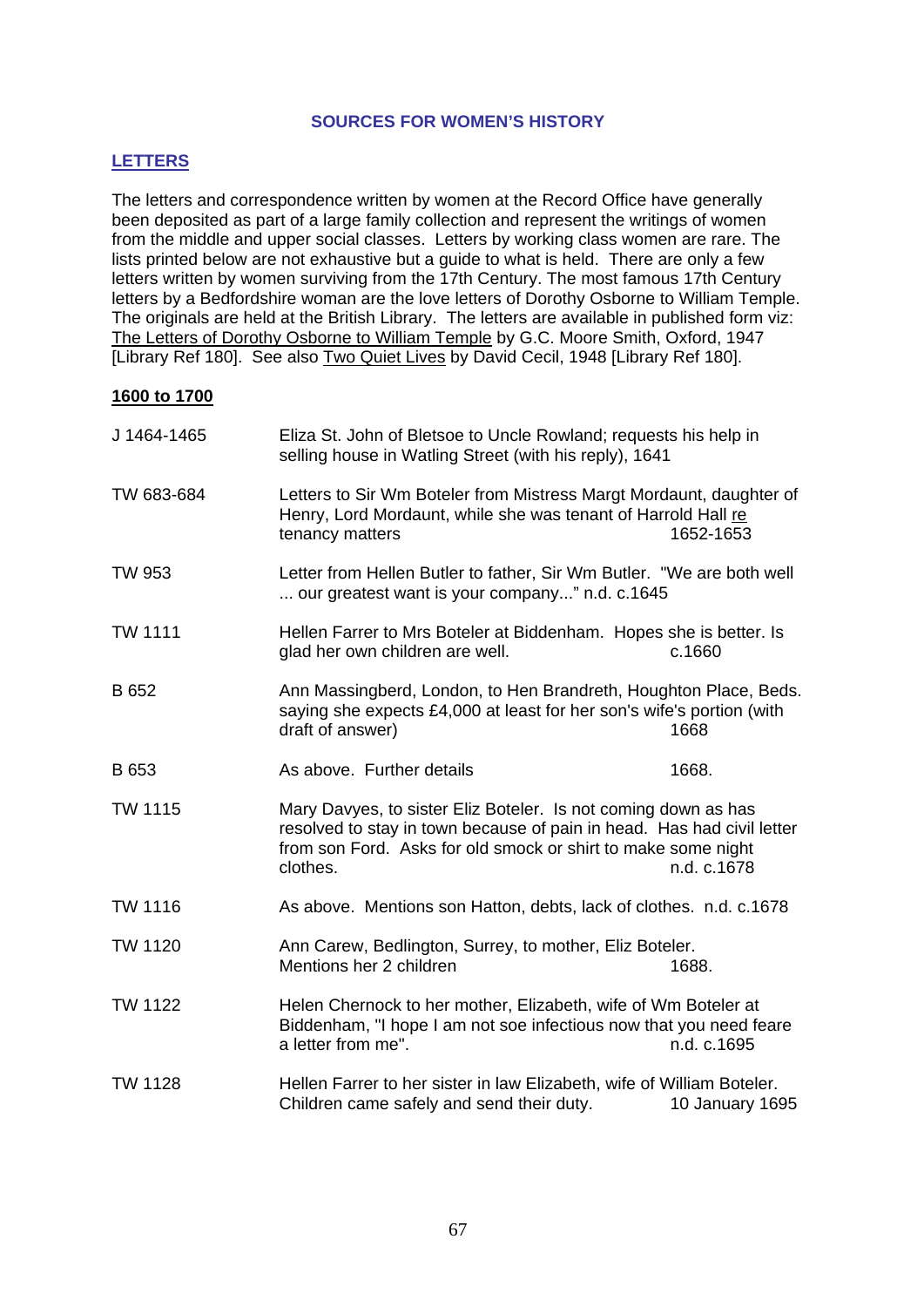| <b>TW 1130</b> | Helen Chernock to her mother Elizabeth. "Leaving you III has maid<br>me very uneasy".                                                                                          | n.d. c.1695 |
|----------------|--------------------------------------------------------------------------------------------------------------------------------------------------------------------------------|-------------|
| OR 2071/164    | Letter from Mary Rolt to her mother                                                                                                                                            | 1681        |
| L $30/1/1 - 4$ | Letters of Amabel Grey mother of Duke of Kent                                                                                                                                  | 17th $C$ .  |
| L 30/8/30/1-6  | Letters to Duke of Kent from his grandmother Amabel Grey<br>undated 1690's                                                                                                     |             |
| L 30/8/31/1-17 | Letters to Duke of Kent from his sister Amabel                                                                                                                                 | 1690-1691   |
| Micf. 40       | Letter of Rachel, Lady Russell describing travels in Switzerland and<br>South of France together with 2 similar but not identical drafts of<br>proceding letter.<br>17th $C$ . |             |

### **1700-1800**

## **Printed letters**

The Marchioness Grey of Wrest Park, Joyce Godber, B.H.R.S. Volume 47, 1968 Life at Wrest Park based on the letters addressed to the Marchioness and to her two daughters, besides copies of letters written by the Marchioness herself. C.R.O. Ref: L 30

Political and Social Letters of a Lady of the Eighteenth Century, 1721-1771, Emily F.D. Osborn (ed),? 1890. [Library Ref 180]

Sarah Osborn nee Byng was the only surviving daughter of Admiral Sir George Byng. Born 1693 at Southill. Married in 1710 to John Osborn, eldest son of Sir John Osborn of Chicksands Priory. Original letters not held at C.R.O.

McGreggor, M., "Astry and Orlebar correspondence from the Ashton Court Papers (1709- 1721), B.H.R.S. Volume 72, pp. 116-128

Four letters of Diana Astry and some by her husband Richard Orlebar of Hinwick.

### **Unprinted letters**

By the 18th Century letters written by women are becoming far more numerous amongst the archives stored at the County Record Office. Mostly still from women of the upper levels of society. Exceptions include the letter written by Anna Maria Fitzgerald to the Marchioness Grey applying for charity, 1793 (L 30/9/36) and a good collection of correspondence mostly from middle class women in WE 184.

### **1700-1800**

| L $30/3/1$     | Letter of Amabel Cambell to Duchess of Kent "I recommend to you<br>the care of my poor helpless child" | 1727      |
|----------------|--------------------------------------------------------------------------------------------------------|-----------|
| L 30/8/8/1-54  | Letters of Amabel Cambell to her father the Duke of Kent. Foreign<br>tours.                            | 1721-1725 |
| L 30/8/39/1-21 | Letters of Sophia Grey, Duchess of Kent. Garden alterations at Wrest<br>Park.                          | 1788-1734 |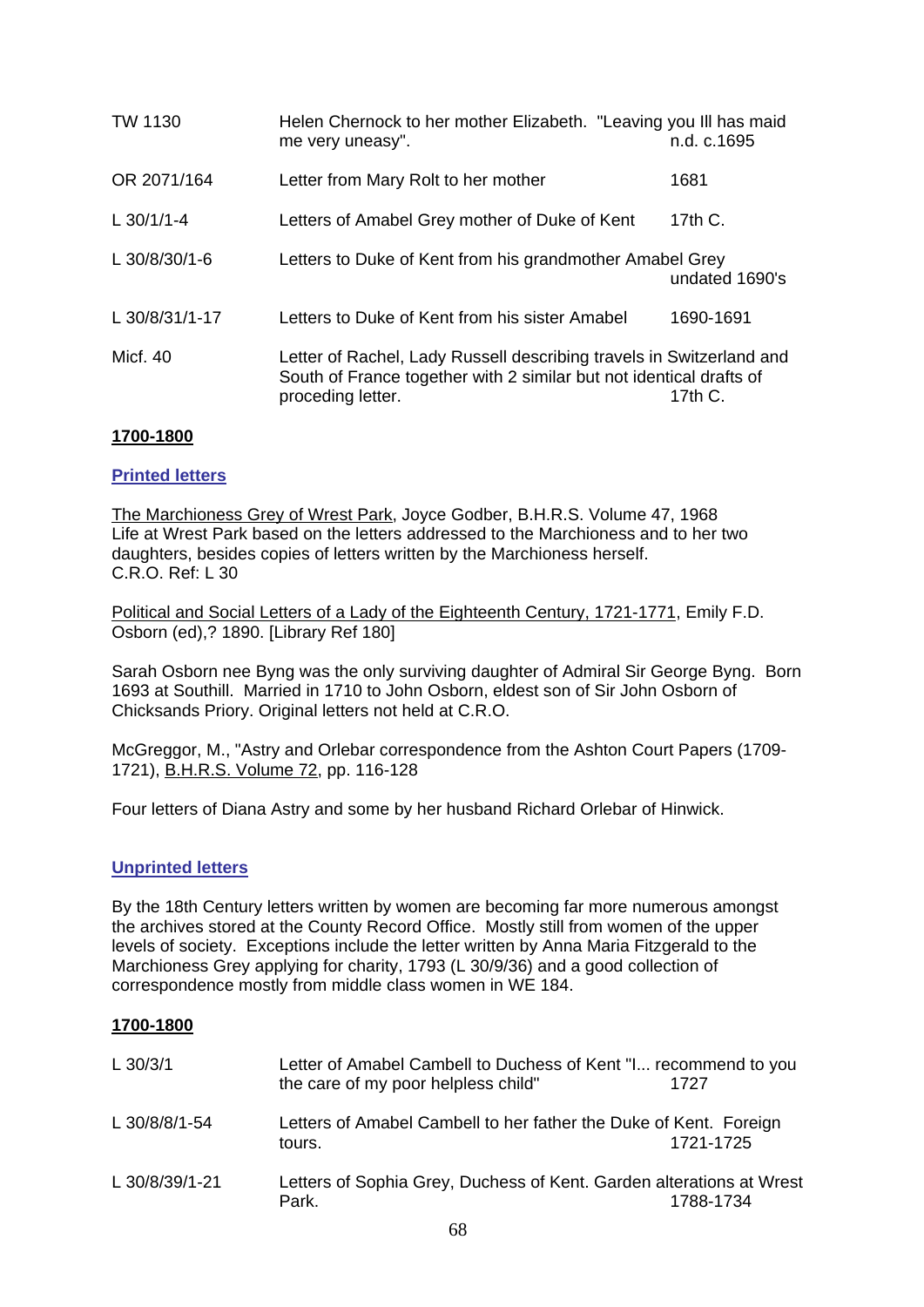Letters to Jemima, Marchioness Grey

| L 30/9/3/1-116  | from Lady Anson                                                                                                                                                                                                                                | 1748-1759  |
|-----------------|------------------------------------------------------------------------------------------------------------------------------------------------------------------------------------------------------------------------------------------------|------------|
| L30/9/10/1      | from Tryphosa Box, maid to Margaret Heathcote regarding<br>Margaret's death in childbirth<br>1769<br>(Jemima took Tryphosa Box into her own service and on retirement<br>was settled in a house in Silsoe - see Godber History of Beds, p 380) |            |
| L 30/9/18/1-40  | from Willielma Lady Glenorchy                                                                                                                                                                                                                  | 1766-1784  |
| L 30/9/1c/1-7   | from Lady Capell                                                                                                                                                                                                                               | 1748-1750  |
| L 30/9/22/1-40  | from M. Capell                                                                                                                                                                                                                                 | 1748-1758  |
| L 30/9/24/1-41  | from Elizabeth Carpenter (nee Petty)                                                                                                                                                                                                           | 1740-1761  |
| L 30/9/27/1-10  | from Charlotte Cox                                                                                                                                                                                                                             | 1783-1797  |
| L 30/9/32/1-65  | from Ann Sophia Egerton                                                                                                                                                                                                                        | 1768-1777  |
| L 30/9/39/1-15  | from Lady Mary Forbes                                                                                                                                                                                                                          | 1758-1760  |
| L 30/9/47/1-5   | from Jemima Mary Gregory                                                                                                                                                                                                                       | 1779-1781  |
| L 30/9/50/1-43  | from Lady Mary Gregory                                                                                                                                                                                                                         | c1750-1757 |
| L 30/9/51/1-18  | from Amabel Grey (daughter)                                                                                                                                                                                                                    | 1761-1767  |
| L 30/9/53/1-19  | from Lady Mary Grey (later Gregory)                                                                                                                                                                                                            | 1740-1741  |
| L 30/9/54/1-18  | from Mary Jemima Grey (daughter, later<br>Robinson)                                                                                                                                                                                            | 1763-1768  |
| L 30/9/63/1-42  | from M. Jeffreys                                                                                                                                                                                                                               | 1778-1797  |
| L 30/9/74/1-11  | from Ann Plumtre                                                                                                                                                                                                                               | 1782       |
| L 30/9/81/1-158 | from Mary Robinson (Lady Grantham)                                                                                                                                                                                                             | 1780-1796  |
| L 30/9/87/1-4   | from Catherine Talbot undated                                                                                                                                                                                                                  | c 1760     |
| L 30/9/89/1-67  | from Charlotte Villiers (Lady Hyde)<br>pre 1797 most undated                                                                                                                                                                                   | 1754       |
| L 30/9/96/1-15  | from Almeira Wyndham                                                                                                                                                                                                                           | 1751-1762  |
| L 30/9/97/1-197 | from Agneta Yorke                                                                                                                                                                                                                              | 1763-1796  |
| L 30/9/102/1-13 | from Elizabeth Yorke later Anson                                                                                                                                                                                                               | 1744-1747  |
| L 30/9/104/1-9  | from Elizabeth Yorke wife of 3rd Earl                                                                                                                                                                                                          | 1784-1796  |
| L 30/9/110/1-15 | from Margaret Yorke, mother in law                                                                                                                                                                                                             | 1740-1761  |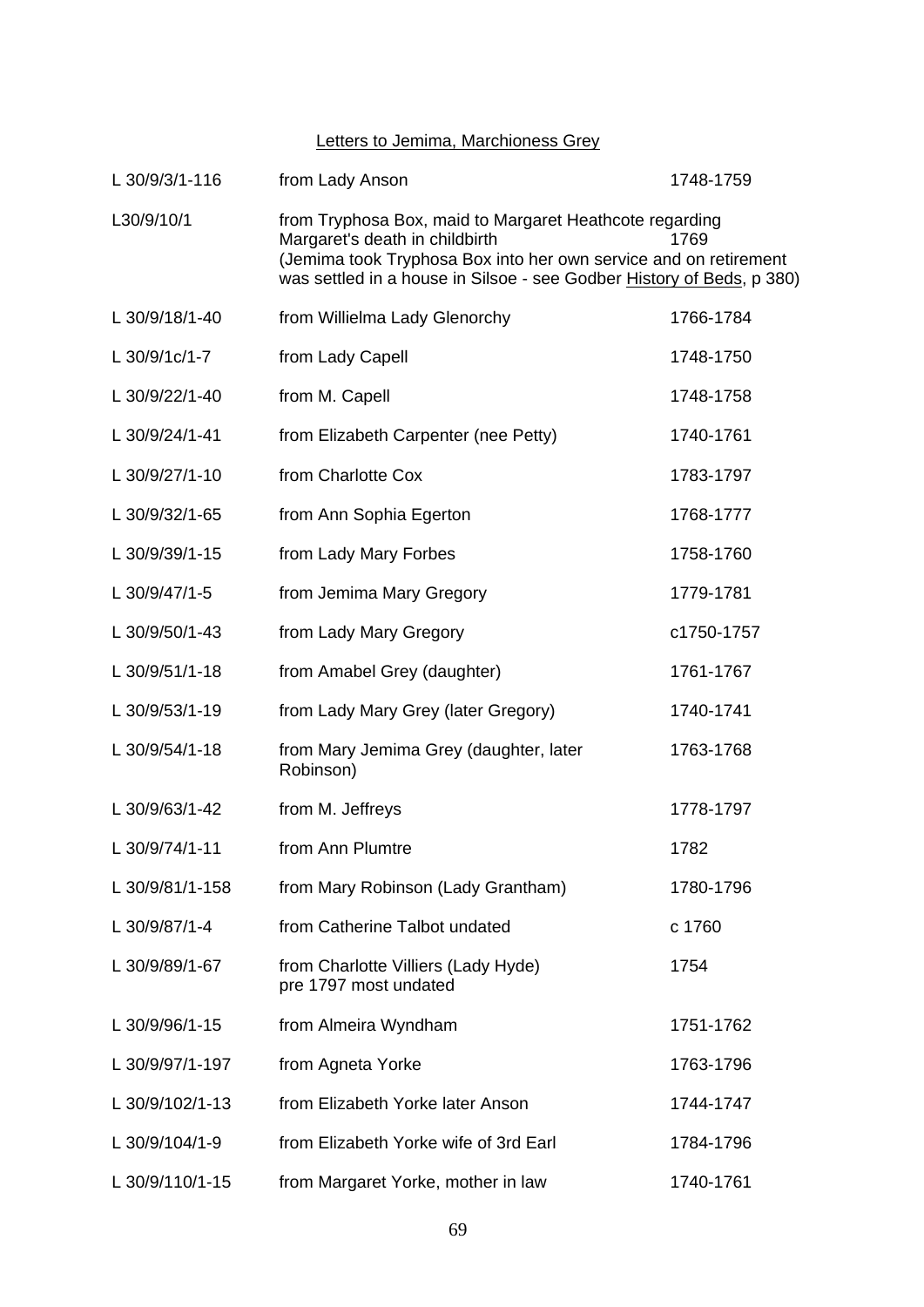| L 30/9/111/1-273  | from Mary Yorke, sister in law                                                           | 1762-1796      |
|-------------------|------------------------------------------------------------------------------------------|----------------|
| L 30/9/53/1-143   | from Lady Margaret Heathcote (nee Yorke)                                                 | 1751-1768      |
| L 30/9a/1-9       | Transcripts of Jemima Grey's letters to Catherine Talbot, Mary<br>Gregory and Mary Yorke | 1740-1774      |
|                   | Letters to Amabel Lady Polworth, later Countess de Grey                                  |                |
| L 30/11/7/1-49    | from Ann Anstruther                                                                      | 1778-1795      |
| L 30/11/13/1-44   | from Anne Barker                                                                         | 1778-1793      |
| L 30/11/15/1-10   | from Catherine Bathurst                                                                  | c 1830         |
| L 30/11/50/1-12   | from Charlotte Cambridge                                                                 | 1804-1825      |
| L 30/11/99/1-7    | from Carole Elicot (nee Yorke)                                                           | 1793-1806      |
| L 30/11/114       | Long semi-literate letter from former servant                                            | 1798           |
| L 30/11/121/1-41  | from Jemima Mary Gregory                                                                 | 1778-1794      |
| L 30/11/122/1-395 | from Jemima Grey (mother)                                                                | 1761-1796      |
| L 30/11/123/1-84  | from Mary Grey (sister)                                                                  | 1765-1780      |
| L 30/11/133/1-15  | from Sarah Harrison (includes some to Mrs Box)                                           | 1789-1820      |
| L 30/11/152/1-134 | from Elizabeth Countess of Marchmont<br>(mother in law)                                  | 1780's         |
| L 30/11/229/1-7   | from Amelia Purves of Berwick                                                            | 1792-1804      |
| L 30/11/236/1-21  | from Henrietta Lady Grantham (niece in law)                                              | undated        |
| L 30/11/240/1-394 | from Mary Lady Grantham                                                                  | 1780-1811      |
| L 30/11/241/1-29  | from Mary Gertrude Robinson (great niece)                                                | 1830-1832      |
| L 30/11/242/1-53  | from S.A.L. Robinson                                                                     | 1815 & undated |
| L 30/11/323/1-191 | from Agneta Yorke (aunt)                                                                 | 1772-1820      |
| L 30/11/324/1-15  | from Anna Maria Yorke                                                                    | 1817-1832      |
| L 30/11/325/1-2   | from Anne Yorke                                                                          | 1802           |
| L 30/11/326/1-14  | from Caroline Yorke                                                                      | 1785-1790      |
| L 30/11/330/      | about 200 letters from Harriet Yorke                                                     | 1780 & undated |
| L 30/11/338/1-6   | from Margaret Yorke Countess of Hardwicke                                                | 1757-1761      |
| L 30/11/339/1-605 | from Mary Yorke (wife of Bishop)                                                         | 1766-1823      |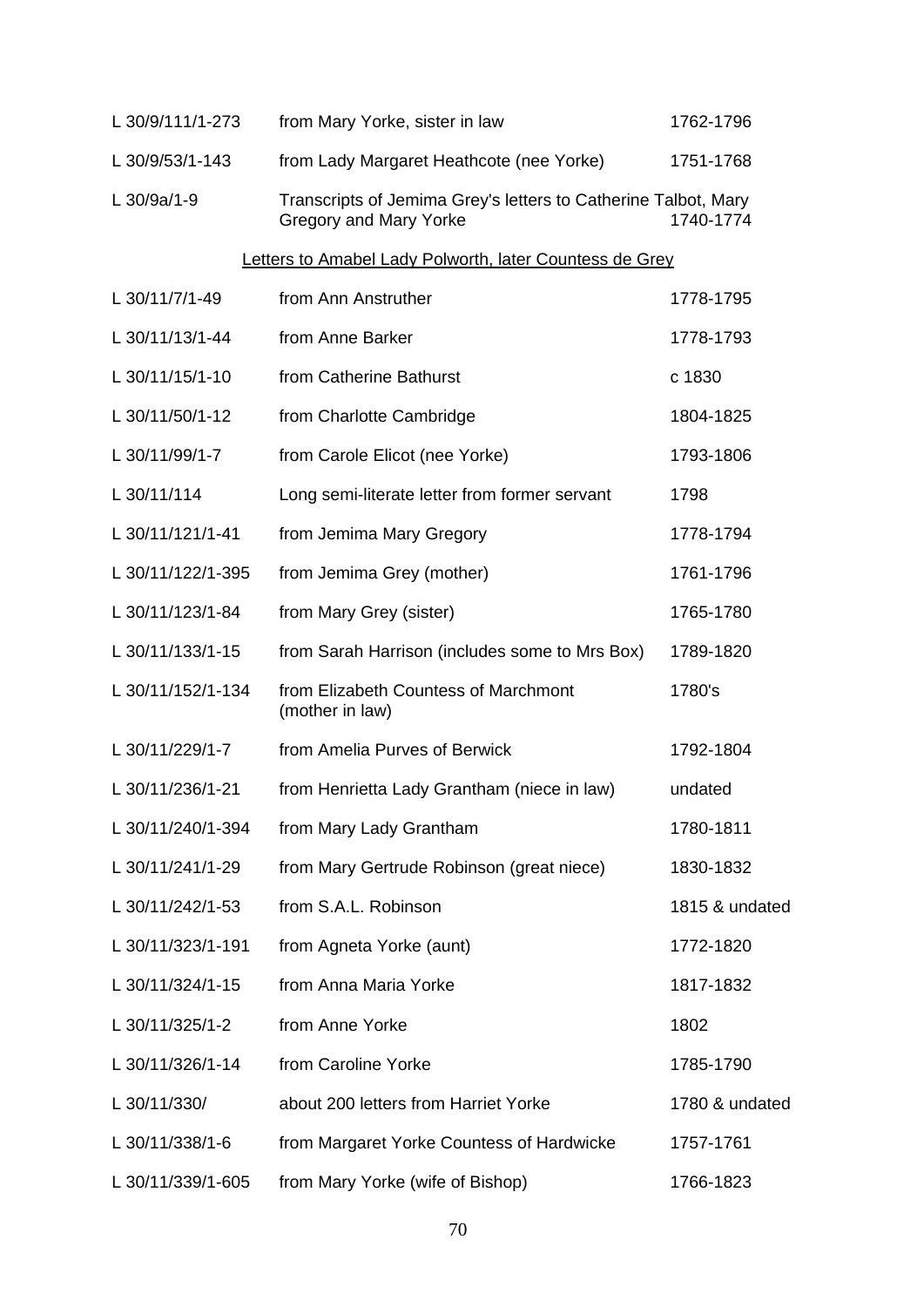# **Letters to Lord Polworth**

| L 30/12/29/1-8                                                                                                        | from Jemima Marchioness Grey (mother in law)                                                                                                                                                                  | 1776-1779      |
|-----------------------------------------------------------------------------------------------------------------------|---------------------------------------------------------------------------------------------------------------------------------------------------------------------------------------------------------------|----------------|
| L 30/12/34/1-17                                                                                                       | from Amabel Hume Campbell (wife)                                                                                                                                                                              | 1777-1780      |
| L 30/12/35/1-170                                                                                                      | from Lord and Lady Marchmont (parents)                                                                                                                                                                        | 1768-1780      |
| L 30/12/52/1-4                                                                                                        | from Mary Robinson (sister in law)                                                                                                                                                                            | 1780           |
|                                                                                                                       | <b>Letters to Mary Lady Grantham</b>                                                                                                                                                                          |                |
| L 30/13/9/1-133                                                                                                       | from Jemima Grey (mother)                                                                                                                                                                                     | 1763 & undated |
| L 30/13/12/1-117                                                                                                      | from Amabel Hume-Campbell                                                                                                                                                                                     | 1772-1814      |
| L 30/13/25/1 & 2                                                                                                      | from Catherine Talbot                                                                                                                                                                                         | 1767 & n.d.    |
| L 30/14/143/1-19                                                                                                      | Letters of Lady Mary Forbes negotiating marriage of 2nd Baron<br>Grantham                                                                                                                                     | 1780           |
|                                                                                                                       | L 30/15/50/1-166 & L 30/15/12/1-9 Letters of Anne Robinson of Saltram                                                                                                                                         | 1780-1788      |
| L 30/15/53/1-13 & L 30/16/16/1-102 Letters of Mary Baroness Grantham to her brother and<br>sister in law<br>1787-1788 |                                                                                                                                                                                                               |                |
|                                                                                                                       | <b>Letters to Catherine Talbot</b>                                                                                                                                                                            |                |
| L 30/21/1/1-10                                                                                                        | from Lady Elizabeth Yorke, later Lady<br>Anson                                                                                                                                                                | 1744-1759      |
| L 30/21/2/1-12                                                                                                        | from Lady Amabel Grey, later Lady Polworth 1763-1769                                                                                                                                                          |                |
| L 30/21/3/1-14                                                                                                        | from Jemima Marchioness Grey (and 2)<br>travel journals)                                                                                                                                                      | 1750-1767      |
| L 30/21/4/1-7                                                                                                         | from Margaret Heathcote                                                                                                                                                                                       | 1753-1759      |
| L 30/21/5/1-6                                                                                                         | from Jemima Marchioness Grey                                                                                                                                                                                  | 1780-1789      |
|                                                                                                                       | (See also diary of Catherine Talbot at Wrest, L31/106)                                                                                                                                                        |                |
|                                                                                                                       | Letters of Amabel Countess de Grey                                                                                                                                                                            |                |
| L 30/23, 24 & 25                                                                                                      | Letters of Amabel Countess de Grey to relations<br>1762-1820                                                                                                                                                  |                |
| calendared in detail.                                                                                                 | Many of the above 'L' letters have been transcribed in extenso; even more have been                                                                                                                           |                |
| R 3/104/2                                                                                                             | Letter to Robert Butcher from Alice Brothers re a carpenter's shed.<br>Have been a cripple for 4 yrs, having lost part of my foot, and spent<br>all ready money on surgeons and apothecaries (no punctuation) | 1761           |
| R 3/274                                                                                                               | Letter from Mary Elliot, Bedford, sending Duke's bill for flax delivered                                                                                                                                      |                |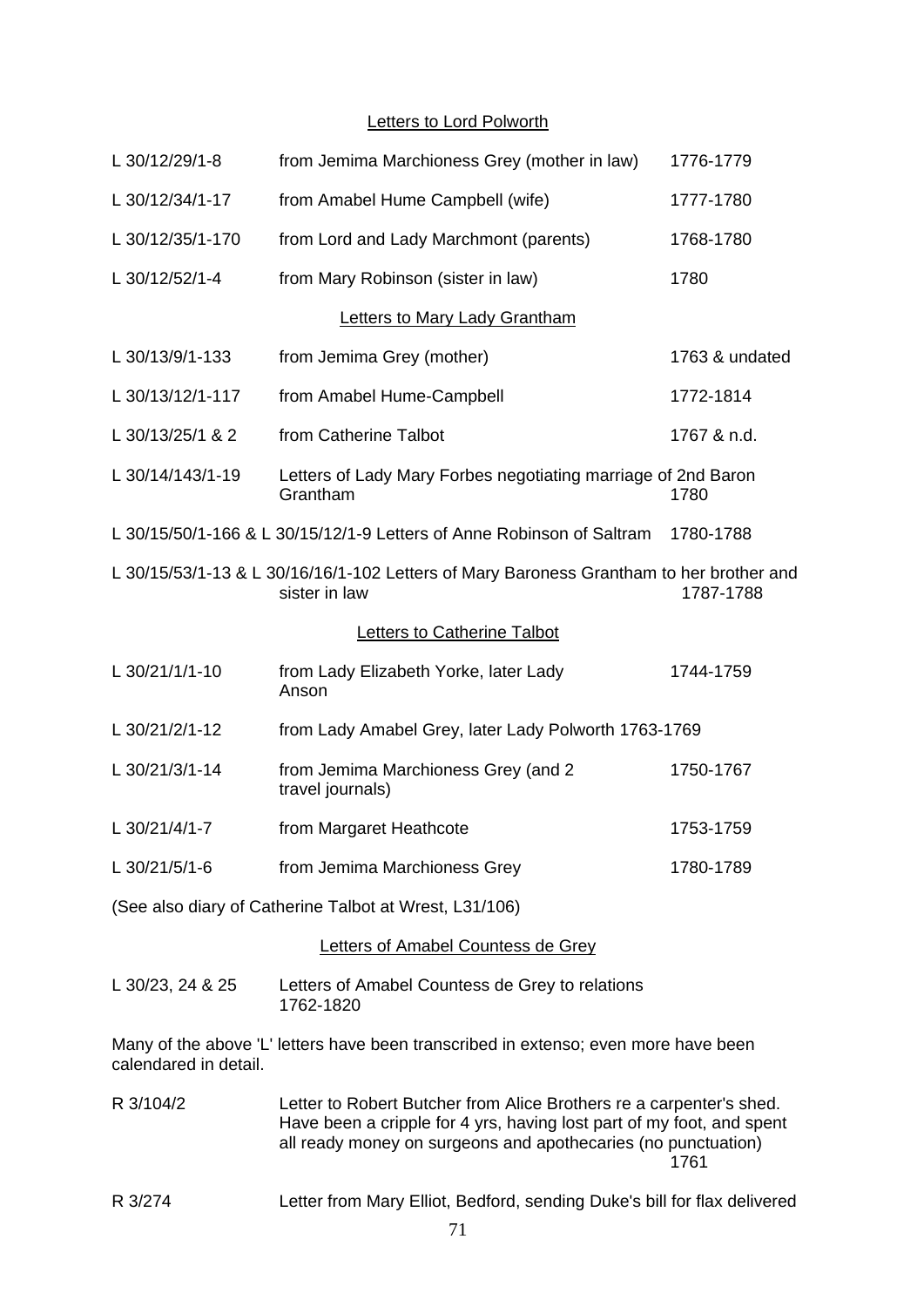|                | to Raynor of this town                                                                                                                                                                                             | 1767               |
|----------------|--------------------------------------------------------------------------------------------------------------------------------------------------------------------------------------------------------------------|--------------------|
| HW 85/75       | Letter from Rebecca Osgood giving account of a wedding which was<br>attended by many persons of quality                                                                                                            | 21 January 1715/16 |
| HW 86/1-120    | Papers concerning Isabella Eccleston running away at the age of 15<br>to marry the coachman, John Everard. Includes letters from Isabella.                                                                         | 1717-1745/6        |
| M 10/2/94-169  | Letters from Christian Russell nee Williamson to brother Edmond<br>Williamson, Rector of Millbrook. Food, clothes purchased in London<br>sent to Millbrook. Trip to Plymouth.                                      | 1750-1765          |
| M 10/2/198-229 | Letters of Christian Williamson (widow of Talbot Williamson).<br>Lettings at Crawley.                                                                                                                              | 1766-1769          |
| M 10/4/19-59   | Letters from Margt. Cater to Mary Williamson (nee Tipping). Social<br>visits, clothes.                                                                                                                             | 1773-1779          |
| M 10/4/135-165 | Letters from Mary Tipping to her daughter Mary Williamson.<br>Financial matters referred to son Edmond.                                                                                                            | 1761-1767          |
| M 10/4/179-203 | Letters from Christian Williamson, step-daughter of Mary Williamson.<br>Farming matters. Household accounts. Report on stores.                                                                                     | 1769-1775          |
| M 10/4/282-305 | Letters from Mary Williamson to her mother. Some formal school<br>letters. (M 10/4/302: "This will be the last letter I shall write to you<br>unknown, as the maid which carries them to the post is going away"). | 1772-1778          |
| M 10/5/934-939 | Letters from Mary Williamson (later Trevor) to her brother Edmond<br>Williamson                                                                                                                                    | 1778-1795          |
| J 1527-1538    | Dispute between Susanna Louisa Dowager Lady St. John and her<br>son Henry Beauchamp, 12th baron, over the payment of an annuity<br>to her second son St. Andrew, who was apparently heavily in debt.               | 1788               |
| HG 12/4/56-65  | Letters from Sarah Higgins, Weston to brother John Higgins.<br>Local news.                                                                                                                                         | 1790-1799          |
| HY 927         | Letters from Sarah Harvey (widow) to her son John and daughter in<br>law Sus. (Gibbard); long and interesting estate & family details                                                                              | 1796, 1801         |
| OR 1035        | 12 letters from Charlotte Nicholls to Miss Orlebar                                                                                                                                                                 | 1792-1821          |
| OR 2071        | 3 Volumes of documents used by Frederica St John Orlebar for her<br>Orlebar Chronicles which there are many letters written by women.<br>See list for details.                                                     | 17th-19th C.       |
| <b>WE 184</b>  | Correspondence mostly by or relating to Mary Bishop. Mary and her<br>sister Sophia were cared for by their cousin Penelope Cunningham<br>after their mother, Ann Cunningham of Clophill milliner, died in 1783.    |                    |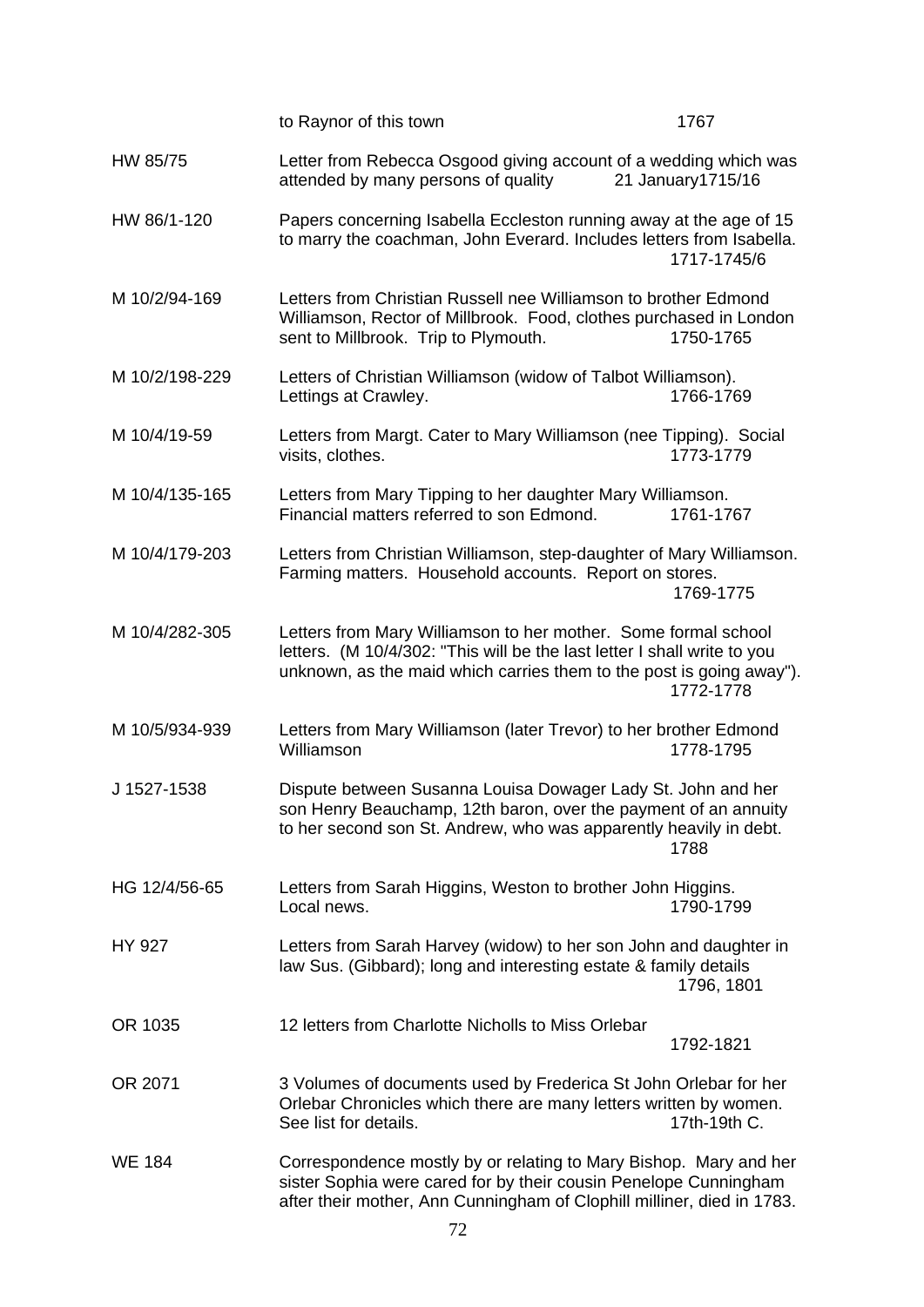|                 | Mary seems to have led what some of her relations consider rather a<br>reckless life, marrying a sailor who drank and spent freely.                                                                                                                      | 1783-1805                           |
|-----------------|----------------------------------------------------------------------------------------------------------------------------------------------------------------------------------------------------------------------------------------------------------|-------------------------------------|
| X 311           | Some letters from members of the Rugeley family<br>late 18th C                                                                                                                                                                                           |                                     |
| L/Lib.B 1/19/7  | (46) Notes from Lady Lucas re books and use of library<br>at Wrest etc (3 items)<br>(85) Letter from Elizabeth Whitehouse to Mrs Ludlow at<br>Felmersham: commiserates on illness etc.                                                                   | 1801-c1820<br>n.d. (Watermark 1803) |
| Mic 130         | Letters of Cecilia Parke while living at Ampthill Park and elsewhere                                                                                                                                                                                     |                                     |
|                 | Originals at Northumberland Record Office. Also available in bound<br>form on library shelves at 130 AMP.                                                                                                                                                | 1838-1845                           |
| L 30/16/15/1-25 | Letters of Henrietta Robinson to her aunt                                                                                                                                                                                                                | 1806                                |
| L 30/18/47/1-40 | Letters of Mary Baroness Grantham to her son                                                                                                                                                                                                             | 1801-1803                           |
| L 30/19/2/1-28  | Letters of Henrietta Baroness Grantham to her son c.1830                                                                                                                                                                                                 |                                     |
| L 30/19/3/1-17  | Letters of Anne Florence Countess Cowper to her brother                                                                                                                                                                                                  | c.1830                              |
| L 30/19/4/1-15  | Letters of Mary Vyner to her brother                                                                                                                                                                                                                     | 1829-1830                           |
| HG 12/4/66-95   | Theresa Higgins to husband John. Requests items to be purchased.<br>News on children. (HG 12/4/85 "little Mary pop dont like her Book at<br>all, I am afraid she will never be a Blue Stocking but must<br>condescend to wear white ones all her life"). | 1807-1844?                          |
| HG 12/5/1-8     | Han Aislabie, Dane Court to Theresa Higgins, Turvey Abbey. Selling<br>her property and possessions.                                                                                                                                                      | 1807-1818                           |
| HG 12/5/16-21   | [Mary] Caroline Longuet, Bath, to sister Theresa Higgins. Social life.<br>1804-1807                                                                                                                                                                      |                                     |
| HG 12/5/22-27   | Eliza Longuet, Bath, to sister Theresa Higgins. Social life. (HG<br>12/5/26 went to see "Mrs Siddons in Lady Macbeth but I was<br>disappointed in her being grown so large").                                                                            | 1804-1807                           |
| HG 12/5/28-32   | Mrs Mary Longuet, Bath to daughter Theresa Higgins, Turvey Abbey.<br>Family matters. Advice on nursing child.                                                                                                                                            | 1804-1807                           |
| HG 12/8/8-11    | Mary Higgins, Turvey Abbey to brother Henry Higgins. Local news.<br>Elopement of Miss Talbot with Mr Asprey.                                                                                                                                             | 19th Century                        |
| W1/6001/1-28    | Letters between Maria Edgeworth and Lady Elizabeth Whitbread<br>(Transcript CRT 180/498)                                                                                                                                                                 | 1819-1835                           |
| HY 929          | Elizabeth Harvey. 3 letters as to her marriage with T.K. Bayley                                                                                                                                                                                          | 1822                                |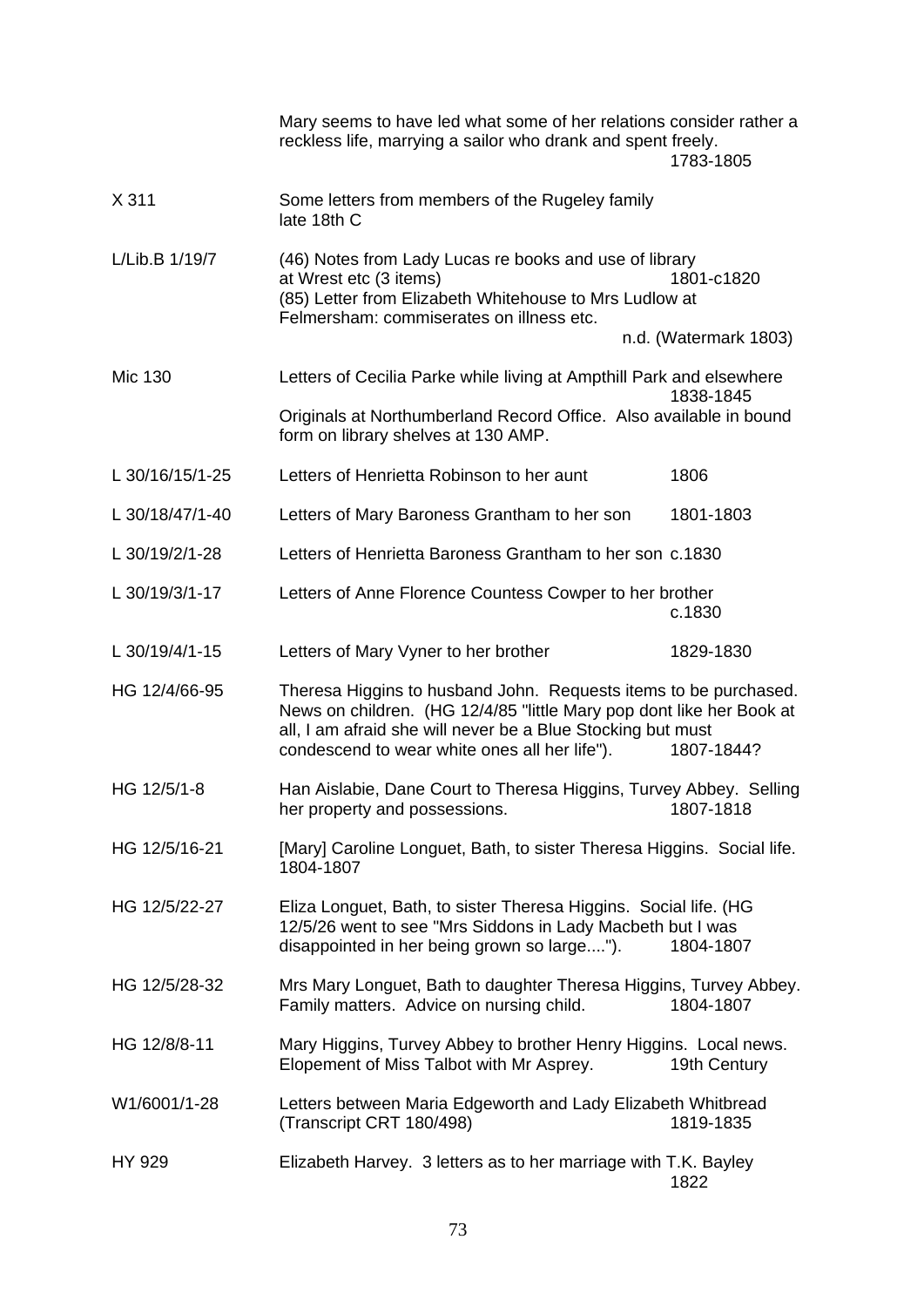| OR 2071/539-553   | Letters and writings of Mrs Mary Orlebar<br>(for further letters and writings see subject index FAMILY:<br>CELEBRITIES Orlebar, Mary)                                                                                                                                          | 1794-1818   |
|-------------------|--------------------------------------------------------------------------------------------------------------------------------------------------------------------------------------------------------------------------------------------------------------------------------|-------------|
| OR 2318/3b        | Loose stitched volume containing reminiscences and letters of Fanny<br>Stackhouse Acton (1794-1881) eldest daughter of Thomas Andrew<br>Knight of Downton Castle.                                                                                                              | c.1824-1844 |
| OR 2318/4-29      | Letters of Fanny Stackhouse Acton to Frederica Rouse Boughton<br>(later Orlebar)                                                                                                                                                                                               | 1861-1880   |
| OR 2306/1a-11     | Letters from Katherine Emily Boughton Knight to aunt<br>Frederica Orlebar.<br>Katherine Emily Boughton Knight b.1864, married 1899 Eliot George<br>Bromley-Martin. Died 29 November 1950. Her letter of 13 July 1924<br>(OR 2306/11) gives views on Jews and women's suffrage. | 1874-1924   |
| OR 2307/1a-3      | Letters from Catherine Charlotte Rouse-Boughton to her sister<br><b>Frederica Orlebar</b>                                                                                                                                                                                      | 1880-1911   |
| OR 2311/1-7       | Letters from Frederica Wayne to her God-mother Frederica Orlebar                                                                                                                                                                                                               | c.1875-1924 |
| OR 2312/1-5       | Letters from Theresa S.C. Wayne to Frederica Orlebar 1880-1881                                                                                                                                                                                                                 |             |
| OR 2320/1-14      | Letters from Mrs Eichbaum to Frederica Orlebar                                                                                                                                                                                                                                 | 1860's-1881 |
| OR 2246/1-53      | Correspondence of Frederica Rouse-Boughton (later Orlebar). All<br>except OR 2246/1 relate to Frederica's engagement and marriage to<br>Richard Orlebar.                                                                                                                       | 1845-1863   |
| OR 2247-2288/11   | Correspondence of Frederica St. John Orlebar (nee Rouse-<br>Boughton)                                                                                                                                                                                                          | 1861-1926   |
| OR 2291/1-7       | Letters from Maud Orlebar (1844-1910) Missionary in India to<br>Frederica St. John Orlebar                                                                                                                                                                                     | 1877-1902   |
| SY 1-46           | Letters to Ann Bletchley (born c. 1790. Died 1856) many from female<br>relations and friends. In particular SY 27/1-23 letters from Julianna<br>Ridsdale which includes many details of the Mission Schools for girls<br>in Cockin, India.                                     | 1811-1854   |
| SY 64/1-52        | Letters from Ann Starey to Benjamin Helps Starey. 1823-1848; 1856                                                                                                                                                                                                              |             |
| SY 77/1-14        | Letters from Ann Bletchley to Ann Starey nee Butterfield                                                                                                                                                                                                                       | 1839-1846   |
| SY 83/1-34        | Letters from Elizabeth Starey to mother Anne Starey                                                                                                                                                                                                                            | 1858-1880   |
| Li/Lib. B. 1/19/7 | (46) Notes from Lady Lucas re books and use of library<br>at Wrest etc (3 items)<br>(85) Letter from Elizabeth Whitehouse to Mrs. Ludlow at<br>Felmersham: commiserates on illness etc. n.d. (Watermark 1803)                                                                  | 1801-c1820  |
| SY 84/1-7         | Letters from Emily Starey to mother Anne Starey                                                                                                                                                                                                                                | 1867; 1873  |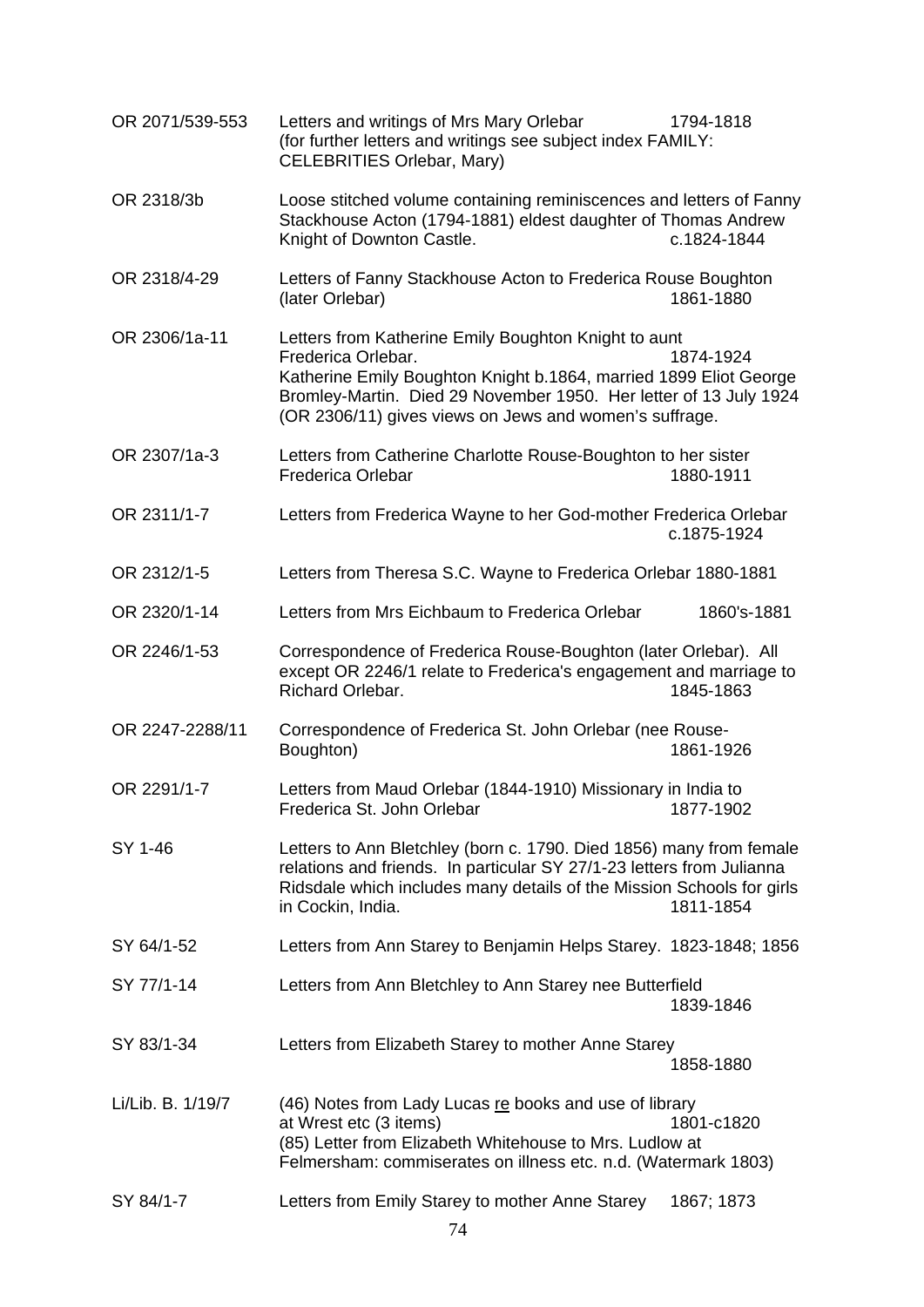| SY 93-102   | Letters received by Elizabeth "Lily" Starey. Includes letters from<br>Grace Sarey in Colombo, Ceylon.                                                                                                                                                                                                                                                                                                                                                                                                                                                                                                                                                                                                                                                                                                                                                                    | 1859-1888   |
|-------------|--------------------------------------------------------------------------------------------------------------------------------------------------------------------------------------------------------------------------------------------------------------------------------------------------------------------------------------------------------------------------------------------------------------------------------------------------------------------------------------------------------------------------------------------------------------------------------------------------------------------------------------------------------------------------------------------------------------------------------------------------------------------------------------------------------------------------------------------------------------------------|-------------|
| SY 123-126  | Letters to John H. Starey from Grace Dingwall. Letters before<br>marriage in 1882; from Ceylon in 1884; Southsea 1897 and Bedford<br>1903-1914.                                                                                                                                                                                                                                                                                                                                                                                                                                                                                                                                                                                                                                                                                                                          | 1878-1914   |
| SY 134/1-18 | Letters from young daughters, Cynthia, Margaret and<br>Freda to John Starey                                                                                                                                                                                                                                                                                                                                                                                                                                                                                                                                                                                                                                                                                                                                                                                              | 1896-1905   |
| SY 153-192  | Letters to Grace Starey                                                                                                                                                                                                                                                                                                                                                                                                                                                                                                                                                                                                                                                                                                                                                                                                                                                  | 1860-1940   |
| SY 331/1-25 | Letters from Julia Dingwall to husband Charles Dingwall.<br>Family matters, travels, illness                                                                                                                                                                                                                                                                                                                                                                                                                                                                                                                                                                                                                                                                                                                                                                             | c.1852-1887 |
| Z 525       | Letters of Harris family of Leighton Buzzard. Quakers. Includes<br>many letters from women. Theodore Harris was a partner at<br>Bassett's Bank in the High Street. He met his wife Ann of Tarn Bank,<br>Cumberland, c1854. Theodore's first proposal of marriage was<br>unsuccessful (Z 525/129) but by September 1855 the couple were<br>corresponding regularly. (Only Anne's letters have survived Z 525/1-<br>96). They married in October 1856 and lived in Church Terrace,<br>Leighton Buzzard. In 1868, Ann who was pregnant with her 5th child<br>developed cancer of the womb and died in July at Brighton. (See<br>Theodore's only surviving letters Ann Z 525/166-7). A letter from<br>Anne's mother, Mary Fletcher, is particularly interesting in being a<br>description of an anti-slavery meeting chaired by the Earl of<br>Shaftesbury, 1853 (Z 525/150) |             |

#### **1900 onwards**

As in the previous periods, correspondence by women generally comes from large family deposits. Increasingly there are letters from smaller deposits and the social level of the writer is becoming more varied although still at the beginning of the century predominantly from the middle and upper classes.

| X 106/486-       | T.C. Hipwell's papers in relation to Annie his wife and her two sisters<br>Euphemia Attenborough and Virtue Elizabeth Milligan, especially as<br>trustee of their shares. Includes letters from Annie and Euphemia.<br>Euphemia had considerable financial problems e.g. X106/515 "it has<br>been very hard work, to keep this big house tidy, do poultry and<br>gardening, with only a maid 15 years old". | 1894-1923 |
|------------------|-------------------------------------------------------------------------------------------------------------------------------------------------------------------------------------------------------------------------------------------------------------------------------------------------------------------------------------------------------------------------------------------------------------|-----------|
| SY 211-212       | Letters received by Margaret "Tita" Starey                                                                                                                                                                                                                                                                                                                                                                  | 1904-1930 |
| HG 12/9/4-24     | Letters from Ann Higgins to son Henry Longuet-Higgins. Servant<br>problems. Family and social.                                                                                                                                                                                                                                                                                                              | 1897-1904 |
| HG 12/10/158-191 | Letters to Gertrude Longuet Higgins from daughter Maude. School<br>life, life as teacher. Comments on First World War e.g.: HG<br>12/10/166 hopes mother will like work at Kensington Square<br>"bandages are not strenuous making" and HG 12/10/171 "the<br>account of Miss Cavell's execution makes one feel absolutely ill".<br>Later in Burma.<br>1906-1926                                             |           |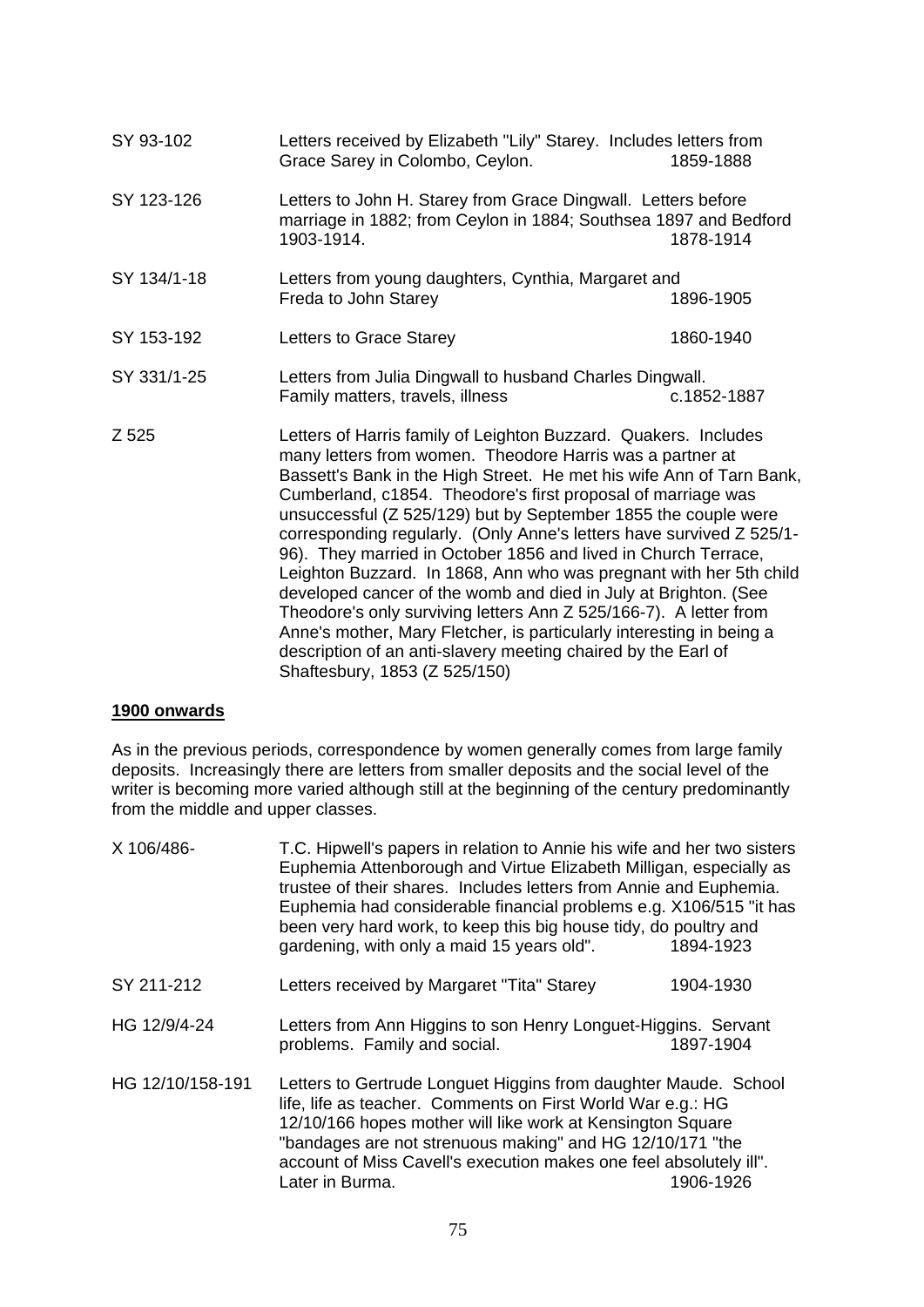| HG 12/10/196-214             | Letters to Gertrude Longuet Higgins from Mildred Sampson, South<br>Africa. References to Boer War. Life in South Africa. 1899-1931                                                                                                               |           |
|------------------------------|--------------------------------------------------------------------------------------------------------------------------------------------------------------------------------------------------------------------------------------------------|-----------|
| HG 12/11/37-79;<br>12/11/100 | Letters from Gertrude Longuet Higgins to her son Kenneth HG<br>away at school.                                                                                                                                                                   | 1898-1914 |
| M 20/3-11                    | Photocopies of letters from Edith Blundell (b. Australia c.1871, later<br>of Argyll House Cirencester) to her cousin Percy Blundell and to<br>Percy's son Eric Blundell. Wartime letters give a picture of<br>Cirencester between 1939 and 1945. | 1934-1955 |
| Z 966                        | Letters received by Barbara Moulster of Dunstable, mainly from an<br>Italian prisoner-of-war with whom she had fallen in love and who<br>wanted to return to Dunstable after the war to marry her.<br>1946-<br>1947                              |           |
|                              |                                                                                                                                                                                                                                                  |           |

## **Miscellaneous papers**

Li/Lib.B 1/19/7 (6, 9, 10, 16-18, 28, 30, 43, 49, 60, 62) Powers of attorney by various Bedfordshire gentlewomen re disposal of South Sea stock 1720-1750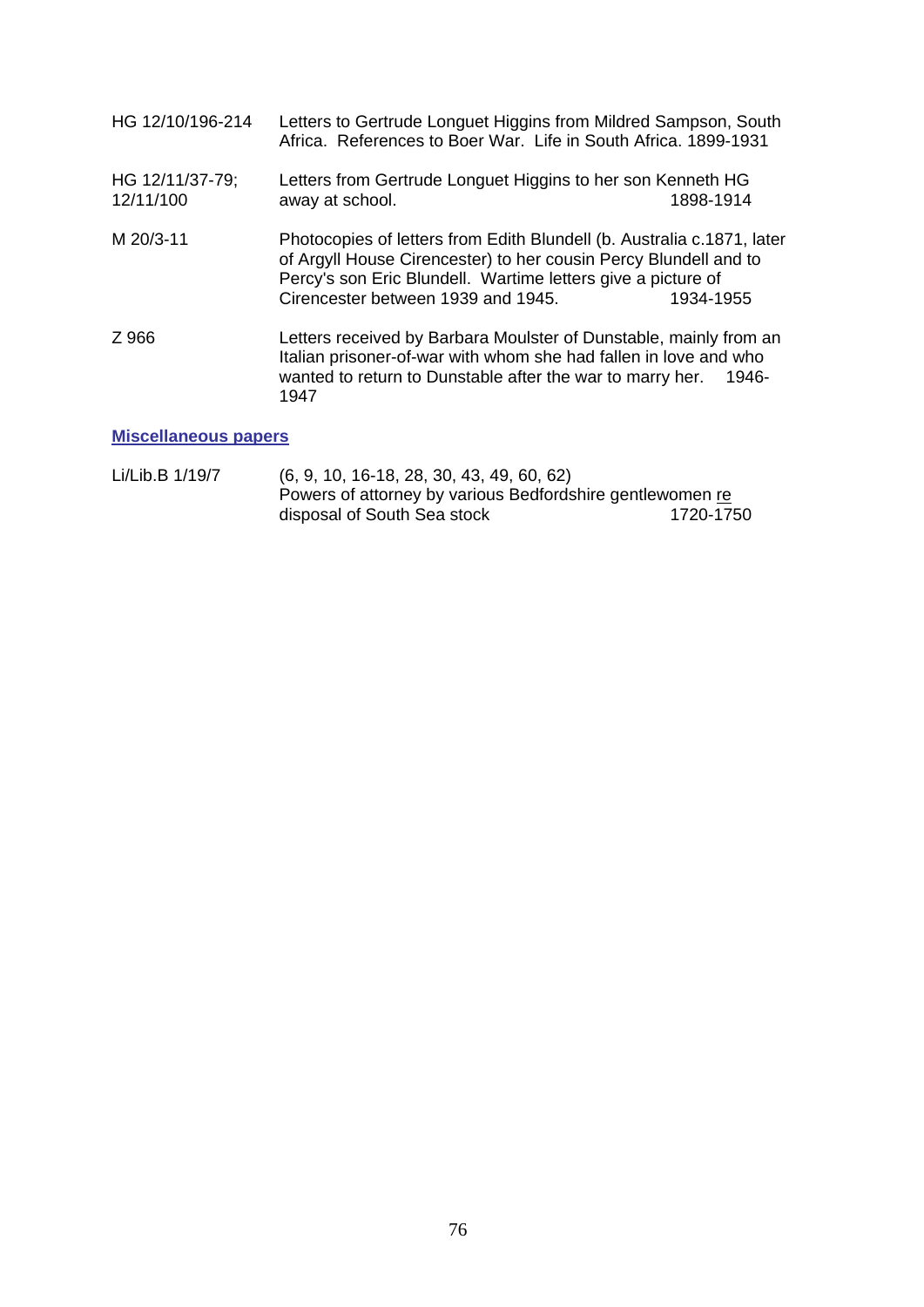# **RECIPE BOOKS**

## **Printed**

Diana Astry's Recipe Book c1700, B.H.R.S. Volume 37, 1957. C.R.O. Ref X 178

The Compleat Cook or the Secrets of a Seventeenth Century Housewife, (Rebecca Pine's Recipe Book), Madelaine Masson (Comp), 1974 [Library Ref 160]

Bedfordshire Magazine, Volume 26, p.122, 'To Make a Cake' from Elizabeth Jenkins recipe book, 1714. C.R.O. Ref PM 2600

The Country Housewife's Family Companion, W. Ellis, 1750. Mic 39

#### **Unprinted recipe books**

| GY 7/1    | Elizabeth Welby's book                                                                                                                                              | 1682              |
|-----------|---------------------------------------------------------------------------------------------------------------------------------------------------------------------|-------------------|
| GY 7/2    | Blanch Hooker's book, (nee St. John) wife of Jonathon Hooker,<br>Rector of Sandy.                                                                                   | 1691              |
| GY 7/3    | Hester Benyon's book. Cookery and medical recipes. c.1701                                                                                                           |                   |
| GY 7/4    | Menu book kept by Hester Gery. Married Rev Hugh Wade in 1792.<br>Menus for dinners and suppers, notes of guests and arrangement of<br>dinner on table, sample menu. | 1794-1826         |
| GY 7/8-47 | Loose recipes, food and medicine                                                                                                                                    | 17th-19th Cent    |
| LL 17/270 | Elizabeth Daniell's Book of Receipts                                                                                                                                | 1660              |
| LL 17/271 | Lucy Wright's Recipe Book                                                                                                                                           | c.1700            |
| LL 17/272 | Receipt book. Includes medical and veterinary recipes.                                                                                                              | 1762              |
| LL 17/273 | Recipe book                                                                                                                                                         | late 18th Century |
| LL 17/274 | Misc. loose recipes and other papers compiled by Mrs Ann Brooks<br>1817                                                                                             |                   |
| LL 17/275 | Recipe book compiled by Mary Brooks                                                                                                                                 | 1817-1853         |
| X 171/59  | Recipe booklate 18th/early 19th C                                                                                                                                   |                   |
| X 171/60  | Book of mixed contents. Begun as a recipe book afterwards<br>used as a notebook                                                                                     | 18th-19th C       |
| PM 2600   | Elizabeth Jenkyn's book. Cookery and medical recipes.<br>The later recipes are in another hand.                                                                     | 1714              |
| PM 2601   | Catherine Pym's book. Cookery and medical. Later recipes in other<br>hands.                                                                                         | 18th C            |
| PM 2604   | Jane Elizabeth Pym's book                                                                                                                                           | 3 October 1816    |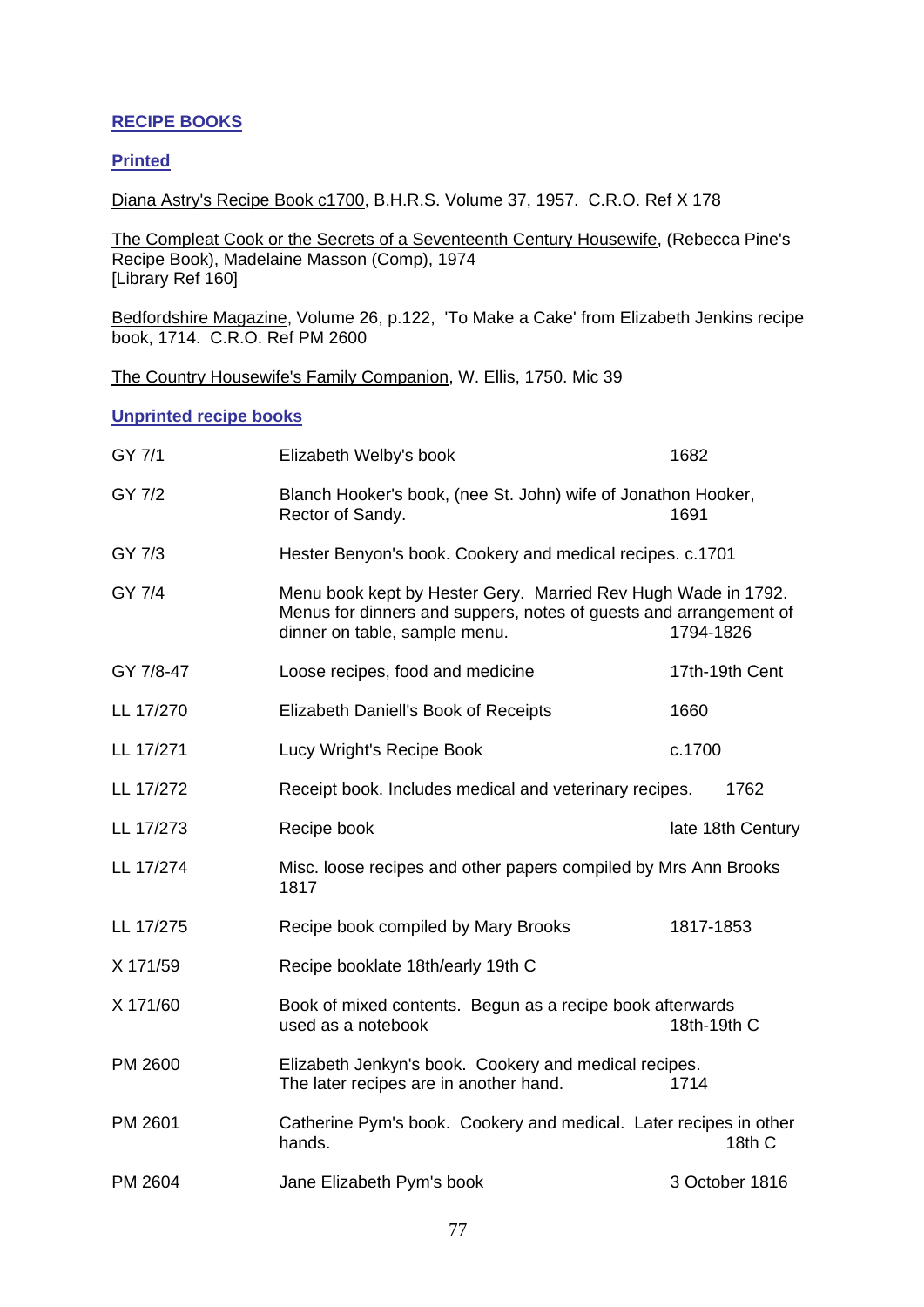| L 31/201-202   | Two small recipe books                                                                                                                                                                 | early 18th C         |
|----------------|----------------------------------------------------------------------------------------------------------------------------------------------------------------------------------------|----------------------|
| L 31/203-216   | Loose recipes                                                                                                                                                                          | 18th C               |
| X 189/1        | Cookery book kept by Mrs Mary Ann Tomson, afterwards Mrs<br>Wheeler, housekeeper of the Cock Inn, Eaton Socon c.1830                                                                   |                      |
| X 189/2-11     | 10 recipes, loose, kept by above. See also <b>Beds Times</b> , 28 August<br>1942, and 2 subsequent issues. (Catalogue entry for X 189 includes<br>transcript of diaries not deposited) | c.1830               |
| X 362/4        | Recipe for gooseberry cheese. Endorsed Rebecca Thomas.                                                                                                                                 | 19th C               |
| AD 1724        | Account book of Catherine Young contains recipes                                                                                                                                       | c.1818               |
| <b>SM/E 49</b> | Recipe book covering both cookery and medicinal matters                                                                                                                                | $[$ late 18th C. $]$ |
| <b>SM/E 50</b> | Recipe book - cookery, domestic (polish for floors) and medicinal.<br>Includes instructions to servant                                                                                 | [early 20th C.]      |
| Z 153/65       | Cookery book of Bessie Chapman made up in part from<br>press cuttings [20th C.]                                                                                                        |                      |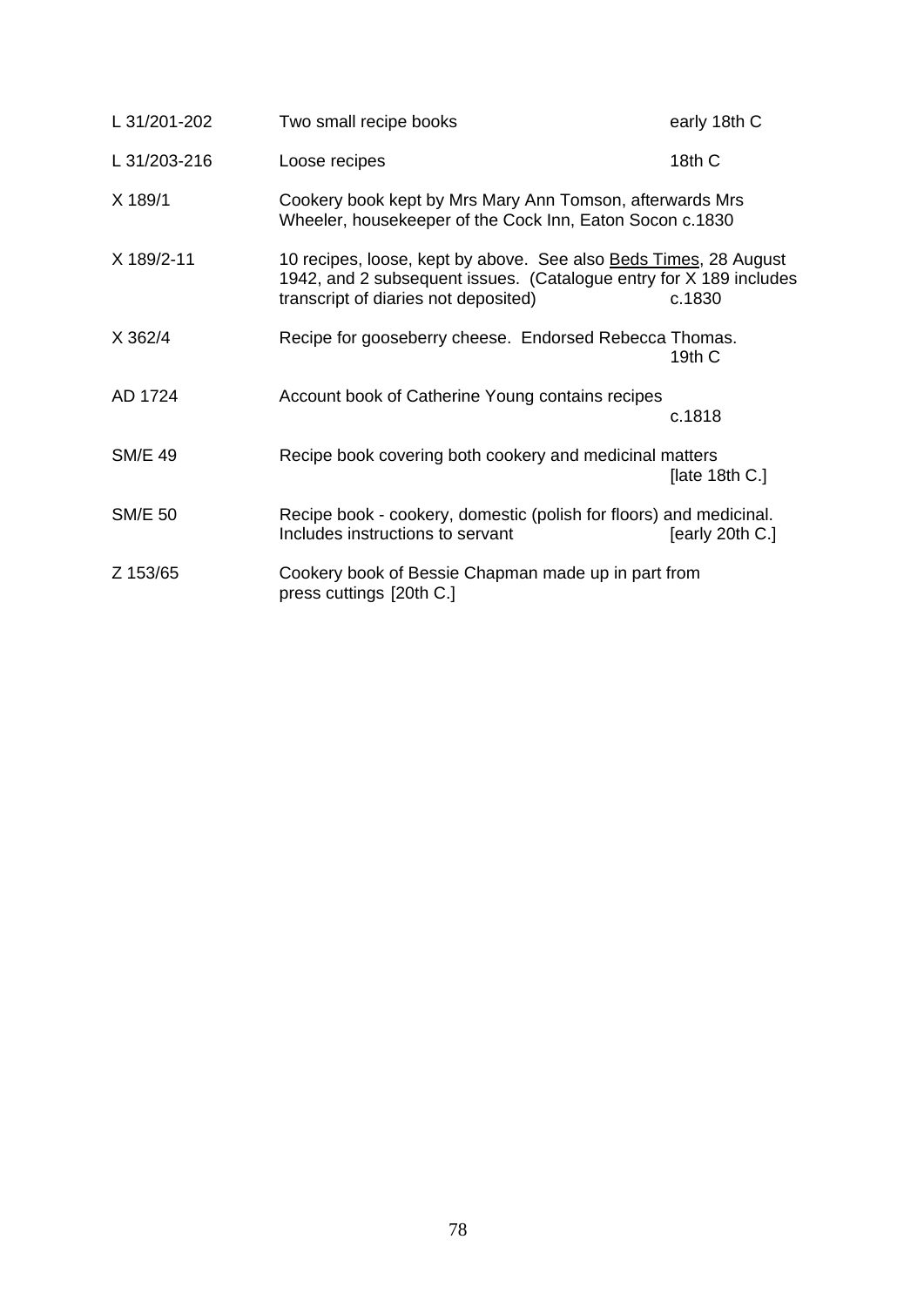# **SCRAPBOOKS/COMMONPLACE BOOKS/PHOTOGRAPH ALBUMS**

| OR 2218         | Commonplace book of Harriet Constantia Orlebar (on such subjects<br>as 'Friendship' 'Cheerfulness')<br>1787                                                                                          |
|-----------------|------------------------------------------------------------------------------------------------------------------------------------------------------------------------------------------------------|
| X 171/temporary | Commonplace book of Jane Porter<br>1797                                                                                                                                                              |
| <b>SM/E 51</b>  | Autograph and commonplace book containing copies of letters,<br>signatures, copies of engravings, articles on famous people etc.<br>probably compiled by Elizabeth Kidman of Luton<br>c.1813-c.1849  |
| PM 3011         | Scrapbook of Elizabeth Susanna Palmer elder sister of Mary Jemima<br>Pym, married Rev Quenby Ashby of Quenby Hall. Died 12 March<br>1905.<br>1837                                                    |
| LL 17/285       | Scrapbook of Mary Brooks - includes drawings, photographs,<br>pressed flowers etc. sent by J.H. Brooks to his mother while in India<br>1843-4; 1853-8                                                |
| PM 3012         | Scrapbook of Mary Jemima Palmer, married Francis Leslie Pym,<br>7 October 1847 1844                                                                                                                  |
| SM uncat 16     | Album with 19th C. engravings and photographs. Under an<br>engraving of "Mansion House Establishment for Young Ladies,<br>Hanley Road" is written "where I went to school 1847 E.S." 19th<br>Century |
| SM uncat 17     | Commonplace book. Quotations and poems. Perhaps made by<br>19th Century<br>same girl as above.                                                                                                       |
| <b>SY 231</b>   | Commonplace book. Lucy Starey. Quotations from Bible and poetry<br>1860                                                                                                                              |
| SY 232          | Commonplace book used by Lucy Starey, 1861-1866 and John<br>Starey 1867-c.1878. Contains songs, quotations from books and<br>poetry.1861-1878                                                        |
| <b>SM/E 53</b>  | Autograph book, containing also some sketches and pictures of<br>1871-1930<br>Annie E. Smyth                                                                                                         |
| <b>SM/E 83</b>  | Scrapbook kept by Alice Smyth of Quickswood. Autographs cut from<br>letters, sketches, cards, stamps, press cuttings<br>1872-1916                                                                    |
| <b>SM/E 82</b>  | Scrapbook kept by Louisa Smyth of Quickswood. Christmas and<br>birthday cards, autographs, photographs<br>1882-1894                                                                                  |
| X464/73         | Photograph album compiled by Mrs B. Orlebar. Includes newspaper<br>1901-1939<br>cuttings and programmes.                                                                                             |
| X464/76         | Photograph album kept by Mrs Graham, Elstow Lodge. Photographs<br>and newspaper cuttings relating to her wedding 4/10/22, holidays,<br>social round and children.<br>1922-c.1926                     |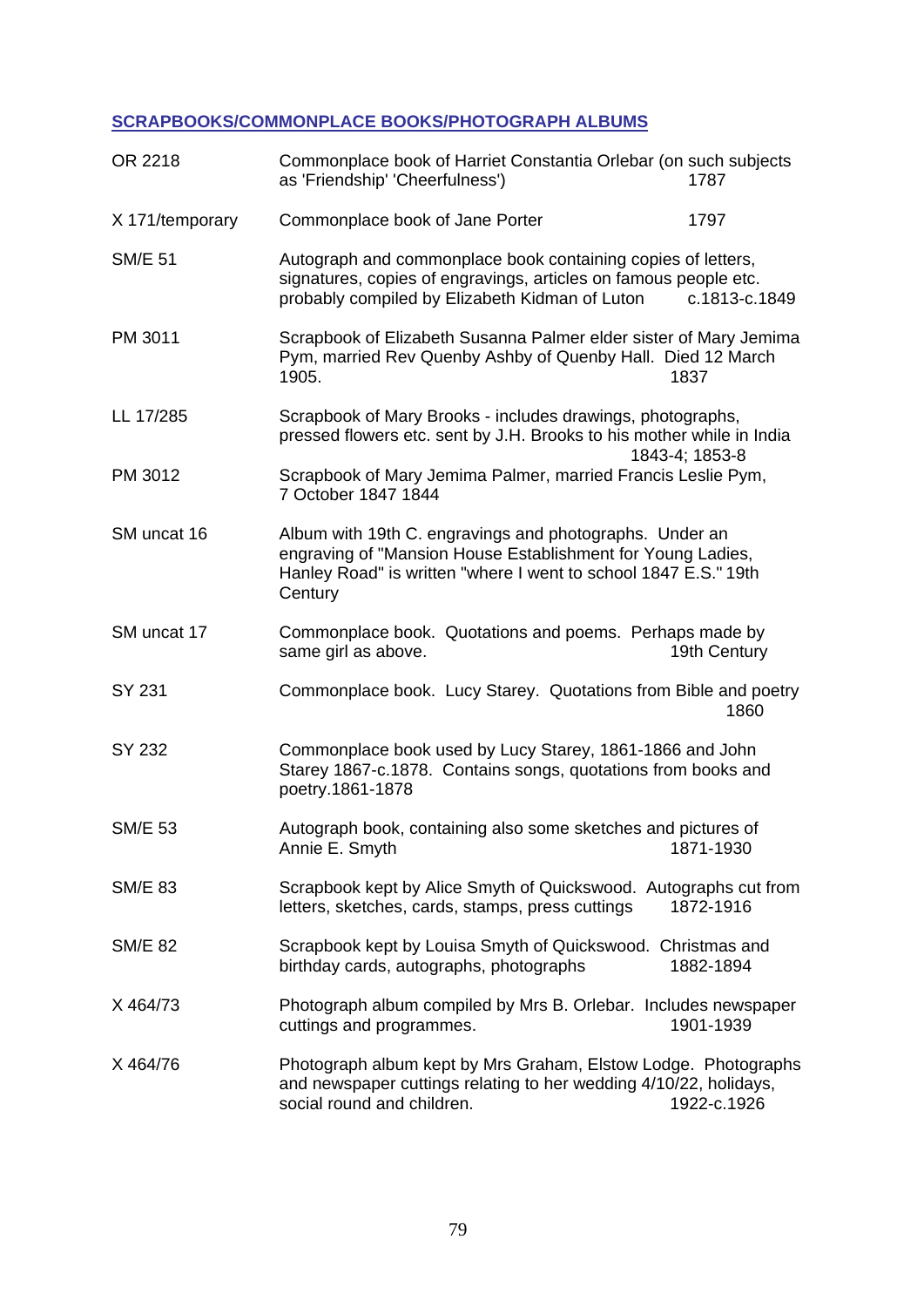| Z 160/237 | Photograph album belonging to the late Misses Bull, Foster Street,<br>Bedford, dancing teachers. Mainly personal snapshots but including<br>two large photos of dancing classes. | 1930's-1950's |
|-----------|----------------------------------------------------------------------------------------------------------------------------------------------------------------------------------|---------------|
| X 291/498 | Confession Album' completed by military patients and<br>nurses. Includes `Should women have vote?' `Do                                                                           |               |
|           | you object to women smoking?'                                                                                                                                                    | 1915          |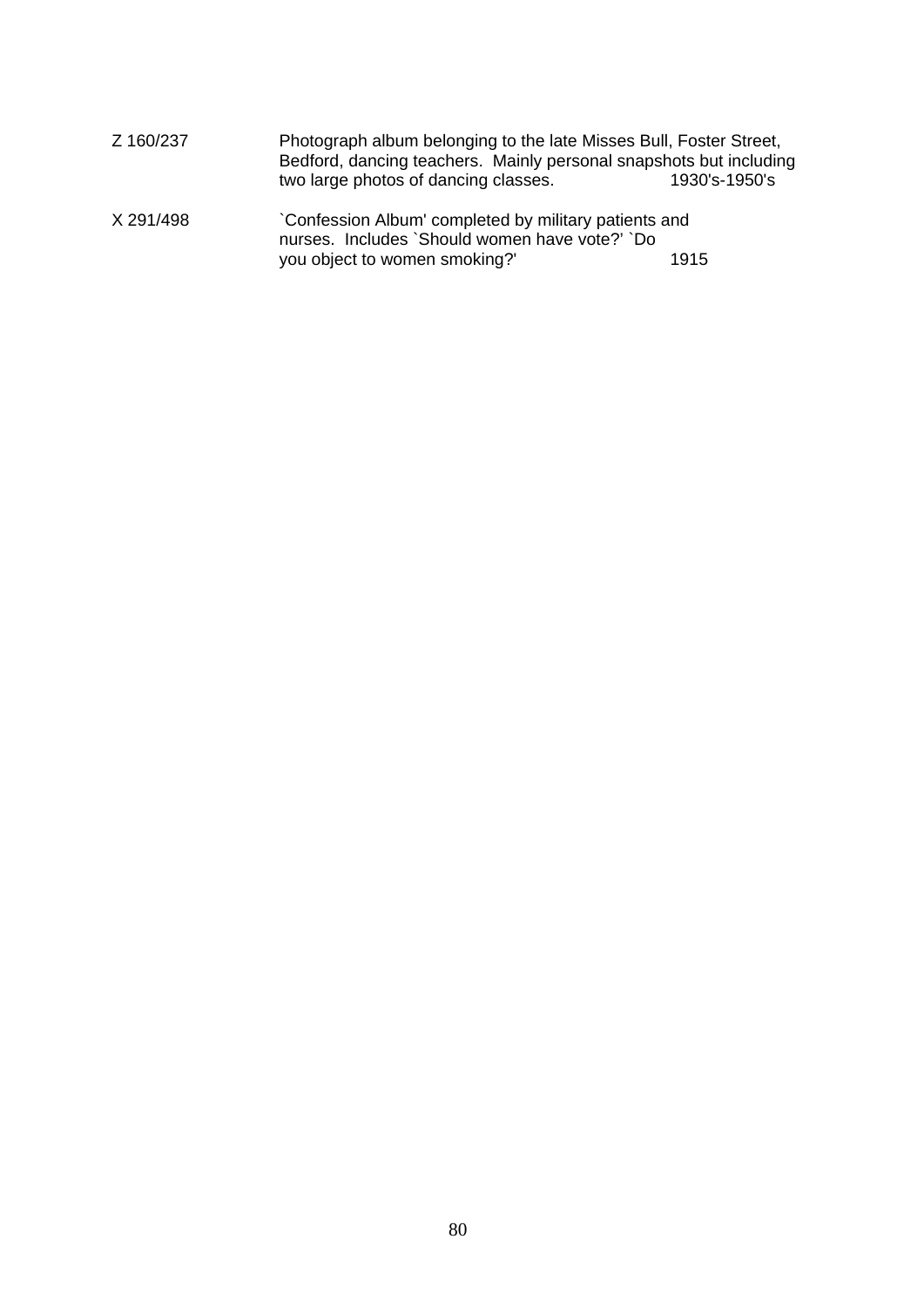# **HOUSEHOLD**

# **Household and Personal Accounts**

| L 31/122                                            | Account book, probably of Mary, Baroness Lucas, wife of 11th Earl1694/5                                                            |              |
|-----------------------------------------------------|------------------------------------------------------------------------------------------------------------------------------------|--------------|
| L 31/115-120                                        | Six bills for dressmaking- the first made out to "Ladie Grey", the<br>others to the Countess of Kent                               | 1664-1699    |
| TW 827/1-18                                         | Bundle of bills of Madam Boteler. Includes one from Mary Kent,<br>1691. Muslin, lace, ruffs, holland                               | 1689-1691    |
| OR 2071/60-65                                       | Mary Orlebar's dress bills                                                                                                         | 1691         |
| <b>UN 95</b>                                        | Folder marked "Mrs Antonie" containing 14 snippets from account<br>books                                                           | 1719-1737    |
| L 31/130-164                                        | Bills for clothing, jewellery etc for Jemima, Marchioness Grey.1723-1761                                                           |              |
| X 800/26                                            | Account book of Anne Antonie (nee Beke) principally for<br>housekeeping and clothes                                                | 1737-1744    |
| X 800/37                                            | Housekeepers accounts (probably by Margaret Clarkson) for Richard<br>1767<br>Antonie                                               |              |
| M 10/4/179-203                                      | Household accounts in letters of Christian Williamson<br>(looking after house in absence of parents)                               | 1769-1775    |
| AD 1724-1728                                        | Account books of Catherine Young/Maclear                                                                                           | c. 1818-1867 |
| HY 930                                              | Book of accounts between Susan Harvey and her daughter Elizabeth                                                                   | 1819-1823    |
| SY 51                                               | Housekeeping account book of Ann Bletchley. (Most pages have<br>been removed leaving columns of figures in R.H. margin). 1839-1840 |              |
| LL 17/290                                           | Diary of a daughter of J.H. Brooks. Has 24 pages of personal<br>accounts at end.                                                   | 1875         |
| <b>SL 7/1</b>                                       | Mrs Shuttleworth's private ledger                                                                                                  | 1913-1920    |
| <b>SL 7/6</b>                                       | Details of Mrs Shuttleworth's jewellery (in letter book pages 594-597)                                                             | 1917-1928    |
| <b>Housekeeping (see also SERVANTS and RECIPES)</b> |                                                                                                                                    |              |
| X 464/75                                            | File of notes kept by Mrs Graham, Elstow Lodge, concerning parties<br>and housekeeping                                             | 1922-1966)   |
| OR 2325/1-9                                         | Inventories of pictures, crockery, linen etc at Hinwick<br>House compiled by Frederica Orlebar                                     | 1878-c1920   |
| OR 2325/10                                          | List of things for Frederica to remember (list of routine household<br>supervision done by Frederica Orlebar)                      | c.1885       |
| OR 2325/14-17                                       | Grocery lists and lists of clothes being washed                                                                                    | 1878-1891    |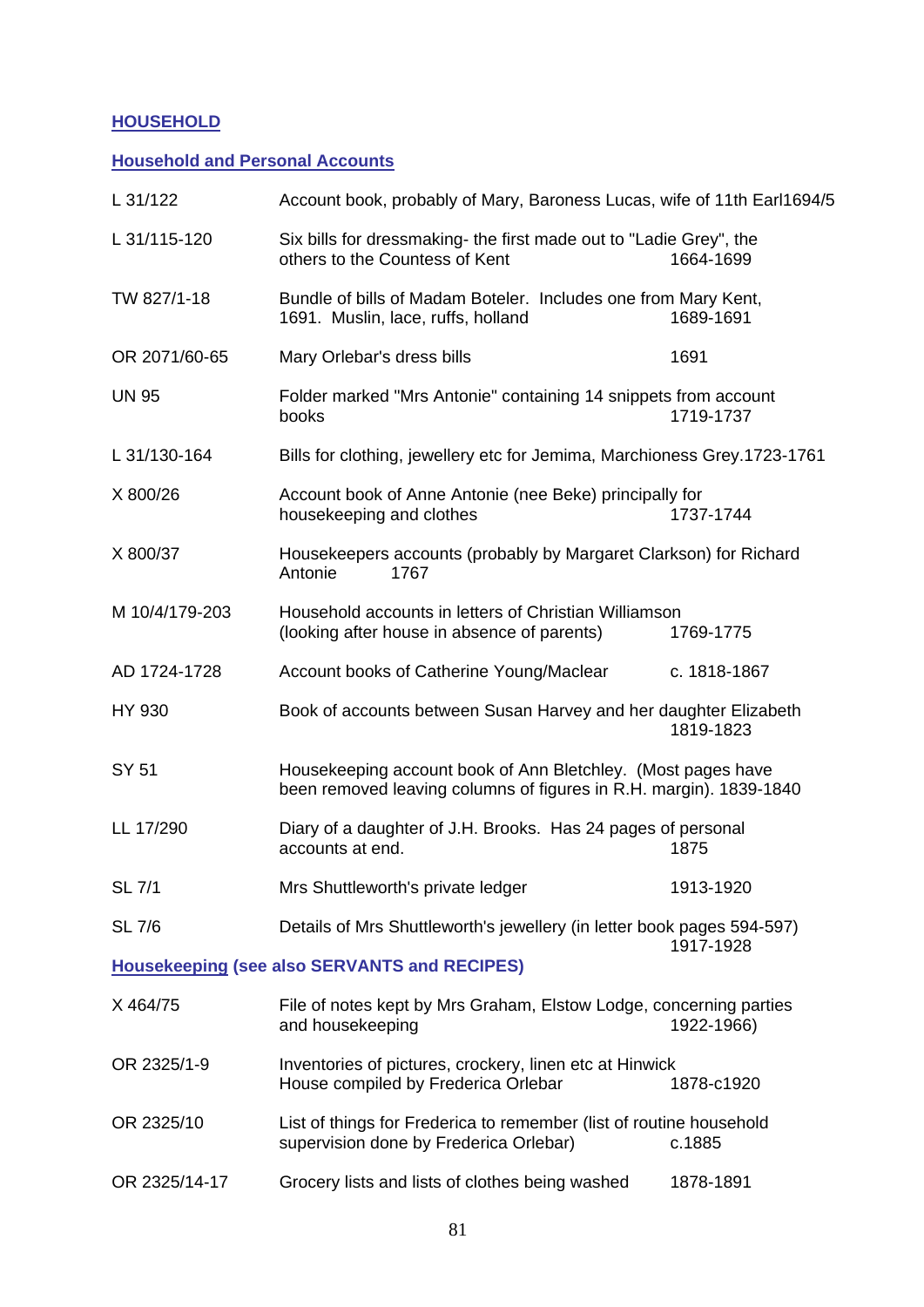#### **SOURCES FOR WOMEN'S HISTORY**

#### **WRITING AND LITERATURE**

#### **WOMEN WRITERS**

#### **Annie Freeman**

Wrote religious biographies of herself and her sister Ada.

Sighs and Songs, being an Account of the Experience of Annie Freeman of Keysoe Row, Bedfordshire, (photocopy) [pamphlet box 180 FRE]

In Loving Memory of Ada Louise Freeman of Keysoe Row, Bedfordshire, (photocopy) [pamphlet box 180 FRE]

A Twentieth Century Miracle or Walking, Leaping and Praising. Being an account of the suffering and experience of Miss Annie Freeman, Keysoe Row, near Bedford, (photocopy) [pamphlet box 180 FRE]

**Mary Orlebar (1730-1821)** 

Printed:

Collett-White, J. "My Choice. A poem written in 1751 by Mary Orlebar", B.H.R.S Volume 72, pp. 129-141

Manuscript poetry:

| OR 2170-2171  | Volumes of poems                                            | 1751-1752       |
|---------------|-------------------------------------------------------------|-----------------|
| OR 2175       | Poems by Mary Orlebar                                       | 1762-1821       |
| OR 2179       | Misc bundle of poems and prose                              | 18th and 19th c |
| OR 2181       | Bundle of riddles (mainly poems) by M. Orlebar              | 18c-19c         |
| OR 2071/290   | On a lottery ticket; lines by Mrs Mary Orlebar              | 1772            |
| OR 2071/295-6 | Lines by Mrs Mary Orlebar, on Mrs Orlebar's death           | 1777            |
| OR 2071/368   | Lines                                                       | 1785            |
| OR 2071/542   | Lines on Christmas and New Year addressed to Charlotte Paul | 1818            |
| OR 2071/544   | Lines to Anne Orlebar                                       | 1804            |
| OR 2071/547A  | Lines on a piece of bridecake                               | 1821            |
| See also:     |                                                             |                 |
| OR 2071/567   | Epitaph by Sir E. Dolben on Mrs M. Orlebar                  | 1822            |
| OR 2071/563   | Description of Mary Orlebar by Samuel Isted                 | c.1820's        |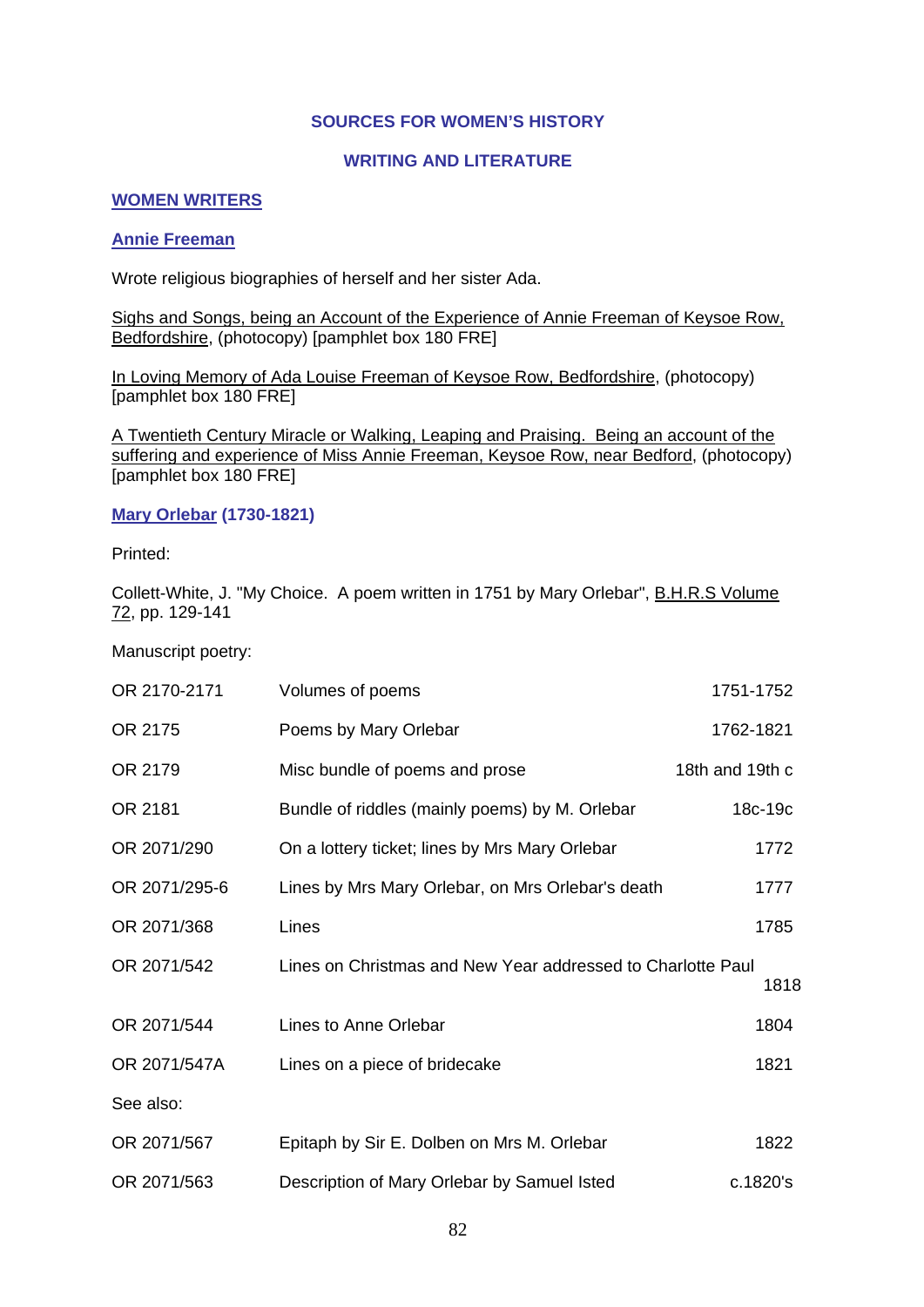### **Fanny Stackhouse Acton (1794-1881)**

Eldest daughter of Thomas Andrew Knight of Downton Castle.

- OR 3218/3a-b Autobiography and reminiscences of Frances Stackhouse Acton.
- OR 2318/38 Manuscript book "An account of Charles II escape from Worcester" (This work was copied and extended in c.1878 by Frederica Orlebar)

**Frederica St John Orlebar (d. 1928)** 

| OR 2327/1a | Fair copy manuscript of 'The Adventures of Her Serene Limpness,<br>the Moonfaced Princess, Dulcet and Debonaire'<br>c.1886-1887                                             |
|------------|-----------------------------------------------------------------------------------------------------------------------------------------------------------------------------|
| OR 2327/6  | The Adventures of Her Serene Limpness, The Moonfaced Princess,<br>Dulcet and Debonaire, F. St J. Orlebar, published by Bentley and<br>1888<br>Son                           |
| X 464/73   | Photograph album containing obituary of Frederica St John Orlebar,<br>2.3.1928, with the opening pages of her book "The Children of the<br>Manor House and their Posterity" |

#### **Mary Norton**

Creator of The Borrowers and Bedknobs and Broomsticks. Brought up in a manor house at Leighton Buzzard.

CRT 180/196 Photocopy of article in Mother and Baby Magazine May 1976 "Meet Mary Norton"

### **Gertrude Page**

Gertrude Page (1873-1922) was the fifth daughter of John E. Page, J.P., of Woburn Sands and Bedford. She moved from Bedford to Rhodesia two years after her marriage to Alec Dobbin, third son of Captain R.A. Dobbin, Indian Staff Corps. Her obituary can be found in Bedfordshire Times, 7 April 1922, page 8.

#### Novels of Gertrude Page

| Z 160/272-283 | The Silent Rancher; Where the Strange Roads Go Down; Winding<br>Paths; Follow After; Some There Are; Love in the Wilderness; The<br>Great Splendour; The Rhodesian; Edge of Beyond (another copy Z<br>145/31); The Pathway; Two Lovers and a Lighthouse, 1917; Far from<br>the Limelight, 1918(another copy at Z 160/308). |
|---------------|----------------------------------------------------------------------------------------------------------------------------------------------------------------------------------------------------------------------------------------------------------------------------------------------------------------------------|
| Z 160/372     | <b>Winding Paths</b>                                                                                                                                                                                                                                                                                                       |
| Z 160/314     | Follow After c.1914                                                                                                                                                                                                                                                                                                        |
| Z 160/129     | Paddy-the-next-best-thing, 1918 (another copy Z 160/309)                                                                                                                                                                                                                                                                   |
| Z 160/133     | Jill's Rhodesian Philosophy or the Dam Farm                                                                                                                                                                                                                                                                                |
| Z 160/373     | The Supreme Desire, 1919                                                                                                                                                                                                                                                                                                   |
| Z 160/313     | The Veldt Trail, 1919                                                                                                                                                                                                                                                                                                      |